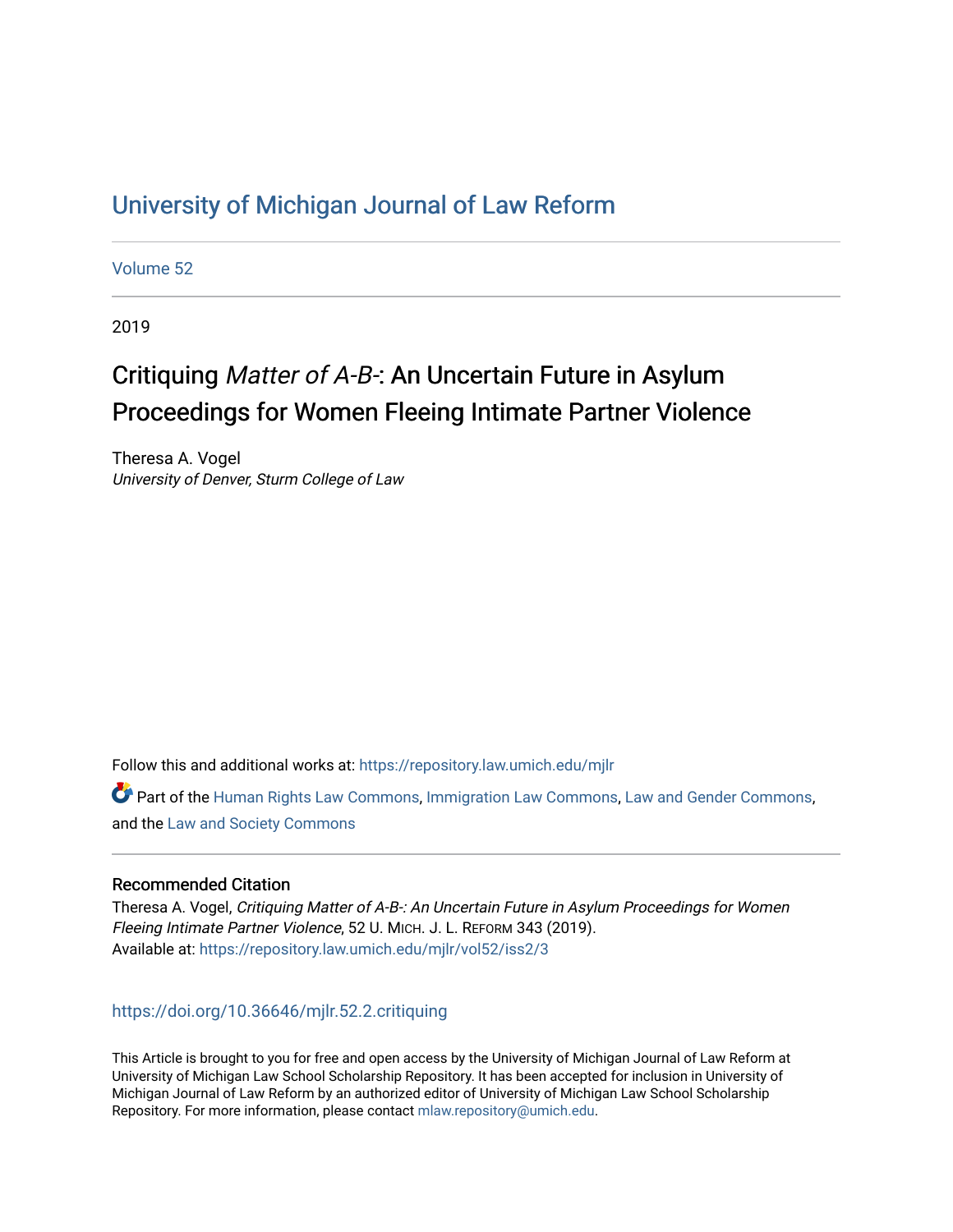## **CRITIQUING** *MATTER OF A-B-***: AN UNCERTAIN FUTURE IN ASYLUM PROCEEDINGS FOR WOMEN FLEEING INTIMATE PARTNER VIOLENCE**

Theresa A. Vogel\*

#### **ABSTRACT**

*The #MeToo movement has brought renewed attention to the impact of gender inequality on our society's ability to provide protection to women from physical and sexual violence, including intimate partner violence. Despite advances in legal protections and increased resources to prevent, prosecute, and bring an end*  to intimate partner violence, in the absence of true efforts to combat gender *inequality as a whole, intimate partner violence will continue to pervade our society. The discussion of gender inequality's impact on the treatment of intimate partner violence must expand beyond the violence that occurs in the United States*  to gender inequality's impact on the protection afforded to women who have *suffered this violence in other countries and seek protection from the United States. This is because U.S. asylum law trails decades behind even our flawed federal and state protections for victims of intimate partner violence. The male-centric lens through which the refugee definition was drafted and is interpreted continues to inhibit any progress in recognizing women's asylum claims involving intimate partner violence.*

*This Article finds that* Matter of A-B- *returns to the perception that intimate partner violence is a personal matter outside the scope of asylum protections. The decision demonstrates continued ignorance regarding the underlying reasons for intimate partner violence against women—gender and subordination. The failure to recognize that intimate partner violence occurs because of a woman's gender is one of the primary obstacles to improvements in the treatment of asylum claims involving intimate partner violence. This Article contrasts the lack of progress in*  U.S. asylum law to provide protection to women who suffer intimate partner *violence outside the United States with the advancements made in federal and state efforts to combat intimate partner violence occurring inside the United States. As a remedy, this Article recommends new legislation and regulations recognizing and guiding adjudication of these asylum claims, combined with judicial training and the development of a tracking mechanism for determinations in these types of cases. The current commitment to eradicating gender inequality within the United States is the perfect moment for reforming how we treat gender inequality when it occurs outside the United States.*

<sup>\*</sup> Adjunct Professor, University of Denver, Sturm College of Law and Special Counsel with the law firm of Hall & Evans, LLC. I want to thank Professor Tamara Kuennen and Professor Leah Wortham for their guidance in writing this Article and my husband for his support throughout the drafting process. I am also grateful for the work of the editors of the *University of Michigan Journal of Law Reform* on this Article.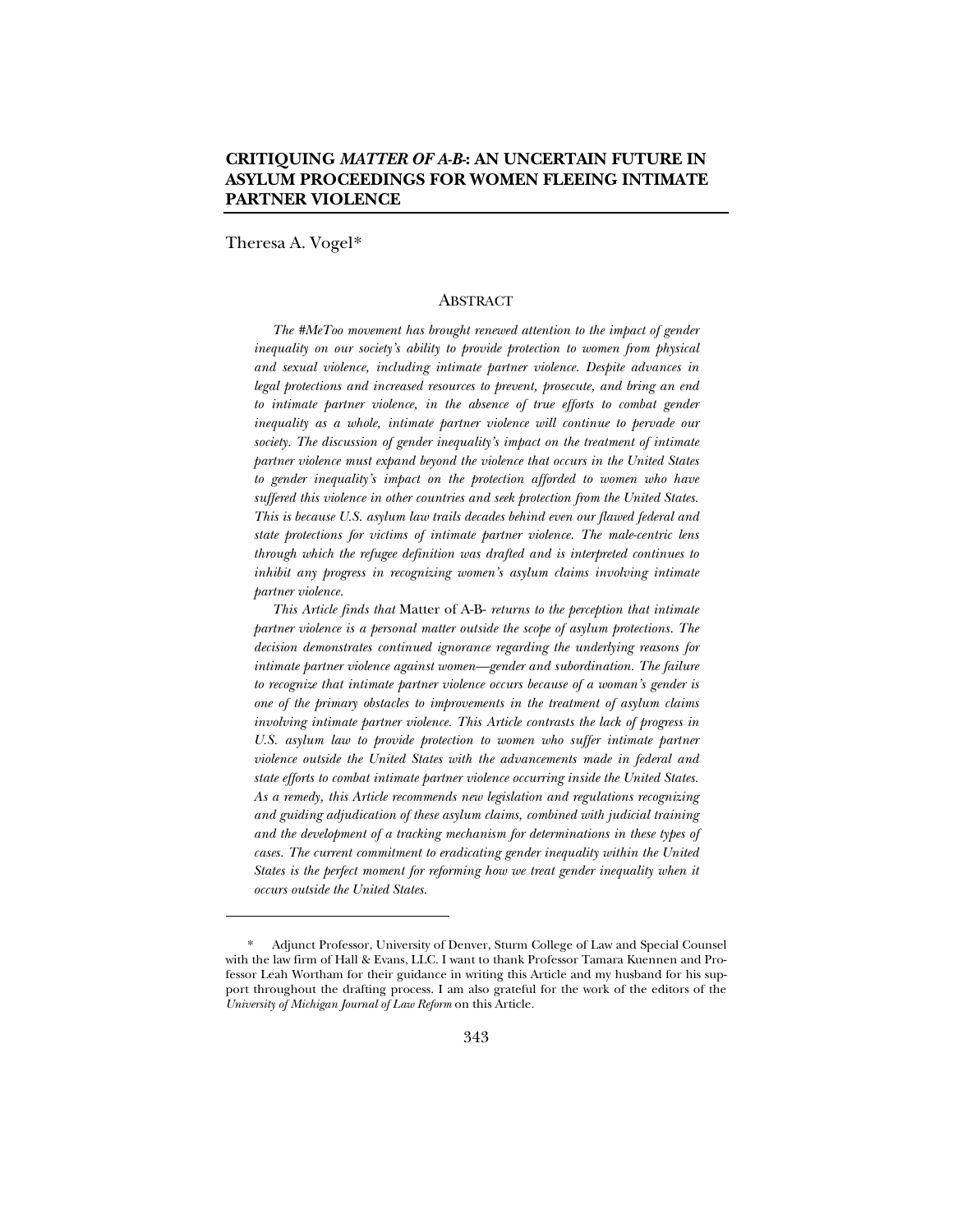## TABLE OF CONTENTS

| L.   | BACKGROUND OF UNITED STATES ASYLUM LAW  348                     |  |
|------|-----------------------------------------------------------------|--|
|      | The Structure of the U.S. Asylum Law System 348<br>А.           |  |
|      | Definition of Refugee in U.S. and International Law 351<br>В.   |  |
|      | 1.                                                              |  |
|      | 2.                                                              |  |
|      | Particular Social Group as One of the Five<br>3.                |  |
|      |                                                                 |  |
|      | Interpretation of "Particular Social Group" as<br>C.            |  |
|      |                                                                 |  |
|      | Matter of Kasinga: Interpretation of Particular Social<br>D.    |  |
|      | Group as Applied to Gender-Based Claims 361                     |  |
|      | Interpretation of the Particular Social Group Category as<br>Ε. |  |
|      | Applied to Victims of Intimate Partner Violence 364             |  |
|      | 1.                                                              |  |
|      | 2.                                                              |  |
|      | 3.                                                              |  |
| II.  | MATTER OF A-B-: A RETURN TO THE "PRIVATE MATTER"                |  |
|      |                                                                 |  |
|      | A.                                                              |  |
|      | <b>B.</b>                                                       |  |
|      | The BIA's Definition of a Particular Social<br>1.               |  |
|      |                                                                 |  |
|      | The Particular Social Groups Exist<br>2.                        |  |
|      |                                                                 |  |
|      | a.                                                              |  |
|      | b.                                                              |  |
|      | $\mathsf{C}$ .                                                  |  |
|      | C.                                                              |  |
|      | D.                                                              |  |
|      | An Unable or Unwilling Government  398<br>1.                    |  |
|      | 2.                                                              |  |
|      | Е.                                                              |  |
| III. | THE TREATMENT OF ASYLUM CLAIMS BASED ON INTIMATE                |  |
|      | PARTNER VIOLENCE DIVERGES FROM HOW INTIMATE                     |  |
|      | PARTNER VIOLENCE IS TREATED IN THE UNITED STATES 406            |  |
| IV.  | PROVIDING GUIDANCE IN ASYLUM ADJUDICATIONS                      |  |
|      | <b>INVOLVING INTIMATE PARTNER VIOLENCE  410</b>                 |  |
|      |                                                                 |  |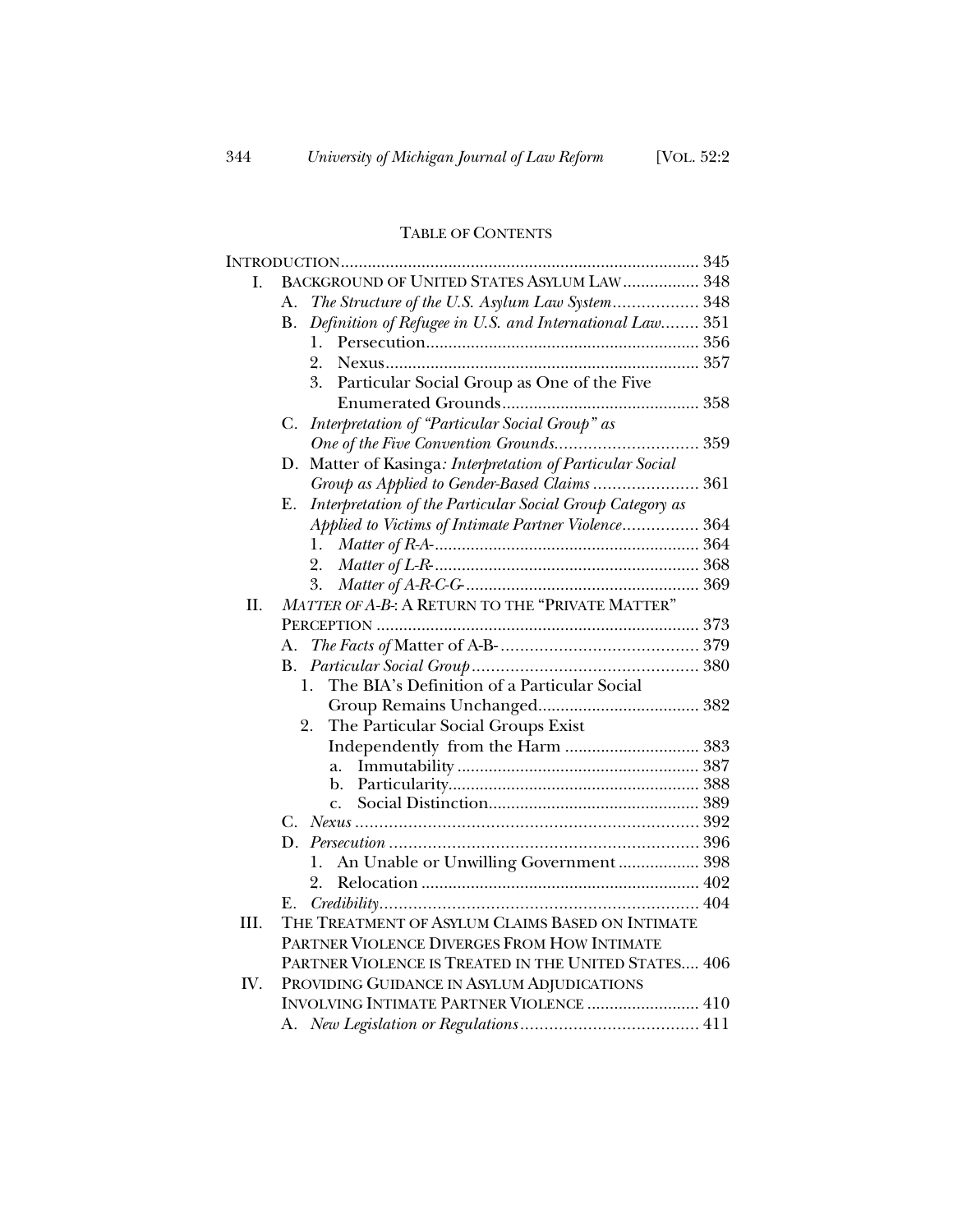| <b>WINTER 2019]</b> | <i>Critiquing</i> Matter of A-B-                             | 345 |
|---------------------|--------------------------------------------------------------|-----|
| 1.                  | Incorporate Gender as a Particular Social                    |     |
|                     |                                                              |     |
|                     | a. Other Strategies for the Incorporation of                 |     |
|                     | Gender into the Refugee Definition  416                      |     |
|                     |                                                              |     |
|                     | 2. Persecution by Non-State Actor— Unwilling or              |     |
|                     |                                                              |     |
|                     | 3. Nexus—The "On Account Of" Requirement 425                 |     |
|                     |                                                              |     |
|                     |                                                              |     |
|                     | <b>B.</b> Training and Mechanisms for Tracking and Review of |     |
|                     |                                                              |     |
|                     |                                                              |     |
|                     |                                                              |     |

#### INTRODUCTION

In the era of #MeToo and #KeepFamiliesTogether, the momentum exists now for real reform to happen in United States asylum law to protect victims seeking asylum due to gender-based violence. The #MeToo movement spotlights the inequalities and sexual harassment and assault faced by women in our society; #KeepFamiliesTogether advocates for ending family separation and more compassionate treatment for families who seek the safety and protections of our country. The American people reject a culture and political agenda that perpetuate inequality, abuse, and violence and demand that policymakers effect change. Despite this environment of enlightenment and reform, Attorney General Jeff Sessions issued a decision in *Matter of A-B-* that directly contradicts the calls to protect victims of gender-based violence and those fleeing to the United States for a safer life.

In June 2018, Sessions overturned an immigration judge's decision to grant asylum status to a woman fleeing intimate partner violence.<sup>1</sup> The Attorney General's analysis regenerates the perception that intimate partner violence is a personal, private matter outside the scope of the "refugee" definition.<sup>2</sup> The decision entirely ignores the importance of social and cultural views of gender and subordination as the underlying reasons for the abuse and a coun-

<sup>1</sup>*. In re* A-B-, 27 I. & N. Dec. 316, 317, 346 (A.G. 2018), *abrogated by* Grace v. Whitaker, No. 18-cv-01853 (EGS), 2018 WL 6628081 (D.D.C. Dec. 19, 2018).

<sup>2.</sup> *See id.* at 316–46.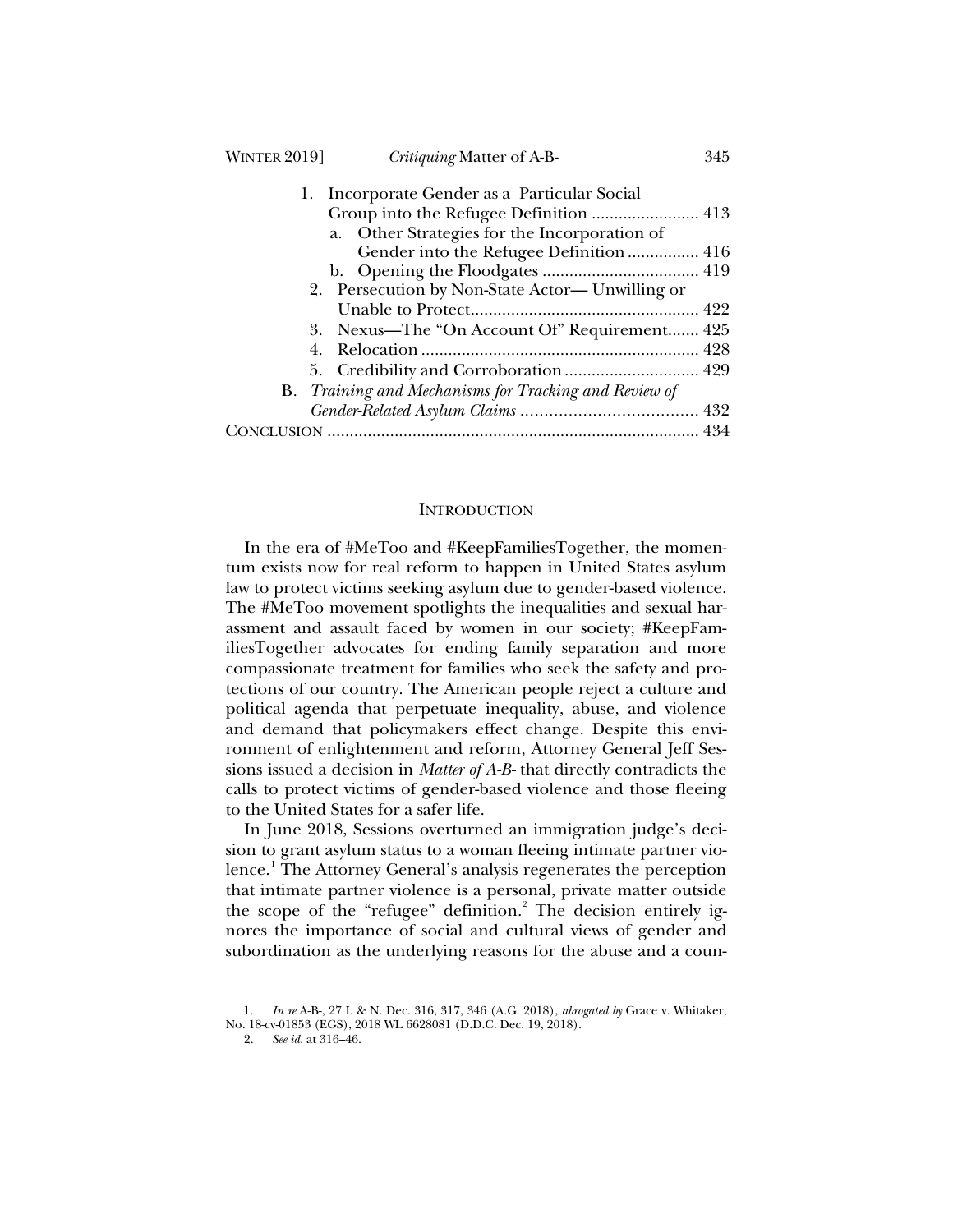try's inability or unwillingness to provide protection. Legal scholars recognize that intimate partner violence is inflicted by nongovernmental actors against women because of their gender, an immutable characteristic forming a particular social group by itself.<sup>3</sup> The abuser or non-governmental actor inflicts the abuse on account of the belief that because the victim is a woman, she is, therefore, subordinate.<sup>4</sup>

The Attorney General also used this opportunity to overturn a 2014 precedent, *Matter of A-R-C-G-*. 5 In that case, the United States Board of Immigration Appeals (BIA) recognized that a woman from Guatemala who suffered intimate partner violence-related persecution may meet the requirements for asylum. Specifically, the BIA found that she was a member of the particular social group comprised of "married women in Guatemala who are unable to leave their relationship."<sup>6</sup> The decision appeared to demonstrate movement forward in these cases. The Attorney General's decision to overrule *Matter of A-R-C-G-* in *Matter of A-B-*<sup>7</sup> quashed any hope for fairer and more consistent determinations in asylum cases involving intimate partner violence until new legislation or regulations are put in place to provide guidance.

There is a stark contrast between the protections afforded women who are victims of intimate partner violence<sup>8</sup> in the United States under U.S. federal and state law and the protections afforded women fleeing intimate partner violence in other countries under U.S. asylum law.<sup>9</sup> The #MeToo movement has breathed new life into the discussion of physical and sexual violence against women and the continued gender inequality that impedes adequate protections for women. Likewise, the #KeepFamiliesTogether trend forced the Trump Administration to retreat on a policy of

<sup>3.</sup> *See, e.g.*, Jessica Marsden, *Domestic Violence Asylum After* Matter of L-R-*,* 123 YALE L.J. 2512, 2525 (2014); Karen Musalo, *Revisiting Social Group and Nexus in Gender Asylum Claims: A Unifying Rationale for Evolving Jurisprudence*, 52 DEPAUL L. REV. 777, 781–83 (2003).

<sup>4.</sup> Musalo, *supra* note 3, at 781–82; *see also* Marsden, *supra* note 3.

<sup>5.</sup> In re *A-B-,* 27 I. & N. Dec. at 316, 346.

<sup>6.</sup> *In re* A-R-C-G-, 26 I. & N. Dec. 388, 392–94 (B.I.A. 2014), *overruled by In re* A-B-, 27 I. & N. Dec. 316 (A.G. 2018).

<sup>7.</sup> *In re A-B-*, 27 I. & N. Dec. at 346.

<sup>8.</sup> Since some adjudicators have taken an overly narrow interpretation of the term "domestic violence," particularly in regard to whether a relationship constitutes a "domestic" relationship, this Article will use the term "intimate partner violence" wherever possible.

<sup>9.</sup> Nina Rabin, *At the Border Between Public and Private: U.S. Immigration Policy for Victims of Domestic Violence*, 7 L. & ETHICS HUM. RTS. 109, 111–12 (2013) (arguing that state and federal support for the eradication of domestic violence is now commonplace while the treatment of women who flee domestic violence at the U.S.–Mexico border face a justice system that is fifty years behind due to its treatment of domestic violence as a private matter).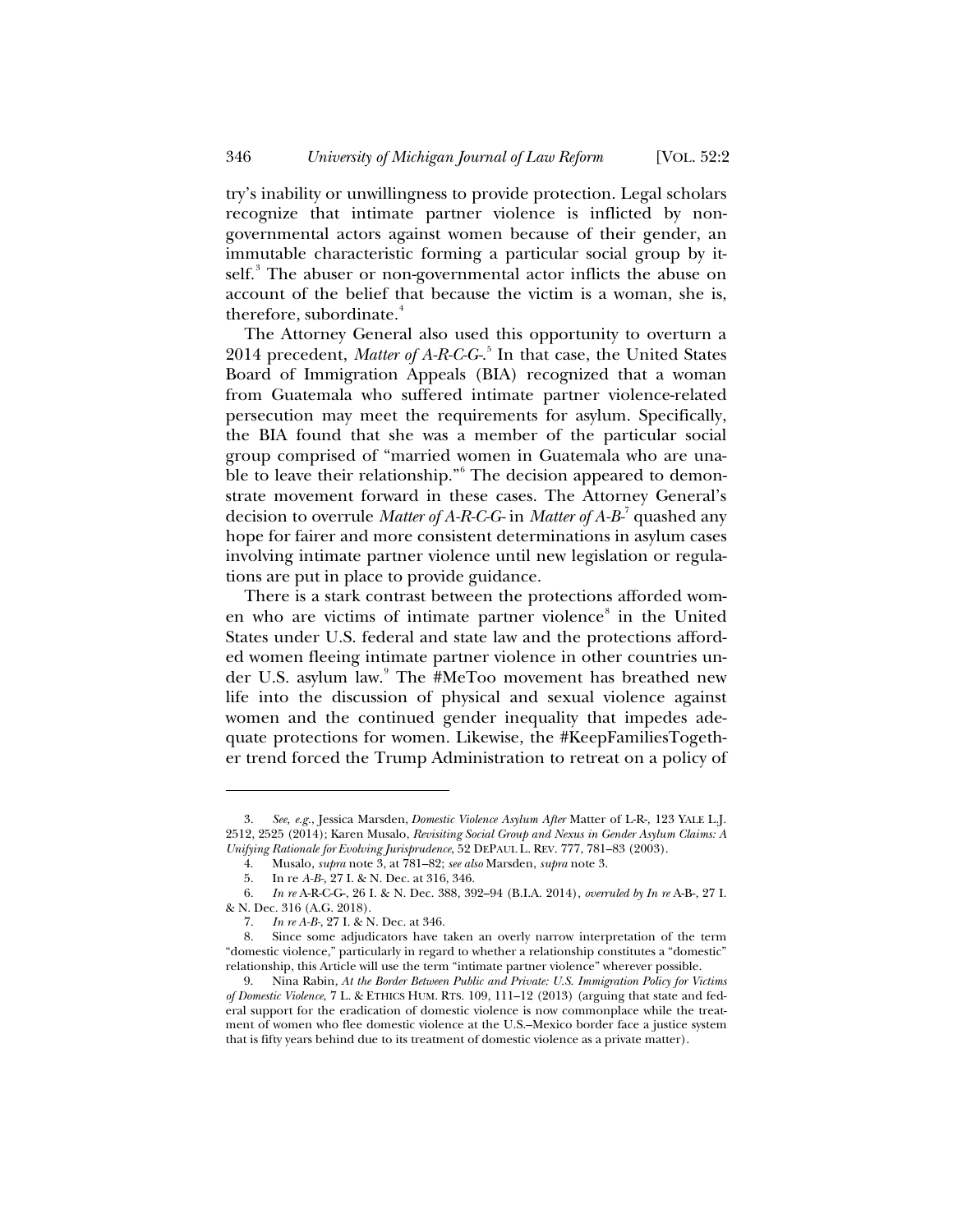treating families who seek the protections of our country inhumanely. The issue of asylees escaping intimate partner violence exists at the intersection of these two movements. True reform cannot be effected until policymakers develop a comprehensive approach to protecting victims of intimate partner violence in the United States regardless of whether the violence occurred in the United States or in another country.<sup>10</sup>

This Article uses *Matter of A-B-,* past U.S. asylum cases, and other aspects of U.S. domestic violence law to call for a reform in U.S. asylum law; namely, a congressional act and new regulations to reject the Attorney General's ruling, recognize the viability of gender-based asylum claims involving intimate partner violence, and provide guidance in their adjudication. Asylum claims by women involving intimate partner violence should no longer be at the mercy of the whims of an administration or the adjudicator. Accordingly, this Article argues that the barriers to asylum claims based on intimate partner violence can be overcome only by (1) providing new legislation and regulations definitively acknowledging that gender-based persecution is encompassed in the refugee definition and guiding adjudication of these claims; (2) instituting judicial training on gender-based asylum claims; and (3) developing a tracking mechanism on the adjudicative outcomes of asylum claims based on gender.

Part I discusses the background of U.S. asylum law as it pertains to gender-based asylum claims. Part II discusses *Matter of A-B-* and its impact on asylum claims involving intimate partner violence. Part III contrasts the lack of forward-thinking on the issue of intimate partner violence within the sea of reform that has occurred outside of the asylum context in U.S. criminal and civil remedies

<sup>10.</sup> This Article focuses on male-perpetrated intimate partner violence against females. Undoubtedly, females may perpetrate intimate partner violence on males and intimate partner violence may occur between same-sex couples. However, the majority of intimate partner violence perpetrated on the basis of one's gender is male-on-female. *See* Rhonda Copelon, *Recognizing the Egregious in the Everyday: Domestic Violence as Torture*, 25 COLUM. HUM. RTS. L. REV. 291, 303 (1994) (noting that domestic violence is "overwhelmingly initiated by men and inflicted upon women"); *see also* U.N. High Comm'r for Refugees, *Guidelines on International Protection: Gender-Related Persecution Within the Context of Article 1A(2) of the 1951 Convention and/or its 1967 Protocol Relating to the Status of Refugees*, pt. 1, ¶ 3, at 2, U.N. Doc. HCR/GIP/02/01 (May 7, 2002) [hereinafter UNHCR Gender Guidelines] ("Gender-related claims may be brought by either women or men, although due to particular types of persecution, they are more commonly brought by women."); CALLIE MARIE RENNISON, U.S. DEP'T OF JUSTICE, OFFICE OF JUSTICE PROGRAMS, NCJ 197838, BUREAU OF JUSTICE STATISTICS, CRIME DATA BRIEF: INTIMATE PARTNER VIOLENCE, 1993–2001 (2003), https://www.bjs.gov/content/ pub/pdf/ipv01.pdf (finding that eighty-five percent of victimizations by intimate partners in the United States were against women).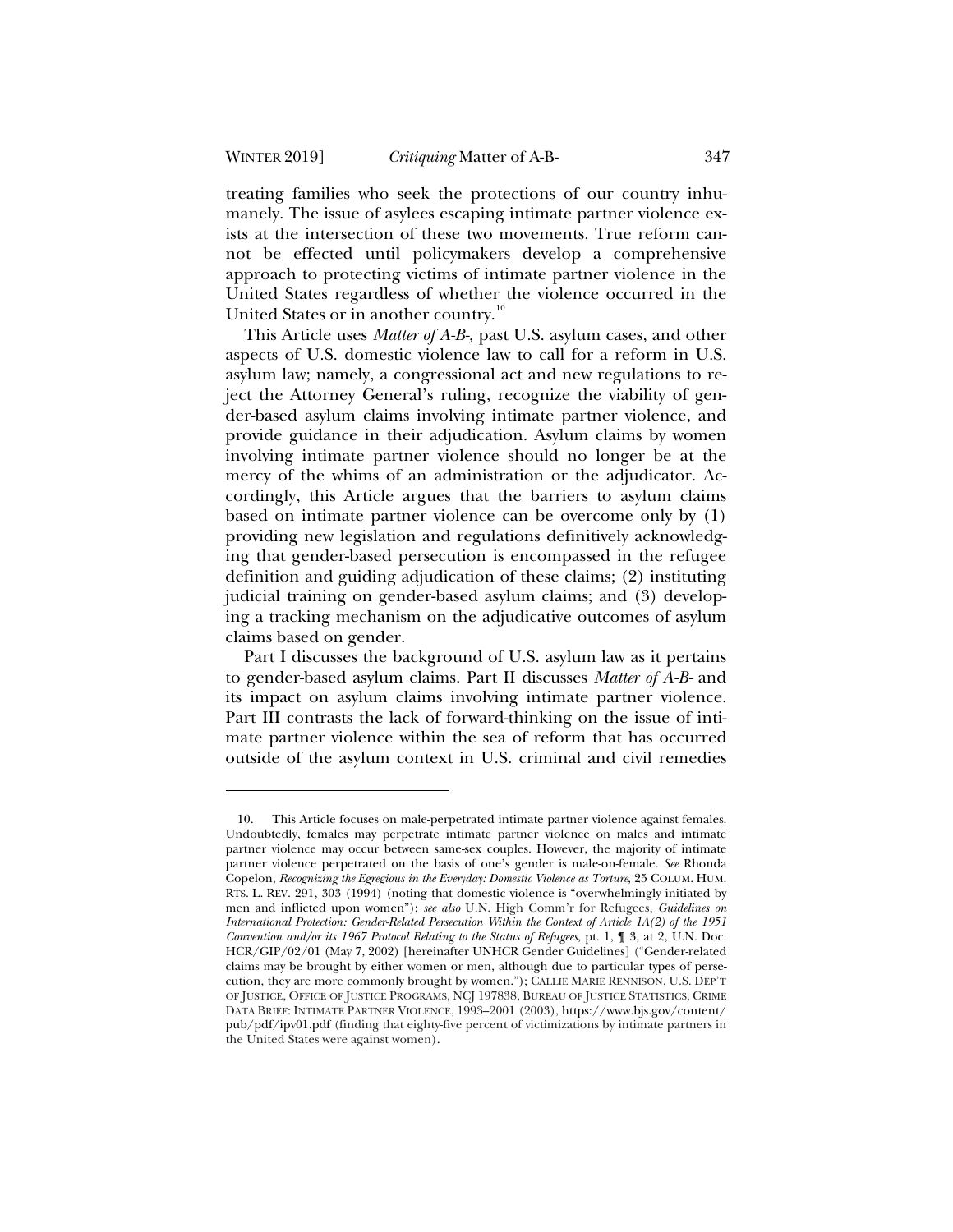currently addressing intimate partner violence. Part IV suggests a new framework incorporating the principles of these civil and criminal reforms, as well as solutions to the primary barriers to asylum claims involving intimate partner violence, to provide guidance to adjudicators and consistency and predictability in the U.S. approach.

#### I. BACKGROUND OF UNITED STATES ASYLUM LAW

#### A*. The Structure of the U.S. Asylum Law System*

The United States system governing immigration and asylum is more convoluted than an ordinary judicial or executive system. The U.S. immigration system as it exists today has its foundations in the creation of the Immigration and Naturalization Service  $(INS).$ <sup>11</sup> The INS was established in 1933 by executive order to administer and enforce federal immigration laws and regulations.<sup>12</sup> The Homeland Security Act of 2002 dissolved the INS Service and created the Department of Homeland Security (DHS).<sup>13</sup> This reorganization resulted in the division of jurisdiction over asylum claims between two agencies: DHS and the Department of Justice (DOJ).<sup>14</sup> Each agency has the power to promulgate asylum regulations, which are duplicated at 8 C.F.R. § 208 (DHS) and 8 C.F.R. § 1208 (DOJ).<sup>15</sup> DHS oversees U.S. Citizenship and Immigration Services (USCIS), where affirmative asylum claims are adjudicated, and represents the government in removal cases, including those before immigration courts and the Board of Immigration Appeals (BIA).<sup>16</sup> The DOJ, through the Executive Office for Immigration

<sup>11.</sup> *See* U.S. CITIZENSHIP & IMMIGRATION SERVS., USCIS HISTORY OFFICE AND LIBRARY, OVERVIEW OF INS HISTORY 7, 11 (2012), https://www.uscis.gov/sites/default/files/USCIS/ History%20and%20Genealogy/Our%20History/INS%20History/INSHistory.pdf.

<sup>12.</sup> The INS was originally an agency of the Department of Labor but later reorganized as an agency of the Department of Justice in 1940. *Id.* at 7–8.<br>13. *Id.* at 11.

*Id.* at 11.

<sup>14.</sup> *See* Marsden, *supra* note 3, at 2548; *see also* Marisa Silenzi Cianciarulo & Claudia David, *Pulling the Trigger: Separation Violence as a Basis for Refugee Protection for Battered Women*, 59 AM. U. L. REV. 337, 355–56 (2009) (discussing the creation and reorganization of agencies with jurisdiction over asylum and their regulations).

<sup>15.</sup> *See* Marsden, *supra* note 3, at 2548; *see also* Cianciarulo & David, *supra* note 14.

<sup>16.</sup> *See* 8 C.F.R. §§ 2.1, 100.1, 208.2, 1103.3, .4, .7 (2018); 8 C.F.R. § 100.1 (2009); Cianciarulo & David, *supra* note 14 (2009).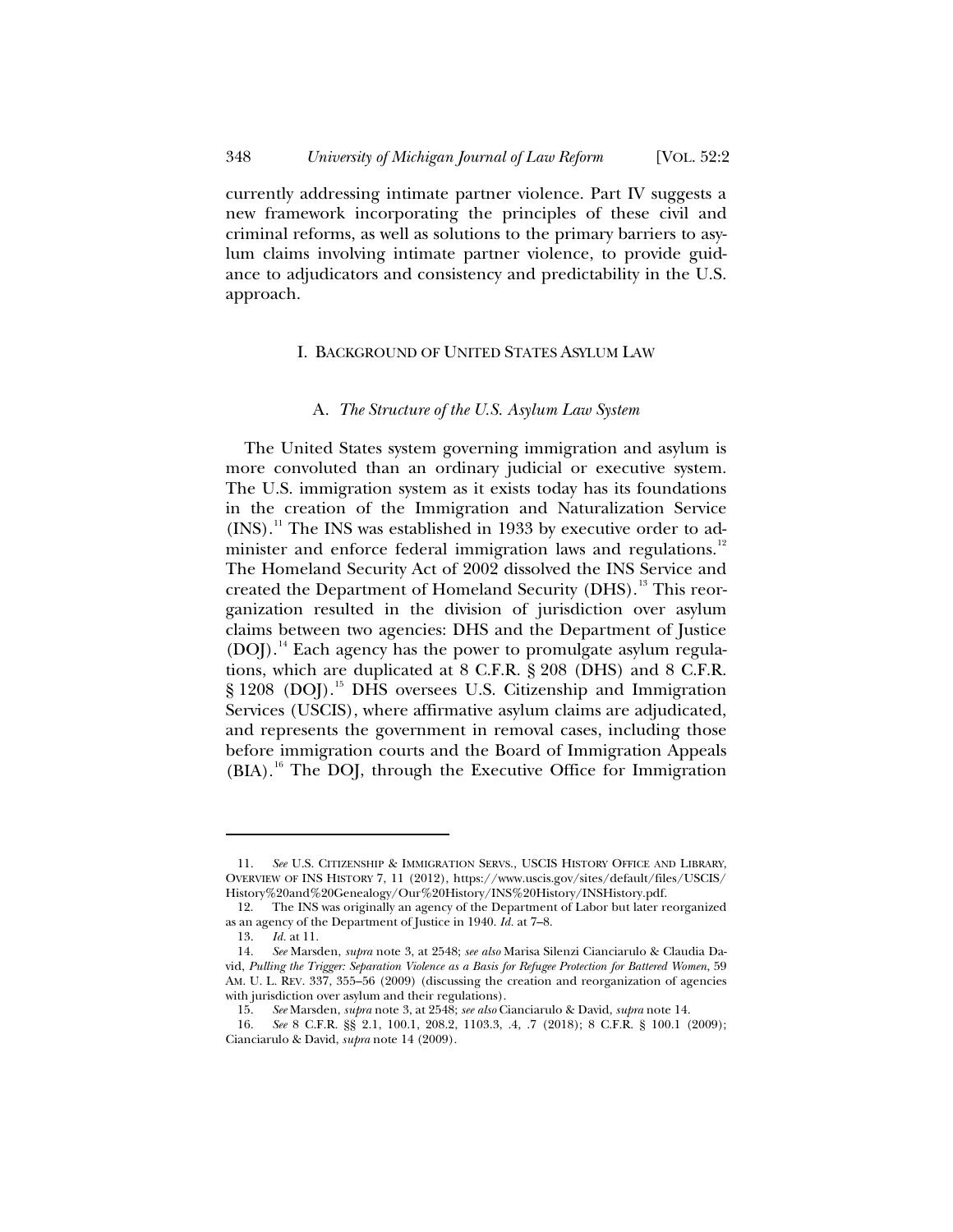Review, oversees immigration courts and the BIA.<sup>17</sup> The Attorney General appoints immigration judges to preside over immigration court proceedings.<sup>18</sup> In immigration court, an immigration judge may adjudicate asylum claims denied by USCIS *de novo* or asylum claims asserted in defense to removal.<sup>19</sup>

The BIA is the highest administrative body, comprised of up to twenty-one board members appointed by the Attorney General, which interprets and applies immigration laws.<sup>20</sup> In this capacity, the BIA has jurisdiction to hear appeals from decisions of immigration judges, including asylum determinations, and must exercise independent judgment in hearing those appeals.<sup>21</sup> The BIA's decisions are binding on immigration judges as well as officers of the DHS.<sup>22</sup> However, the Attorney General has the power to modify or overrule decisions of the BIA through certification.<sup>23</sup> The U.S. circuit courts may review BIA decisions as an administrative body as well as the determinations of the Attorney General as an agency head. $24$ 

An asylum application may be made affirmatively with USCIS if the person is not in removal proceedings. $^{25}$  These cases are adjudicated by asylum officers within the USCIS. If a person is in removal proceedings, she may file a defensive asylum application with the immigration court in removal proceedings. $26$  An asylum applicant

<sup>17. 8</sup> C.F.R. §§ 208.14, 1003.0 (2018); Cianciarulo & David, *supra* note 14; *see also About the Office*, U.S. DEP'T OF JUSTICE, https://www.justice.gov/eoir/about-office (last updated Aug. 14, 2018).

<sup>18.</sup> *Immigration Judge*, U.S. CITIZENSHIP & IMMIGRATION SERVS., https://www.uscis.gov/ tools/glossary/immigration-judge (last visited Jan. 21, 2019).

<sup>19.</sup> *See* Marsden, *supra* note 3, at 2548.

<sup>20.</sup> *Board of Immigration Appeals*, U.S. DEP'T OF JUSTICE, https://www.justice.gov/eoir/ board-of-immigration-appeals (last visited Oct. 29, 2018).

<sup>21.</sup> *Id.*

<sup>22.</sup> *Id.*

<sup>23.</sup> *See* 8 C.F.R. § 1003.1(h)(1) (2018).

<sup>24.</sup> *See In re* M-E-V-G-, 26 I. & N. Dec. 227, 230 (B.I.A. 2014) (citing National Cable & Telecomms. Ass'n v. Brand X Internet Servs., 545 U.S. 967, 980 (2005); Chevron, U.S.A., Inc. v. Natural Res. Def. Council, Inc., 467 U.S. 837, 844 (1984).

<sup>25.</sup> *Obtaining Asylum in the United States*, U.S. CITIZENSHIP & IMMIGRATION SERVS., https://www.uscis.gov/humanitarian/refugees-asylum/asylum/obtaining-asylumunited-states (last updated Oct. 19, 2015). If USCIS denies the application, the applicant may make an asylum application with the immigration court in removal proceedings. *Id.*

<sup>26.</sup> *Id.* An expedited removal process exists for individuals arriving in the United States who are inadmissible. INA § 235(b)(1)(A)(i), 8 U.S.C. § 1225(b)(1)(A)(i) (2018). This process allows for the removal of the individual from the United States without hearing or review. However, in the expedited removal process, an individual who indicates an intention to seek asylum or fear of persecution must be given a "credible fear" interview with a USCIS asylum officer. INA § 235(b)(1)(A)(ii), 8 U.S.C. § 1225(b)(1)(A)(ii) (2018). Under this process, an immigration officer from USCIS is allowed to conduct a preliminary interview of an asylum applicant to determine whether the applicant has a "credible fear" of persecution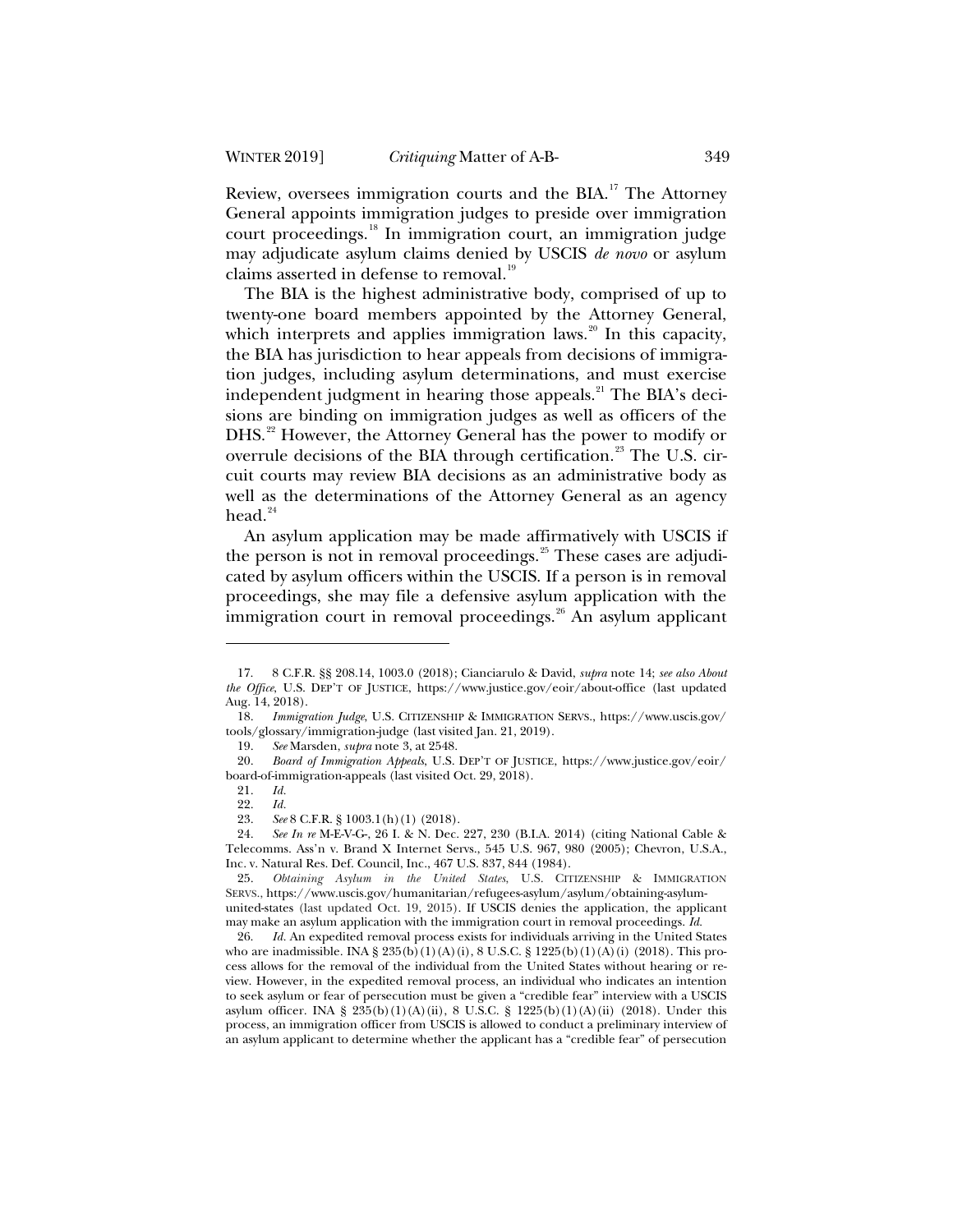may appeal the decisions of the immigration judge to the BIA and the decisions of the BIA to the U.S. circuit court in which the immigration judge sits. $27$ 

The standard of review for determinations of the Attorney General and administrative bodies, such as the BIA, is highly deferential. The U.S. circuit courts are required to give deference to the agency's interpretations of ambiguous provisions of the Immigration and Nationality Act, including its definition of membership in a particular social group set forth in *Matter of M-E-V-G-.*<sup>28</sup> However, the Attorney General and the BIA cannot "adjudicate claims of social group status inconsistently, or irrationally" or "generate erratic, irreconcilable interpretations of their governing statutes."<sup>29</sup> In determining whether the interpretation is "reasonable," "consistency over time and across subjects is a relevant factor."<sup>30</sup>

Although U.S. circuit courts may conduct a *de novo* review of issues of law, issues of fact are reviewed under the substantialevidence test.<sup>31</sup> A decision by the BIA or the Attorney General will be upheld if, considering the record as a whole, it is supported by

or torture. INA § 235(b)(1)(B)(ii), 8 U.S.C. § 1225(b)(1)(B)(ii) (2018). A credible fear is defined as a "significant possibility" that the applicant "could establish eligibility for asylum." INA § 235(b)(1)(B)(v),  $\bar{8}$  U.S.C. § 1225(b)(1)(B)(v). If the asylum officer finds that the applicant does not have a credible fear, the applicant may seek review of the determination by an immigration judge, but the immigration judge's decision in general cannot be appealed with limited exceptions. INA §  $235(b)(1)(B)(iii)(III)$ , 8 U.S.C. §1225(b)(1)(B)(iii)(III)  $(2018)$ ; 8 C.F.R. §1208.30(g)(2)(iv)(A) (2018); INA § 242(e), 8 U.S.C. §1252(e) (2018). If the asylum officer determines the applicant has such a credible fear, he or she may present their asylum claim to an immigration judge in the standard removal process. INA § 235(b)(1)(B)(ii), (iv), 8 U.S.C. § 1225(b)(1)(B)(ii), (iv) (2018).

<sup>27.</sup> *See* AMERICAN IMMIGRATION COUNCIL, PRACTICE ADVISORY: HOW TO FILE A PETITION FOR REVIEW 2 (2015), https://www.americanimmigrationcouncil.org/sites/default/files/ practice\_advisory/how\_to\_file\_a\_petition\_for\_review\_2015\_update.pdf.

<sup>28.</sup> *See* National Cable & Telecomms. Ass'n v. Brand X Internet Servs., 545 U.S. 967, 982 (2005) (finding that under Chevron if a statute is ambiguous, and if the agency's interpretation of the statute is reasonable, the court must accept the agency's interpretation, but "unexplained inconsistency" in an agency's interpretation is "a reason for holding an interpretation to be an arbitrary and capricious change from agency practice under the Administrative Procedure Act."); Chevron, U.S.A., Inc. v. Natural Res. Def. Council, Inc., 467 U.S. 837, 843-44 (1984) (finding that if the intent of Congress on an issue is unambiguous, an agency must follow that intent, but if a statute is ambiguous on an issue, "the question for the court is whether the agency's answer is based on a permissible construction of the statute."); *In re M-E-V-G*-, 26 I. & N. Dec. at 230 (recognizing that a reviewing court must respect an agency's "reasonable interpretation" of the law).

<sup>29.</sup> Valdiviezo-Galdamez v. Att'y Gen., 663 F.3d 582, 604 (3d Cir. 2011) (quoting Marmolejo–Campos v. Holder, 558 F.3d 903, 920 (9th Cir. 2009) (Berzon, J., dissenting), and citing INS v. Cardoza-Fonseca, 480 U.S. 421, 446 n.30).

<sup>30.</sup> *Id.*

<sup>31.</sup> Cece v. Holder, 733 F.3d 662, 668–69 (7th Cir. 2013) (citing Chevron, U.S.A., Inc. v. Natural Res. Def. Council, Inc., 467 U.S. 837, 842–43; Escobar v. Holder, 657 F.3d 537, 542 (7th Cir. 2011)).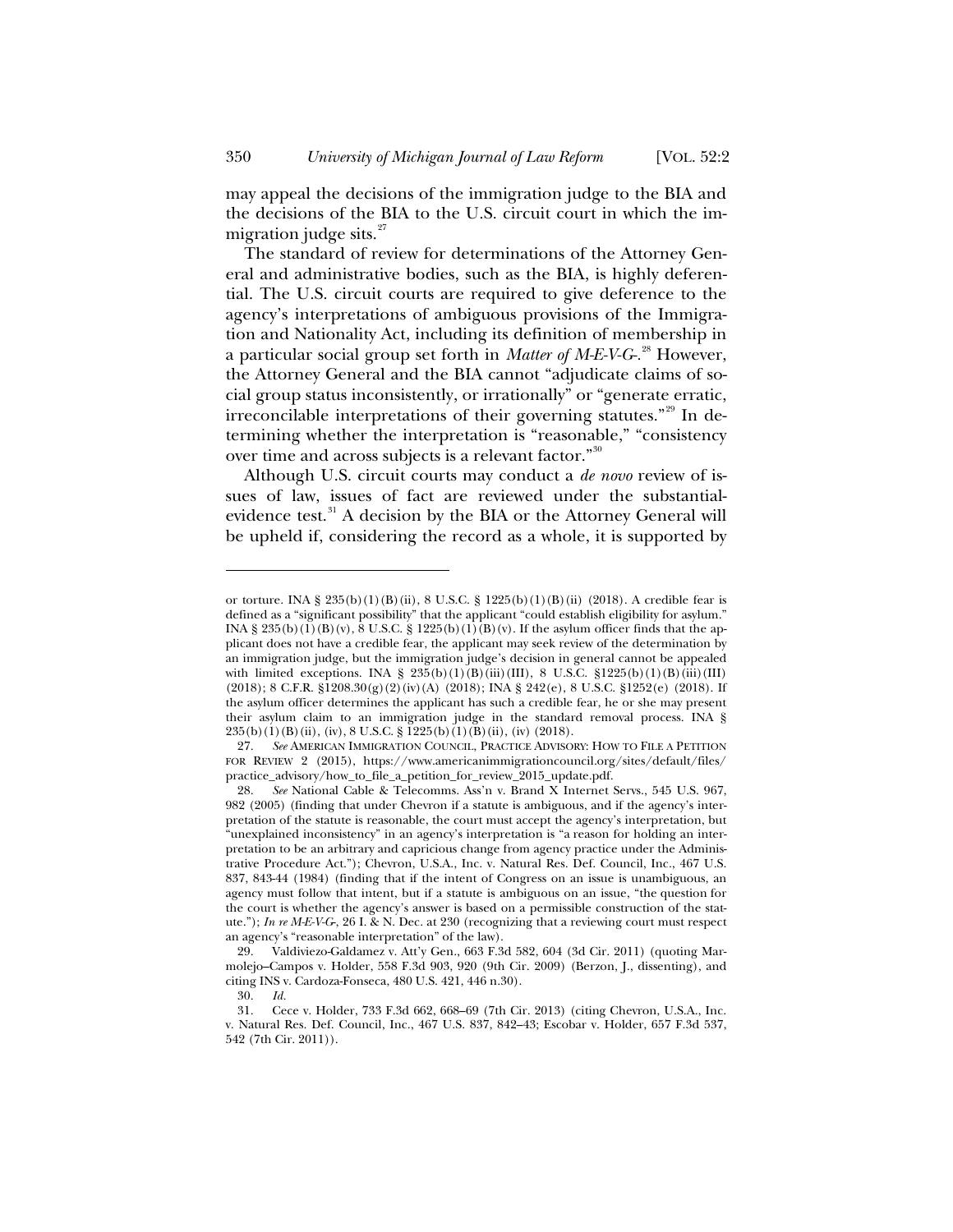reasonable, substantial and probative evidence.<sup>32</sup> The record must compel reversal for the U.S. circuit courts to reverse factual findings of the BIA meaning "a reasonable fact finder would have to conclude that the requisite fear of persecution existed."<sup>33</sup>

## B*. Definition of Refugee in U.S. and International Law<sup>34</sup>*

The United States' definition of refugee is largely based on the international law definition, derived from the 1951 Convention Relating to the Status of Refugees (1951 Convention) and 1967 Protocol Relating to the Status of Refugees (1967 Protocol). The 1951 Convention is a United Nations treaty, $35$  which provided the first internationally accepted definition of a refugee. Drawn in the aftermath of World War II, the 1951 Convention's definition was influenced by the politically, racially, and religiously motivated persecution inflicted by Nazi Germany and the Soviet Union.<sup>36</sup> The 1951 Convention refugee definition limited its protection to European refugees after World War II; the 1967 Protocol removed the time and geographical limitations contained in the 1951 Convention and expanded its scope.<sup>37</sup>

<sup>32.</sup> *Cece*, 733 F.3d at 669 (quoting *Escobar*, 657 F.3d at 545).

<sup>33.</sup> INS. v. Elias-Zacarias, 502 U.S. 478, 481 (1992) (citing NLRB v. Columbian Enameling & Stamping Co., 306 U.S. 292, 300 (1939)).

<sup>34.</sup> This Article focuses on asylum as a path for relief, which may provide protection for women who flee intimate partner violence in their countries. However, other paths for relief may include withholding of removal under section  $241(b)(3)(B)$  of the Immigration and Nationality Act and withholding of removal under the United Nations Convention Against Torture and Other Cruel, Inhuman or Degrading Treatment or Punishment (CAT). 8 C.F.R. §§ 208.16, 1208.16 (2018); *see* INA § 241(b)(3)(A), 8 U.S.C. § 1231(b)(3)(A) (2018). Withholding of removal requires a higher standard demonstrating that an applicant would "more likely than not" suffer persecution "on account of race, religion, nationality, membership in a particular social group, or political opinion" in the proposed country of removal. 8 C.F.R. §§ 208.16(b), 1208.16(b). In contrast, asylum requires a "well-founded fear" of future persecution on account of these same grounds. 8 C.F.R. §§ 208.13(b), 1208.13(b) (2013). The Convention Against Torture requires the applicant to show that it is "more likely than not" that she would be tortured if removed to the proposed country of removal. 8 C.F.R.  $\S$ § 208.16(c), 1205.16(c) (2000). Further, while these withholding of removal paths may provide temporary relief, unlike asylum, they do not make an individual eligible for permanent residency or citizenship.

<sup>35.</sup> The 1951 Convention was adopted by the United Nations Conference of Plenipotentiaries on the Status of Refugees and Stateless Persons. U.N. Convention Relating to the Status of Refugees, July 28, 1951, 189 U.N.T.S. 137 [hereinafter 1951 Convention].

<sup>36.</sup> *See, e.g.*, Karen Musalo & Stephen Knight, *Unequal Protection*, 58 BULL. ATOMIC SCIENTISTS 56, 59 (2002); Stephanie Robins, Note, *Backing It Up: Real ID's Impact on the Corroboration Standard in Women's Private Asylum Claims*, 35 WOMEN'S RTS. L. REP. 435, 442–43 (2014).

<sup>37.</sup> The 1967 Protocol defines the term "refugee" as a person who: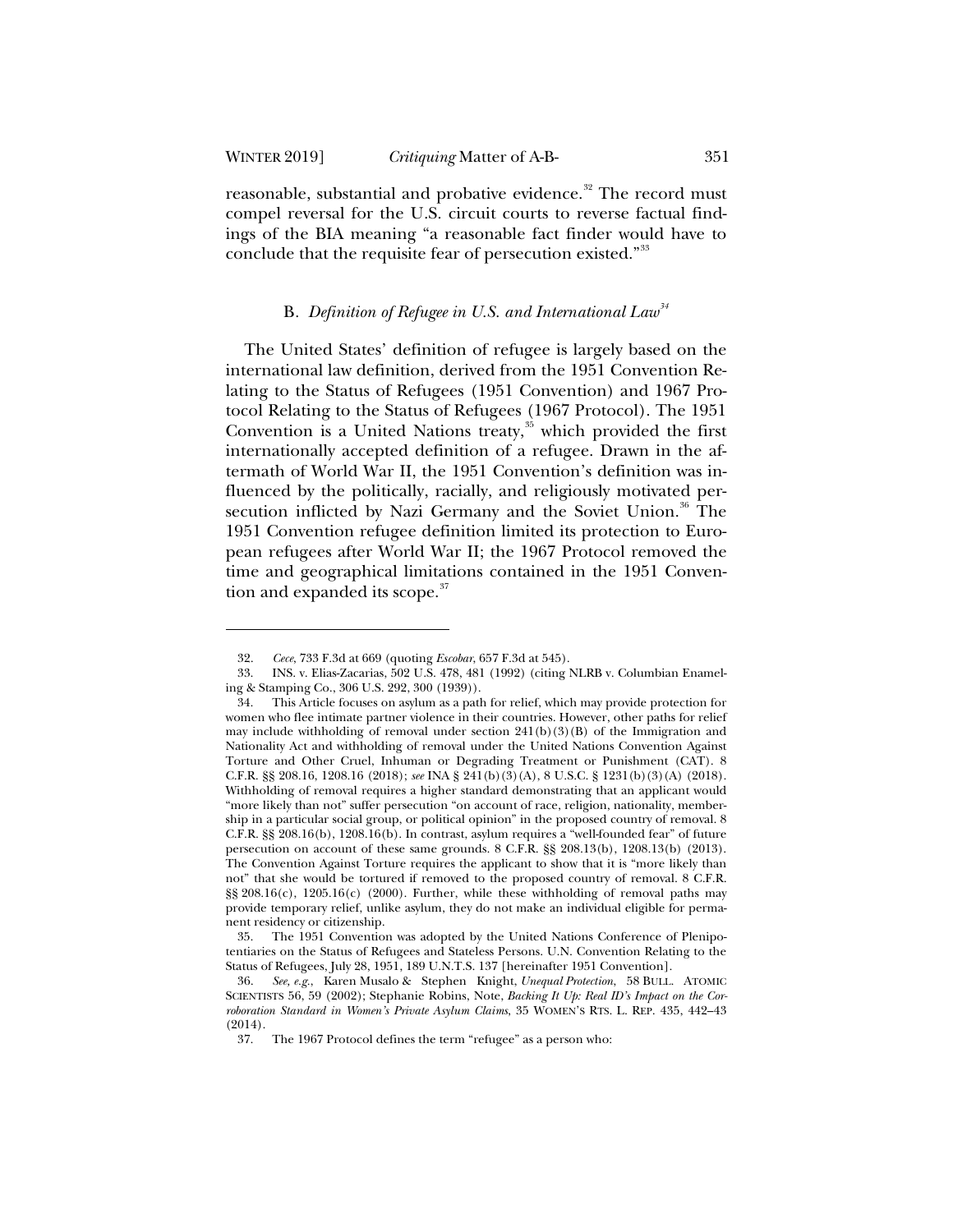The United States became a party to the 1967 Protocol in 1968. Congress then passed the Refugee Act of 1980 and incorporated the provisions—including the definition of a refugee—of the 1951 Convention and 1967 Protocol into the Immigration and Nationality Act in order to bring the country into compliance with its obligations under the  $1967$  Protocol.<sup>38</sup> Under the Act, a refugee is defined as a person with a well-founded fear of persecution on account of race, religion, nationality, membership in a particular social group, or political opinion.<sup>39</sup> Race, religion, nationality, membership in a particular social group, or political opinion are commonly referred to as "Convention reasons," "Convention grounds," or "the five categories/grounds" for asylum or refugee status.<sup>40</sup> The United States refers to persons who meet the definition of refugee who are *outside* the United States as "refugees" and persons who meet the definition of refugee who are *inside* the United States as "asylees."<sup>41</sup>

The 1951 Convention and 1967 Protocol have historically been interpreted without regard to the unique protection needs of

Section  $101(a)(42)(A)$  of the Immigration and Nationality Act states that a "refugee" is:

[A]ny person who is outside any country of such person's nationality or, in the case of a person having no nationality, is outside any country in which such person last habitually resided, and who is unable or unwilling to return to, and is unable or unwilling to avail himself or herself of the protection of, that country because of persecution or a well-founded fear of persecution on account of race, religion, nationality, membership in a particular social group, or political opinion.

owing to well-founded fear of being persecuted for reasons of race, religion, nationality, membership of a particular social group or political opinion, is outside the country of his nationality and is unable or, owing to such fear, is unwilling to avail himself of the protection of that country; or who, not having a nationality and being outside the country of his former habitual residence as a result of such events, is unable or, owing to such fear, is unwilling to return to it.

Protocol Relating to the Status of Refugees, art. I, Jan. 31, 1967, 606 U.N.T.S. 267 (incorporating in part the 1951 Convention's definition of "refugee"); *see* 1951 Convention *supra*  note 35, ch. 1, art. 1A(2), at 152.

<sup>38.</sup> *See* INS v. Cardoza-Fonseca, 480 U.S. 421, 427–29, 436–37 (1987).

INA § 101(a)(42)(A), 8 U.S.C. § 1101(a)(42)(A) (2018); *see also* 8 C.F.R. §§ 208.13(b), 1208.13(b) (2018).

<sup>40.</sup> *See, e.g.*, Marsden, *supra* note 3, at 2518 (referring to "five protected grounds"); Musalo, *supra* note 3, at 783 (referencing "Convention reason," "five . . . grounds," and "Convention grounds"); Melanie Randall, *Particularized Social Groups and Categorical Imperatives in Refugee Law: State Failures to Recognize Gender and the Legal Reception of Gender Persecution Claims in Canada, the United Kingdom, and the United States*, 23 AM. U. J. GENDER SOC. POL'Y & L. 529, 531, 542 (2015) (referring to "five protected grounds" and "convention ground").

<sup>41</sup>*. Refugees & Asylum*, U.S. CITIZENSHIP & IMMIGRATIONS SERVS., https:// www.uscis.gov/humanitarian/refugees-asylum (last updated Nov. 12, 2015).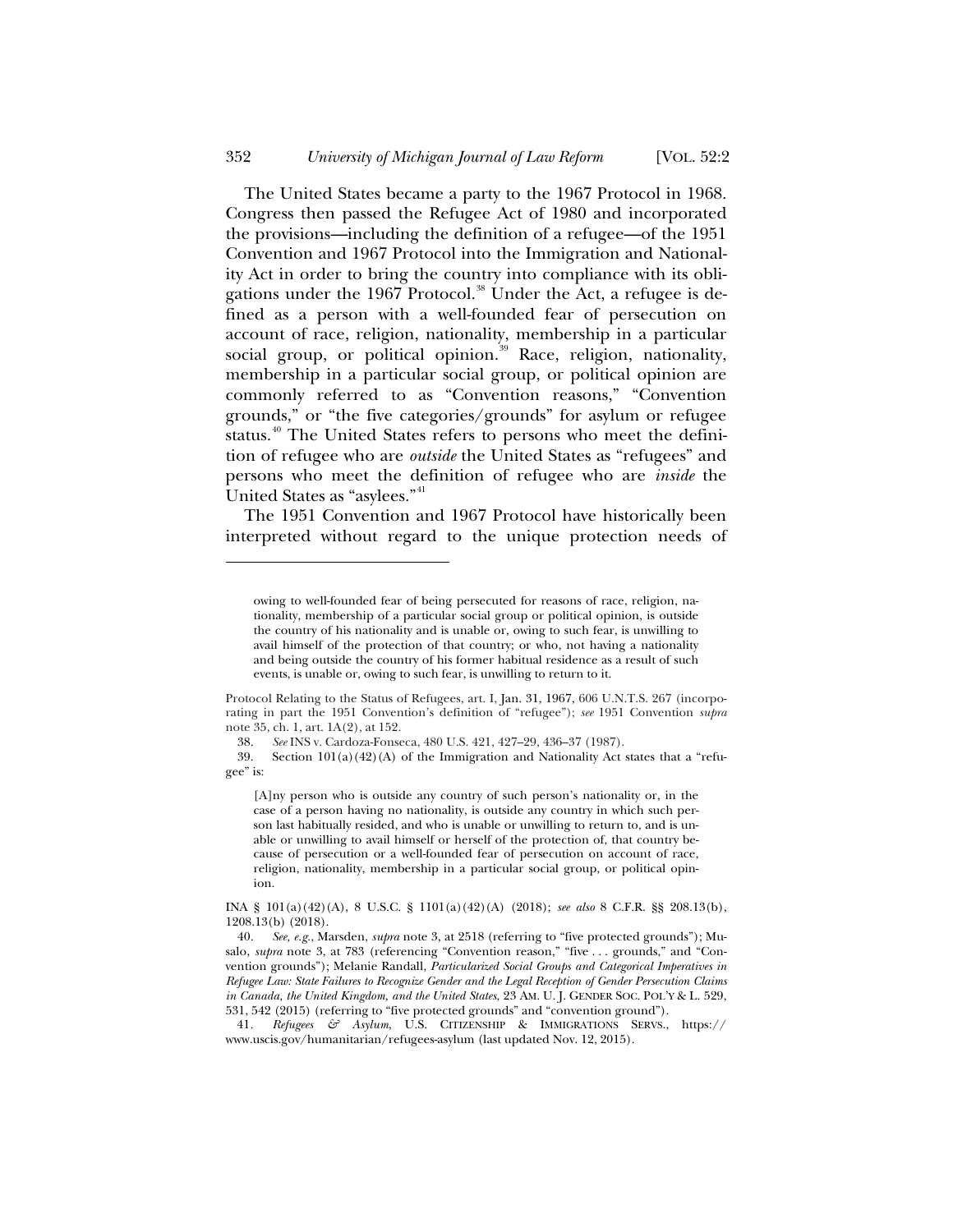women asylum seekers.<sup>42</sup> The United Nations High Commissioner for Refugees (UNHCR), in its *Guidelines on International Protection: Gender-Related Persecution within the Context of Article 1A(2) of the 1951 Convention and/or its 1967 Protocol Relating to the Status of Refugees*, has also acknowledged that traditionally "the refugee definition has been interpreted through a framework of male experiences."<sup>43</sup> In response, the United Nations, individual countries, nongovernmental organizations, academics, and practitioners, among others, have made significant efforts in the last thirty years to address gender-based asylum, including asylum claims based on intimate partner violence.<sup>44</sup>

Even before Attorney General Jeff Sessions's recent decision questioning the viability of asylum claims involving intimate partner violence, many women asylum seekers who have experienced intimate partner violence historically encountered specific barriers to obtaining asylum status in the United States. This difficulty can be attributed to a combination of interpretive issues related to the refugee definition,<sup>45</sup> fears of opening the floodgates,<sup>46</sup> and a lack of training for adjudicators on asylum claims related to intimate partner violence.<sup>47</sup>

<sup>42.</sup> *See, e.g.*, Musalo, *supra* note 3, at 780.

<sup>43.</sup> UNHCR Gender Guidelines, *supra* note 10, at 2.

<sup>44.</sup> *See, e.g.*, Musalo, *supra* note 3, at 777–79, 781–82 (referring to the progress made on women's claims in the United Kingdom, New Zealand, and Australia); Karen Musalo, *A Short History of Gender Asylum in the United States Resistance and Ambivalence May Very Slowly be Inching Towards Recognition of Women's Claims*, 29 REFUGEE SURV. Q. 46, 49 (2010) *reprinted in* U.C. HASTINGS SCHOLARSHIP REPOSITORY (2010) [hereinafter Musalo, *A Short History*] (stating that in 1985, the UNHCR and its Executive Committee began issuing guidance on the interpretative barriers to the protection of refugee women); Musalo & Knight, *supra* note 36, at 57–59 (recognizing that advocates have made significant progress toward the recognition of women's rights and momentum for the protection of women refugees is growing); Randall, *supra* note 40, at 532 (acknowledging advancements in the reception of women's asylum claims).

<sup>45.</sup> *See* Musalo, *supra* note 3, at 781–82.

<sup>46.</sup> *See* Karen Musalo, *Protecting Victims of Gendered Persecution: Fear of Floodgates or Call to (Principled) Action?*, 14 VA. J. SOC. POL'Y & L. 119, 132 (2007) ("Perhaps the overarching basis for the opposition to gender claims is the fear that acceptance of these cases will result in the floodgates."); *see also* Marsden, *supra* note 3, at 2553–55 ("One criticism that has been leveled at proposals to make it easier for women to seek asylum on the basis of domestic violence is that doing so will open a "floodgate" of female asylum-seekers to the United States.").

<sup>47.</sup> *See* Barbara R. Barreno, *In Search of Guidance: An Examination of Past, Present, and Future Adjudications of Domestic Violence Asylum Claims*, 64 VAND. L. REV. 225, 266–68 (2011) (asserting that training for adjudicators, requiring the review of Department of State Human Rights Reports and updates on the status of intimate partner asylum claims are "small steps" that should be taken to ensure intimate partner violence asylum claims are properly adjudicated); Cianciarulo & David, *supra* note 14, at 372–73 (arguing that if adjudicators do not understand the complex dynamics of abusive relationships, new regulations cannot assist adjudicators in the assessment of asylum claims involving intimate partner violence).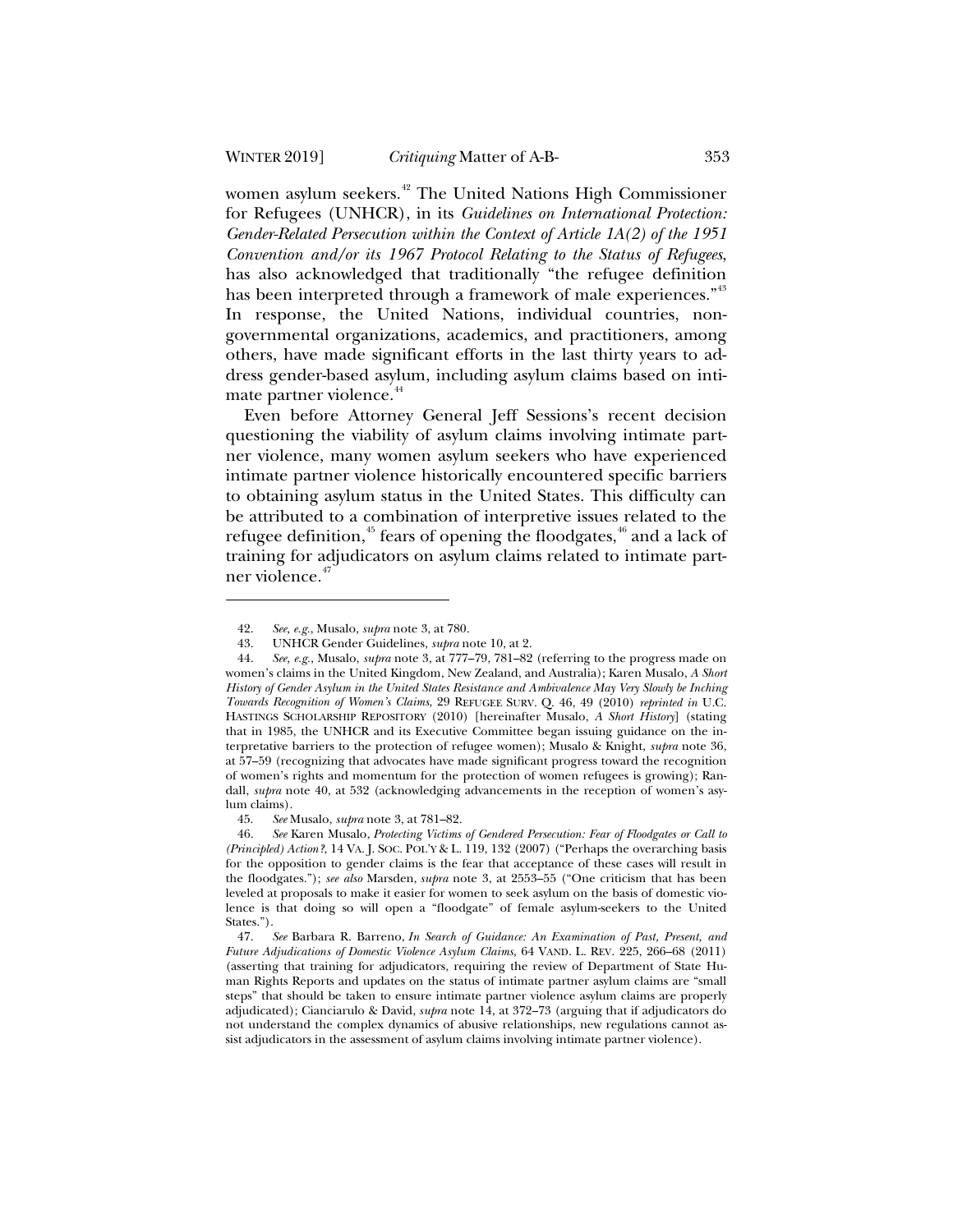Three primary interpretative issues regularly arise for women asylum seekers in satisfying the threshold requirements in asylum proceedings.<sup>48</sup> First, women may be persecuted on the basis of their gender, which is not included as one of the five categories in the 1951 Convention to be protected from targeted persecution (race, religion, nationality, membership in a particular social group, and political opinion). $49$  Rather, immigration judges recognition of gender-based claims has followed a disturbing pattern of "particularization"<sup>50</sup> under the "particular social group" category. This means rather than using a more general common characteristic which may define a group, the group is further divided in to several subsets of common characteristics. For example, rather than refer to "women," an immigration judge might refer to "[i]ndigenous Guatemalan women perceived as the property of and suffering domestic violence at the hands of their intimate partners, and who are unable to safely leave the relationship."<sup>51</sup> This particularization ignores the fact that the persecution is carried out because of gender itself as opposed to gender plus other characteristics.<sup>52</sup>

Second, although the refugee definition was formed recognizing public acts of persecution inflicted by the state, it did not make any specific considerations for persecution that occurs in private and is perpetrated by private actors.<sup>53</sup> While male asylum seekers' claims often involve a state actor, such as a government entity or police, women asylum seekers' claims more regularly involve private or non-state actors including intimate partners, fathers, or other male relatives.<sup>54</sup> Under U.S. law, an asylum applicant who suffers persecution inflicted by a non-state actor must also demonstrate that the state is unable and unwilling to provide protection.<sup>55</sup> This makes

<sup>48.</sup> Musalo, *supra* note 3, at 781–82.

<sup>49.</sup> *Id.*; *see also* Randall, *supra* note 40, at 531.

<sup>50.</sup> Melanie Randall, *Refugee Law and State Accountability for Violence Against Women: A Comparative Analysis of Legal Approaches to Recognizing Asylum Claims Based on Gender Persecution*, 25 HARV. WOMEN'S L.J. 281, 292 (2002).

<sup>51.</sup> *See* Jeronimo v. Att'y Gen., 678 F. App'x 796, 799 (11th Cir. 2017).

<sup>52.</sup> Randall, *supra* note 50.

<sup>53.</sup> *Id.* at 305–06; *see also* Catharine A. MacKinnon, *Women's September 11th: Rethinking the International Law of Conflict*, 47 HARV. INT'L L.J. 1, 9 (2006) ("The threshold legal barrier to addressing male violence against women internationally has been that both the perpetrators and the victims are private persons, termed nonstate actors.").

<sup>54.</sup> *See* Robins, *supra* note 36, at 436–37; Musalo, *A Short History*, *supra* note 44, at 49.

<sup>55.</sup> *In re* A-B-, 27 I. & N. Dec. 316, 316 (A.G. 2018), *abrogated by* Grace v. Whitaker, No. 18-cv-01853 (EGS), 2018 WL 6628081 (D.D.C. Dec. 19, 2018).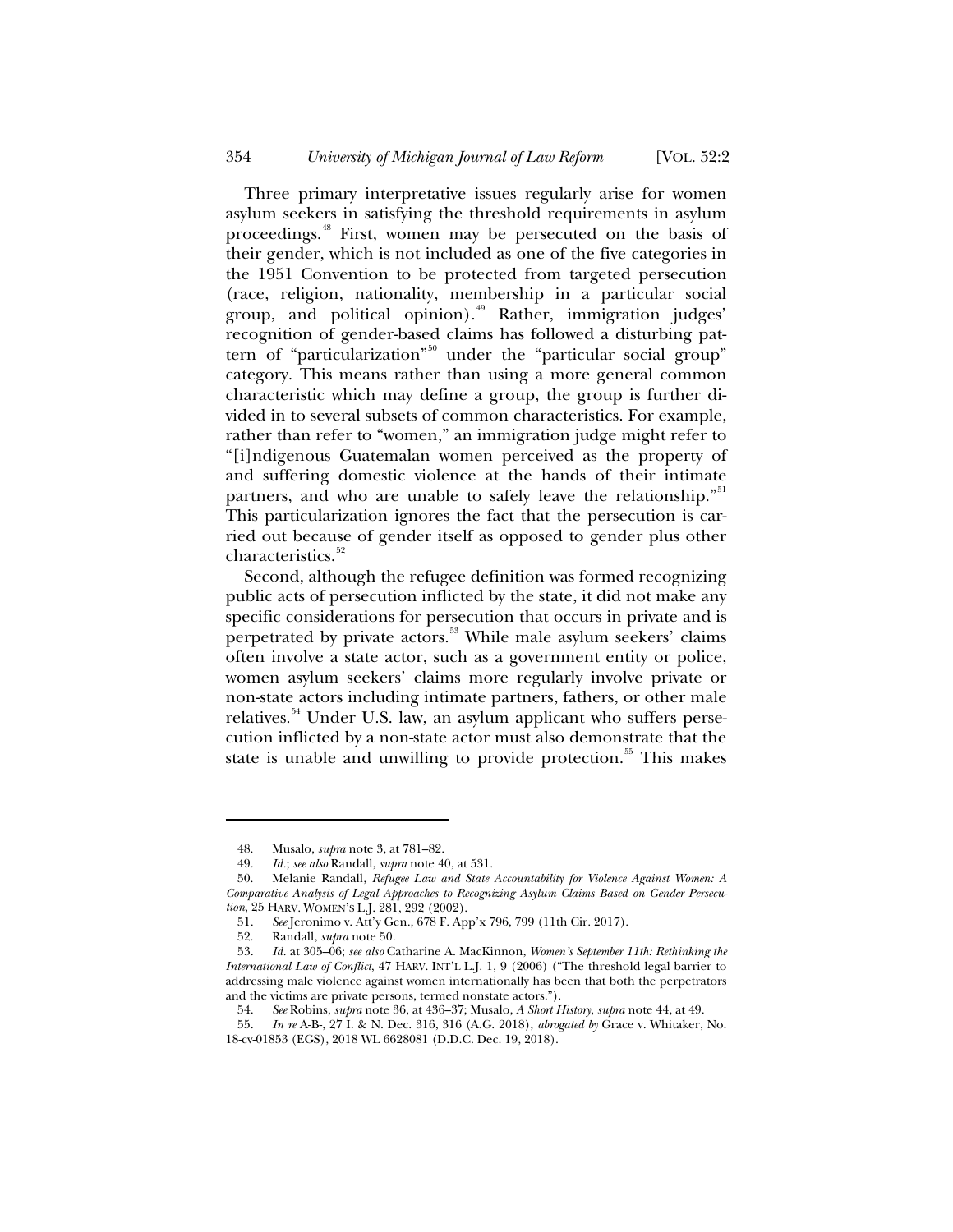corroboration of persecution in non-state actor asylum cases much more difficult.<sup>56</sup>

Third, the harms suffered by women are often different from those suffered by men. $57$  These harms may be accepted by the society or culture.<sup>58</sup> For instance, intimate partner violence is a harm that primarily is inflicted on women rather than men.<sup>59</sup> That women are disproportionately affected by this harm has impacted determinations as to whether women who suffer this harm fall under one of the five categories to be protected from persecution, in particular political opinion and particular social group categories.<sup>60</sup> Further, because women experience intimate partner violence in every country, this fosters the view of intimate partner violence as a private criminal matter outside the scope of the refugee defini- $\chi$ <sub>61</sub> However, this perception ignores the fact that many societies and cultures accept intimate partner violence against women because of their gender and, for this reason, these women may meet the requirements of the refugee definition.<sup>62</sup> These interpretive issues significantly and negatively impact the adjudication of women's asylum claims involving intimate partner violence.

Gender is the most critical aspect of an asylum claim based on intimate partner violence in that it is at once the immutable characteristic forming a particular social group, $63$  the nexus between

<sup>56.</sup> Robins, *supra* note 36 (asserting that persecution occurs in private places where government actors are not present and governments may not be motivated to interfere in private, family matters, so it can be difficult for women to corroborate their asylum claims).

<sup>57.</sup> Musalo, *supra* note 3, at 781–82.

<sup>58.</sup> *Id.*

<sup>59.</sup> *Id.*; *see* UNHCR Gender Guidelines, *supra* note 10.

<sup>60.</sup> *In re A-B-,* 27 I. & N. Dec. at 335 ("Social groups defined by their vulnerability to private criminal activity likely lack the particularity required under *M-E-V-G-*, given that broad swaths of society may be susceptible to victimization."); *In re* R-A-, 22 I. & N. Dec. 906, 916 (A.G. 2001) ("As we understand the respondent's rationale, it would seem that virtually any victim of repeated violence who offers some resistance could qualify for asylum, particularly where the government did not control the assailant."); Musalo, *supra* note 3, at 781–82, 782 n.32.

<sup>61.</sup> *In re A-B-*, 27 I. & N. Dec. at 335; *In re R-A-*, 22 I. & N. Dec. at 916; UNHCR Gender Guidelines, *supra* note 10.

<sup>62.</sup> *See In re* Kasinga, 21 I. & N. Dec. 357, 358 (B.I.A. 1996); *In re R-A-*, 22 I. & N. Dec. at 929–46 (Guendelsberger, Board Member, dissenting); Supplemental Brief for Dep't of Homeland Sec. at 14–15, *In re* L-R- (B.I.A. 2009), https://cgrs.uchastings.edu/sites/default/ files/Matter\_of\_LR\_DHS\_Brief\_4\_13\_2009.pdf [hereinafter DHS Supplemental *L-R-* Brief] (certain docket information redacted); Brief for Dep't of Homeland Sec.'s Position on Respondent's Eligibility for Relief at 5, 26–28, *In re* R-A-, 23 I. & N. Dec. 694 (A.G. 2005) (No. A 73 753 922), https://cgrs.uchastings.edu/sites/default/files/Matter%20of%20R-A- %20DHS%20brief.pdf [hereinafter DHS *R-A-* Brief].

<sup>63.</sup> *In re* A-R-C-G-, 26 I. & N. Dec. 388, 392 (B.I.A. 2014) *overruled by In re A-B-*, 27 I. & N. Dec. 316; *see also In re* Acosta, 19 I. & N. Dec. 211, 233 (B.I.A. 1985) (recognizing that the shared characteristic of "sex" may form the basis for a particular social group and persecu-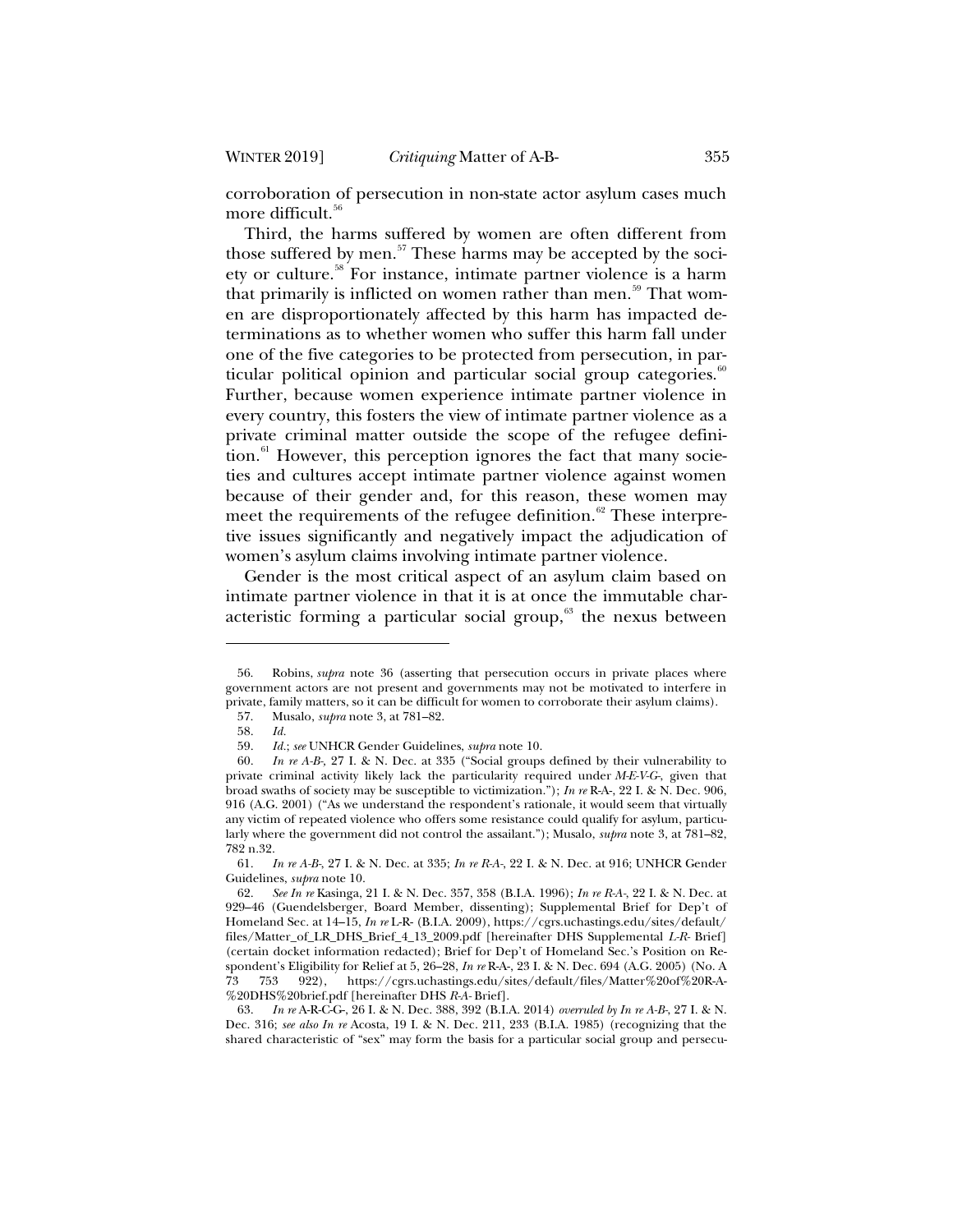the harm (intimate partner violence) and the particular social group (namely, women), $64$  and the basis for the government's inability or unwillingness to protect the victim (entrenched misogyny and systemic sexism). $65$  In particular, asylum claims by women involving intimate partner violence have issues arising out of three key elements of this refugee definition: (1) past persecution or a well-founded fear of future persecution, (2) on account of ("nexus"), (3) membership in a particular social group. The following is a description of these elements.

#### 1. Persecution

Neither U.S. law nor the 1951 Refugee Convention and 1967 Protocol provide a definition of persecution.<sup>66</sup> However, the BIA has recognized two aspects of the term "persecution":

(1) harm or suffering is inflicted upon the individual in order to punish her for possessing a belief or characteristic a persecutor sought to overcome; and

(2) harm or suffering was inflicted either by government actors or by persons or an organization that the government was unable or unwilling to control. $\frac{67}{100}$ 

When government actors inflict the persecution, the applicant need not demonstrate that she reported the harm to the police or other state actors.<sup>68</sup> However, if non-governmental actors are the persecutors, the applicant must demonstrate that the government

tion may be directed towards an individual because of her membership in such a group), *overruled in part by In re* Mogharrabi, 19 I. & N. Dec. 439 (B.I.A. 1987).

<sup>64.</sup> *See* Marsden, *supra* note 3. *See generally* Musalo, *supra* note 3, at 781–82 (describing, in the context of gender asylum claims, the nexus requirement between the particular social group and the harm at issue).

<sup>65.</sup> *See* Musalo, *supra* note 3, at 797–806 (discussing several jurisdictions that have recognized the causal link between gender-related persecution and the inability or unwillingness of the state to offer protection).

<sup>66</sup>*. See, e.g.*, Arthur C. Helton & Alison Nicoll, *Female Genital Mutilation as Ground for Asylum in the United States: The Recent Case of* In re Fauziya Kasinga *and Prospects for More Gender Sensitive Approaches*, 28 COLUM. HUM. RTS. L. REV. 375, 378 (1997); E. Dana Neacsu, *Gender Based Persecution as a Basis for Asylum: An Annotated Bibliography, 1993–2002*, 95 L. LIBR. J. 191, 193 (2003); U.N. High Commissioner for Refugees, *Handbook and Guidelines on Procedures and Criteria for Determining Refugee Status* at 13, U.N. Doc. HCR/1P/4/ENG/REV. 3 (2011).

<sup>67</sup>*. In re Acosta*, 19 I. & N. Dec. at 222.

<sup>68.</sup> Joline Doedens, *The Politics of Domestic Violence-Based Asylum Claims*, 22 DUKE J. GENDER L. & POL'Y 111, 114 (2014) (citing 8 C.F.R. § 208.13(b)(3)(ii) (2013); Baballah v. Ashcroft, 367 F.3d 1067, 1078 (9th Cir. 2004)).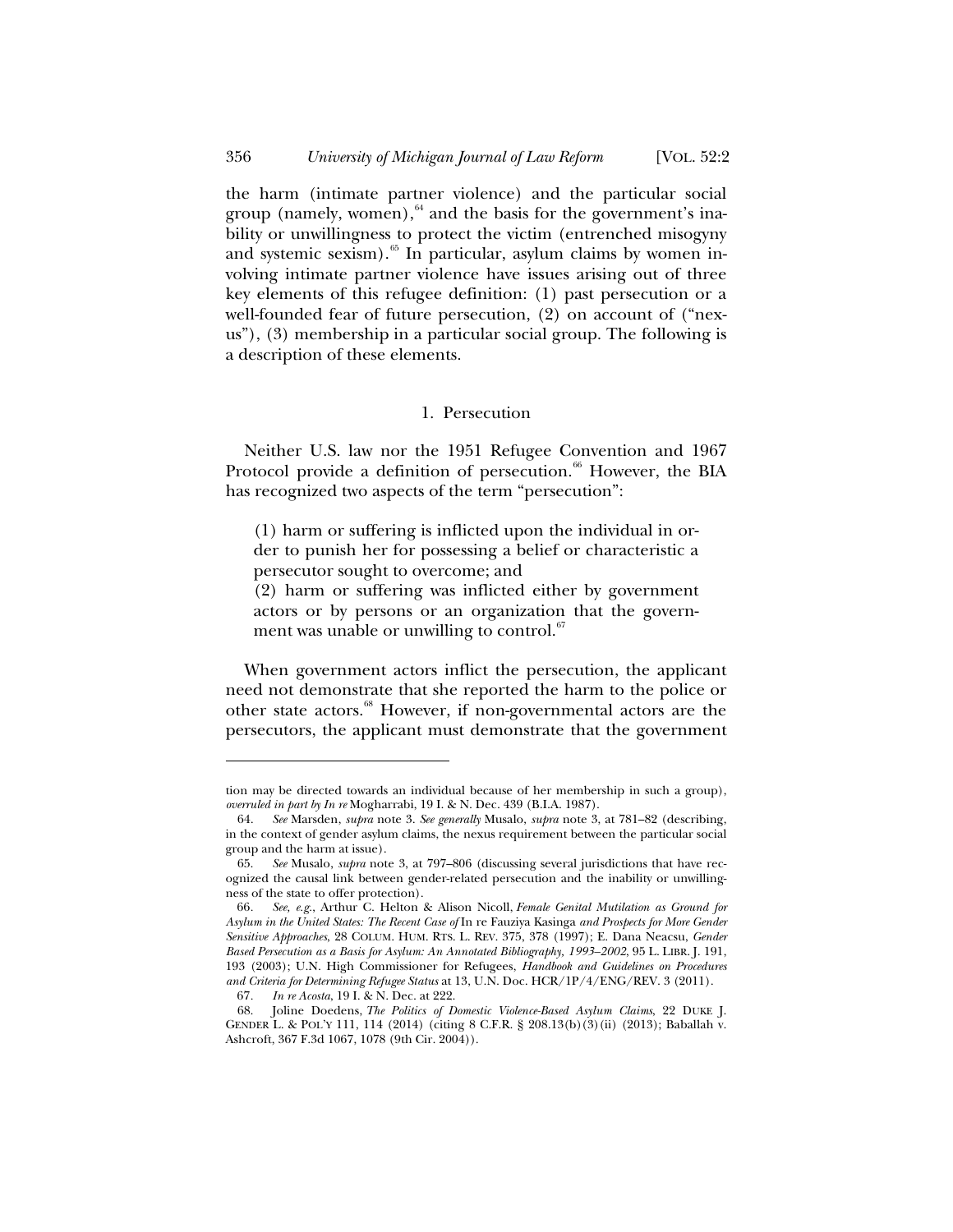was unable or unwilling to protect her after reporting the persecution or that reporting the persecution would be "futile" because the government has failed to protect others who have made similar reports. $69$ 

If a person has shown that she has been persecuted in the past, a presumption exists that she also has a well-founded fear of persecution if returned to her country of nationality or habitual residence.<sup>70</sup> Thus, the DHS will then bear the burden to overcome the presumption by proving either a "fundamental change of circumstances" eliminating the person's well-founded fear or that it is reasonable for the person to escape persecution by relocating in her country of nationality or habitual residence.<sup>71</sup> Nevertheless, an applicant need not have suffered past persecution if she can establish that she has a well-founded fear of persecution in the future.<sup> $2$ </sup>

#### 2. Nexus

Once an applicant has established a well-founded fear of persecution, she must show that it is on account of one of the five enumerated grounds of race, religion, nationality, political opinion, or membership in a particular social group.<sup>73</sup> This is referred to as the "nexus" between persecution and one of the five protected

<sup>69.</sup> *Id.* at 113–15 (citing IMMIGRANT LEGAL RESOURCE CENTER, ESSENTIALS OF ASYLUM LAW 1-1 (2d ed. 2013); Rahimzadeh v. Holder, 613 F.3d 916, 922 (9th Cir. 2010)); *see also In re* S-A-, 22 I. & N. Dec. 1328, 1335 (B.I.A. 2000); *In re* Kasinga, 21 I. & N. Dec. 357, 365 (B.I.A. 1996) (recognizing that "persecution can consist of the infliction of harm or suffering by . . . persons a government is unwilling or unable to control."); Memorandum from Phyllis Coven, Director, INS Office of International Affairs, to all INS Asylum Officers and HQASM Coordinators 17 (May 26, 1995), *reprinted in* 72 INTERPRETER RELEASES 781 (1995) [hereinafter Coven Memorandum]; Allison W. Reimann, Comment, *Hope for the Future? The Asylum Claims of Women Fleeing Sexual Violence in Guatemala*, 157 U. PA. L. REV. 1199, 1230–31 (2009) (citing Ornelas-Chavez v. Gonzales, 458 F.3d 1052, 1058 (9th Cir. 2006)).<br>70. 8 C.F.R. §§ 208.13(b)(1), 1208.13(b)(1) (2018).

<sup>8</sup> C.F.R. §§ 208.13(b)(1), 1208.13(b)(1) (2018).

<sup>71. 8</sup> C.F.R. §§ 208.13(b)(1)(i), 1208.13(b)(1)(i) (2018).

<sup>72. 8</sup> C.F.R. §§ 208.13(b)(2), 1208.13(b)(2) (2018). In order to establish a "wellfounded" fear of persecution:

the evidence must demonstrate that (1) the [individual] possesses a belief or characteristic a persecutor seeks to overcome in others by means of punishment of some sort; (2) the persecutor is already aware, or could easily become aware, that the [individual] possesses this belief or characteristic; (3) the persecutor has the capability of punishing the [individual]; and (4) the persecutor has the inclination to punish the [individual].

*In re* Acosta, 19 I. & N. Dec. 211, 226 (B.I.A. 1985), *overruled in part by In re* Mogharrabi, 19 I. & N. Dec. 439 (B.I.A. 1987).

<sup>73.</sup> INA § 101(a)(42), 8 U.S.C. § 1101(a)(42) (2018); 8 C.F.R. §§ 208.13(b)(1)–(2), 1208.13(b)(1)–(2); *see* Musalo, *supra* note 3, at 781.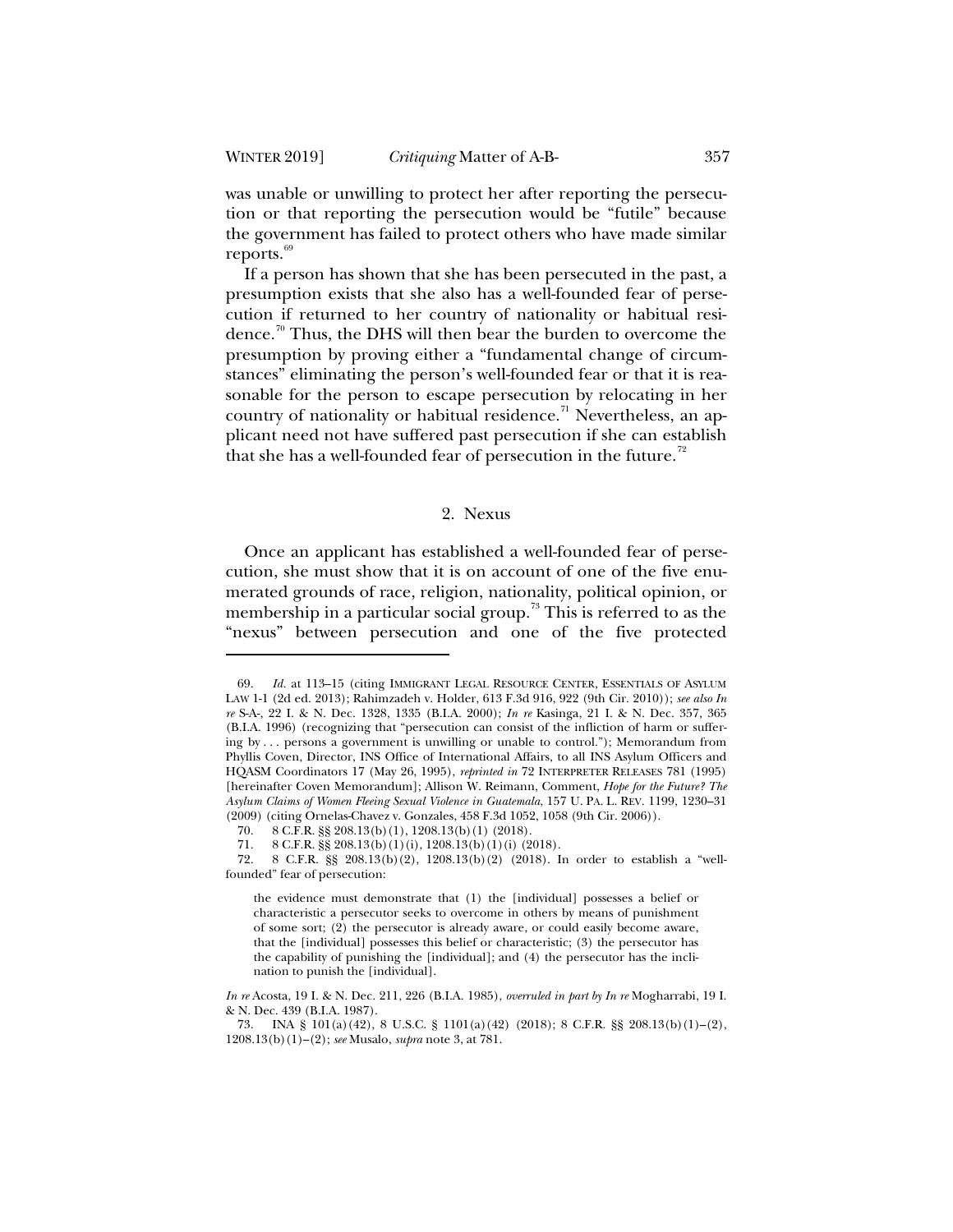grounds.<sup>74</sup> In 2005, Congress passed the REAL ID Act, which required that the applicant demonstrate that one of the five protected grounds is "at least one central reason for persecuting the applicant."<sup>75</sup>

## 3. Particular Social Group as One of the Five Enumerated Grounds

The "particular social group" category was created in order to include groups of persons who may not fall under one of other grounds for asylum but are deserving of protection.<sup>76</sup> Yet, its drafters did not define particular social group at its inception.<sup>77</sup> As a result, confusing interpretations of the particular social group category and applications of those interpretations to the facts of each case has plagued asylum claims based on membership in a particular social group. This is particularly true in asylum claims involving persecution based on gender, such as intimate partner violence. The Attorney General's determination in *Matter of A-B-* is one of the most recent demonstrations of the confusing interpretation of the particular social group category and its application in a genderbased asylum case involving intimate partner violence. As gender is not one of the five enumerated grounds for asylum, it has primarily been considered under the particular social group ground. In early interpretations of the particular social group category, gender constituted an immutable characteristic, which could form a particular social group.<sup>78</sup>

<sup>74.</sup> Musalo, *supra* note 3, at 781.

<sup>75.</sup> Doedens, *supra* note 68, at 116–17 (citing REAL ID Act of 2005, Pub. L. No. 109-13, 119 Stat. 302 (codified in scattered sections of 8 U.S.C.); INA § 208(b)(1)(B)(i), 8 U.S.C. § 1158(b)(1)(B)(i) (2018)); Robins, *supra* note 36, at 441–42.

<sup>76.</sup> Marsden, *supra* note 3, at 2517.

See In re Acosta, 19 I. & N. Dec. at 232 ("Congress did not indicate what it understood [membership in a particular social group] to mean, nor is its meaning clear.").

<sup>78.</sup> *See* Fatin v. INS, 12 F.3d 1233, 1240 (3d Cir. 1993) (finding that women in Iran could constitute a particular social group); *see also* Ngengwe v. Mukasey, 543 F.3d 1029, 1034 (8th Cir. 2008) (Cameroonian widows); Hassan v. Gonzales, 484 F.3d 513, 518 (8th Cir. 2007) (Somali females); Niang v. Gonzales, 422 F.3d 1187, 1199 (10th Cir. 2005) (female tribe members). For a discussion of cases recognizing that gender or sex may constitute a social group, see Brief of The Harvard Immigration and Refugee Clinical Program et al. as Amici Curiae, at 7–8, *In re* A-B-, 27 I. & N. Dec. 316 (A.G. 2018), https:// uchastings.app.box.com/s/tt1ydliq5ttm1i2zxlz4rname4bk29s7/file/291242765358.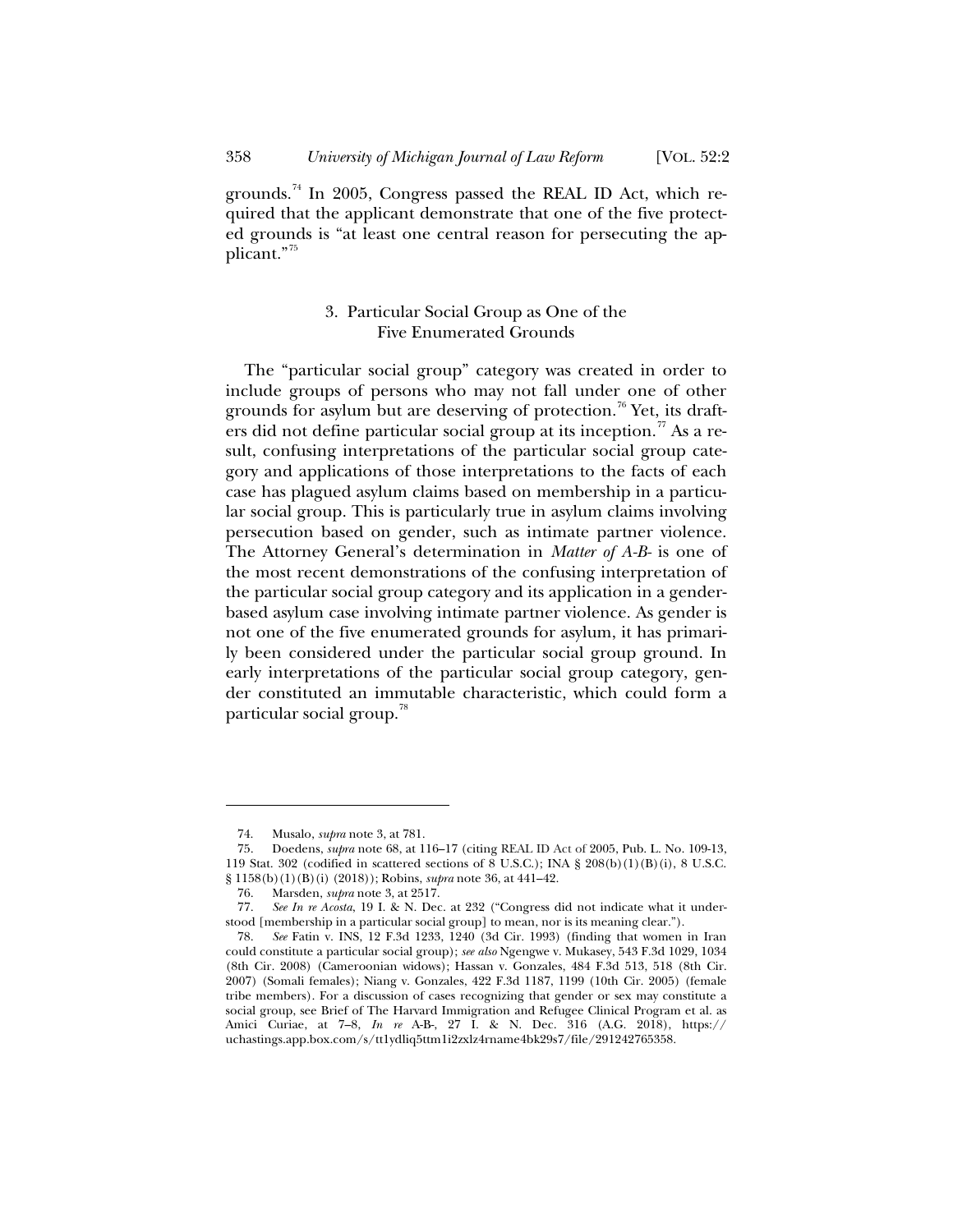## WINTER 2019] *Critiquing* Matter of A-B- 359

## C*. Interpretation of "Particular Social Group" as One of the Five Convention Grounds*

Using the doctrine of *ejusdem generis*<sup>79</sup> in 1985, the BIA initially interpreted the particular social group category in *Matter of Acosta* as

persecution that is directed toward an individual who is a member of a group of persons all of whom share a common, immutable characteristic. The shared characteristic might be an innate one such as sex, color, or kinship ties, or in some circumstances it might be a shared past experience such as former military leadership or land ownership.<sup>80</sup>

The determination is made on a case-by-case basis, but the characteristic must be either "beyond the power of an individual to change or . . . so fundamental to individual identity or conscience that it ought not be required to be changed."<sup>81</sup> Since *Matter of Acosta*, the definition of the particular social group category has undergone a significant evolution.<sup>82</sup>

In 2008, the BIA formally added the requirements of "particularity" and "social visibility" to its interpretation of a particular social group in *Matter of S-E-G-* and *Matter of E-A-G-*. <sup>83</sup> The Third and Seventh Circuits refused to recognize the BIA's new "particularity" and "social visibility" requirements, finding them to be inconsistent with prior BIA determinations, confusing, and an unnecessary addition to the social group test set forth in *Acosta*. <sup>84</sup> In *Matter of M-E-*

<sup>79.</sup> *See In re Acosta*, 19 I. & N. Dec. at 233 ("[G]eneral words used in an enumeration with specific words should be construed in a manner consistent with the specific words.").

<sup>80.</sup> *Id.*

<sup>81.</sup> *Id.* at 233–34.

<sup>82.</sup> *See generally* Nicholas R. Bednar, Note, *Social Group Semantics: The Evidentiary Requirements of "Particularity" and "Social Distinction" in Pro Se Asylum Adjudications*, 100 MINN. L. REV. 355, 367–379 (2015) (discussing the judicial treatment of the *Acosta* standard in the years following the decision); Kenneth Ludlum, Note, *Defining Membership in a Particular Social Group: The Search for a Uniform Approach to Adjudicating Asylum Applications in the United States*, 77 U. PITT. L. REV. 115, 119–24 (2015) (discussing the history of interpretation of the particular social group category since *Acosta*).

<sup>83.</sup> *In re* E-A-G-, 24 I. & N. Dec. 591 (B.I.A. 2008); *In re* S-E-G-, 24 I. & N. Dec. 579 (B.I.A. 2008).

<sup>84.</sup> *See* Cece v. Holder, 733 F.3d 662, 674, 677 (7th Cir. 2013) (stating that "the breadth of category has never been a per se bar to protected status" and finding the BIA's decision inconsistent with its own precedent following *Matter of Acosta*, which had established the test for whether a social group is cognizable); Valdiviezo-Galdamez v. Att'y Gen., 663 F.3d 582, 603–06 (3d Cir. 2011) (directing the BIA to clarify the requirements of "particularity" and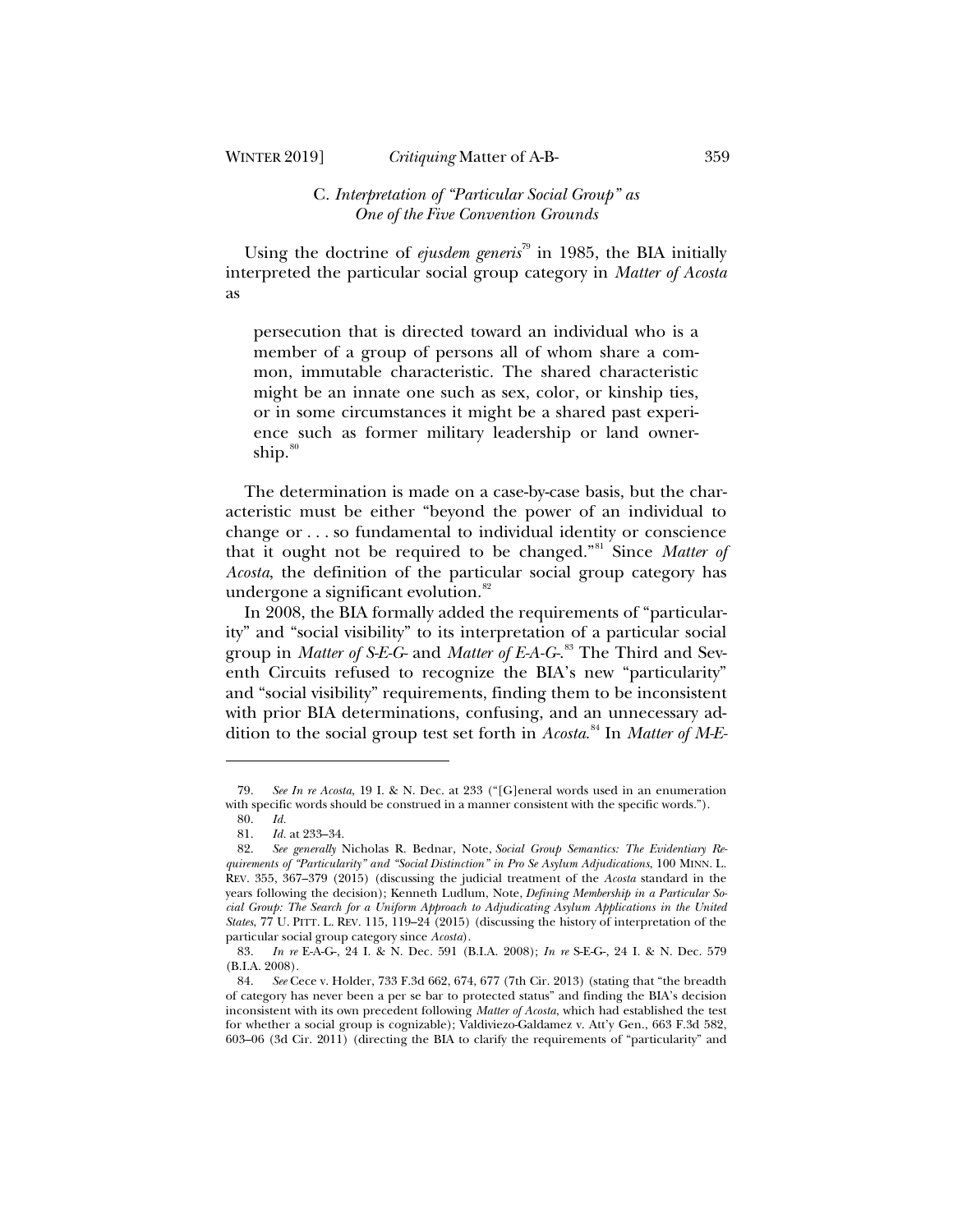*V-G-,* the BIA attempted to provide further explanation of its interpretation of the particular social group category.<sup>85</sup> Although the BIA included *Matter of Acost*a's common, immutable characteristic requirement in its definition, it clarified two additional requirements in establishing a particular social group.<sup>86</sup>As explained by the BIA in *Matter of M-E-V-G-*, a particular social group must be: (1) composed of members who share a common immutable characteristic (*Matter of Acosta* test), (2) defined with particularity, and (3) socially distinct within the society in question.<sup>8</sup>

Regarding particularity, the BIA expounded that a particular social group "must be defined by characteristics that provide a clear benchmark for determining who falls within the group" and must have "discrete" and "definable boundaries."<sup>88</sup> The BIA renamed "social visibility" as "social distinction" and clarified that it signifies that a society considers the members to comprise a group regardless of whether the group's members can be identified by sight.<sup>89</sup> Although the BIA recognized that these requirements might overlap, it argued that "particularity" is focused on the outer limits of the group's boundaries and "social visibility" on whether a society would perceive a proposed group as separate or distinct.<sup>90</sup> At the same time, it acknowledged that societal considerations were important to both requirements.<sup>91</sup>

Scholars have argued that the addition of the requirements of "particularity" and "social distinction" to the interpretation of a particular social group is inconsistent with the principle of *ejusdem* 

<sup>&</sup>quot;social visibility" after finding their usage was inconsistent with prior BIA precedent and not entitled to *Chevron* deference); Gatimi v. Holder, 578 F.3d 611, 615–16 (7th Cir. 2009) ("We just don't see what work 'social visibility' does.").

<sup>85.</sup> On remand*,* the BIA defended its decision by asserting that it had not created new requirements to its interpretation of "particular social groups"; rather, it had simply provided the term with more "concrete meaning through a process of case-by-case adjudication." *In re* M-E-V-G-, 26 I. & N. Dec. 227, 237 (B.I.A. 2014) (quoting INS v. Aguirre-Aguirre, 526 U.S. 415, 425 (1999)); *see also In re* W-G-R-, 26 I. & N. Dec. 208 (B.I.A. 2014).

<sup>86.</sup> *Id.*

<sup>87.</sup> *Id.*

<sup>88.</sup> *Id.* at 239 (citing *In re* A-M-E- & J-G-U-, 24 I. & N. Dec. 69, 76 (B.I.A. 2007)).

*Id.* at 240.

<sup>90.</sup> *Id.* at 241.

<sup>91.</sup> *Id.* The Third Circuit has found that the BIA adequately articulated why it understood "social visibility" and "particularity" to be separate requirements for establishing a cognizable social group. S.E.R.L. v. Att'y Gen., 894 F.3d 535, 553 (3d Cir. 2018) (citing *In re*  M-E-V-G-, 26 I. & N. Dec. 227, 239–41, 244). Notably, the Seventh Circuit has not accepted these articulations of "particularity" and "social distinction" and thus far has declined to determine whether these requirements are entitled to *Chevron* deference. *See, e.g.*, Cece v. Holder, 733 F.3d 662, 674 (7th Cir. 2013); Gatimi v. Holder, 578 F.3d 611, 615 (7th Cir. 2009).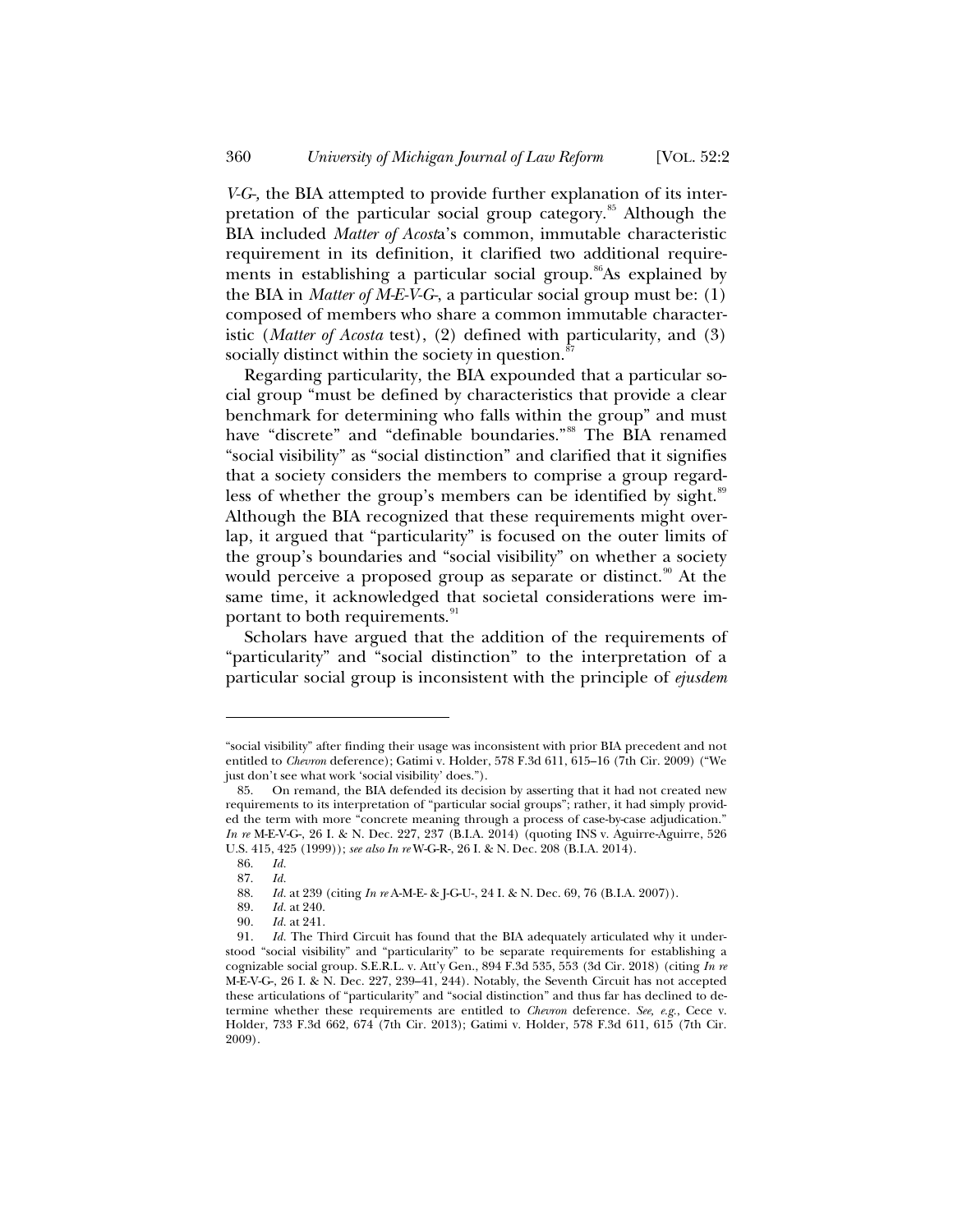*generis* as they compel consideration of more than common immutable characteristics required by race, religion, nationality, and political opinion.<sup>92</sup> Further, the BIA's "particularity" and "social distinction" requisites for demonstrating the existence of a particular social group have been one of the causes of the inconsistent determinations in asylum cases of women who have suffered persecution in the form of intimate partner violence. $\frac{93}{3}$  This is because societal considerations and perceptions are essential to both requirements of particularity and social distinction.<sup>94</sup> A society may not recognize intimate partner violence as a problem in their country due to its hidden nature within the society, its social acceptability, or its insignificance in the society due to the subordination of women.<sup>95</sup>

That women from certain countries who suffer intimate partner violence may have a viable asylum claim is not new to the U.S. immigration system. In fact, the INS recognized it as early as 1995. In her May 26, 1995, memorandum to INS asylum officials, the Director of the INS Office of International Affairs, Phyllis Coven, explained that domestic violence is a form of harm "primarily directed" at women and "may serve as evidence of past persecution on account of one or more of the five grounds" for asylum.<sup>96</sup>

The following sections discuss the seminal cases that provide interpretations of a particular social group as applied to genderbased claims, including those involving intimate partner violence.

## D*.* Matter of Kasinga*: Interpretation of Particular Social Group as Applied to Gender-Based Claims*

One of the most important BIA decisions analyzing the particular social group category in a gender-based asylum claim is *Matter of Kasinga*, decided in 1996.<sup>97</sup> In *Matter of Kasinga*, the nineteen-year-

<sup>92.</sup> Fatma E. Marouf, *The Emerging Importance of "Social Visibility" in Defining a "Particular Social Group" and Its Potential Impact on Asylum Claims Related to Sexual Orientation and Gender*, 27 YALE L. & POL'Y REV. 47, 105 (2008); Liliya Paraketsova, Note, *Why Guidance from the Supreme Court is Required in Redefining the Particular Social Group Definition in Refugee Law*, 51 U. MICH. J.L. REFORM 437, 449–50 (2018).

<sup>93.</sup> Elizabeth Zambrana, *The Social Distinction of "Invisible" Harms: How Recent Developments in the Particular Social Group Standard Fall Short for Victims of Gender-Based Harms Committed by Private Actors*, 36 WOMEN'S RTS. L. REP. 236, 259–64 (2015).

<sup>94.</sup> *Id.*

<sup>95.</sup> *Id.*

<sup>96.</sup> Coven Memorandum, *supra* note 69, § II(a).

<sup>97.</sup> *In re* Kasinga, 21 I. & N. Dec. 357, 367 (B.I.A. 1996).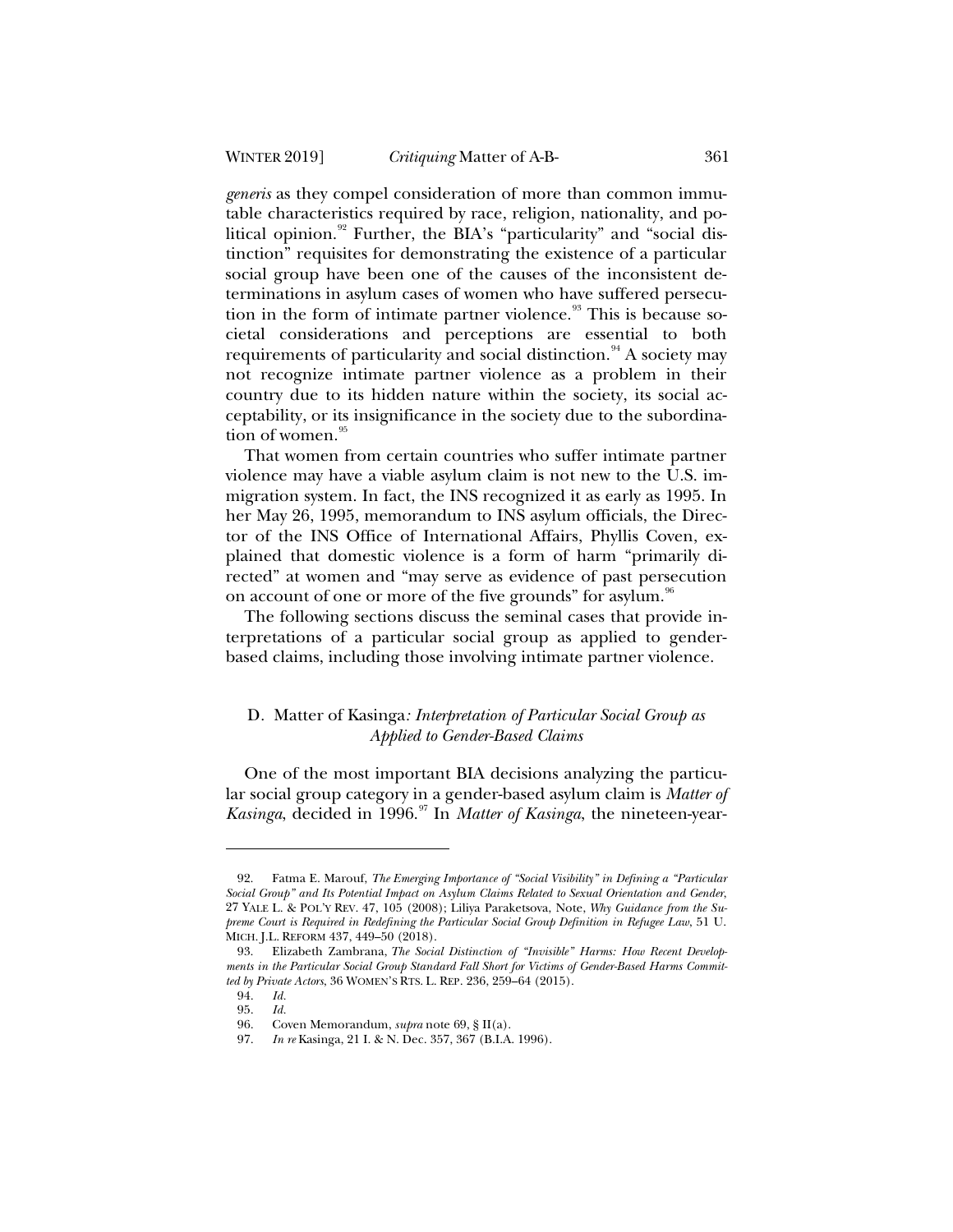old applicant was a member of the Tchamba-Kunsuntu Tribe in northern Togo. Women in her tribe were forced to undergo female genital mutilation (FGM) at around fifteen years old. Ms. Kasinga, however, had not been subjected to FGM because her father had protected her from the practice. Her father later died. Following his death, Ms. Kasinga's mother was forced to leave Togo, and Ms. Kasinga went to live with her father's sister. Her aunt forced her to marry a man with three other wives when she was seventeen. Her husband and her aunt then made plans for her to undergo FGM according to tribal custom.

The applicant, fearing that she would be forced to undergo FGM, eventually fled to the United States asking for asylum once she reached the airport.<sup>98</sup> She claimed a well-founded fear of persecution on the grounds of her membership in a particular social group made up of "young women of the Tchamba-Kunsuntu Tribe who have not had FGM, as practiced by that tribe, and who oppose the practice."<sup>99</sup> Using the BIA's interpretation of "particular social group" in *Matter of Acosta*, the BIA found that the "characteristics of being a 'young woman' and a 'member of the Tchamba-Kunsuntu Tribe' cannot be changed. The characteristic of having intact genitalia is one that is so fundamental to the individual identity of a young woman that she should not be required to change it." $^{100}$ 

The BIA found that FGM is practiced on account of sexual characteristics of young women of the tribe who do not want to be subjected to FGM.<sup>101</sup> FGM constituted "sexual oppression" derived from society's purpose in promoting "male dominance and exploitation."<sup>102</sup> Her fear of persecution was countrywide as her husband was a friend of the police, FGM was widely practiced, police tolerated violence towards women, Togo had a poor human rights record, and "most African women [could] expect little government protection from FGM."<sup>103</sup> Kasinga was found to have a well-founded fear of persecution on account of a particular social group, her fear was determined to be countrywide, and thus, she was granted asylum.<sup>104</sup>

Although not identified as such in *Kasinga*, Karen Musalo has pointed out that the BIA employed the bifurcated analysis used by

<sup>98.</sup> *Id.* at 359.

<sup>99.</sup> *Id.* at 365.

<sup>100.</sup> *Id.* at 366.

<sup>101.</sup> *Id.* at 367.<br>102. *Id.* 102. *Id.*

<sup>103.</sup> *Id.*

<sup>104.</sup> *Id.* at 368.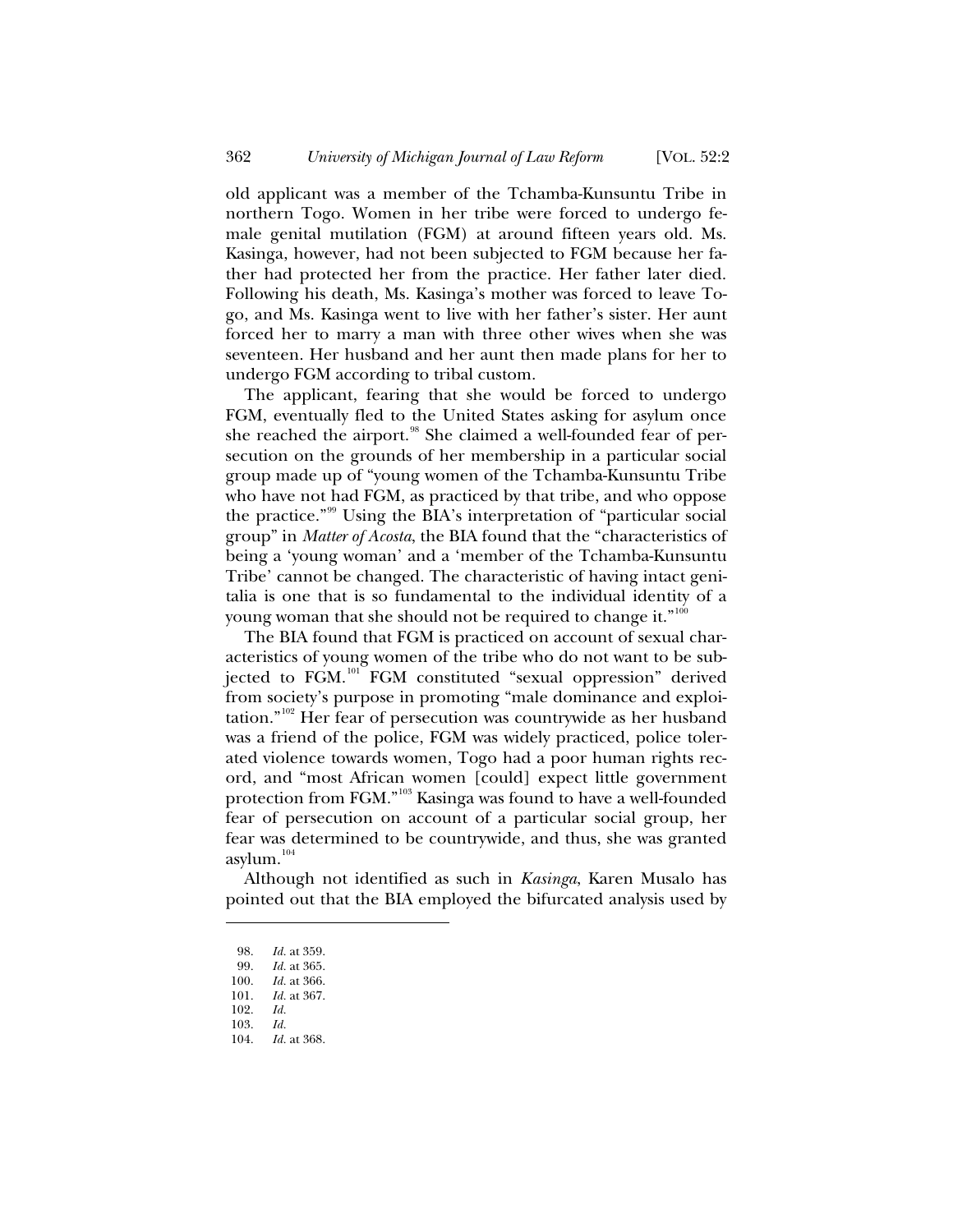the British House of Lords and the UNHCR.<sup>105</sup> The bifurcated analysis recognizes that persecution on account of a particular social group, or nexus, may be evidenced if: (1) the non-state actor persecutes the woman based on her membership in a particular social group or (2) the state is unwilling or unable to offer protection from the persecution based on her membership in a particular social group.<sup>106</sup> Since the problem for women who are persecuted is finding a nexus between the non-state actor's persecution and the particular social group ground, the bifurcated analysis has allowed the United Kingdom and other countries<sup>107</sup> to give protection to women despite the nexus problem. The approach allows the consideration of not only the motives of the persecutor, but also takes into account the state's or society's involvement in the persecution by establishing the "causal connection" between the particular social group ground and the non-state perpetrator or the state/society.<sup>108</sup> This bifurcated analysis is especially important as it provides "an analytical path around the barrier created by the characterization of family violence as 'personal' rather than as a Convention reason."<sup>109</sup>

Although the social group identified by the BIA included "gender, ethnicity, and opposition to FGM," no decision was made as to whether the social group could be comprised of gender alone. Nevertheless, *Kasinga* continues to be one of the most important

<sup>105.</sup> Musalo, *supra* note 3, at 781–87. In *Islam v. Sec'y of State for the Home Dep't* [1999] 2 AC 629 (HL) (appeal taken from Eng.), the applicants were citizens of Pakistan and risked being falsely accused of adultery in Pakistan. They fled to the United Kingdom and applied for asylum claiming that the state would not provide protection and, if returned, they would be subjected to criminal proceedings for sexual immorality. The House of Lords found that the women were members of a gender-related social group and, while their husbands did not abuse them on the grounds of their membership in this group, the State was unwilling to protect them due to their gender. Through this approach, the nexus between the persecution and the particular social group was established. Three of the four Lords of the majority defined the social group as "women in Pakistan" while the fourth described it as Pakistani women who are accused of adultery and have no State protection. The State's failure to provide protection to these women from persecution by their husbands fulfilled the required nexus to the ground of a particular social group. *Id.* at 787–89.

In *Matter of Kasinga*, the BIA found that there was a nexus between FGM and a particular social group based on gender. Karen Musalo analogizes the finding in *Kasinga* that FGM constituted "sexual oppression" derived from society's purpose in promoting "male dominance and exploitation" to the findings in *Islam v. Sec'y of State for the Home Dep't* [1999] 2 AC 629 (HL) (appeal taken from Eng.). Musalo, *supra* note 3, at 800–01. The BIA in *Kasinga*  recognized that the nexus between persecution and particular social group status could be established "not solely by reference to the individual perpetrators of [the harm], but within a broader societal context." *Id.*

<sup>106.</sup> Musalo*, supra* note 3, at 783–87.

<sup>107.</sup> *See id.* at 777.

<sup>108.</sup> *Id.* at 777–79.

<sup>109.</sup> *Id.* at 790.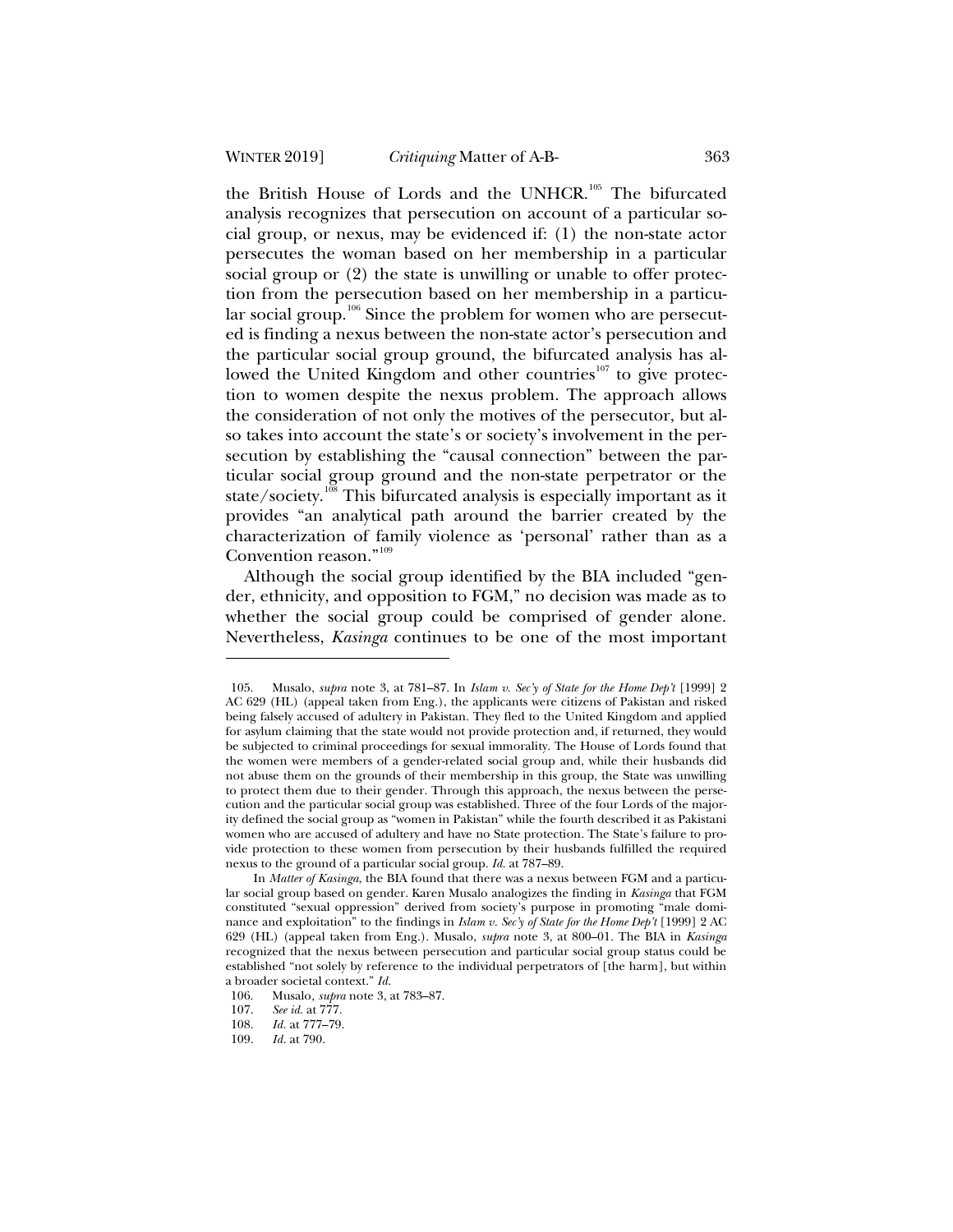authorities analyzing a gender-based asylum claim.<sup>110</sup> The decision in *Kasinga* has continued to be validated by the BIA, including under the new three-part test required to establish a particular social group clarified in *Matter of M-E-V-G-*. 111

As discussed further below, the Attorney General's recent determination in *Matter of A-B-* is void of any substantive discussion of *Matter of Kasinga*. If the analysis of the Attorney General were to be employed in *Kasinga* today, it is uncertain whether Ms. Kasinga could establish that she was a member of a cognizable social group, a nexus between the persecution and the social group, that the government was unable or unwilling to provide protection to her, or that her fear of persecution was countrywide. The possibility that gender-based asylum claims involving FGM may not meet the Attorney General's interpretation of the refugee definition is alarming and further evidences his confusing and flawed analysis of a gender-based asylum claim.

## E*. Interpretation of the Particular Social Group Category as Applied to Victims of Intimate Partner Violence*

## 1. *Matter of R-A*- $^{112}$

The history of inconsistent and even erratic adjudications in asylum cases based on gender and intimate partner relationships as particular social groups is well documented.<sup>113</sup> Particularly, in 2000, the BIA's decision in *Matter of R-A-* roused significant controversy and impeded progress in gender-related asylum claims.<sup>114</sup> In that case, the applicant, Ms. Alvarado, a citizen of Guatemala who was married, claimed abhorrent physical and sexual abuse.<sup>115</sup>

<sup>110.</sup> *Id.* at 798 ("Significant for purposes of this analysis, however, is the fact that the vacating of *Matter of R-A-* leaves *Matter of Kasinga* as the most relevant authority on gender asylum claims. It is on this basis that the unifying rationale of a bifurcated nexus analysis can be reinvigorated.").

<sup>111.</sup> *In re* M-E-V-G-, 26 I. & N. Dec. 227, 238 (B.I.A. 2014).

<sup>112.</sup> *In re* R-A-, 22 I. & N. Dec. 906 (A.G. 2001).

<sup>113.</sup> *See, e.g.*, Barreno, *supra* note 47, at 231–50; Musalo, *supra* note 3.

<sup>114.</sup> *See* Marsden, *supra* note 3, at 2529.

<sup>115.</sup> The immigration judge found that the applicant was persecuted by her husband on account of her membership in a particular social group, and the Immigration and Naturalization Service subsequently appealed the decision to the BIA. *In re R-A-*, 22 I. & N. Dec. at 906–09.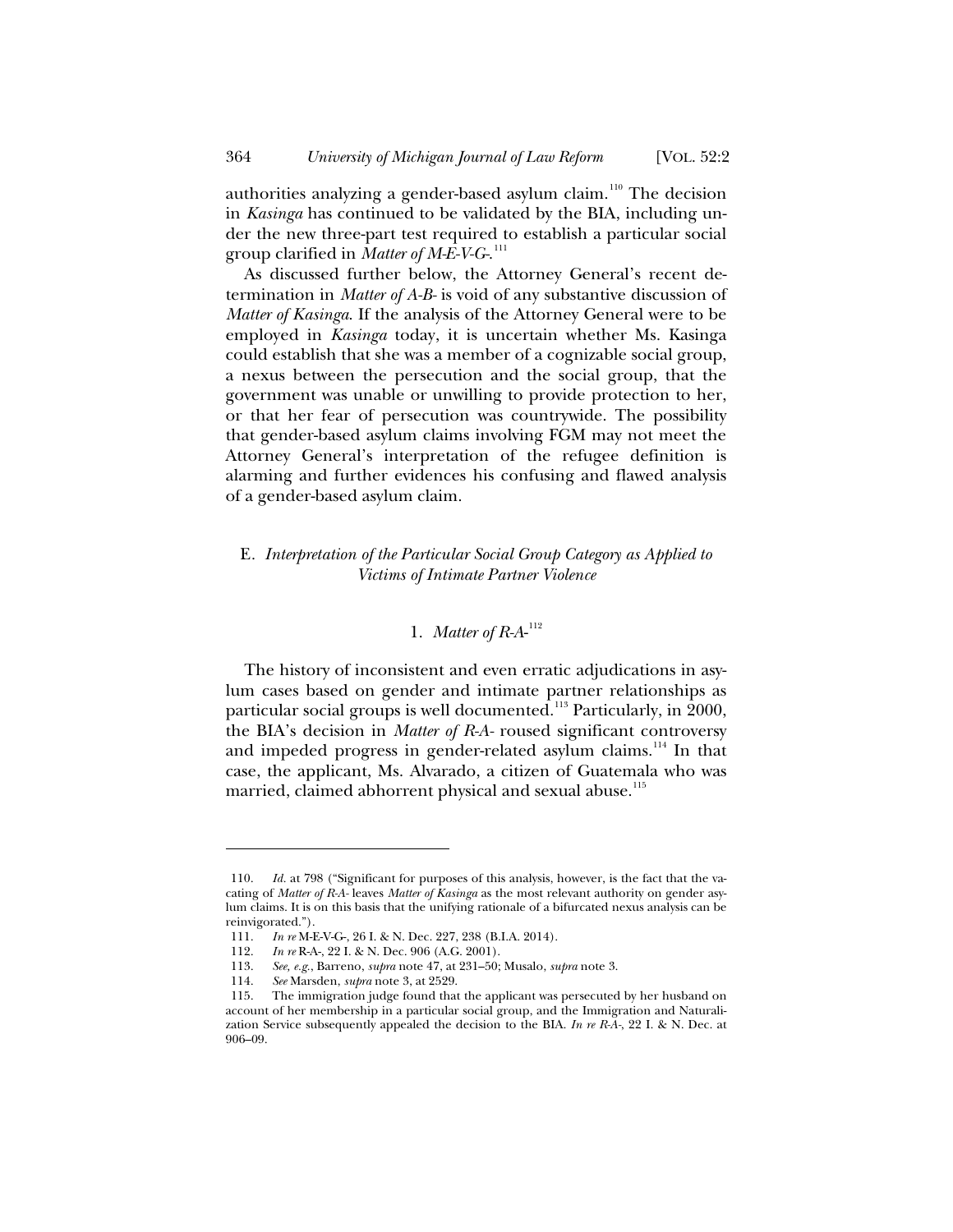Although the BIA acknowledged that Ms. Alvarado had established that the harm she had suffered amounted to persecution, it found that she failed to establish her membership in a particular social group comprised of "Guatemalan women who have been involved intimately with Guatemalan male companions, who believe women are to live under male domination."<sup>116</sup> The BIA reasoned that the interpretation of what forms a particular social group in *Matter of Acosta* is only a starting point.<sup>117</sup> "Shared descriptive characteristics" are not enough to constitute a particular social group. If that were all that needed to be shown, "the social group concept would virtually swallow the entire refugee definition."<sup>118</sup> In an early formulation of the "social visibility"/"social distinction" requirement discussed above, the BIA explained that the applicant had not shown that the identified particular social group was a recognized segment of the society, that the society expected women to be abused, or the "prominence or importance" of the characteristics of the proposed particular social group within the society.<sup>119</sup>

Further, the BIA found that Ms. Alvarado failed to demonstrate the requisite nexus, meaning that her husband abused her on account of her membership in the particular social group.<sup>120</sup> Rather, he targeted her because she was his wife and not because he recognized that she was a part of the social group.<sup>121</sup> In particular, the BIA rejected the argument that a government's failure to provide effective protection is a "reliable indicator of the motivations behind the actions of private parties."<sup>122</sup> Although the government may have tolerated the abuse inflicted upon the applicant by her husband, this did not prove that the Guatemalan government supports domestic violence and abuse.<sup>123</sup> In addition, the BIA stated that by equating "private acts of violence" with "governmental persecution" when protection is ineffective would render the "'on account of' requirement" meaningless.<sup>124</sup>

The BIA's decision in *Matter of R-A-* was widely criticized, which led the INS to draft amended regulations on the particular social

<sup>116.</sup> *Id.* at 917–18.

*Id.* at 919.

<sup>118.</sup> *Id.*

<sup>119.</sup> *Id.*

<sup>120.</sup> *Id.* at 920–21.<br>121. *Id.* at 921.

<sup>121.</sup> *Id.* at 921. *Id.* at 922.

<sup>123.</sup> *Id.*

<sup>124.</sup> *Id.* at 923.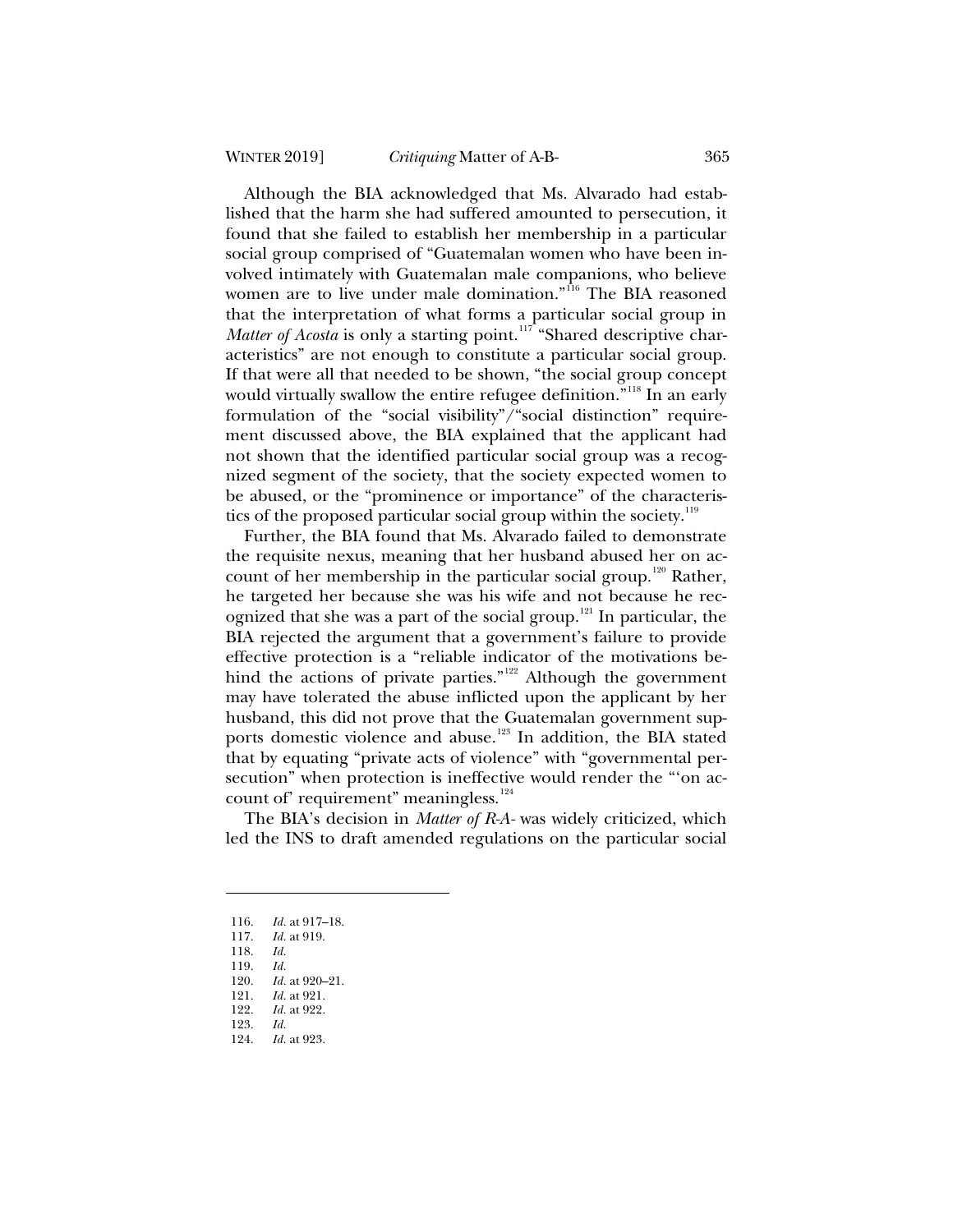group category that specifically addressed gender-related issues.<sup>125</sup> The INS published the proposed rule that would amend the regulations in 2000.<sup>126</sup> In 2001, Attorney General Janet Reno vacated the BIA's decision in *R-A-* and remanded the case back to the BIA for reconsideration after the regulations were finalized.<sup>127</sup> In 2004, Attorney General John Ashcroft certified *Matter of R-A-* to himself, and DHS filed a brief supporting a grant of asylum.<sup>128</sup> In DHS's 2004 brief, it argued that the BIA's decision in *R-A*—rejecting the existence of a particular social group and the nexus between the persecution and the particular social group—to be "flawed and, if reinstated as precedent, would impede rational, coherent development of particular social group law."<sup>129</sup>

DHS acknowledged that women who fear domestic violence may meet the requirements for asylum.<sup>130</sup> In particular, DHS recognized that "married women in Guatemala who are unable to leave the relationship" would meet the requirements for a particular social group.<sup>131</sup> Ms. Alvarado's husband abused her on account of her membership in this group because he believed, as his wife, she was subordinate to him. $132}$  Social norms in Guatemala supported this belief and, as such, his abuse was tolerated by the Guatemalan government and society.<sup>133</sup>

The applicant suffered harm in part due to the government's inaction and refusal to intervene. The dissent highlighted the findings of the immigration judge that the institutional biases in Guatemala derive from "'a pervasive belief, common in patriarchal societies, that a man should be able to control a wife or female companion by any means he sees fit: including rape, torture, and beatings.'" *Id.* at 930. On account of this societal belief that men should control their wife or female companion coupled with the fact that domestic abuse is considered a family matter, abusive husbands or partners are not brought to justice and protection is unavailable to victims. *Id.* The dissent argued that the applicant has a "fundamental right" to protection from abuse on account of her gender. *Id.* at 931. In the situation that domestic abuse occurs in combination with state acquiescence, the victim should be protected under asylum law.

Concerning the nexus between the persecution and one of the five protected grounds, the dissent appeared to support the bifurcated analysis put forth in *Islam v. Sec'y of State for* 

<sup>125.</sup> *See, e.g.*, Barreno, *supra* note 47, at 238 (discussing the drafting of amended regulations by the INS); Marsden, *supra* note 3, at 2529 (explaining that the holding was "immediately criticized").

<sup>126.</sup> Asylum and Withholding Definitions, 65 Fed. Reg. 76,588 (proposed Dec. 7, 2000) (to be codified at 8 C.F.R. pt. 208).

<sup>127</sup>*. In re R-A-*, 22 I. & N. Dec at 906.

<sup>128.</sup> *See generally* DHS *R-A-* Brief, *supra* note 62.

<sup>129.</sup> *Id.* at 15.

<sup>130.</sup> *See generally id*.

<sup>131.</sup> *Id.* at 26–28.

*Id.* at 36.

<sup>133.</sup> *Id.* at 40–42. Additionally, the dissent in *Matter of R-A-* is particularly instructive in addressing the flawed analysis of the BIA majority opinion. *See In re R-A-*, 22 I. & N. Dec. 906, 929–946 (A.G. 2001) (Guendelsberger, Board Member, dissenting).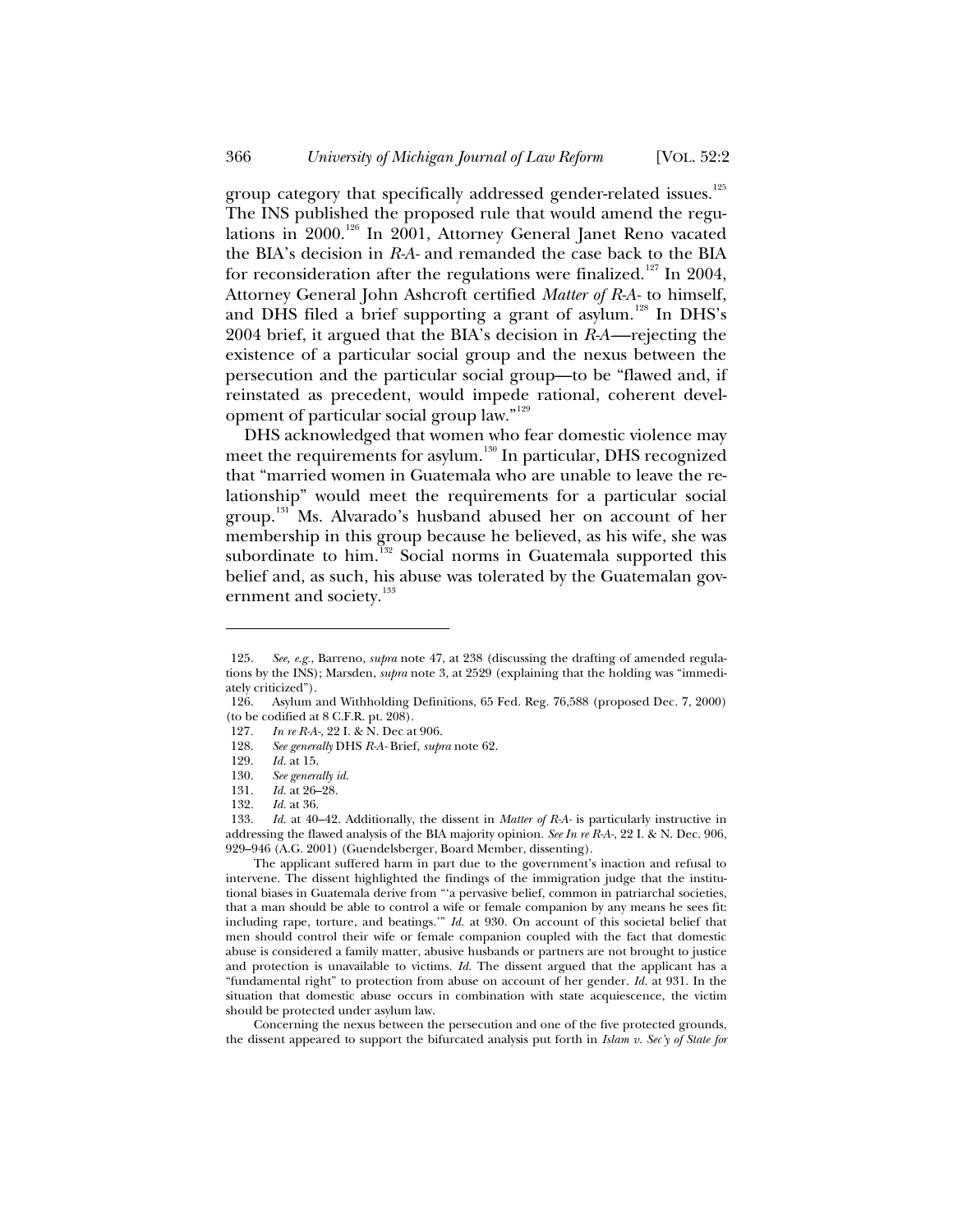Ultimately, in 2005, Attorney General Ashcroft, like Attorney General Reno, remanded the case to the BIA for consideration when the regulations were finalized. The regulations were, in fact, never finalized and the case remained stayed by the BIA.<sup>134</sup> A third attorney general, Michael Mukasey, in 2008, remanded the case to the BIA again to reconsider specific issues related to asylum claims stemming from domestic violence.<sup>135</sup> After ten years and no reconsideration on remand, the DHS finally stipulated to Ms. Alvarado's eligibility for asylum, and her application was granted by an immigration judge in December 2009.<sup>136</sup>

Although the BIA's decision in *Matter of R-A-* was vacated, and its analysis was determined to be flawed even by DHS, Attorney General Sessions utilized much of the analysis of the BIA in *Matter of R-A-* in support of his decision in *Matter of A-B-*. His decision appears to be an attempt to return to the rejected analysis of the BIA in 2000.

*the Home Dep't* [1999] 2 AC 629 (HL) (appeal taken from Eng.), which had been rejected by the majority. *Compare In re R-A-*, 22 I. & N. Dec. at 935–937 (Guendelsberger, Board Member, dissenting) (citing the case with approval), *with id.* at 920 n.2 (majority opinion) (indicating disapproval of the case's nexus analysis). The facts clearly provided proof that the husband targeted the applicant on the basis of her gender when he used abuse in order to affirm his domination over her. The dissent believed that, when addressing nexus, it is important to consider the "factual circumstances surrounding the violence." *Id.* at 938 (Guendelsberger, Board Member, dissenting). In addition, the dissent, unlike the majority, recognized that the difficulty in determining the husband's motives only "supports the respondrespondent's claim that the harm is 'on account of' a protected ground." *Compare id.*, *with id. at* 916 (majority opinion). The majority, according to the dissent, missed the point that no "good reason" actually exists for the husband's abuse. *Id.* at 938 (Guendelsberger, Board Member, dissenting). The dissent went further to say that "[i]llegitimate motives can give rise to an inference that the harm has occurred on account of a statutorily protected characteristic," such as the applicant's membership in a particular social group. *Id.* Finally, the dissent asserted that the BIA should consider the reasons behind this violence. *Id.* at 939. The BIA found that FGM aims to control "women's sexuality." *Id.* Like FGM, domestic violence is also a means used by men to subordinate women. *Id.* The husband in this case acted on account of the applicant's gender, their relationship, and the fact that he knew, "as a woman subject to his subordination, the respondent would receive no protection from the authorities if she resisted his abuse and persecution." *Id.* Applying the bifurcated approach, the dissent would have found that the applicant had a well-founded fear of persecution on account of her membership in the identified social group.

<sup>134.</sup> *See, e.g.*, Musalo & Knight, *supra* note 36, at 60 (describing Attorney General Janet Reno's actions in 2001); Barreno, *supra* note 47, at 237 (describing Attorney General John Ashcroft's actions in 2005).

<sup>135.</sup> *See In re* R-A-, 24 I. & N. Dec. 629, 629 (A.G. 2008); *see also* Musalo & Knight, *supra*  note 36, at 59; Barreno, *supra* note 47, at 237.

<sup>136.</sup> *See* Musalo & Knight, *supra* note 36, at 60; Barreno, *supra* note 47, at 248.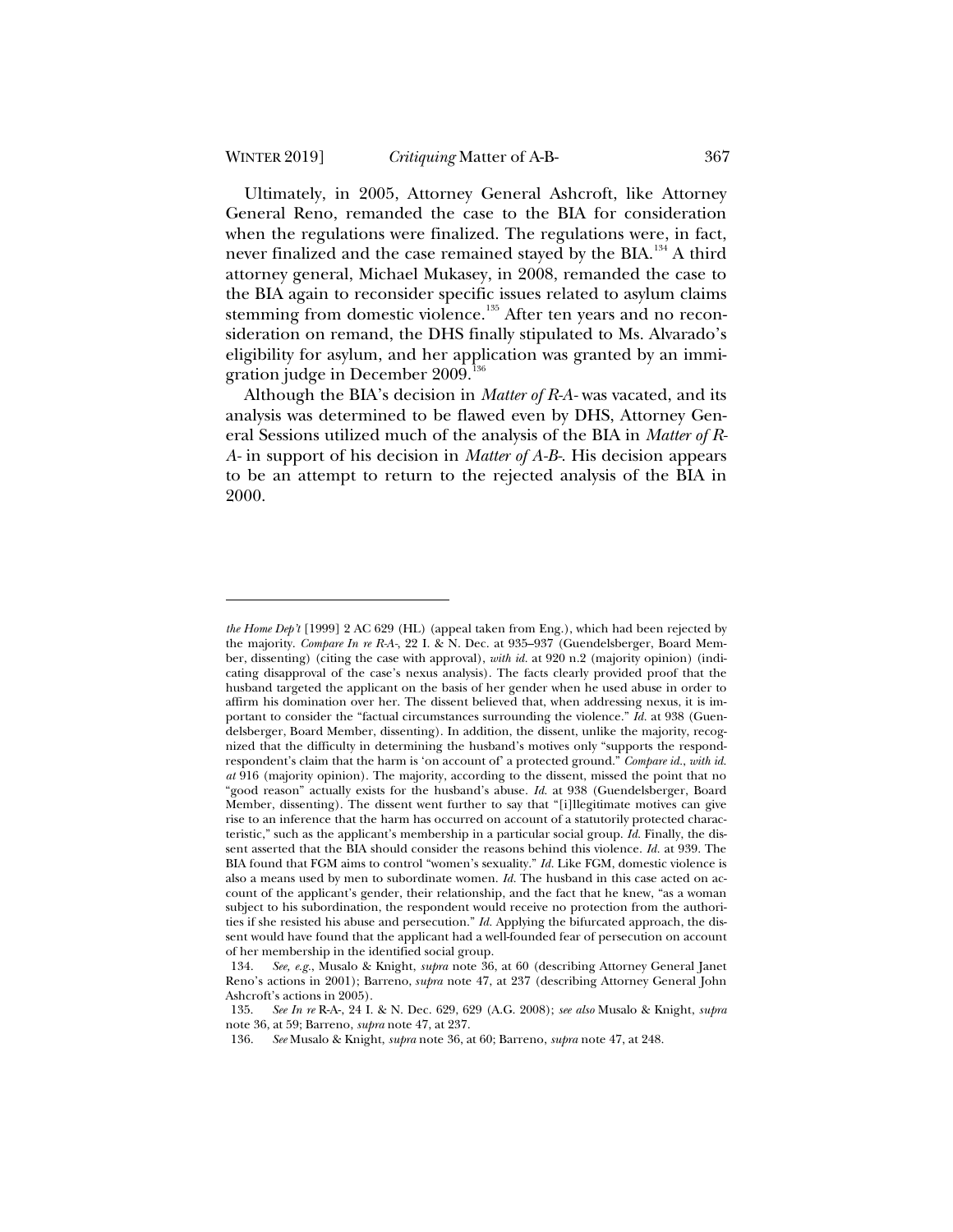### 2. *Matter of L-R*-

In 2004, Ms. L-R- fled Mexico to escape twenty years of physical, sexual, and mental abuse from her partner.<sup>137</sup> He beat and raped her repeatedly. In one circumstance after she tried to flee, he found her and attempted to burn her alive. Ms. L-R-'s abuser further threatened violence against their children to prevent her escape. The police refused to help her, and even a judge asserted that he would not help Ms. L-R- unless she had sex with him, which she refused to do. When she fled to the United States, she applied for asylum. An immigration judge denied her application.

She appealed to the BIA and, similar to its 2004 brief in *Matter of R-A-*, DHS acknowledged that asylum claims involving domestic violence could be viable.<sup>138</sup> In particular, DHS recognized that particular social groups, such as "Mexican women in domestic relationships who are unable to leave" and "Mexican women who are viewed as property by virtue of their positions within a domestic relationship" may be cognizable because they meet the immutability, particularity, and visibility requirements.<sup>139</sup> DHS explained that Ms. L-R-'s particular social group is "best defined in light of the evidence about how the respondent's abuser and her society perceive her role within the domestic relationship."<sup>140</sup> DHS found that Ms. L-R-'s abuser and surrounding society perceived her role in a domestic relationship as subordinate. The case was remanded to the immigration judge, and DHS stipulated that Ms. L-R- was eligible for asylum. The immigration judge granted asylum in a summary order stating that the grant was a result of the parties' stipulation.

Both *Matter of R-A-* and *Matter of L-R-* represented progress in the position taken by DHS recognizing the viability of asylum claims of women involving intimate partner violence. However, because

<sup>137.</sup> In fact, Ms. L-R- had fled to the U.S. earlier, in 1991, but her partner found her and forced her to return, threatening to take away her children and kill her. *Matter of L-R-*, CTR. FOR GENDER & REFUGEE STUD., http://cgrs.uchastings.edu/our-work/matter-l-r (last visited Jan. 21, 2019); *see also* Natalie Nanasi, *Domestic Violence Asylum and the Perpetuation of the Victimization Narrative*, 78 OHIO ST. L.J. 733, 749–51 (2017).

<sup>138.</sup> DHS Supplemental *L-R-* Brief, *supra* note 62, at 13 n.10; DHS *R-A-* Brief, *supra* note 62.

<sup>139.</sup> DHS Supplemental *L-R-* Brief, *supra* note 62; DHS *R-A-* Brief, *supra* note 62, at 26– 28. DHS explained "This evidence may reflect a societal view, applicable at least in parts of Mexico, that the status of a woman in a domestic relationship places the woman into a segment of society that will not be accorded protection from harm inflicted by a domestic partner. In this light, the female respondent's status by virtue of her relationship . . . could indeed be the kind of important characteristic that results in a significant social distinction being drawn in terms of who will receive protection from serious physical harm." *Id*. at 18. 140. Nanasi, *supra* note 137, at 746–51.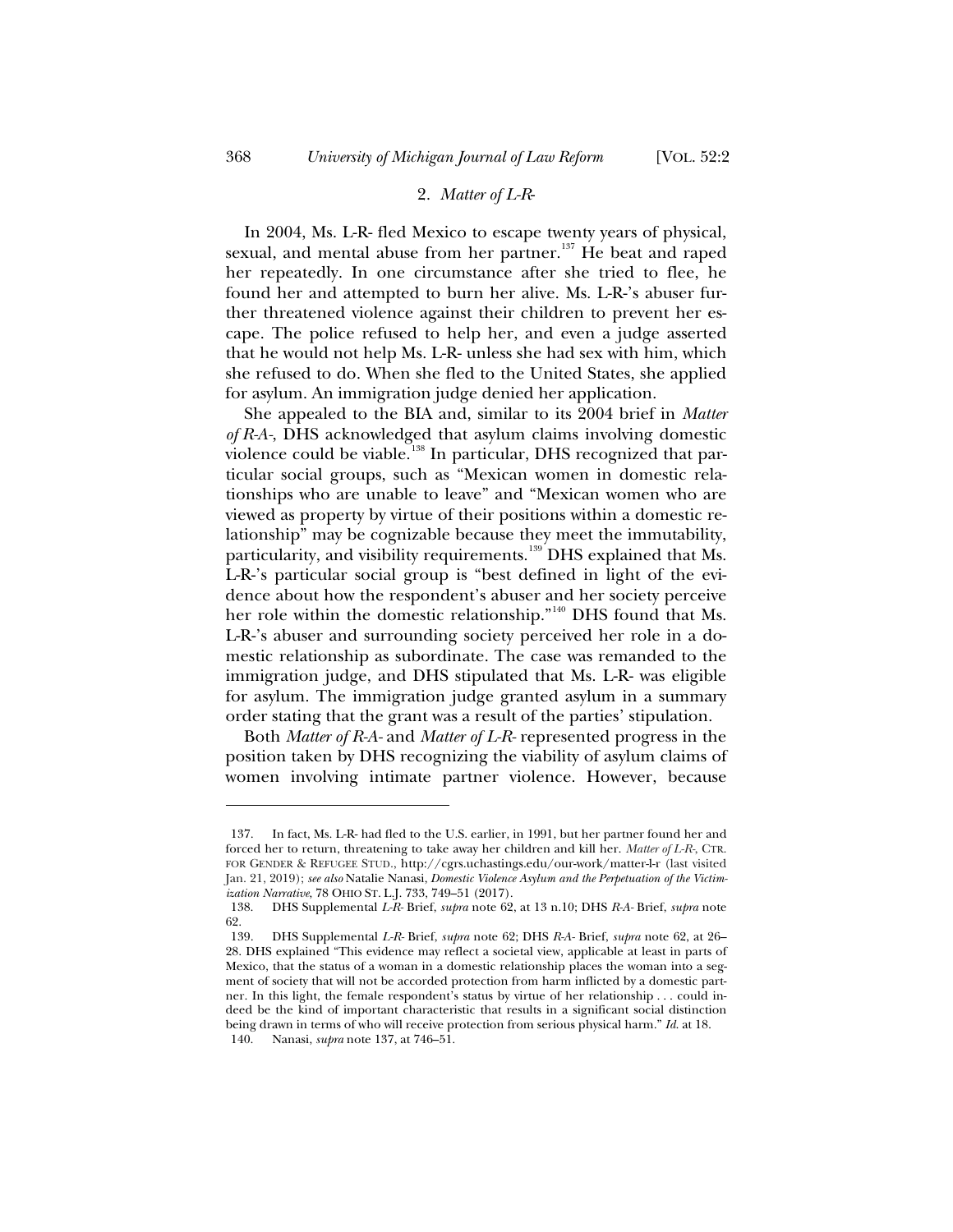these women were granted asylum in a summary order based on the stipulation of the parties, the decisions granting asylum in these cases did not provide any precedent for future asylum cases based on intimate partner violence.<sup>141</sup>

#### 3. *Matter of A-R-C-G*-

In 2014, the BIA, for the first time in a published case, recognized that a woman who feared persecution in the form of intimate partner violence may meet the requirements of asylum.<sup>142</sup> In the case, *Matter of A-R-C-G-,* the BIA found that the applicant, Ms. Cifuentes, was a member of a particular social group composed of "married women in Guatemala who are unable to leave their relationship."<sup>143</sup> The applicant suffered considerable abuse at the hands of her husband; he beat her weekly, broke her nose, burned her breast with paint thinner, and raped her.<sup>144</sup> She sought protection from the police many times, but the police told her that they would not interfere in a marital relationship.<sup>145</sup> Ms. Cifuentes tried to leave on a number of occasions, hiding at her father's house.<sup>146</sup> However, each time her husband found her and threatened to kill her if she did not return to him.<sup>147</sup>

The immigration judge denied Ms. Cifuentes's asylum claim, finding that she failed to demonstrate a nexus between her persecution and particular social group. In particular, the immigration judge found that she had failed to provide sufficient evidence to demonstrate that her husband abused her on account of the fact

<sup>141.</sup> *See id.* at 749, 751.

<sup>142.</sup> Unpublished decisions of the BIA are generally unavailable to the public. This is a basis of a recent lawsuit filed by the New York Legal Assistance Group against the BIA, Executive Office for Immigration Review (EOIR), and DOJ. The BIA provides a hard copy of a small percentage of its unpublished decisions in a reading room at the EOIR Law Library and Immigration Research Center. *See* Complaint at 5, N.Y. Legal Assistance Grp. v. BIA, No. 18-cv-9495 (S.D.N.Y. Oct. 17, 2018), ECF No. 1 (citing EOIR, *Library information and FAQs*, https://www.justice.gov/eoir/library-faqs (last visited Oct. 15, 2018)); Blaine Bookey, *Domestic Violence as a Basis for Asylum: An Analysis of 206 Case Outcomes in the United States from 1994 to 2012*, 24 HASTINGS WOMEN'S L.J. 107, 109–11 (2013); U.S. DEP'T OF JUSTICE, EXEC. OFFICE FOR IMMIGRATION REVIEW, IMMIGRATION COURT PRACTICE MANUAL 9 (2017), https:// www.justice.gov/eoir/page/file/1103051/download [hereinafter IMMIGRATION COURT PRACTICE MANUAL].

<sup>143.</sup> *In re* A-R-C-G-, 26 I. & N. Dec. 388 (B.I.A. 2014), *overruled by In re* A-B-, 27 I. & N. Dec. 316 (A.G. 2018).

<sup>144.</sup> *Id.* at 389.<br>145. *Id.* 

<sup>145.</sup> *Id.*

<sup>146.</sup> *Id.*

<sup>147.</sup> *Id.*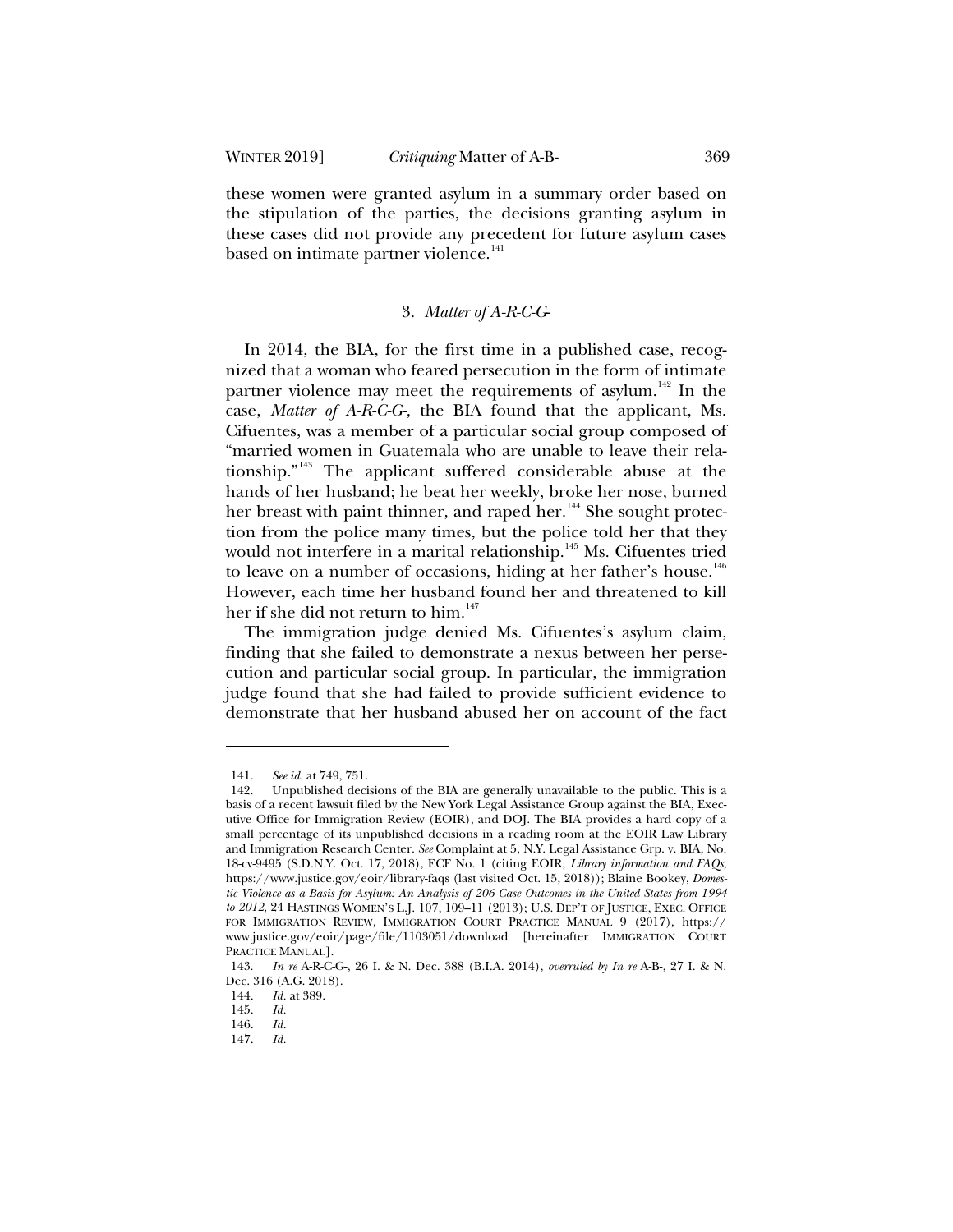that she was a "married woman in Guatemala who was unable to leave the relationship."<sup>148</sup> Rather, the immigration judge determined, the abuse constituted arbitrary criminal acts.<sup>149</sup> In Ms. Cifuentes's appeal to the BIA, the DHS conceded that she had suffered persecution on account of her membership in a particular social group comprised of "married women in Guatemala who are unable to leave their relationship."<sup>150</sup> Nevertheless, the BIA applied its immutability, $^{151}$  particularity, $^{152}$  and social distinction $^{153}$  requirements to determine if such a particular social group existed.<sup>154</sup>

As to "immutability," the BIA recognized that gender is an immutable characteristic and the group in Ms. Cifuentes's case shared gender as an immutable characteristic.<sup>155</sup> The BIA further recognized that marital status, when the individual is unable to leave the relationship, could constitute an immutable characteristic.<sup>156</sup> But, such a determination would be dependent upon the facts and evidence in a particular case.<sup>157</sup> The BIA went on to list some of the factors which would be relevant to this analysis, such as whether dissolution of the marriage is possible in light of religious, cultural, moral, or legal constraints; background country information; and the applicant's own experiences.<sup>158</sup>

In regard to "particularity," the BIA acknowledged that the terms of "married," "women" and "unable to leave the relationship" have "commonly accepted definitions within Guatemalan society."<sup>159</sup> The BIA found that the terms could be combined to create a group with discrete and definable boundaries acknowledging that a married woman's inability to leave a relationship may be informed by societal expectations about gender, subordination, and legal constraints on divorce and separation.<sup>160</sup> In particular, the

<sup>148.</sup> *Id.* at 389–90.

<sup>149.</sup> *Id.*

*Id.* at 390.

<sup>151.</sup> *In re* Acosta, 19 I. & N. Dec. 211, 222 (B.I.A. 1985), *overruled in part by In re Mogharrabi*, 19 I. & N. Dec. 439 (B.I.A. 1987).

<sup>152.</sup> *In re* M-E-V-G-, 26 I. & N. Dec. 227 (B.I.A. 2014); *In re* W-G-R-, 26 I. & N. Dec. 208 (B.I.A. 2014).

<sup>153.</sup> *In re M-E-V-G-*, 26 I. & N. Dec. 227; *In re W-G-R-*, 26 I. & N. Dec. 208.

<sup>154.</sup> *In re A-R-C-G-*, 26 I. & N. Dec. at 390–95.

<sup>155.</sup> *Id.* at 392.

<sup>156.</sup> *Id.* at 392–93.

<sup>157.</sup> *Id.* at 393.

<sup>158.</sup> *Id.*

<sup>159.</sup> *Id.*

<sup>160.</sup> *Id.*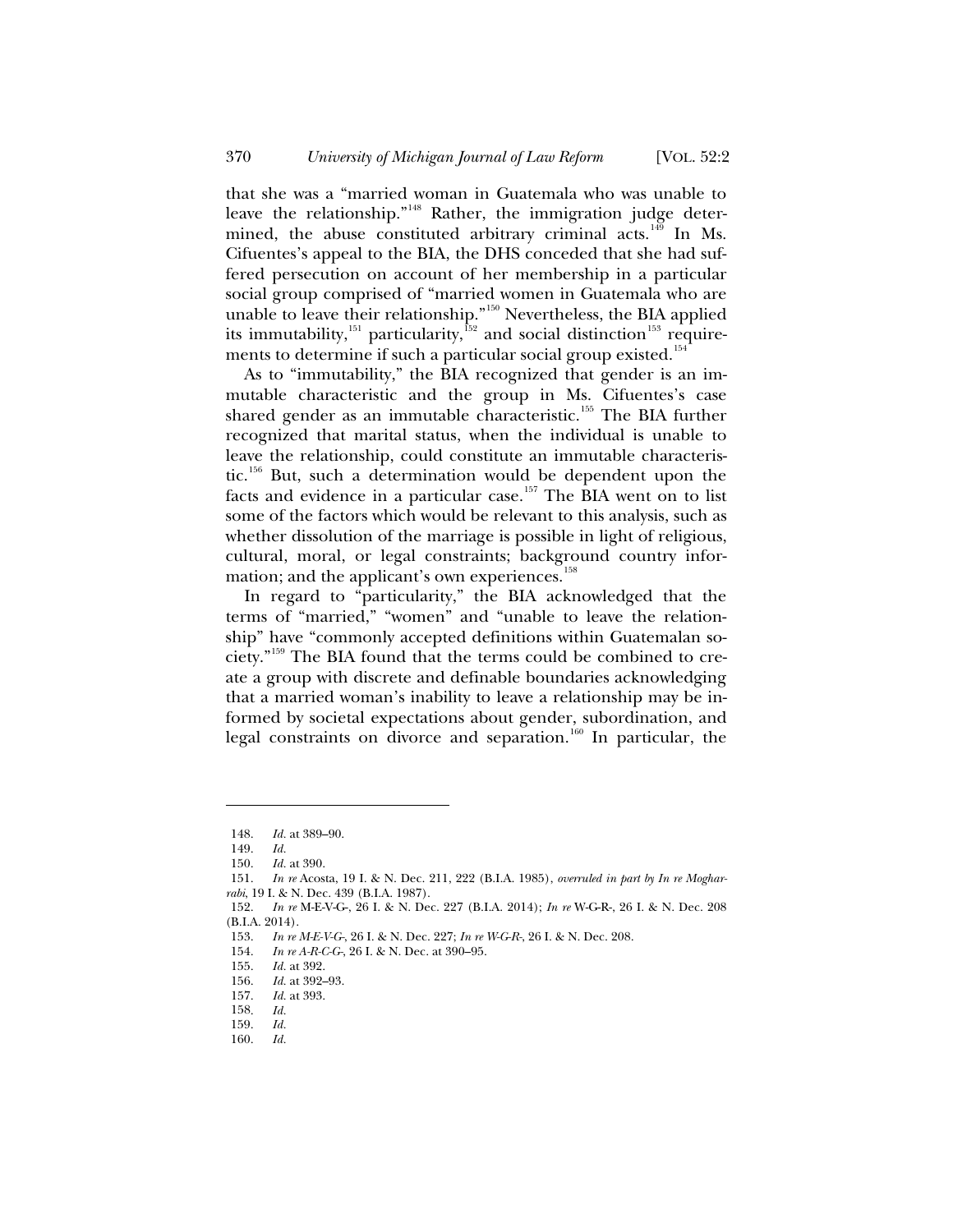applicant sought protection from the police, but they refused to help her because of her marital relationship.<sup>161</sup>

In its application of the "social distinction" requirement, the BIA found that Guatemalan society makes meaningful distinctions based on the common immutable characteristics of being a married woman in a domestic relationship that she cannot leave.<sup>162</sup> Specifically, evidence in Ms. Cifuentes's case demonstrated a culture of "machismo and family violence" in Guatemala.<sup>163</sup> Guatemala's laws for prosecution of domestic violence crimes were not regularly enforced because the police often failed to respond to domestic violence disturbances.<sup>164</sup> Again, the BIA provided examples of evidence that could be offered in support of social distinction in a domestic violence-related asylum claim. These included: "whether the society in question recognizes the need to offer protection to victims of domestic violence, including whether the country has criminal laws designed to protect domestic abuse victims, whether those laws are effectively enforced, and other sociopolitical factors."<sup>165</sup> An applicant can demonstrate this evidence through documented country conditions, law enforcement statistics, expert witnesses, an applicant's past experiences, and other credible sources of information.<sup>166</sup> Accordingly, the BIA determined that its own analysis was in accord with the DHS's concession that Ms. Cifuentes had suffered past persecution on account of her particular social group comprised of married women in Guatemala who are unable to leave their relationship.

Although the BIA's favorable determination of an asylum claim involving domestic violence in a published decision was significant, the BIA's analysis and holding in *Matter of A-R-C-G-* was narrow.<sup>167</sup> In *Matter of A-B-*, discussed below, Attorney General Sessions asserted that *Matter of A-R-C-G-* recognized an expansive new category of asylum claims based on private violence. In reality, the particular social group category—"married women in Guatemala who are unable to leave their relationship"—was restrictive. The BIA rec-

<sup>161.</sup> *Id.*

<sup>162.</sup> *Id.* at 394.

<sup>163.</sup> *Id.*

<sup>164.</sup> *See id.*

<sup>165.</sup> *Id.*

<sup>166.</sup> *Id.* at 395.

<sup>167.</sup> Blaine Bookey, *Gender-Based Asylum Post-*Matter of A-R-C-G-*: Evolving Standards and Fair Application of the Law*, 22 SW. J. INT'L L. 1, 4 (2016) (asserting that the legal holding in the case is "narrow and fact-specific," continuing to allow immigration judges significant discretion).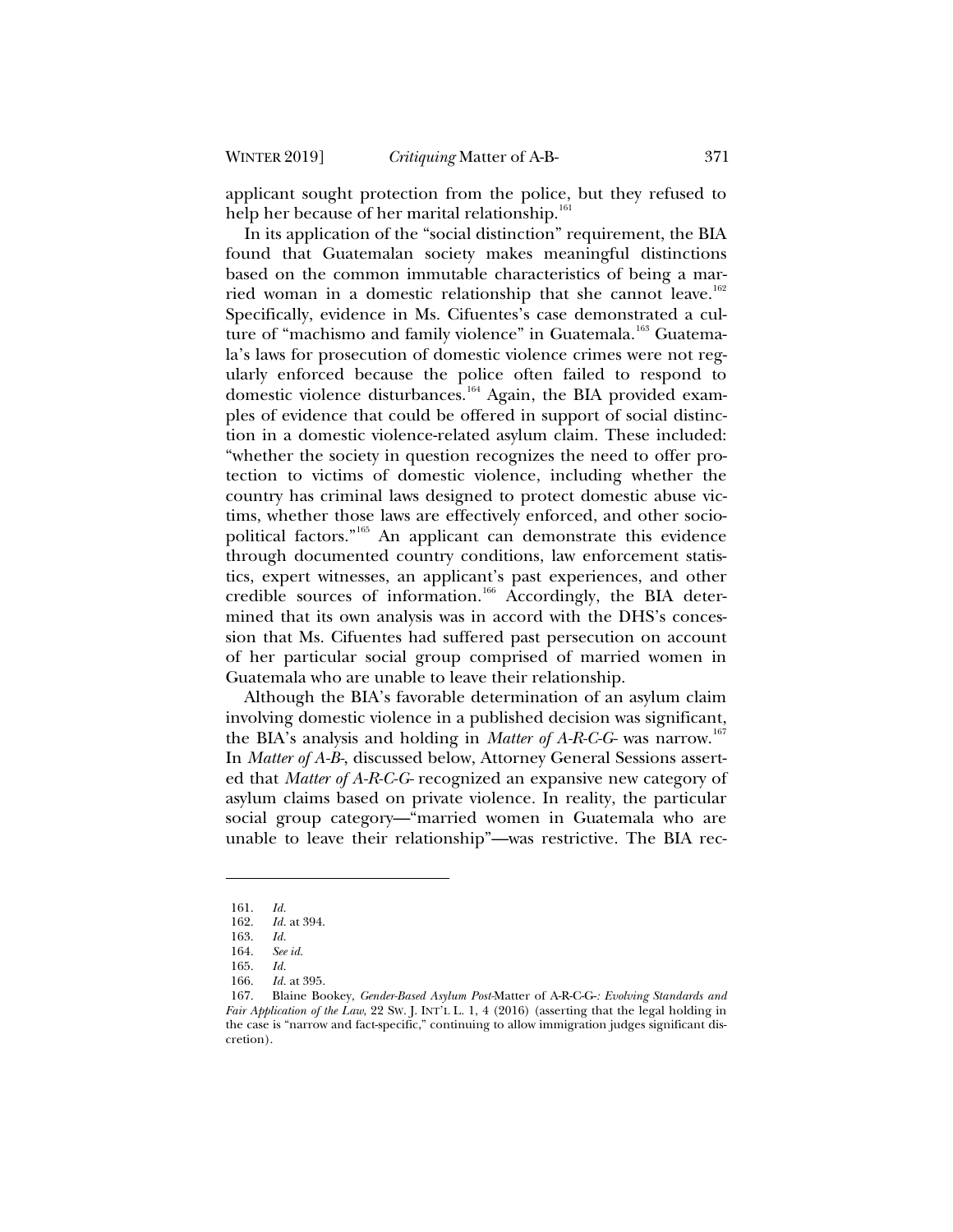ognized that "gender" is an immutable characteristic, but the addition of "married women" and "unable to leave their relationship" to define the particular social group in *A-R-C-G-* ignored that women in general, unmarried or married, may suffer harm from male intimate partners or family members and a government may fail to protect them.<sup>168</sup> Gender alone could have formed this particular social group.

Further, the BIA's opinion put substantial emphasis on DHS's concessions in the case.<sup>169</sup> The BIA asserted repeatedly that when "concessions are not made and accepted as binding," immigration judges would decide the issues in asylum claims, including those involving domestic violence, depending on the facts and circumstances of each case.<sup>170</sup> In asylum claims involving a proposed particular social group, similar to that in *Matter of A-R-C-G*-, the relevant considerations may include: (a) whether inability to leave a marriage constitutes an immutable characteristic, and (b) whether the group of married women in a domestic relationship who are unable to leave has discrete and definable boundaries and is socially distinct. $171$ 

Although *Matter of A-R-C-G* recognized an asylum claim involving intimate partner violence, it did not ultimately resolve the primary interpretive barriers to gender-based asylum claims:

(1) that persecution of women is often inflicted because of their gender, which is not one of the five grounds for asylum; . . .

(2) that women are often persecuted by non-state actors or private persons, rather than by their country's government, but the government is unable or unwilling to provide protection for these women from such persecution[; and]

(3) that women suffer harms which are often different from the harms suffered by men, they are disproportionately affected by these harms, and societies and cultures often condone or acquiesce to these harms.<sup>172</sup>

<sup>168.</sup> *In re A-R-C-G-*, 26 I. & N. Dec. at 392–93; *see* Gabriela Corrales, *Justice Delayed is Justice Denied: The Real Significance of* Matter of A-R-C-G-*,* 26 BERKELEY LA RAZA L.J. 70, 84–85 (2016).

<sup>169.</sup> *In re A-R-C-G-*, 26 I. & N. Dec. at 392–93.

<sup>170.</sup> *Id.* at 393.

<sup>171.</sup> *Id.* at 388, 390, 393–95.

<sup>172.</sup> Musalo, *supra* note 3, at 781–82. These barriers continue to directly impact determinations about whether a cognizable particular social group was identified, whether the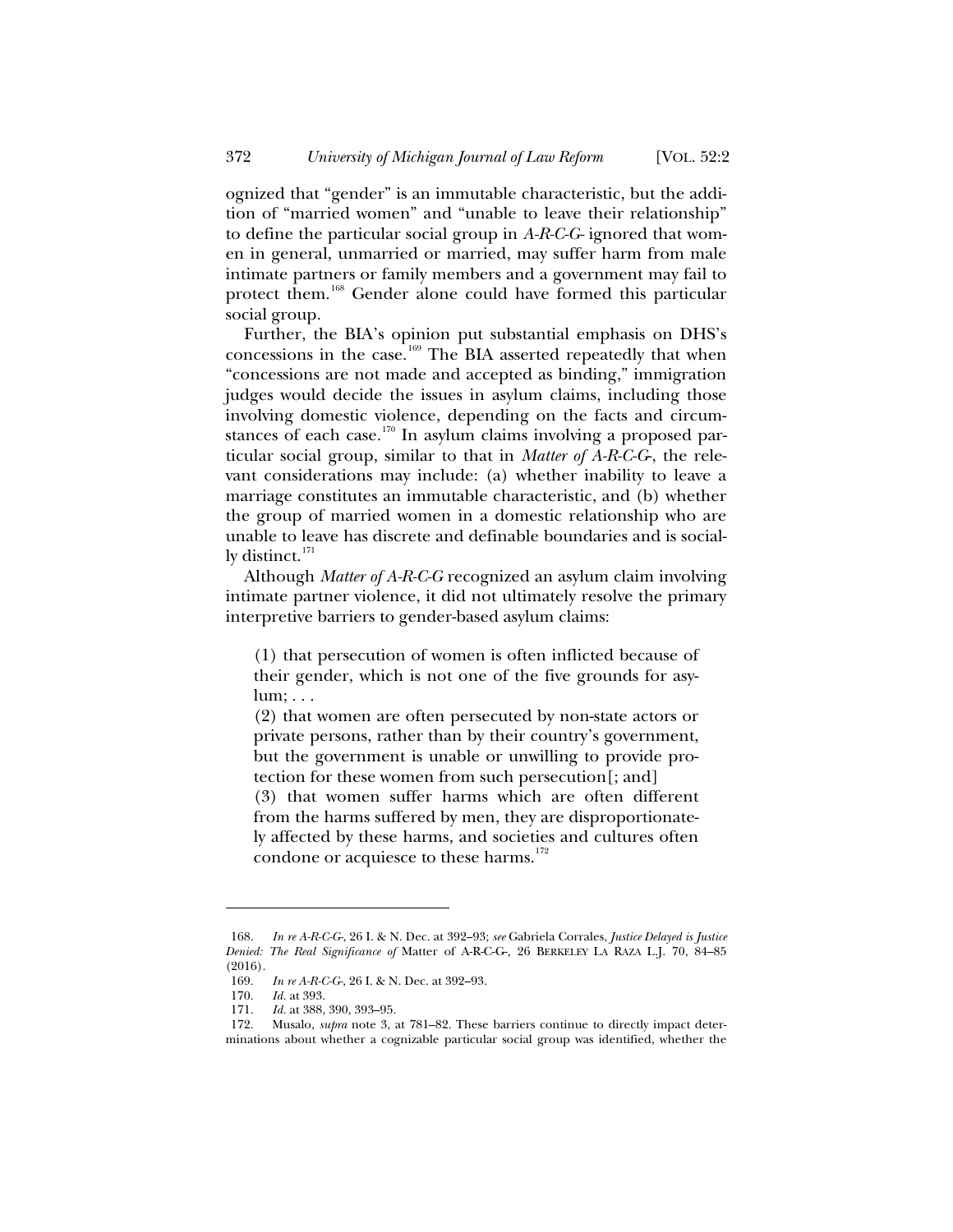Unfortunately, the narrow holding of *Matter of A-R-C-G* allowed adjudicators in subsequent cases to disregard any guidance the BIA provided in evaluating gender-based asylum claims, in particular those involving intimate partner violence.<sup>173</sup> The BIA did not publish subsequent determinations citing *Matter of A-R-C-G-*. <sup>174</sup> However, a number of U.S. circuit courts, in published and unpublished decisions, analyzed *Matter of A-R-C-G-*, as well as the interpretations and applications of the case by immigration judges and the BIA. Contrary to Attorney General Sessions's assertion in his decision that *Matter of A-R-C-G-* created confusion, the U.S. circuit courts, the BIA, and immigration judges predominantly distinguished *Matter of A-R-C-G-*, and few adjudicators favorably applied the case for the asylum applicant. $175$ 

Nevertheless, due to the Attorney General's recent decision in *Matter of A-B-,* gender-based asylum claims, including those involving intimate partner violence, have suffered a significant blow to any limited progress that *Matter of A-R-C-G-* achieved.

## II. *MATTER OF A-B*: A RETURN TO THE "PRIVATE MATTER" PERCEPTION

On June 11, 2018, in *Matter of A-B-,* Attorney General Jeff Sessions issued a decision overruling and vacating the BIA's decision in *Matter of A-R-C-G-.*<sup>176</sup> Sessions's decision returned to a rejected understanding of intimate partner violence inflicted against a fe-

non-state actor's persecution occurred on account of the applicant's membership in that group, whether the applicant suffered past-persecution or has a well-founded fear of future persecution, and the applicant's credibility.

<sup>173.</sup> Zambrana, *supra* note 93, at 264 (arguing that *Matter of A-R-C-G-* has done little to resolve the issues stemming from the fact that gender is not a protected category, such as the inconsistencies of "piecemeal adjudication of gender-based claims"); *see generally* Bookey, *supra* note 167 (discussing immigration judges' and BIA's decisions post-*A-R-C-G-*).

<sup>174.</sup> Additionally, unpublished BIA determinations are not publicly available, which makes the BIA's application and interpretations of *Matter of A-R-C-G-* difficult to track. IMMIGRATION COURT PRACTICE MANUAL, *supra* note 142; Bookey, *supra* note 142, at 109–11.

<sup>175.</sup> *See, e.g.*, Guzman-Alvarez v. Sessions, 701 F. App'x 54, 56–57 (2d Cir. 2017); Cardona v. Sessions, 848 F.3d 519, 520–21 (1st Cir. 2017); Fuentes-Erazo v. Sessions, 848 F.3d 847, 853 (8th Cir. 2017); Jeronimo v. Att'y Gen.*,* 678 F. App'x 796, 800–01 (11th Cir. 2017); Marikasi v. Lynch, 840 F.3d 281, 285–86 (6th Cir. 2016); Vega-Ayala v. Lynch, 833 F.3d 34, 36 (1st Cir. 2016); *see also* Maldonado v. Lynch, 646 F. App'x 129, 131 (2d Cir. 2016) (denying petition for review of the BIA's denial of a motion to reopen a woman's case based on the intervening *Matter of A-R-C-G-* decision because a change in the law did not entitle her to a reopening and any change in the law would not resolve her failure to establish past domestic violence as determined by the BIA).

<sup>176.</sup> *In re* A-B-, 27 I. & N. Dec. 316 (A.G. 2018), *abrogated by* Grace v. Whitaker, No. 18-cv-01853 (EGS), 2018 WL 6628081 (D.D.C. Dec. 19, 2018).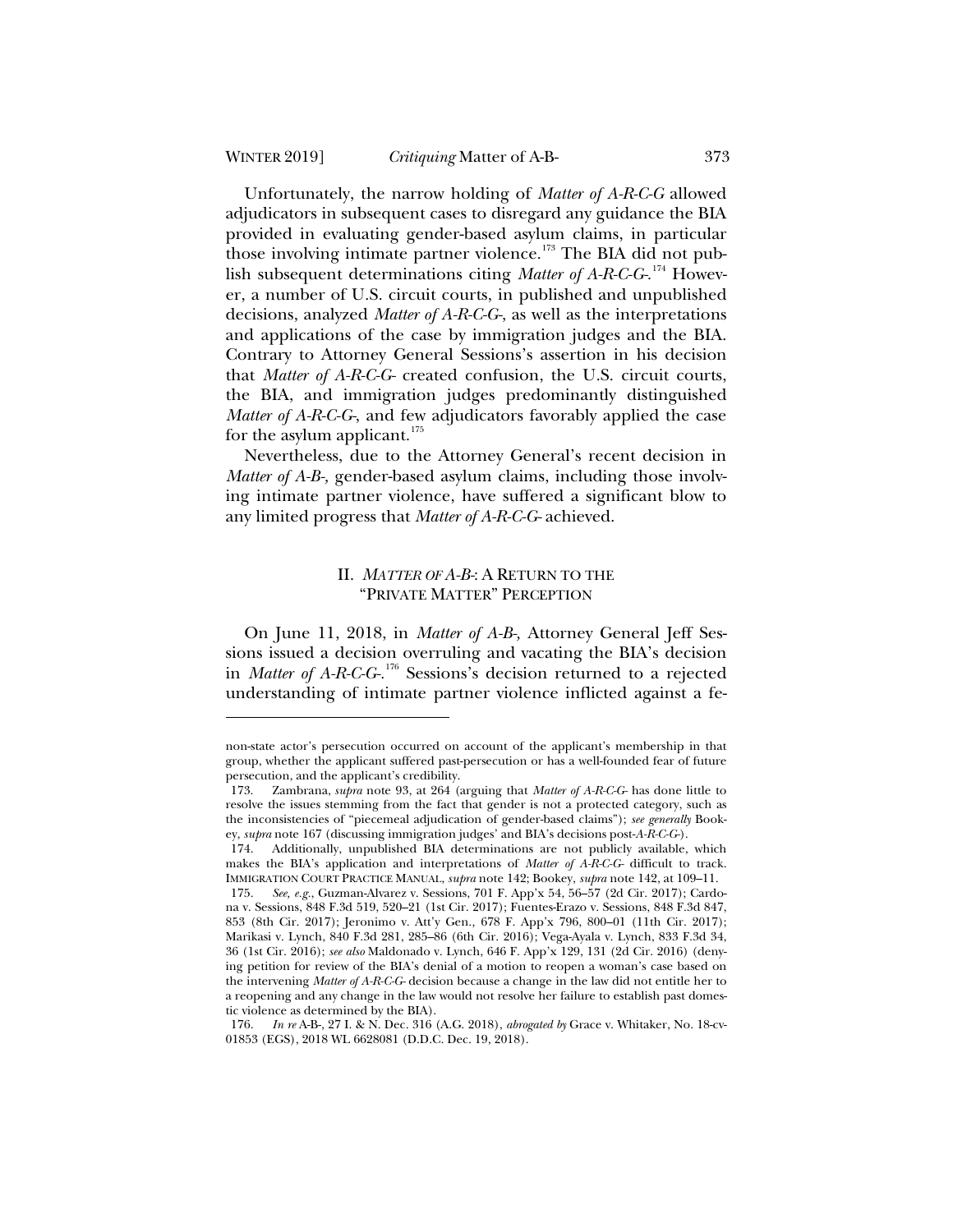male partner as a "private" or "personal" matter resulting solely from the relationship of the parties. More specifically, Sessions revived the flawed analysis reflecting this perception in the BIA's vacated decision in *Matter of R-A-*. <sup>177</sup> He ignored entirely the underlying cause of intimate partner violence inflicted against female partners: gender and subordination, or the abuser's view that the woman is subordinate to him in the relationship and the acceptance or reinforcement of that view by the society and culture.<sup>178</sup> Sessions further completely disregarded over thirty years of progress in U.S. domestic violence laws and training designed to address the issues arising out of misconceptions and dynamics of intimate partner violence.

The Attorney General justified his decision to overrule *Matter of A-R-C-G-* by asserting that the BIA's examination of the legal questions "lacked rigor and broke with the Board's own precedents" and, thus, the case was wrongly decided.<sup>179</sup> Further, he argued that the BIA should not have issued *Matter of A-R-C-G-* as a precedential decision because DHS conceded most of the legal requirements necessary to qualify for asylum. DHS concessions "should not set precedential rules," Sessions wrote.<sup>180</sup>

179. *In re A-B-*, 27 I. & N. Dec. at 333.

<sup>177.</sup> *Id.* at 339.

<sup>178.</sup> *See In re* R-A-, 22 I. & N. Dec. 906, 929 (A.G. 2001) (Guendelsberger, Board Member, dissenting); Islam v. Sec'y of State for the Home Dep't [1999] 2 AC 629 (HL) (appeal taken from Eng.); DHS Supplemental *L-R-* Brief, *supra* note 62, at 13 n.10., 14–16; DHS *R-A-*Brief, *supra* note 62, at 26–28; Audrey Macklin, *Cross-Border Shopping for Ideas: A Critical Review of United States, Canadian, and Australian Approaches to Gender-Related Asylum Claims*, 13 GEO. IMMIGR. L.J. 25, 58–59 (1998) ("[D]omestic violence is not about what a woman believes, but about her gender identity—and the sexist beliefs of the man who abuses her. This cannot be captured under the rubric of political opinion because . . . political opinion refers to the victim's beliefs, and not those of the persecutor."); Suzanne Sidun*, An End to the Violence: Justifying Gender as a Particular Social Group*, 28 PEPP. L. REV. 103, 138–39 (2000) ("The majority of women abroad are not raped or beaten because of a political opinion that they hold. Women are raped and beaten because they are women.").

<sup>180.</sup> The Attorney General went even further to state that parties are not permitted to stipulate to legal conclusions reserved for the court. While a court may not be bound by the stipulations of the parties on questions of law, there is no prohibition against accepting such stipulations in the court's determination.

To state that parties cannot stipulate to issues for litigation is not only contrary to the regulations, but entirely inefficient. In fact, 8 C.F.R. § 1003.21(a) (2018) provides: "Prehearing conferences may be scheduled at the discretion of the Immigration Judge. The conference may be held to narrow issues, to obtain stipulations between the parties, to exchange information voluntarily, and otherwise to simplify and organize the proceeding." The Immigration Court Practice Manual also provides that "the parties are strongly encouraged to confer prior to a hearing in order to narrow issues for litigation." IMMIGRATION COURT PRACTICE MANUAL, *supra* note 142, § 4.18(a), at 90. Cases are often decided using the stipulations of the parties. Any agreement between the parties would be useless because they would still need to present evidence and argument on that legal issue. Further, if a lawyer, such as a DHS attorney, believes that the law and facts support acknowledging that an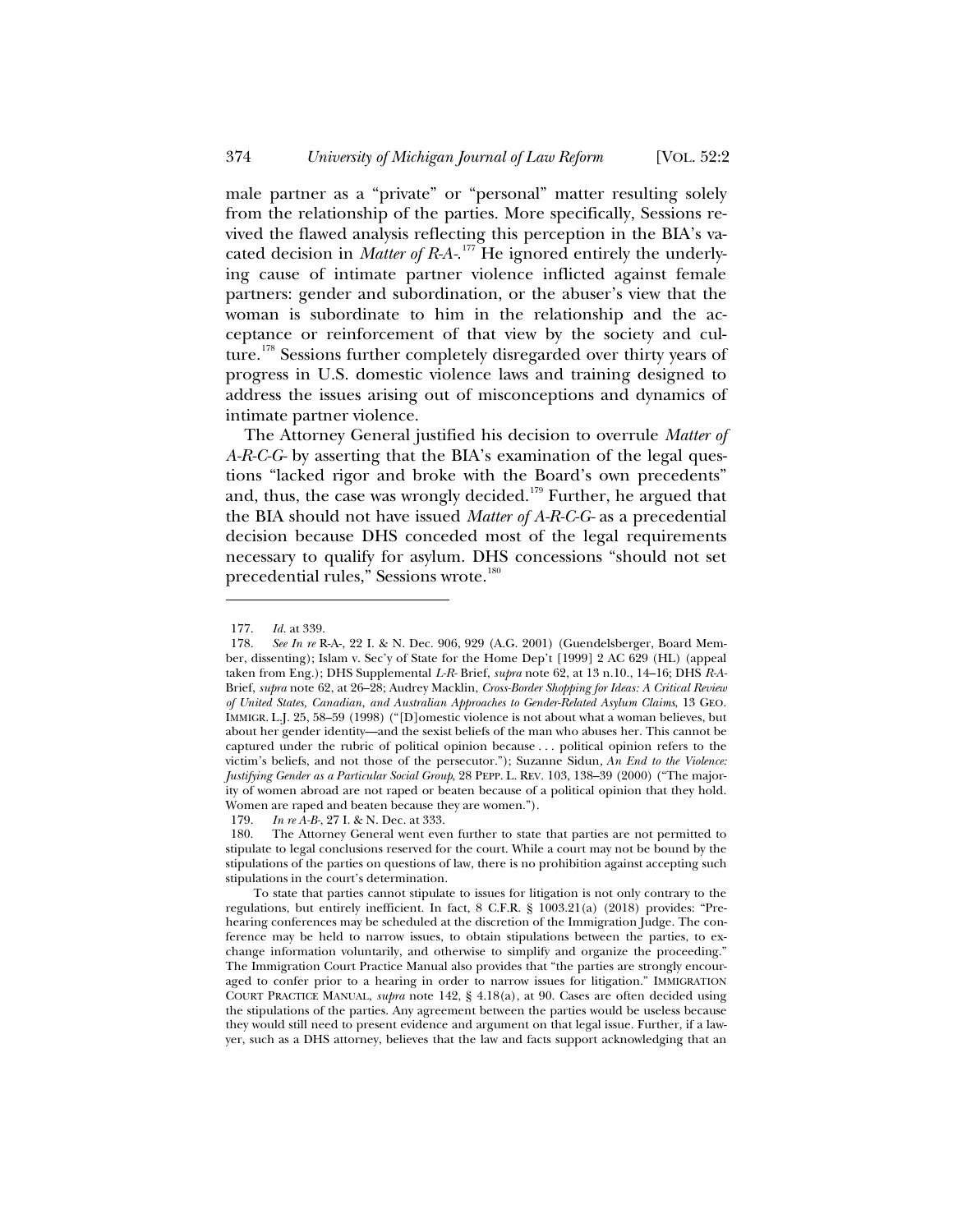The Attorney General further claimed that the *Matter of A-R-C-G*opinion "caused confusion because it recognized an expansive new category of particular social groups based on private violence."<sup>181</sup> He cited no decisions to support this "confusion" or the recognition of "an expansive new category of particular social groups." In addition, Sessions explained that the BIA's decision in *Matter of A-B-* and two other opinions treated *A-R-C-G-* as establishing a new category of cognizable, particular social groups, specifically encompassing Central American domestic violence victims.<sup>182</sup> While adjudicators have not recognized a social group comprised of "Central American domestic violence victims," adjudicators, DHS, and the international community have affirmed that women who have suffered domestic violence in their countries may be able to assert a viable claim for asylum.<sup>183</sup>

Sessions further explained that several U.S. circuit courts have expressed "skepticism" about *Matter of A-R-C-G-*. However, Sessions misinterpreted the U.S. circuit courts' analyses distinguishing *A-R-C-G-*; the various opinions did not demonstrate the courts' "skepticism" but, rather, showed the narrow holding of *A-R-C-G-*. For example, *A-R-C-G-* is often distinguished because DHS conceded the cognizability of the particular social group and the persecution on account of that particular social group in the case.<sup>184</sup> These appellate court cases actually supported the view that *A-R-C-G-* did

asylum applicant has proven a particular issue in her case, it may contravene the rules of professional conduct for that lawyer to continue to assert that issue. *See* MODEL RULES OF PROF'L CONDUCT rr. 3.1, 3.3, 3.4 (AM. BAR ASS'N 2018). There is no requirement that the BIA "write an exegesis on every contention. What is required is merely that it consider the issues raised and announce its decision in terms sufficient to enable a reviewing court to perceive that it has heard and thought and not merely reacted." Casalena v. INS, 984 F.2d 105, 107 (4th Cir. 1993) (quoting Becerra-Jimenez v. INS, 829 F.2d 996, 1000 (10th Cir. 1987)).

<sup>181.</sup> *In re A-B-*, 27 I. & N. Dec. at 319.

<sup>182.</sup> *In re A-B-*, 27 I. & N. Dec. at 332; (citing *In re* D-M-R- (B.I.A. June 9, 2015); *In re* E-M- (B.I.A. Feb. 18, 2015), https://www.scribd.com/document/271353122/E-M-BIA-Feb-18- 2015 (certain docket information redacted)).

<sup>183.</sup> *In re* R-A-, 22 I. & N. Dec. 906, 929 (A.G. 2001) (Guendelsberger, Board Member, dissenting); Islam v. Sec'y of State for the Home Dep't [1999] 2 AC 629 (HL) (appeal taken from Eng.); UNHCR Gender Guidelines, *supra* note 10; DHS Supplemental *L-R-* Brief, *supra* note 62, at 13 n.10, 14–16; DHS *R-A-* Brief, *supra* note 62, at 26–28; Bookey, *supra* note 142; Coven Memorandum, *supra* note 69.

<sup>184.</sup> *See, e.g.*, Menjivar-Sibrian v. Att'y Gen., No. 17-12207, 2018 WL 1415126, at \*1 (11th Cir. Mar. 22, 2018); Solorzano-De Maldonado v. Sessions, No. 16-60153, 2018 WL 1192988, at \*1 (5th Cir. Mar. 7, 2018); Perez-Rabanales v. Sessions, 881 F.3d 61, 66 (1st Cir. 2018); Guzman-Alvarez v. Sessions, No. 16-904, 701 F. App'x 54, 56–57 (2d Cir. 2017); Velasquez v. Sessions, 866 F.3d 188, 194 (4th Cir. 2017); *Cardona v. Sessions*, 848 F.3d 519, 520–21 (1st Cir. 2017); Fuentes-Erazo v. Sessions, 848 F.3d 847, 849 (8th Cir. 2017); Jeronimo v. Att'y Gen., 678 F. App'x 796, 800–01 (11th Cir. 2017); Vega-Ayala v. Lynch, 833 F.3d 34, 36 (1st Cir. 2016); Marikasi v. Lynch, 840 F.3d 281, 285 (6th Cir. 2016).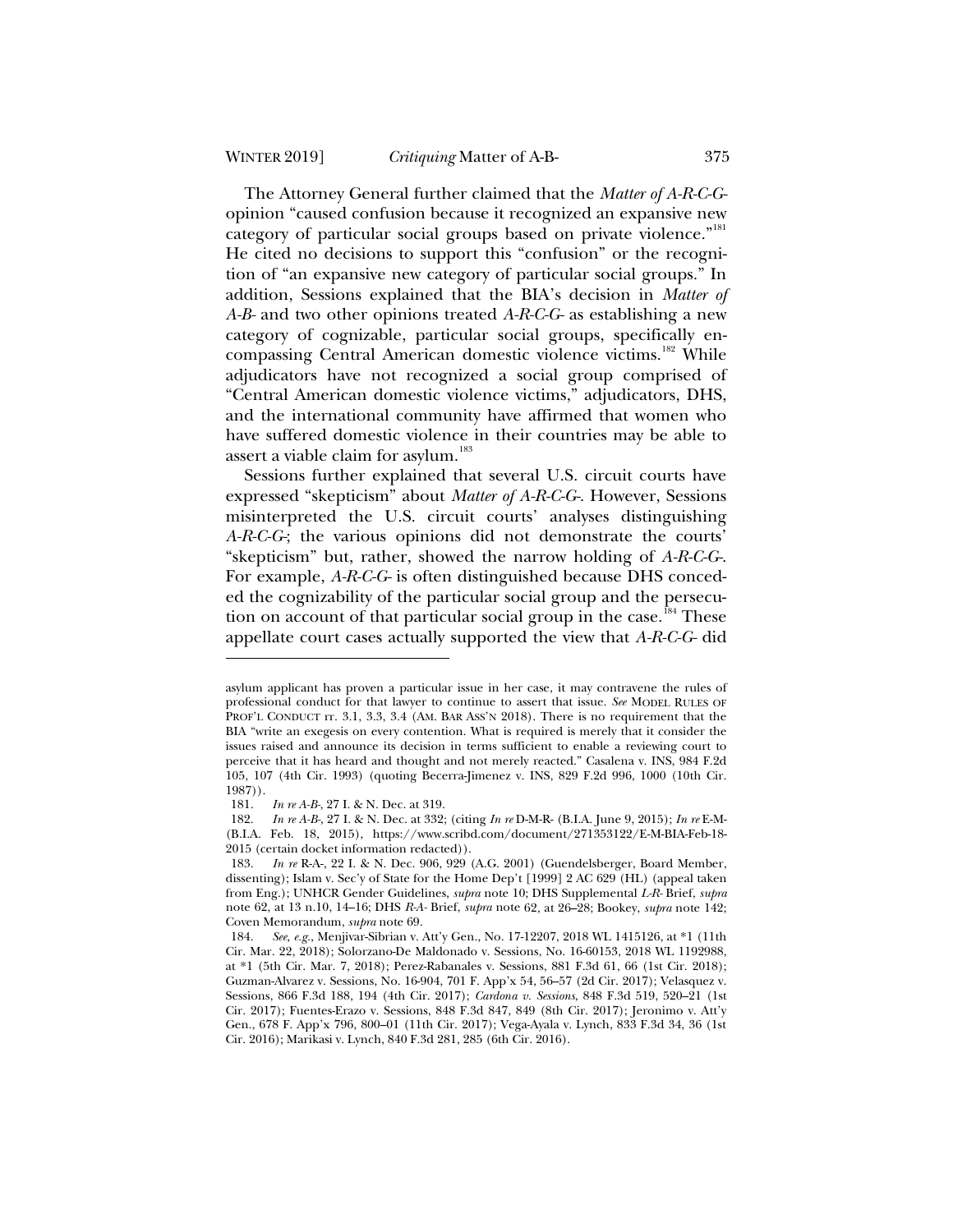not establish "an expansive new category of particular social groups," whether based on "private violence," "Central American domestic violence victims," "Guatemalan women in domestic relationships who are unable to leave," or any other particular social group. In contradiction to Sessions's view, the U.S. court of appeals cases demonstrated that adjudicators continued to analyze asylum claims on a case-by-case basis.<sup>185</sup>

*Matter of A-R-C-G-* provided no change in the standards governing asylum or "rule of general applicability."<sup>186</sup> In *Matter of A-B-,* Sessions cited no case in which adjudicators questioned or even challenged the determination in *Matter of A-R-C-G-*. His determination to overrule the case is in stark contrast to his reliance on the BIA's determinations that have been vacated by an attorney general (*Matter of R-A*-) or questioned by U.S. circuit courts (*Matters of M-E-V-G-* and *W-R-G-*).

Despite Sessions's generalized statements on the viability of hypothetical asylum claims, these claims must be adjudicated based on the facts and circumstances of each case, as opposed to a complete rejection of such claims.<sup>187</sup> As such, Sessions's decision does not preclude asylum claims involving intimate partner violence.<sup>188</sup> Nevertheless, the Attorney General's reliance on hypothetical characterizations of particular social groups in the *Matter of A-B*decision creates more confusion in the adjudication of genderbased asylum claims, in particular those involving intimate partner violence.

Notwithstanding the Attorney General's assertions to the contrary, his decision provides no clarity on the adjudication of asylum claims involving "a victim of private criminal activity" or any asylum

<sup>185.</sup> *See* cases cited in notes 175, 185.

<sup>186.</sup> The BIA noted that "in cases where concessions are not made and accepted as binding, these issues will be decided based on the particular facts and evidence on a case-by-case basis as addressed by the Immigration Judge in the first instance." *In re* A-R-C-G-, 26 I. & N. Dec. 388, 395 (B.I.A. 2014), *overruled by In re* A-B-, 27 I. & N. Dec. 316 (A.G. 2018). Furthermore, "[i]n particular, the issue of nexus will depend on the facts and circumstances of an individual claim." *Id.*

<sup>187.</sup> *In re* M-E-V-G-, 26 I. & N. Dec. 227, 251 (B.I.A. 2014); *In re* Acosta, 19 I. & N. Dec. 211, 233 (B.I.A. 1985), *overruled in part by In re* Mogharrabi, 19 I. & N. Dec. 439 (B.I.A. 1987); CTR. FOR GENDER & REFUGEE STUDIES, *MATTER OF A-B-*: CGRS PRACTICE ADVISORY 6, 13 (2018) [hereinafter CGRS PRACTICE ADVISORY] (on file with the *University of Michigan Journal of Law Reform*); NATIONAL IMMIGRANT JUSTICE CTR., ASYLUM PRACTICE ADVISORY: APPLYING FOR ASYLUM AFTER *MATTER OF A-B-* 14 (2018), https://www.immigrantjustice.org/sites/ default/files/content-type/resource/documents/2018-06/Matter%20of%20A-B-

<sup>%20</sup>Practice%20Advisory%20-%20Final%20-%206.21.18.pdf [hereinafter NIJC PRACTICE ADVISORY].

<sup>188.</sup> NIJC PRACTICE ADVISORY, *supra* note 187.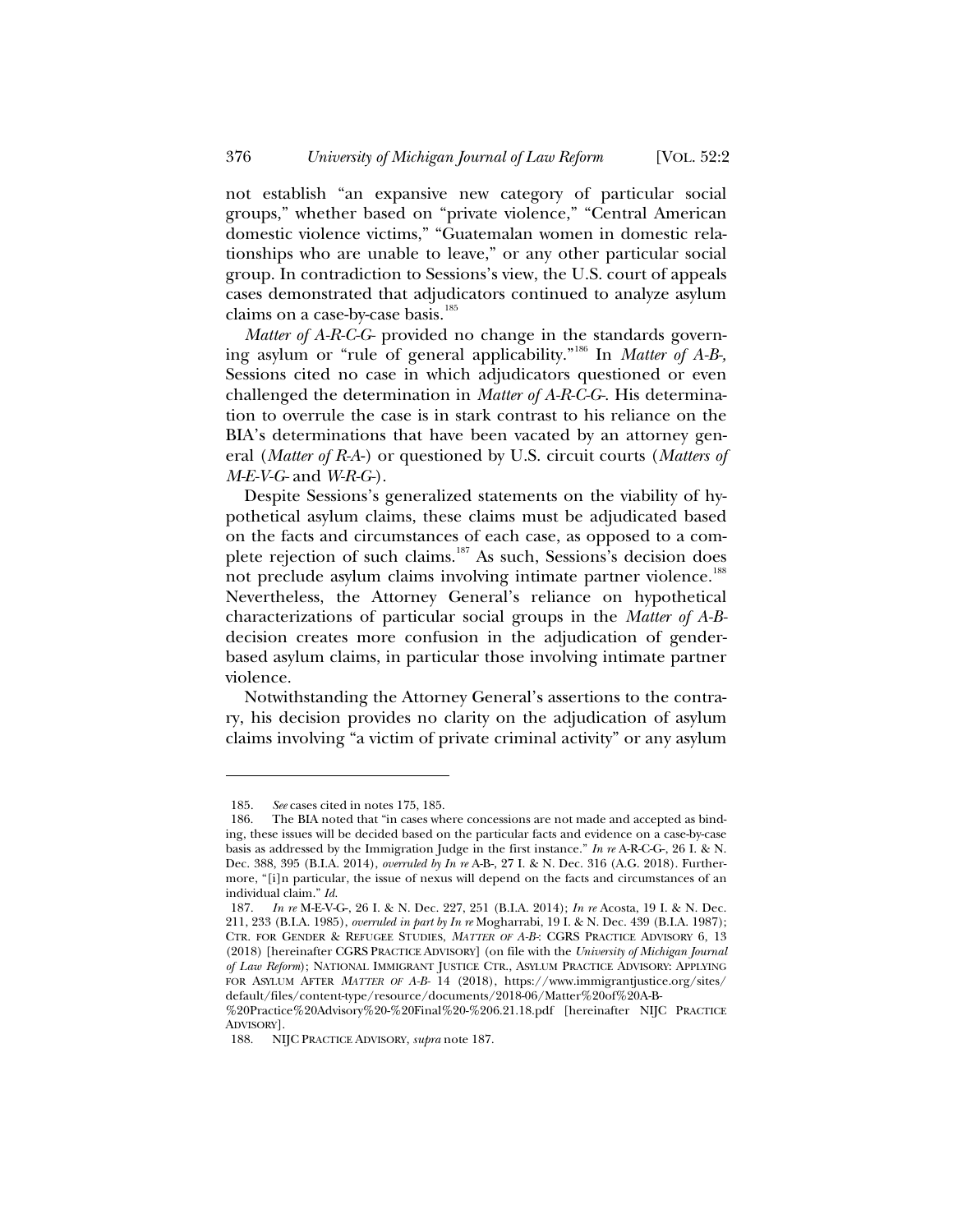claim involving persecution by a non-state actor. In fact, Sessions's decision raises issues arising out of three key elements of the refugee definition: (1) membership in a particular social group; (2) nexus; and (3) past persecution or a well-founded fear of future persecution.<sup>189</sup> The ambiguities in Sessions' decision will also negatively impact credibility determinations in gender-based asylum claims.

Moreover, the policies established by the Attorney General in the *Matter of A-B*- decision are likely to be contested in the future.<sup>190</sup> Additional challenges are further likely to be made based on the Attorney General's lack of authority to issue this decision and a violation of Ms. A-B-'s due process rights. $191$ 

See e.g., *Grace*, 2018 WL 6628081, at \*36.

<sup>189.</sup> On July 11, 2018, shortly after the *Matter of A-B-* decision, the USCIS issued a Policy Memorandum titled, "Guidance for Processing Reasonable Fear, Credible Fear, Asylum, and Refugee Claims in Accordance with *Matter of A-B-*." (DHS Policy Memorandum). The DHS Policy Memorandum is intended to provide guidance to USCIS officers in determining who is eligible for asylum and refugee status based on *Matter of A-B-* and applies to asylum and refugee officers processing reasonable fear, credible fear, asylum, and refugee claims. Since this policy memo primarily follows the policies established in *Matter of A-B-,* it also raises issues regarding the three key elements of the refugee definition. Additionally, as discussed in further detail below, at least one court has recently found that aspects of this memo go beyond the policies set forth in *Matter of A-B-* decision and incorrectly interpret and apply the decision. *See* Grace v. Whitaker, No. 18-cv-01853 (EGS), 2018 WL 6628081 (D.D.C. Dec. 19, 2018), *appeal docketed*, No. 19-501 (D.C. Cir. Jan. 30, 2019).

<sup>191.</sup> In addition to the issues raised in the Attorney General's opinion related to the refugee definition, the decision disregards procedural regulations and violates due process. This may call into question the precedential value and even the validity of the decision. *See*  CGRS PRACTICE ADVISORY, *supra* note 187, at 4 n.7. Ms. A-B-'s brief, as well as a brief from sixteen former immigration judges and members of the BIA, informed the Attorney General that the BIA could not refer *Matter of A-B-* because the case was not under the jurisdiction of the BIA in the absence of an order from the immigration judge. Rather, they urged the Attorney General to remand the case to the BIA to respond to the immigration judge's order. *See* Brief for Respondent, *In re* A-B-, 27 I. & N. Dec. 316 (A.G. 2018), https:// uchastings.app.box.com/s/tt1ydliq5ttm1i2zxlz4rname4bk29s7/file/291241595459 [hereinafter Brief for Respondent A-B-] (certain docket information redacted); Brief of Sixteen Former Immigration Judges and Members of the Board of Immigration Appeals as Amici Curiae Supporting Respondent, *In re* A-B-, 27 I. & N. Dec. 316 (A.G. 2018) [hereinafter "IJ and BIA Amicus Brief"], https://uchastings.app.box.com/s/tt1ydliq5ttm1i2zxlz 4rname4bk29s7/file/291245779320.

Although the Attorney General acknowledged that the immigration judge's certification order was procedurally defective, he rejected this request. Sessions argued that there is nothing in the federal regulation that prevents him from referring a case for review "simply because the Board has remanded the case for further processing before an immigration judge," and his authority to review was not restricted to "final" decisions of the BIA. *In re A-B-*, 27 I. & N. Dec. at 324. However, Attorney General Sessions ignored the issue that the BIA must refer the decision to the attorney general upon his direction, and if the BIA does not have jurisdiction over the decision, it lacks the power to refer the case to the Attorney General. *See* Brief for Respondent A-B-, *supra*, at 18–20 (citing 8 C.F.R. § 1003.1(h)(1)(i) (2018), which requires the Board to "refer to the Attorney General for review of its decision all cases that [t]he Attorney General directs the Board to refer to him."); North Carolina Growers' Ass'n v. UFW, 702 F.3d 755, 764 (4th Cir. 2012) ("[W]e must be strict in reviewing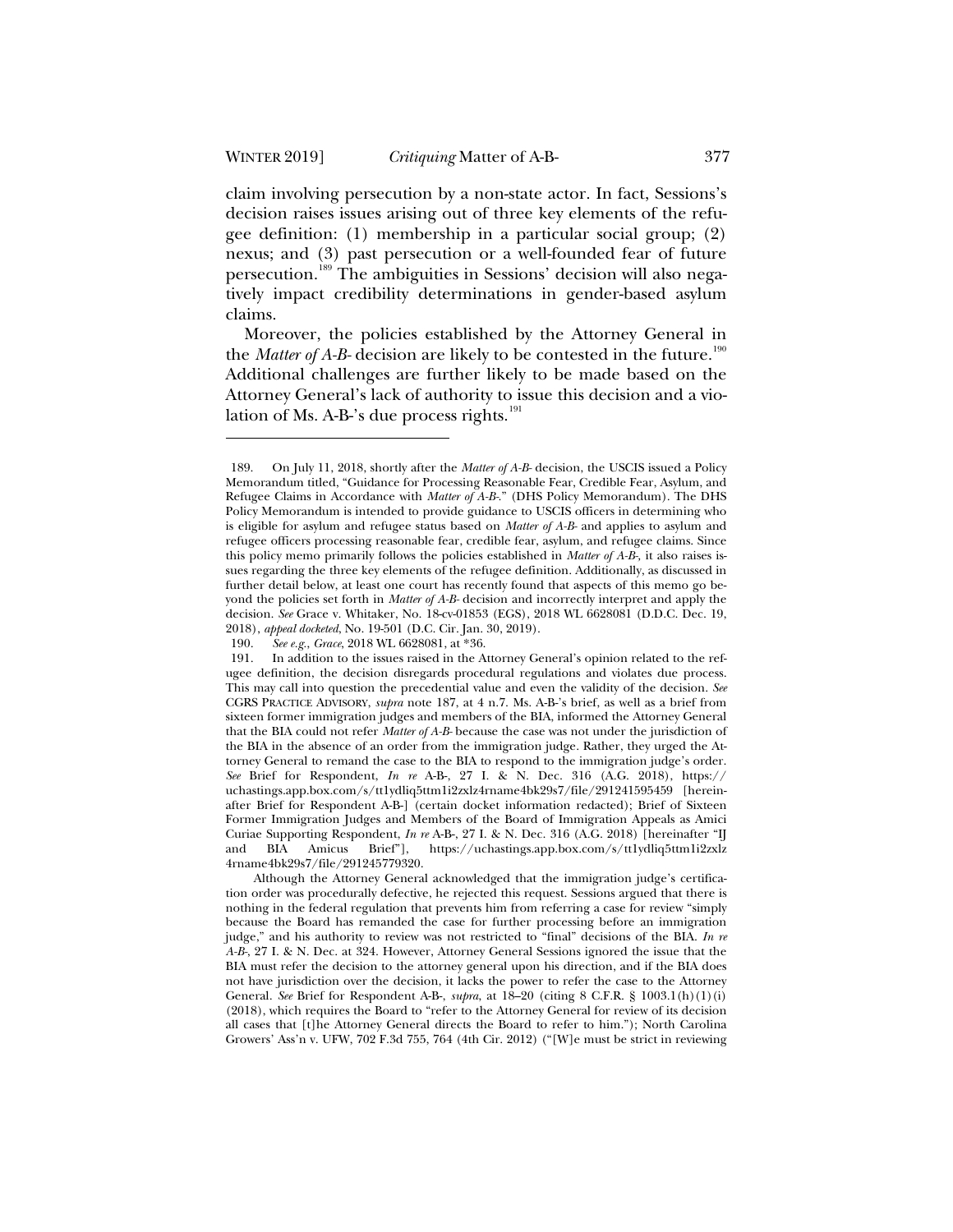Indeed, in the recent decision, *Grace v. Whitaker*, the U.S. District Court for the District of Columbia addressed challenges to the policies established in *Matter of A-B-* and the DHS Policy Memorandum.<sup>192</sup> The plaintiffs—twelve adults and children from Central American countries—gave accounts of domestic and gang violence in their countries, including sexual abuse, kidnappings, and beatings. The plaintiffs were placed in the expedited removal process, and asylum officers conducted credible fear interviews. The asylum officers found their stories to be credible but issued negative credible fear determinations for each plaintiff, applying the policies set forth in *Matter of A-B-* and the DHS Policy Memorandum. Upon review, an immigration judge affirmed the asylum officers' findings. Final orders of removal were entered against the plaintiffs, and they sought the district court's review of the expedited removal orders issued because of the negative credible fear determinations.

The court, exercising its jurisdiction pursuant to 8 U.S.C.  $\S 1252(e)(3)(A)(ii)$ , found certain policies for expedited review of credible fear determinations contained in *Matter of A-B-* and the DHS Policy Memorandum to be arbitrary, capricious, and contrary to the INA and the Administrative Procedure Act (APA).<sup>193</sup> First, it rejected the general rule against finding credible fear in cases based on domestic violence victims' and gang-related victims' membership in a particular social group.<sup>194</sup> Second, it rejected the heightened standard of "condoned" or "complete helplessness" to establish non-state actor persecution instead of the "unable or unwilling" standard.<sup>195</sup> Third, it rejected the DHS Policy Memorandum's circularity standard, prohibiting recognition of domesticviolence-based social groups, which include the characteristic of "inability to leave."<sup>196</sup> Fourth, it rejected the delineation requirement in a credible fear interview established in the DHS Policy Memorandum.<sup>197</sup> Finally, it rejected the DHS Policy Memorandum's requirement that adjudicators disregard any U.S. circuit court law that is inconsistent with *Matter of A-B-* and apply only the law of the U.S. circuit court in which the credible fear interview is

an agency's compliance with procedural rules."); *see also* IJ and BIA Amicus Brief, *supra*, at  $\frac{10}{192}$ .

Grace, 2018 WL 6628081, at \*36.

<sup>193.</sup> *Id.* at \*13–14, \*19–21, \*27.

<sup>194.</sup> *Id.* at \*20.<br>195. *Id.* at \*21.

Id. at \*21-23.

<sup>196.</sup> *Id.* at \*24–25.

<sup>197.</sup> *Id.* at \*26–27.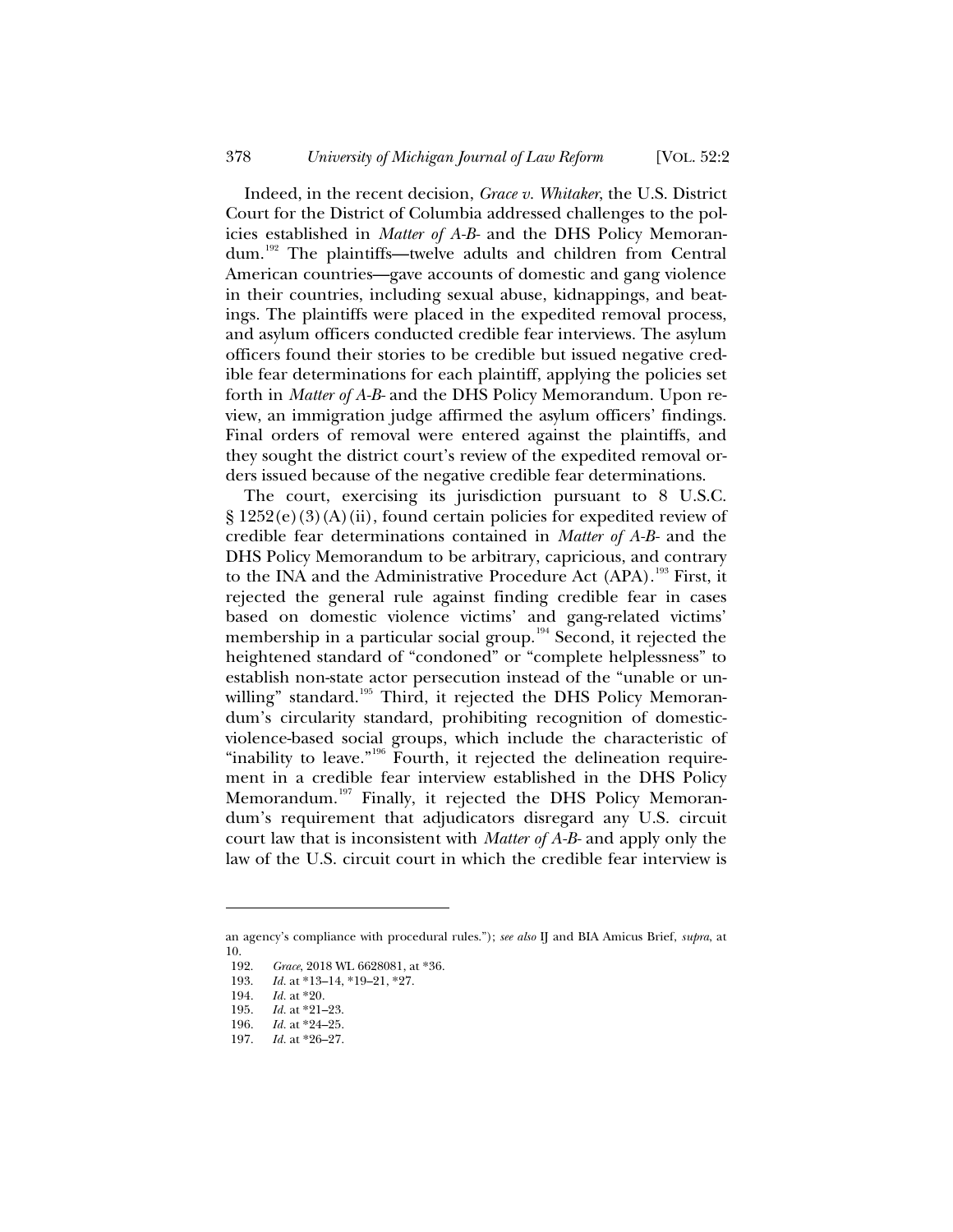held.<sup>198</sup> The court further entered a permanent injunction preventing the government from applying these policies to credible fear determinations, vacated plaintiffs' credible fear determinations and removal orders, and ordered the government to return the removed plaintiffs to the United States and provide new credible fear proceedings, applying the correct legal standards, for all plaintiffs.<sup>199</sup>

Although *Grace v. Whitaker* is limited to the application of these policies in the context of credible fear determinations prior to an asylum adjudication, similar challenges may be successful in the context of affirmative and defensive asylum adjudications. In other words, *Grace v. Whitaker* dealt the first blow to Attorney General Sessions's decision in *Matter of A-B-*, but the decision is in the appeal process. Therefore*, Matter of A-B-* still requires critical examination.

### A*. The Facts of* Matter of A-B-

In his decision, the Attorney General referenced the facts asserted by Ms. A-B- in one sentence: "The respondent asserted that her ex-husband, with whom she shares three children, repeatedly abused her physically, emotionally, and sexually during and after their marriage."<sup>200</sup> The Attorney General made no mention of hundreds of pages of evidence of Ms. A-B-'s abuse and the lack of protection from the government.<sup>201</sup>

Ms. A-B-, a citizen of El Salvador, applied for asylum to escape a man—her husband and father of her three children—who had abused her for the past fifteen years.<sup>202</sup> He beat and raped her on a constant basis. He threatened to kill her with a loaded gun and a knife. In one instance, while she was pregnant, he threatened to hang her. He forced her to serve him as a slave. In order to ensure her fidelity to him, he would order her to show him her genitals so he could examine whether she had been with another man.

Ms. A-B- attempted to obtain protection from the police. Notably, her husband's brother was a police officer. Although she secured two restraining orders against her husband, the police made

<sup>198.</sup> *Id.* at \*27–31.

<sup>199.</sup> *Id.* at \*36.<br>200. *In re A-B*-

<sup>200.</sup> *In re A-B-*, 27 I. & N. Dec. 316 at 321.

<sup>201.</sup> CGRS PRACTICE ADVISORY, *supra* note 187, at 8.

<sup>202.</sup> Brief for Respondent A-B-, *supra* note 190, at 2–3.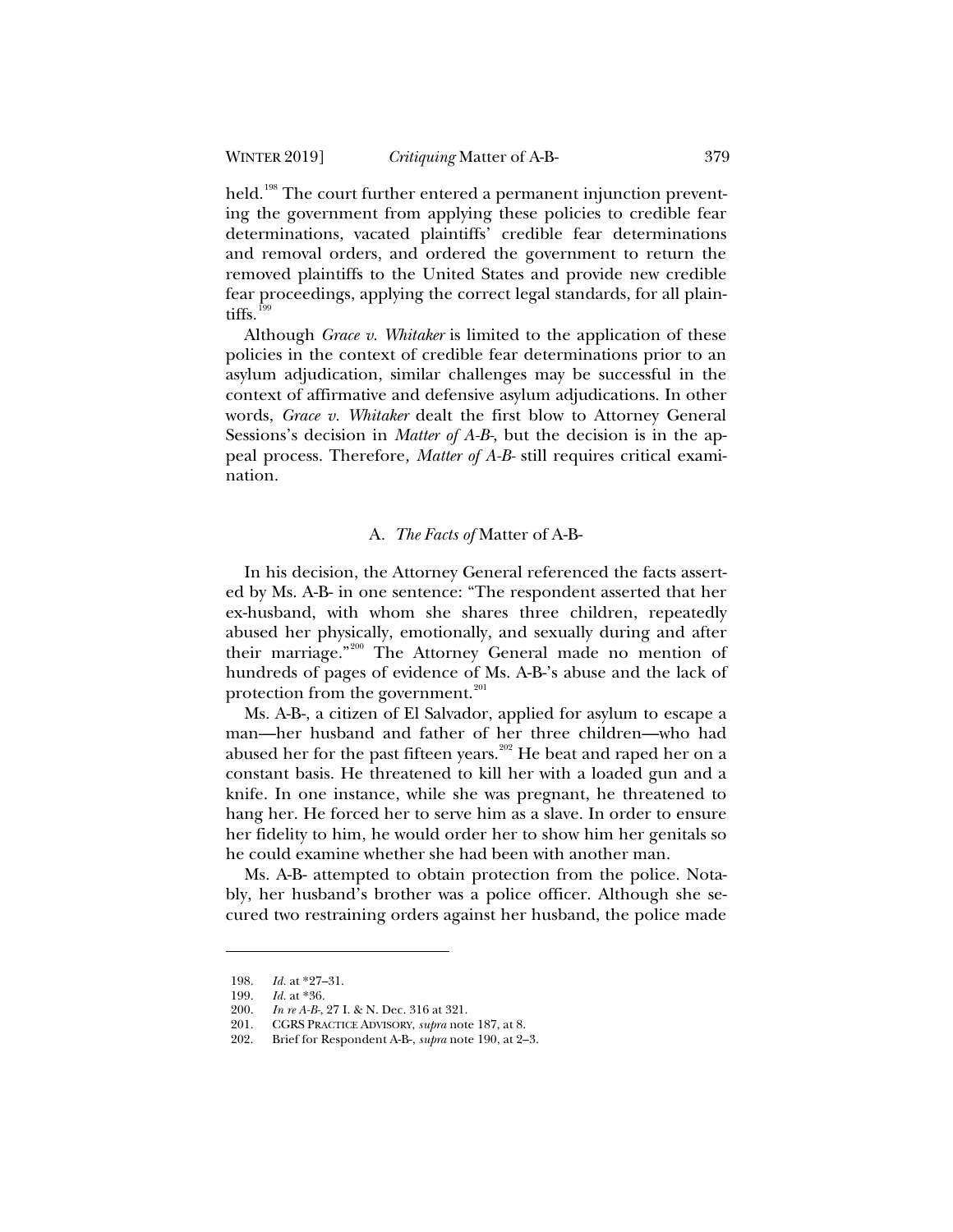no effort to enforce them. In fact, the police required her to serve the restraining orders on her husband herself, exposing her to severe risk of physical harm and death. The abuse continued. Ms. A-B-'s husband came after her with a knife and, when she sought protection from the police, they refused to help, informing her instead that she should leave the town. She moved to a town two hours away from her husband. The abuse continued once her husband found her. Despite constant threats to her life from her husband, Ms. A-B- secured a divorce. Even after the divorce, her exhusband and his brother, the police officer, confronted her and threatened her life. Shortly before she fled to the United States, her husband found her again and beat her.<sup>203</sup>

Regardless, the Attorney General vacated the BIA's decision in *Matter of A-B-* and remanded the case to the immigration judge for further proceedings consistent with his determination.<sup>204</sup> The next sections analyze the Attorney General's decision and its impact regarding three key elements of the refugee definition: membership in a particular social group, nexus, and past persecution or a wellfounded fear of future persecution in conjunction with the applicant's credibility.

#### B*. Particular Social Group*

The Attorney General's opinion sought to address the question of whether "a victim of private criminal activity constitutes persecution on account of membership in a particular social group."<sup>205</sup> Neither *Matter of A-R-C-G-* nor *Matter of A-B-* identified a social group comprised of "victims of private criminal activity," "victims of domestic violence," or "victims of intimate partner violence."<sup>206</sup> Nevertheless, the Attorney General analyzed whether these conceptions of social groups met the definition of a particular social group.

Despite the Attorney General's unsubstantiated statement that, in general, asylum claims based on domestic violence perpetrated

<sup>203.</sup> *Id.* at 6.

<sup>204.</sup> *In re A-B-*, 27 I. & N. Dec. at 317.

<sup>205.</sup> *Id.* at 325.

<sup>206.</sup> Brief of Sixteen Former Immigration Judges and Members of the Board of Immigration Appeals as Amici Curiae Supporting Respondent at 15, *In re* A-B-, 27 I. & N. Dec. 316 (A.G. 2018), https://uchastings.app.box.com/s/tt1ydliq5ttm1i2zxlz4rname4bk29s7/file/ 291245779320.; *see also* Ashwander v. Tenn. Valley Auth., 297 U.S. 288, 325 (1936) (courts cannot issue "an advisory decree upon a hypothetical state of facts").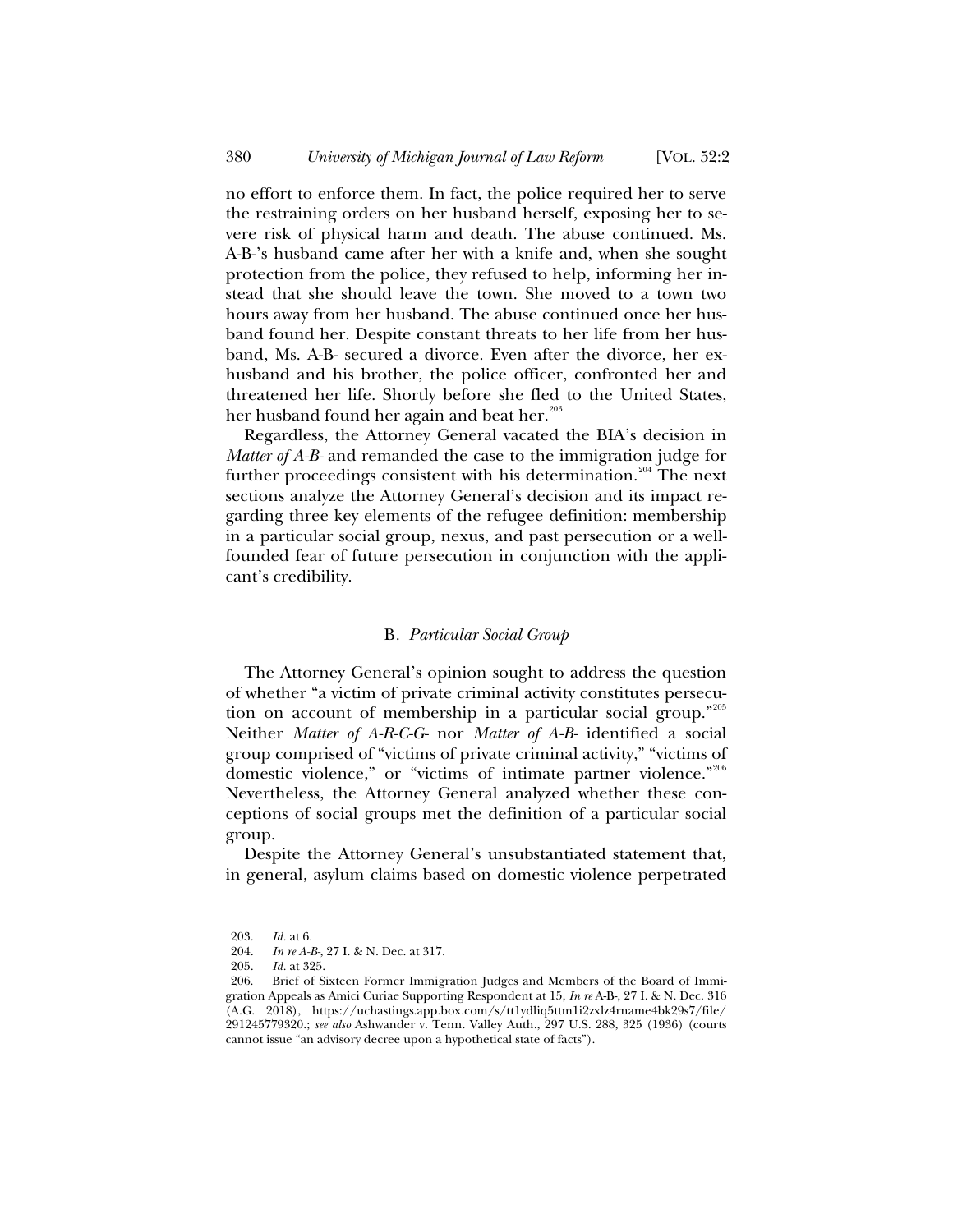by non-state actors will not qualify for asylum, he did not state that domestic violence *may never* serve as a basis for an asylum claim.<sup>207</sup> Any such statement would have been contrary to BIA precedent including *Matter of M-E-V-G-* and *Matter of Acosta*, which provide that whether an applicant has established her membership in a particular social group is a determination made on a case-by-case basis.<sup>208</sup> Rather, Sessions took issue with *Matter of A-R-C-G-* because of the BIA's lack of deep analysis due to DHS's concessions. In particular, Sessions faulted the BIA's failure to explain how the evidence presented in the case met the three elements that define a particular social group—immutability, particularity, and social distinction.<sup>209</sup>

<sup>207.</sup> *Ashwander*, 297 U.S. at 320. Since *Matter of A-B-,* U.S. circuit courts have recognized both that the overruling of *Matter of A-R-C-G-* does not necessarily prevent the recognition of a particular social group based on nationality, gender, relationship status, and inability to leave as cognizable, and that the overruling of *Matter of A-R-C-G-* in general means such groups are not cognizable. *See e.g.*, Padilla-Maldonado v. Att'y Gen., No. 17-3097, 2018 WL 4896385, at \*5 (3d Cir. Oct. 9, 2018) (finding the overruling of *Matter of A-R-C-G*- in *Matter of A-B*- does not automatically defeat applicant's claim that she is a member of a cognizable particular social group); Najera v. Whitaker*,* 745 Fed. App'x 670, 671 (8th Cir. 2018) (finding that under *Matter of A-B-*, the group identified as "Salvadorean females unable to leave a domestic relationship" may not be cognizable); Martinez-Martinez v. Sessions, 743 F. App'x 629, 633–34 (6th Cir. 2018) (citing *Matter of A-B*- and finding that although the facts "supported" that applicant was able to safely leave her husband and live in another village in this case, "[w]e would not agree that every woman who is able to escape her husband thereby removes herself from the social group of women who are unable to leave their relationship, or thereby severs the nexus between her group and the persecution she suffers."); Ticas-Guillen v. Whitaker, 744 F. App'x 410, 411 (9th Cir. 2018) (finding that remand to the BIA is required to consider whether the proposed social group is cognizable in light of *Matter of A-B*-, but stating that the immigration judge's denial finding the proposed social group was "'just too broad' . . . cannot stand" and recognizing that gender and nationality can form a particular social group under the law).

In *Grace v. Whitaker*, the United States District Court for the District of Columbia found that *Matter of A-B-* and the DHS Policy Memorandum established a general rule against finding credible fear in cases based on domestic violence and gang-related claims. No. 18-cv-01853 (EGS), 2018 WL 6628081, at \*11 (D.D.C. Dec. 19, 2018), *appeal docketed*, No. 19-501 (D.C. Cir. Jan. 30, 2019). Interestingly, the government argued that there was no such general rule established by *Matter of A-B-* and the *Matter of A-B-* decision only prohibited a party's concession to satisfy an element of an asylum claim while the remaining statements were mere commentary. *Id.* at \*19. Nevertheless, the court in *Grace* found that a general rule was articulated and this general rule "effectively bar[ring] the claims based on certain categories of persecutors" constituted an arbitrary and capricious interpretation of the term "particular social group" because it is inconsistent with Congress's intent to bring U.S. law into conformance with the 1967 Protocol and the requirement of case-by-case adjudication of credible fear determinations. *Id.* at \*20.<br>208. *In re* M-E-V-G-, 26 I. & N.

<sup>208.</sup> *In re* M-E-V-G-, 26 I. & N. Dec. 227, 251 (B.I.A. 2014); *In re* Acosta, 19 I. & N. Dec. 211, 233 (B.I.A. 1985), *overruled in part by In re* Mogharrabi, 19 I. & N. Dec. 439 (B.I.A. 1987). 209. *In re A-B-*, 27 I. & N. Dec. at 318–20.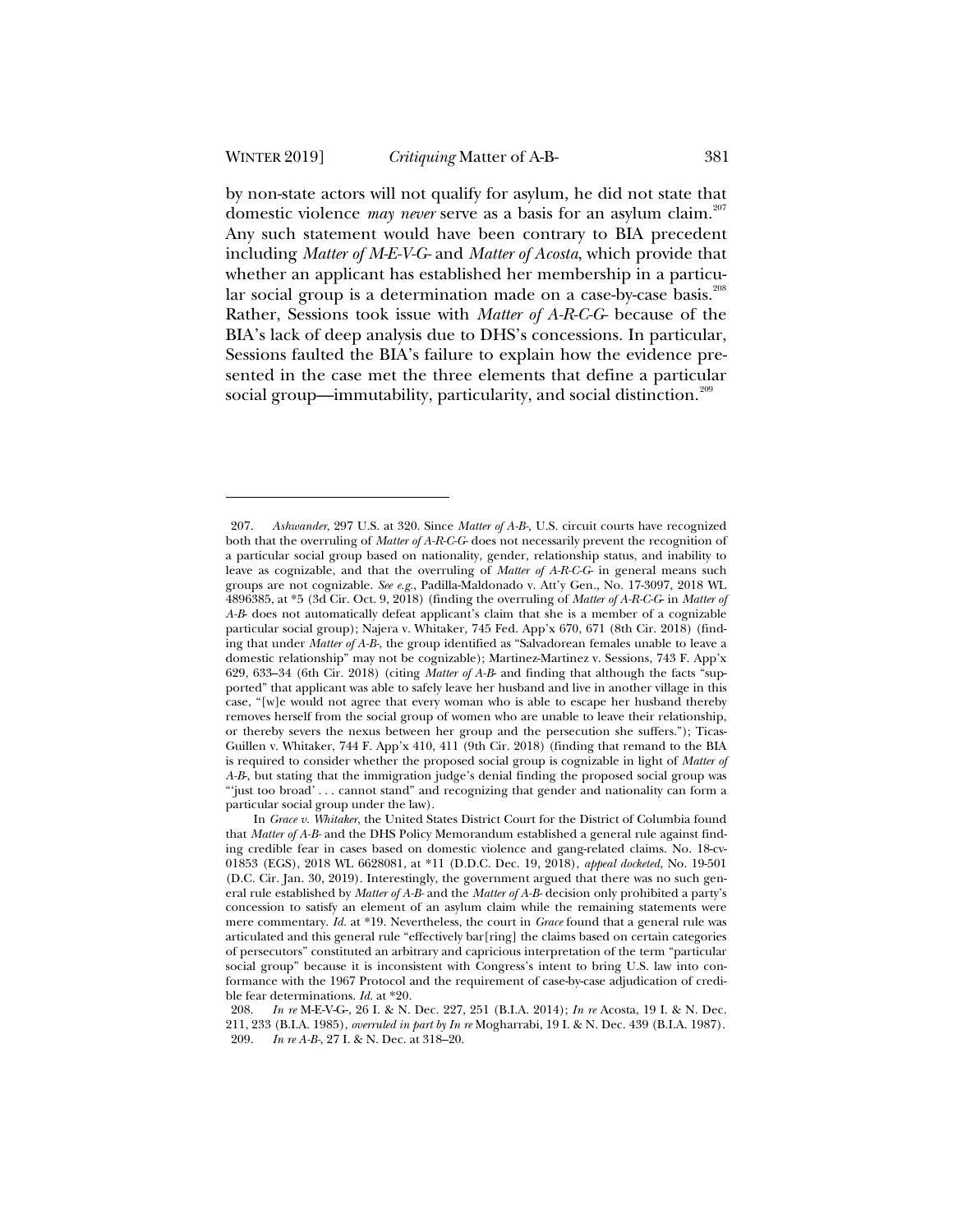# 1. The BIA's Definition of a Particular Social Group Remains Unchanged

The Attorney General recognized the BIA's immutable characteristic definition of membership in a particular social group set forth in *Matter of Acosta*. However, he relied on the BIA's articulation of the three elements for establishing membership in a particular social group in *Matter of M-E-V-G-* and *Matter of W-G-R-*: membership in a group, (1) whose members share a common immutable characteristic, (2) that is defined with particularity and (3) that is socially distinct within the society in question.<sup>210</sup> This definition includes *Matter of Acosta*'s immutable characteristic requirement as an element, but adds the two additional elements of particularity and social distinction. The Attorney General made no change in the requirements set forth in these cases but asserted that because "particular social group" is ambiguous, the Attorney General and the BIA have "primary responsibility for construing" this provision. $^{211}$ 

The Attorney General and the BIA, however, do not have unrestricted power to construe the definition of "particular social group." In fact, the U.S. circuit courts must determine if an agency's interpretation of an "ambiguous" statutory provision is a "permissible construction of the statute."<sup>212</sup> The BIA cannot adjudicate asylum claims based on a particular social group "inconsistently" or "irrationally."<sup>213</sup> Although the BIA may add new requirements to its definition of a particular social group, it must provide a "principled reason" for its departure from its precedent in *Matter of Acosta*. 214

<sup>210.</sup> *Id.* at 330–31.

<sup>211.</sup> *Id.* at 326–27.

<sup>212.</sup> Valdiviezo-Galdamez v. Att'y Gen., 663 F.3d 582, 603, 612 (3d Cir. 2011) (quoting Chevron, USA, Inc., v. Natural Res. Def. Council, Inc., 467 U.S. 837, 843 (1984)). In *Grace v. Whitaker*, the court found that although the term "particular social group" was ambiguous, *Matter of A-B*-*'*s and the DHS Policy Memorandum's interpretation of this term was not a permissible construction of the statute and was arbitrary and capricious. *Grace*, 2018 WL 6628081, at \*20.<br>213. Valdivie

<sup>213.</sup> *Valdiviezo-Galdamez*, 663 F.3d at 604 ("Although we afforded the BIA's interpretation of 'particular social group' *Chevron* deference in *Fatin,* this did not give the agency license to thereafter adjudicate claims of social group status inconsistently, or irrationally. Agencies are *not* free, under *Chevron,* to generate erratic, irreconcilable interpretations of their governing statutes . . . Consistency over time and across subjects is a relevant factor [under *Chevron*] when deciding whether the agency's current interpretation is 'reasonable.'") (emphasis in original) (citations omitted).

<sup>214.</sup> *Id.* at 608. The court in *Grace v. Whitaker* further provided extensive discussion rejecting the DHS Policy Memorandum's instruction to asylum officers to ignore inconsistent U.S. circuit court decisions. The court explained that an agency's interpretation of a provi-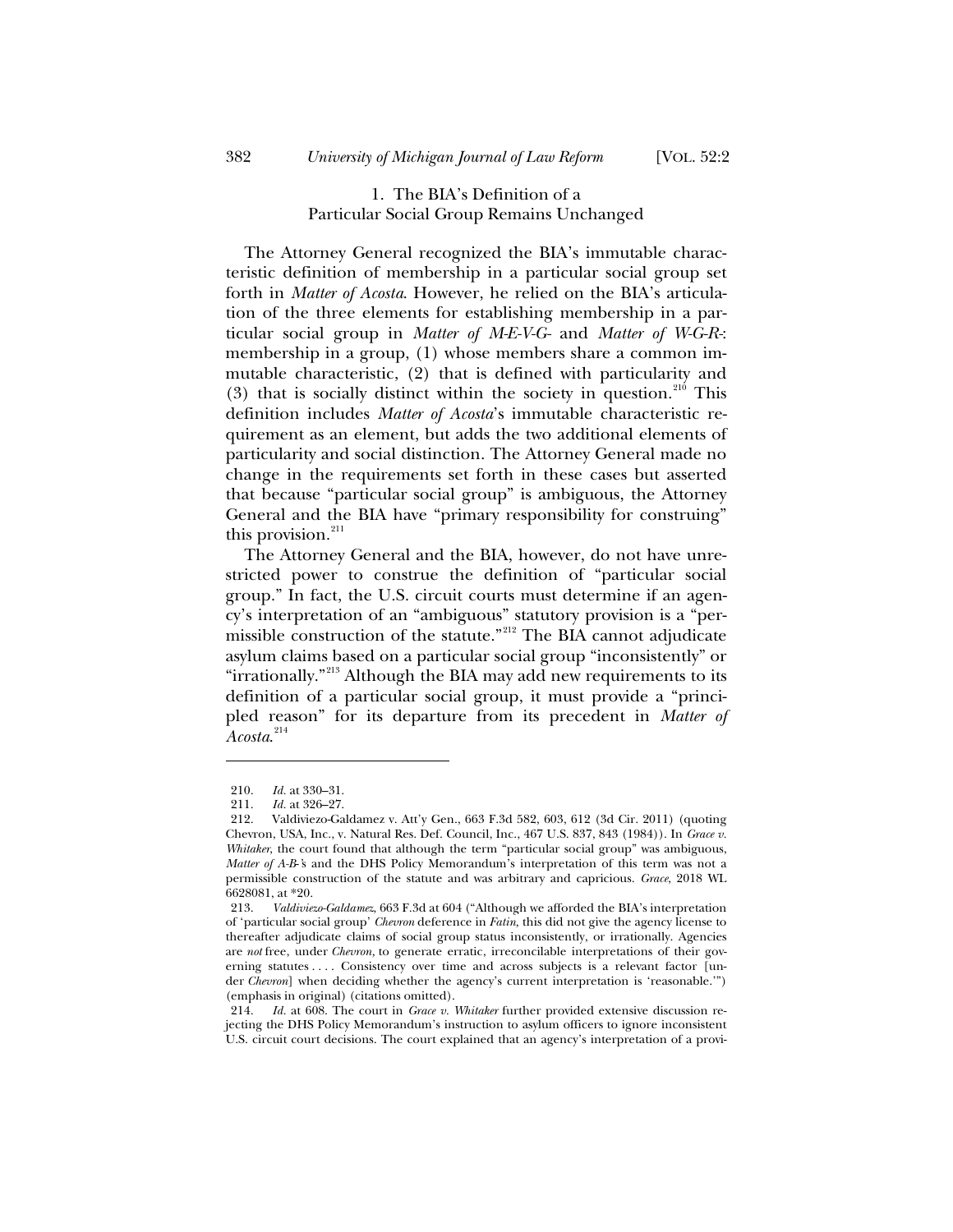Nevertheless, the Attorney General made no mention of the decisions in the Seventh Circuit<sup>215</sup> on whether the requirements established by the BIA in these cases of "particularity" and "social distinction" is a permissible construction of "particular social group." These requirements are repetitive and confusing.<sup>216</sup> As described below, the definition of a particular social group should more closely follow *Acosta* and UNHCR guidelines, which are in accordance with the principle of *ejusdem generis*. 217

# 2. The Particular Social Groups Exist Independently from the Harm

Attorney General Sessions wrote in his *A-B-* decision that had the BIA applied the *M-E-V-G-* social group requirements with the appropriate analysis, the social group would not have been cognizable. Sessions determined that a particular social group "must 'exist independently' of the harm asserted" in the asylum claim.<sup>218</sup> The risk of being persecuted cannot be the characteristic shared by the

sion may only replace a prior court interpretation if the interpretation is entitled to *Chevron* deference and the agency interpretation is reasonable. *Grace*, 2018 WL 6628081, at \*28 (citing Nat'l Cable & Telecomm's Ass'n v. Brand X Internet Servs., 545 U.S. 967, 982 (2005). If an interpretation is not afforded deference, the agency is bound by the court's interpretation even if the agency's interpretation is contrary to that of the court. *Id.* at \*29.

<sup>215.</sup> The Seventh Circuit has refused to apply the requirements of "particularity" and "social visibility/distinction." *See* Cece v. Holder, 733 F.3d 662, 674, 677 (7th Cir. 2013); Gatimi v. Holder, 578 F.3d 611, 615–16 (7th Cir. 2009).

<sup>216.</sup> *See also* S.E.R.L. v. Att'y Gen., 894 F.3d 535, 553 (3d Cir. 2018) (acknowledging that the requirements of "social distinction" and "particularity" overlap); *Cece*, 733 F.3d at 674, 677 (finding the "breadth of the social group says nothing about the requirements for asylum"); *Gatimi*, 578 F.3d at 615 (noting the "social visibility" criterion "makes no sense"); *In re* W-G-R-, 26 I. & N. Dec. 208, 214 (B.I.A. 2014) (noting that there is some degree of overlap between the particularity and social distinction requirements because both take societal context into account), *vacated in part on other grounds sub nom.* Reyes v. Lynch, 842 F.3d 1125 (9th Cir. 2016); *In re* M-E-V-G-, 26 I & N. Dec. 227, 241 (B.I.A. 2014) (recognizing they "overlap because the overall definition is applied in the fact-specific context of an applicant's claim for relief"); Zambrana, *supra* note 93.

<sup>217.</sup> *See* Castillo Arias v. Att'y Gen., 446 F.3d 1190, 1197 (11th Cir. 2006) ("*Acosta* strikes an acceptable balance between (1) rendering 'particular social group' a catch-all for all groups who might claim persecution, which would render the other four categories meaningless, and (2) rendering 'particular social group' a nullity by making its requirements too stringent or too specific."); *In re* Acosta, 19 I. & N. Dec. 211, 233 (B.I.A. 1985), *overruled in part by In re* Mogharrabi, 19 I. & N. Dec. 439 (B.I.A. 1987); Paraketsova, *supra* note 92; Zambrana, *supra* note 93.

<sup>218.</sup> *In re* A-B-, 27 I. & N. Dec. 316, 334–35 (A.G. 2018) (citing *In re* M-E-V-G-, 26 I. & N. Dec. 227, 236 n.11, 243 (B.I.A. 2014)), *abrogated by* Grace v. Whitaker, No. 18-cv-01853 (EGS), 2018 WL 6628081 (D.D.C. Dec. 19, 2018); *see also* Perez-Rabanales v. Sessions, 881 F.3d 61, 67 (1st Cir. 2018); Lukwago v. Ashcroft, 329 F.3d 157, 172 (3d Cir. 2003); *In re* W-G-R-, 26 I. & N. Dec. 208, 215 (B.I.A. 2014).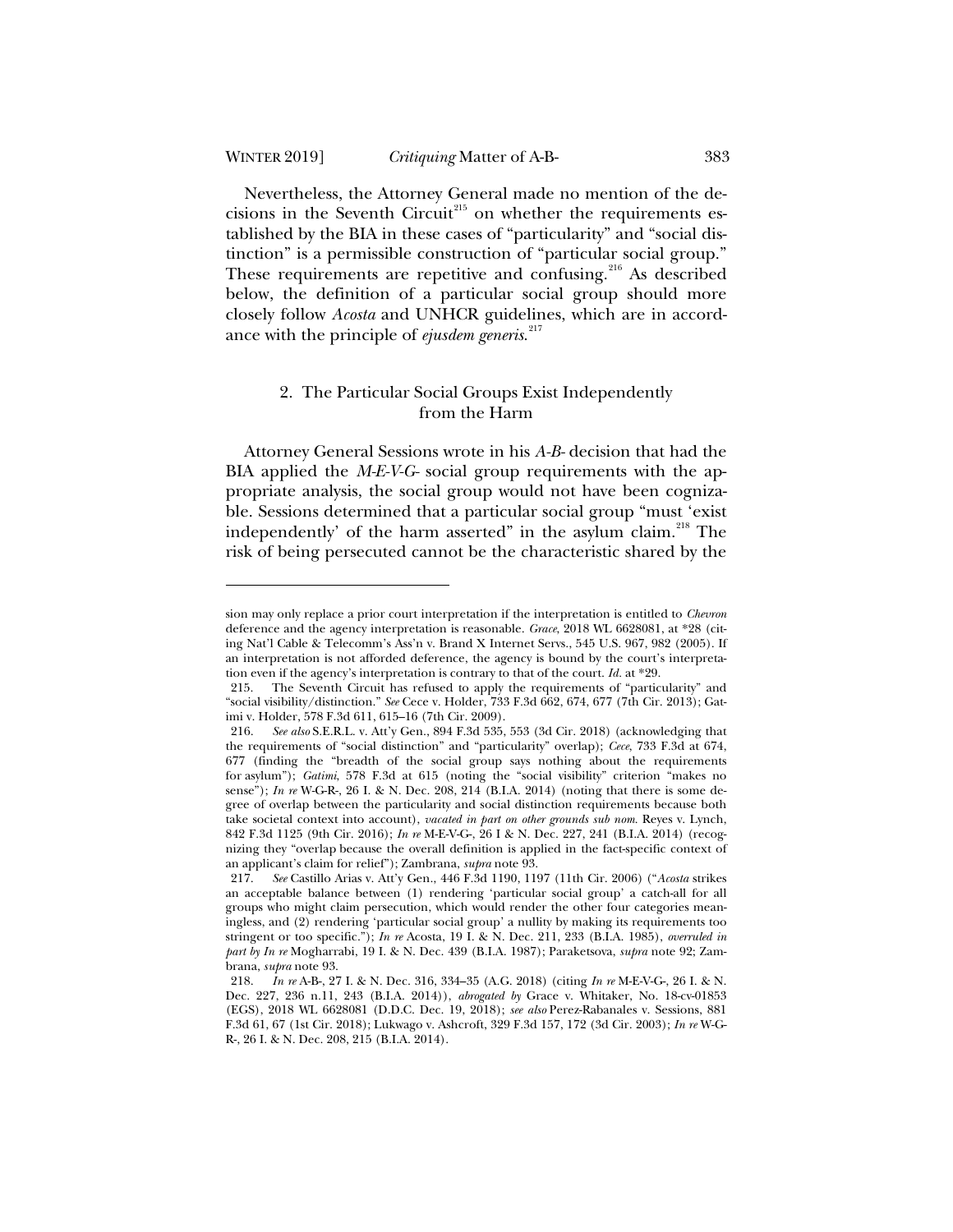group.<sup>219</sup> He stated that the particular social group identified in *A-R-C-G-*, "married women in Guatemala who are unable to leave their relationship," failed because such a group is "effectively defined" as "women in Guatemala who are victims of domestic abuse."<sup>220</sup> Specifically, the group was defined by the risk of persecution as a woman's inability to leave was created by the harm or threatened harm. $^{221}$ 

Contrary to the Attorney General's categorization, the "inability to leave" does not constitute "persecution." The subjugation of women in society or culture creates the situation in which a woman may be unable to leave a relationship.<sup>222</sup> The BIA in *Matter of A-R-C-G-* specifically recognized that "a married woman's inability to leave the relationship may be informed by societal expectations about gender and subordination, as well as legal constraints regarding divorce and separation," and cited to numerous U.S. government sources supporting this conclusion.<sup>223</sup> The Attorney General ignored this explanation provided by the BIA. Rather, he dismissed *A-R-C-G-*, finding that it failed to consider whether the group identified "was effectively defined" as women in Guatemala who are victims of domestic abuse because their inability to leave was created by the harm. The BIA had no reason to consider this question because it found that inability to leave might result from societal expectations about gender and subordination.

Regardless, the definition of a particular social group does not require "complete independence" from the characteristic of the persecution suffered.<sup>224</sup> Although members of a group may all

<sup>219.</sup> *See* Rreshpja v. Gonzales, 420 F.3d 551, 556 (6th Cir. 2005).

<sup>220.</sup> *In re A-B-*, 27 I. & N. Dec. at 335.

<sup>221.</sup> *Id.*

<sup>222.</sup> Brief of Respondent A-B-, *supra* note 190, at 31–32; DHS Supplemental *L-R-* Brief, *supra* note 62, at 14–15; DHS *R-A-* Brief, *supra* note 62; Nanasi, *supra* note 137, at 746–51.

<sup>223.</sup> *In re* A-R-C-G-, 26 I. & N. Dec. 388, 393–95 (B.I.A. 2014) (citing *In re W-G-R-*, 26 I. & N. Dec. at 214) (observing that, in evaluating a group's particularity, it may be necessary to take into account the social and cultural context of the alien's country of citizenship or nationality), *overruled by In re* A-B-, 27 I. & N. Dec. 316 (A.G. 2018); U.S. DEP'T OF STATE, 111TH CONG., Country Reports on Human Rights Practices for 2008 2598 (Joint Comm. Print 2010), https://www.gpo.gov/fdsys/pkg/CPRT-111JPRT62931/pdf/CPRT-111JPRT62931.

pdf; U.S. Dep't of State, Bureau of Democracy, H.R. and Lab., Guatemala – 2008 Country Reports on Human Rights Practices (Feb. 25, 2009), http://www.state.gov/j/drl/rls/hrrpt/ 2008/wha/119161.htm.

<sup>224.</sup> Cece v. Holder, 733 F.3d 662, 671 (7th Cir. 2013); CGRS PRACTICE ADVISORY, *supra*  note 187, at 12 (citing *In re* A-M-E- & J-G-U-, 24 I. & N. Dec. 69, 74 (B.I.A. 2007); *In re W-G-R-*, 26 I. & N. Dec. 208, 215 (B.I.A. 2014); *Cece*, 733 F.3d at 671)); NIJC PRACTICE ADVISORY, *supra* note 187, at 13, 17 (citing *Cece*, 733 F.3d at 671; Lukwago v. Ashcroft, 329 F.3d 157 (3d Cir. 2003)). The court in *Grace v. Whitaker* found that the DHS Policy Memorandum went "well beyond the Attorney General's explanation" of circularity in *Matter of A-B-.* No. 18-cv-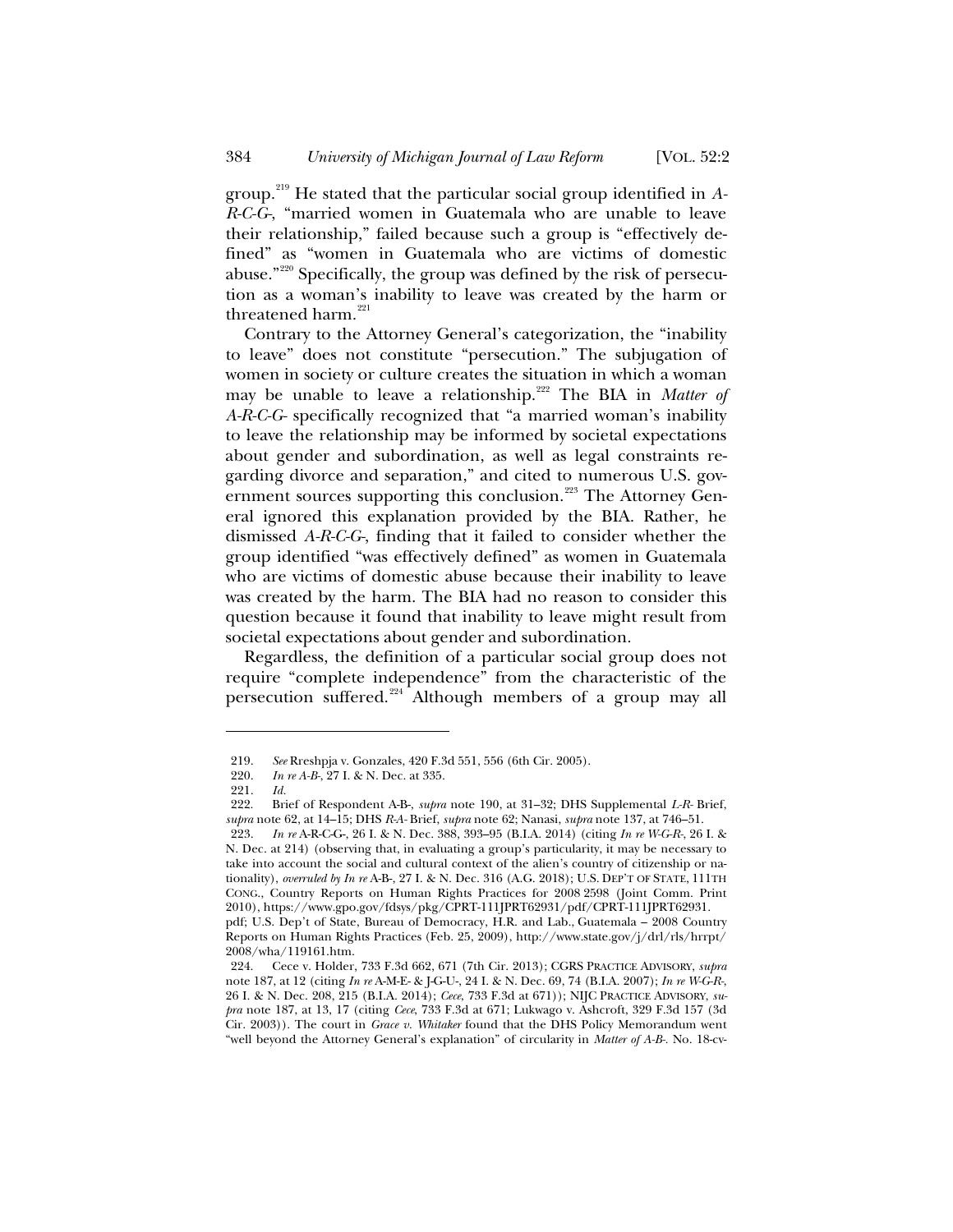share the characteristic of suffering persecution, this does not prevent the recognition of a particular social group. This is because other components of the group's characteristics may establish the existence of a particular social group.<sup>225</sup> If only particular social groups that have complete independence from the persecution suffered could be considered cognizable, many previously granted asylum claims would no longer meet the requirements of a cognizable social group.<sup>226</sup> For instance, in *Matter of Kasinga*, women who fear or have experienced female genital mutilation comprised the social group of "[y]oung women who are members of the Tchamba-Kunsuntu Tribe of northern Togo who have not been subjected to female genital mutilation, as practiced by that tribe, and who oppose the practice."<sup>227</sup> Moreover, in *Matter of M-E-V-G-,* the BIA specifically recognized that *Matter of Kasinga*, which involved an applicant who was opposed to the practice of FGM, illustrated that a group may be socially distinct without ocular visibility. The BIA explained that a society could still perceive such women to comprise a particular social group for many reasons including, the sociopolitical or cultural conditions of the country.<sup>228</sup>

As explained by the Seventh Circuit in *Cece v. Holder*, "it is not fair to conclude that the group is defined by the harm or potential harm inflicted merely by the language used rather than determining what underlying characteristics account for the fear and vul-

<sup>01853 (</sup>EGS), 2018 WL 6628081, at \*25 (D.D.C. Dec. 19, 2018), *appeal docketed*, No. 19-501 (D.C. Cir. Jan. 30, 2019). The court found that the DHS Policy Memorandum's statement that "a particular social group defined solely by the ability to leave a relationship" would not be "sufficiently particular" to be to be an incorrect interpretation of the circularity standard and analysis of *Matter of A-B-.* It also found that it was an incorrect interpretation of the circularity standard and analysis of *Matter of A-B-* to argue that, "even if 'unable to leave' were particular, the applicant must show something more than the danger of harm from an abuser if the applicant tried to leave because that would amount to circularly defining the particular social group by the harm on which the asylum claim is based." *Id.* The court explained that such a "general circularity rule foreclosing such claims" is arbitrary, capricious and contrary to immigration law as it fails to consider the facts presented in each case. *Id.* Moreover, it changes settled law, which recognizes that if a group contains characteristics independent of the persecution, it may be recognized as a particular social group, but fails to provide a reasoned explanation for the change. *Id.*

<sup>225.</sup> *Cece*, 733 F.3d at 671.

<sup>226.</sup> *Id.* (citing Agbor v. Gonzales, 487 F.3d 499, 502 (7th Cir. 2007); Sarhan v. Holder, 658 F.3d 649, 654–55 (7th Cir. 2011)) (noting other recognized particular social groups that included the shared trait of suffering persecution) (explanatory parentheticals omitted); Reply Brief for Respondent at 15, *In re* A-B-, 27 I. & N. Dec. 316 (A.G. 2018), https:// uchastings.app.box.com/s/tt1ydliq5ttm1i2zxlz4rname4bk29s7/file/291288954047 [hereinafter Reply Brief for Respondent A-B-] (arguing that if a particular social group that is defined in part by the harm feared is never cognizable, "it would throw into doubt the availability of asylum to applicants who suffered or fear female genital mutilation.").

<sup>227.</sup> *In re* Kasinga, 21 I. & N. Dec. 357, 357 (B.I.A. 1996).

<sup>228.</sup> *In re* M-E-V-G-, 26 I. & N. Dec. 227, 240–41 (B.I.A. 2014).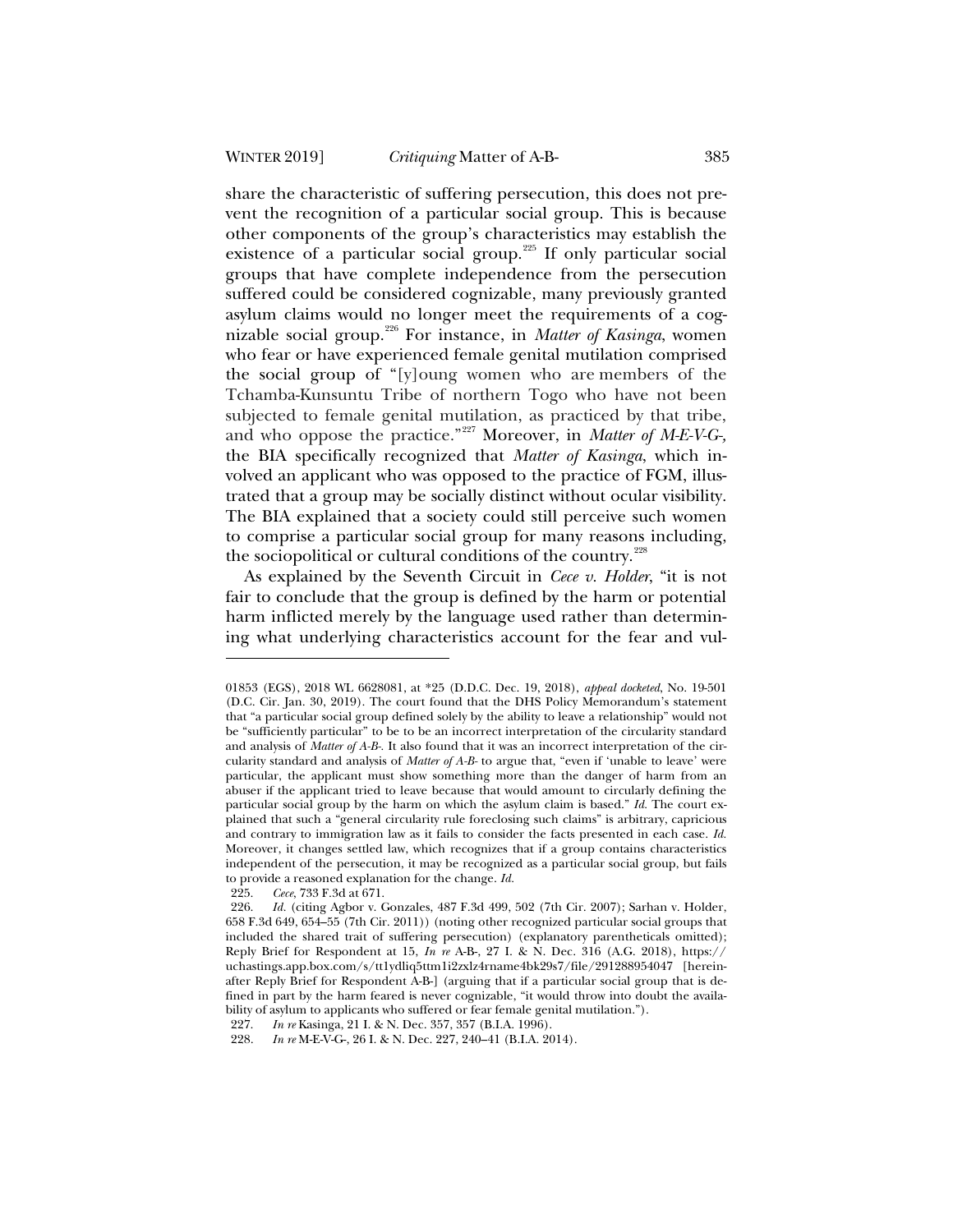nerability."<sup>229</sup> Attorney General Sessions failed to consider the "underlying characteristics" that cause the group's fear and vulnerability. The group holds the common, immutable characteristics of being "married," "women," "in Guatemala," "unable to leave their relationship."<sup>230</sup> This group's fear and vulnerability stems from the subordination of women in Guatemala and the view of married women as "property."<sup>231</sup> Further, even assuming the Attorney General was correct that the inability to leave a relationship is a situation created by the harm or threat of harm, he cannot "tease out one component of a group's characteristics to defeat the definition of a social group."232

A particular social group defined by nationality, gender, relationship status, and the inability to leave is not new and is a conception that has been offered and accepted as cognizable by DHS itself.<sup>233</sup> In *Matter of L-R-,* DHS asserted that "the particular social group in asylum and withholding of removal claims based on domestic violence is best defined in light of the evidence about how the respondent's abuser and her society perceive her role within the domestic relationship."<sup>234</sup> DHS further proposed potential articulations of a particular social group in an asylum case based on intimate partner violence, which may meet the requirements for a particular social group if adequately established in the record. These include: "Mexican women in domestic relationships who are unable to leave" or "Mexican women who are viewed as property by virtue of their positions within a domestic relationship."<sup>235</sup>

<sup>229.</sup> *Cece*, 733 F.3d at 672.

<sup>230.</sup> *Id.* at 673 ("Neither their age, gender, nationality, or living situation are alterable.").

<sup>231.</sup> *See In re* A-R-C-G-, 26 I. & N. Dec. 388, 393 (B.I.A. 2014) ("[A] married woman's inability to leave the relationship may be informed by societal expectations about gender and subordination, as well as legal constraints regarding divorce and separation."), *overruled by In re* A-B-, 27 I. & N. Dec. 316 (A.G. 2018); DHS Supplemental *L-R-* Brief, *supra* note 62, at 14 (recognizing that a group articulated as "Mexican women who are viewed as property by virtue of their positions within a domestic relationship" may meet the requirements for a particular social group.); Brief for Respondent A-B-, *supra* note 190, at 37–38 (asserting that "Salvadoran women who are treated as property by virtue of their positions in their domestic relationships" constitutes a particular social group); *see also In re* R-A-, 22 I. & N. Dec. 906, 929 (A.G. 2001) (Guendelsberger, Board Member, dissenting); Islam v. Sec'y of State for the Home Dep't [1999] 2 AC 629 (HL) (appeal taken from Eng.); DHS *R-A-* Brief, *supra* note 62.

<sup>232.</sup> *Cece*, 733 F.3d at 673 (citing *Escobar v. Holder,* 657 F.3d 537, 547 (7th Cir. 2011)).

<sup>233.</sup> CGRS PRACTICE ADVISORY, *supra* note 187, at 7 n.21 (noting that since 2004, DHS has recognized that gender, nationality, and relationship status may form a particular social group); *see* DHS Supplemental *L-R-* Brief, *supra* note 62, at 13 n.10, 14; DHS *R-A-* Brief, *supra*  note 62.

<sup>234.</sup> DHS Supplemental *L-R-* Brief, *supra* note 62, at 14.

<sup>235.</sup> *Id.*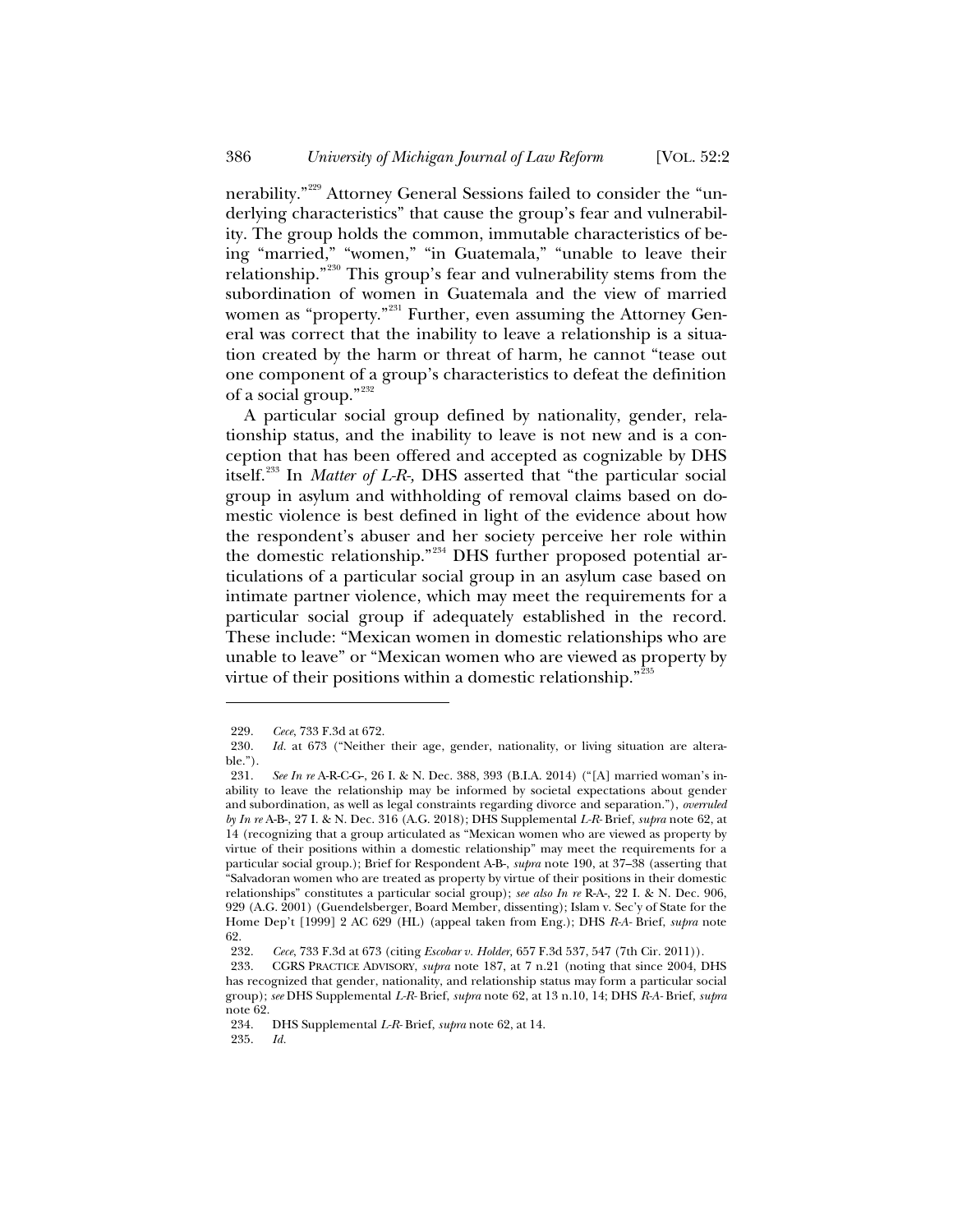In regard to "social visibility/distinction," DHS recognized that social distinction might be demonstrated if evidence reflects a societal view that "the status of a woman in a domestic relationship places the woman into a segment of society that will not be accorded protection from harm inflicted by a domestic partner."<sup>236</sup> Further, such a social group may be sufficiently "particular" based on how a domestic relationship is defined within the society, such as through laws criminalizing domestic violence.<sup>237</sup>

Moreover, the facts of *A-R-C-G-* and *A-B-* both support cognizable social groups applying the three-element analysis.

#### a*.* Immutability

The Attorney General's only argument regarding immutability appeared to be that a particular social group cannot be defined by the persecution of its members. As discussed above, the group "women in domestic relationships who are unable to leave" is not defined by the persecution of its members. Moreover, gender, nationality, relationship status, perception as property, and living situation are immutable characteristics.<sup>238</sup>

<sup>236.</sup> *Id.* at 18.

<sup>237.</sup> *Id.* at 18–19.<br>238. *See, e.g.*, Cec.

<sup>238.</sup> *See, e.g.*, Cece v. Holder, 733 F.3d 662, 672 (7th Cir. 2013) (recognizing gender, nationality, and youth as immutable characteristics); Perdomo v. Holder, 611 F.3d 662, 667 (9th Cir. 2010) (acknowledging that women in a particular country can constitute a particular social group, regardless of ethnicity or clan membership); Ngengwe v. Mukasey, 543 F.3d 1029, 1034 (8th Cir. 2008) (finding that widowed Cameroonian women constitute a particular social group); Fatin v. INS, 12 F.3d 1233, 1240 (3d Cir. 1993) (stating that Iranian women who refuse to conform to their government's gender-specific laws and social norms may satisfy the *Acosta* standard); *In re* R-A-, 22 I. & N. Dec. 906, 929 (B.I.A. 2000) (Guendelsberger, Board Member, dissenting); *In re* Kasinga, 21 I. & N. Dec. 357, 366 (B.I.A. 1996) (treating gender and tribal identity as immutable characteristics); *In re* Acosta, 19 I. & N. Dec. 211, 233 (B.I.A. 1985) (establishing that "membership in a particular social group" refers to common immutable characteristics), *overruled in part by In re* Mogharrabi, 19 I. & N. Dec. 439 (B.I.A. 1987); Islam v. Sec'y of State for the Home Dep't [1999] 2 AC 629 (HL) (appeal taken from Eng.); *see also* UNHCR Gender Guidelines, *supra* note 10, ¶ 30. DHS Supplemental *L-R-* Brief, *supra* note 62, at 14 (recognizing that a group articulated as "Mexican women who are viewed as property by virtue of their positions within a domestic relationship" may meet the requirements for a particular social group); Brief for Respondent A-B-, *supra* note 190, at 37–38 (asserting that "Salvadoran women who are treated as property by virtue of their positions in their domestic relationships" constitutes a particular social group); DHS *R-A-* Brief, *supra* note 62.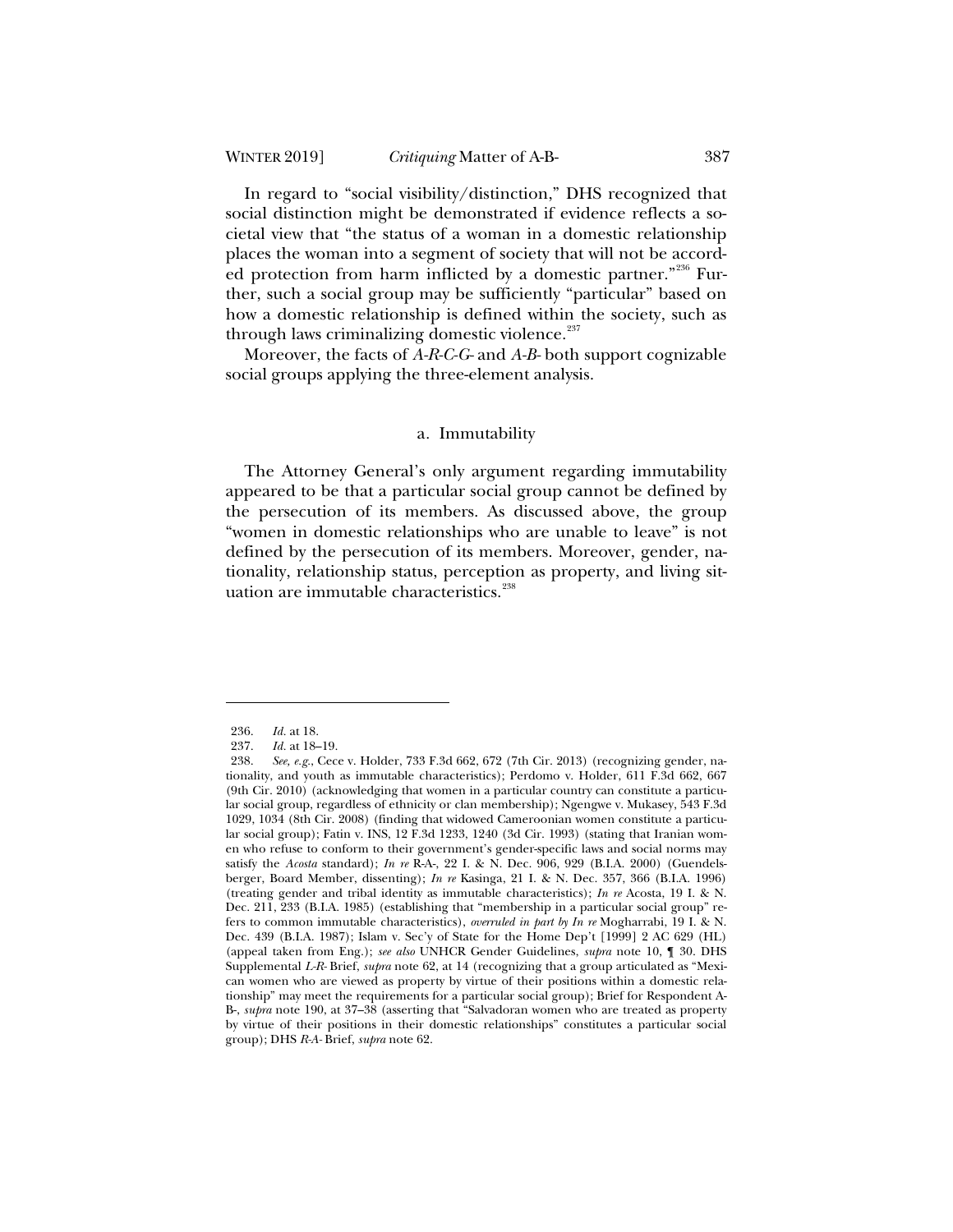### b. Particularity

The Attorney General asserted that the BIA in *Matter of A-R-C-G*failed to consider whether the terms "married," "women," and "unable to leave the relationship" considered together constitute a discrete social group. Principally, he claimed that the BIA did not provide an analysis to show that the proposed group was "defined by characteristics that provide a clear benchmark for determining who falls within the group."<sup>239</sup> He then made the conclusory assertion that "[s]ocial groups defined by their vulnerability to private criminal activity likely lack the particularity required under *M-E-V-G-*, given that broad swaths of society may be susceptible to victimization."<sup>240</sup> In dicta, he cited the example of those who are victims of gang violence.<sup>241</sup>

Women who suffer persecution in the form of intimate partner violence are not victims of "private criminal activity" any more than women who are subjected to or refuse to be subjected to FGM.<sup>242</sup> The Attorney General missed the underlying reasons for this group's vulnerability: the subordinate position of women in the society, the subordinate position of women in domestic relationships in the society, the treatment of women in domestic relationships as beneath government protection. Persecution by a private person, or non-state actor, still may constitute persecution if the government is unwilling or unable to provide protection to the targeted  $group.<sup>243</sup>$ 

As explained in *Matters of M-E-V-G-* and *W-G-R-,* "the terms used to describe the group" must have "commonly accepted definitions in the society of which the group is a part."<sup>244</sup> Evidence that supports legal definitions of the terms used to describe the social group, such as "domestic relationship," "married," "women," "unable to leave the relationship," and "children in common," would presumably also support the argument that they have "commonly

<sup>239.</sup> *In re A-B-*, 27 I. & N. Dec. at 335 (quoting *In re* M-E-V-G-, 26 I. & N. Dec. 227, 239 (B.I.A. 2014)).

<sup>240.</sup> *Id.*

<sup>241.</sup> *Id.*

<sup>242.</sup> *In re M-E-V-G-*, 26 I. & N. Dec. at 246; *In re Kasinga*, 21 I. & N. Dec. at 365–66.

<sup>243.</sup> Brief for Respondent A-B-, *supra* note 190, at 22 ("If the Attorney General is asking whether criminal acts committed by private (non-State) actors may constitute persecution, a contrary ruling would fly in the face of decades of precedent, the plain language of the statute, and the clear intent of Congress.").

<sup>244.</sup> *In re M-E-V-G-*, 26 I. & N. Dec. at 239; *In re* W-G-R-, 26 I. & N. Dec. 208, 214 (B.I.A. 2014).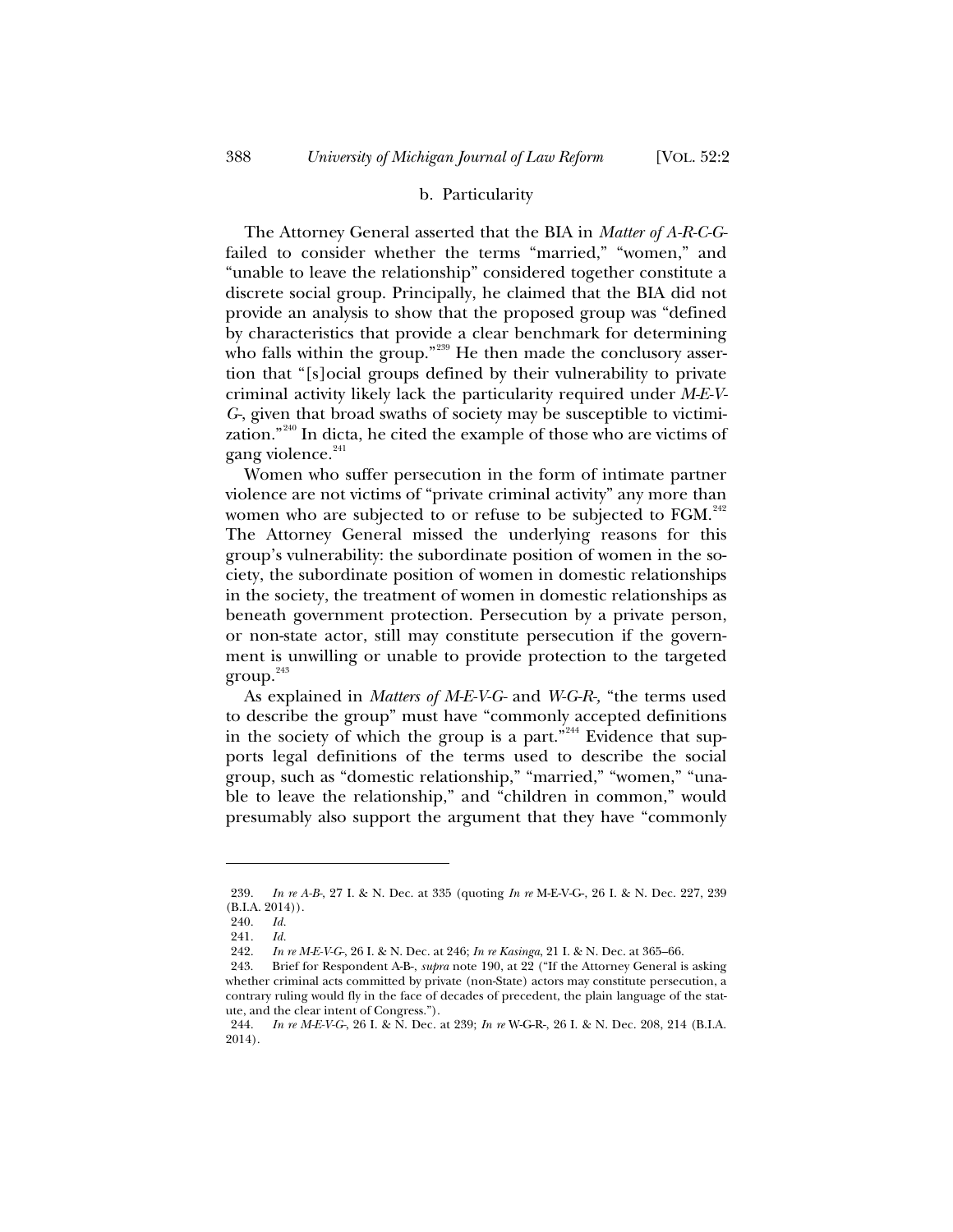accepted definitions in the society."<sup>245</sup> Further, the social and cultural context of the applicant's country may be taken into account in evaluating a group's particularity. The inability of a married woman or a woman in a domestic/intimate partner relationship to leave may be defined by "societal expectations about gender and subordination," legal constraints on divorce and separation, child custody, and a lack of protections for women and their children who want to leave a relationship.<sup>246</sup>

Even if there are legal protections, police often refuse to assist women experiencing intimate partner violence because of societal expectations about gender, subordination, and interference with marital relationships.<sup>247</sup> This evidences that a group defined by nationality, gender, relationship status, and inability to leave the relationship is accepted by the society as a clearly defined group, which is subordinate to men and outside of the government's protection.<sup>248</sup> There is nothing amorphous, overbroad, diffuse, or subjective about these groups. The Attorney General provided no reasonable explanation why such groups are amorphous, overbroad, diffuse, or subjective.

### c*.* Social Distinction

Attorney General Sessions asserted that these social group constructs "will often lack sufficient social distinction to be cognizable as a distinct social group."<sup>249</sup> In support of his conclusion, Sessions cited the BIA's vacated decision in *Matter of R-A-* as holding that the applicant failed to show that her social group was a segment of the population that was recognized by the

<sup>245.</sup> *In re* A-R-C-G-, 26 I. & N. Dec. 388, 392–93 (B.I.A. 2014), *overruled by In re* A-B-, 27 I. & N. Dec. 316 (A.G. 2018); *see* Brief for Respondent A-B-, *supra* note 190, at 37–38.

<sup>246.</sup> *In re A-R-C-G-*, 26 I. & N. Dec. at 392–93. *Matter of A-B-* involved social groups identified as "El Salvadoran women in domestic relationships they are unable to leave," "El Salvadoran women who are unable to leave their domestic relationships where they have children in common," or "Salvadoran women." *In re* A-B-, 27 I. & N. Dec. 316, 320, 343 (A.G. 2018), *abrogated by* Grace v. Whitaker, No. 18-cv-01853 (EGS), 2018 WL 6628081 (D.D.C. Dec. 19, 2018); *see* Brief for Respondent A-B-, *supra* note 190, at 32, 37–38.

<sup>247.</sup> *In re A-R-C-G-*, 26 I. & N. Dec. at 392–93; *see* Brief for Respondent A-B-, *supra* note 190, at 37–38, *see* DHS Supplemental *L-R-* Brief, *supra* note 62, at 17.

<sup>248.</sup> *See In re A-R-C-G-*, 26 I. & N. Dec. at 392–93. In regard to particularity, the BIA requires that a particular social group "be defined by characteristics that provide a clear benchmark for determining who falls within the group." *In re M-E-V-G-*, 26 I. & N. Dec. at 239.

<sup>249.</sup> *In re A-B-*, 27 I. & N. Dec. at 336.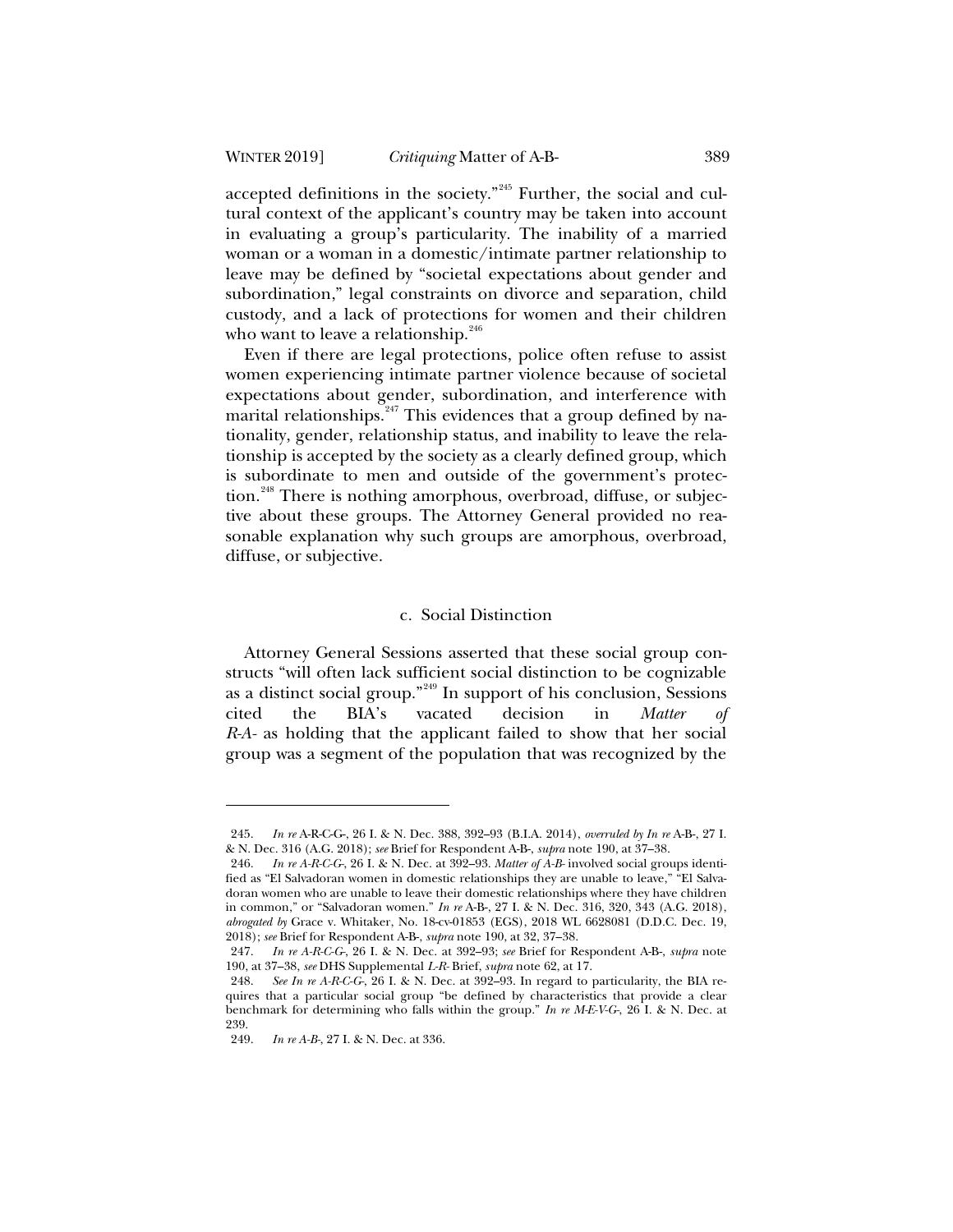society.<sup>250</sup> The Attorney General's reliance on a case that was vacated by a previous Attorney General is problematic. Although *Matter of R-A-* may represent the BIA's position in one instance, a previous Attorney General determined that the position was erroneous and vacated it. In fact, in the final remand of the case, the immigration judge actually granted asylum.<sup>251</sup> Moreover, the BIA's analysis is contrary to DHS's later position taken in the same case that she did qualify for asylum. DHS took similar positions in subsequent cases, and the issue became the impetus for drafting new proposed regulations addressing gender-based asylum.<sup>252</sup>

Sessions further stated, "there is significant room for doubt" that a society would view these women as a distinct group as opposed to a victim of private abuse.<sup>253</sup> He claimed that the BIA in *Matter of A-R-C-G-* failed to explain why the evidence established that Guatemalan society perceives "married women in Guatemala who are unable to leave their relationship" as a group distinct in the society.<sup>254</sup> The Attorney General argued that evidence demonstrating social distinction must include that the society "perceives, considers or recognizes [persons sharing the particular characteristic] to be a distinct group."<sup>255</sup> He ignored that the BIA in *M-E-V-G-* recognized that it may not be possible to identify women who are opposed to FGM, but a society could still perceive them as a group based on "sociopolitical or cultural conditions in the country."<sup>256</sup> Likewise, the sociopolitical and cultural conditions in a country may demonstrate the society's perception of women who are in domestic relationships and unable to leave as a group. The society perceives the status of the woman in the relationship as subordinate to that of the man even if she attempts to physically separate from him. As such, societal expectations are that abuse against the

<sup>250.</sup> *Id.* The Attorney General asserted that the BIA's decision was "thorough" and "wellreasoned" and that "the Board and federal courts have continued to treat [the BIA's analysis in *Matter of R-A-*] as persuasive." *Id.* at 319, 328.

<sup>251.</sup> Nanasi, *supra* note 137, at 746–51 (describing the series of events leading DHS to reverse its position in *Matter of R-A-*).

<sup>252.</sup> *Id.*; *see* DHS Supplemental *L-R-* Brief, *supra* note 62, at 13 n.10, 14; DHS *R-A-* Brief, *supra* note 62.

<sup>253.</sup> *In re A-B-*, 27 I. & N. Dec. at 336.

<sup>254.</sup> *Id.*

<sup>255.</sup> *Id.* (citing *In re* W-G-R-, 26 I. & N. Dec. 208, 217 (B.I.A. 2014)). This does not mean ocular visibility. To the extent the Attorney General applied the social distinction requirement set forth in *Matter of M-E-V-G-* in such a manner, it was contrary to the BIA's articulation of this requirement. *See In re* M-E-V-G-, 26 I. & N. Dec. 227, 240–41 (B.I.A. 2014). 256. *In re M-E-V-G-*, 26 I. & N. Dec. at 238–40.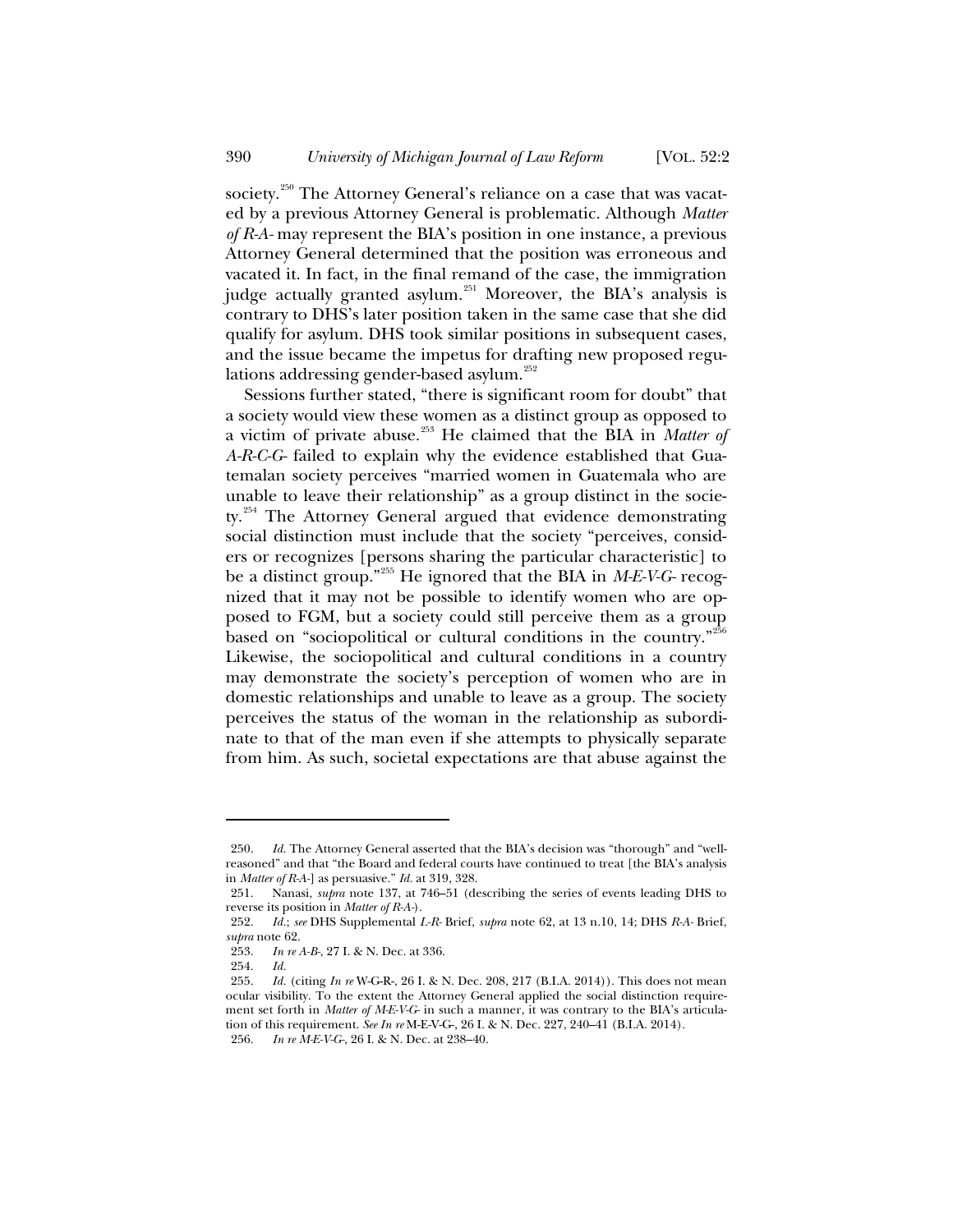group is tolerated. $257$  The fear and vulnerability of this group stems from the subordination of women in the country and the view of married women as "property."

As further recognized by the BIA in *M-E-V-G-,* evidence supporting the prevalence of FGM in the society and the expectation that women of the tribe would undergo FGM demonstrated the social distinction of the group.<sup>258</sup> Similarly, evidence supporting the prevalence of intimate partner violence in the society and the acceptance of the abuse of women in the society demonstrates the social distinction of the group. Women understand that they are a part of this group, as they know the government or police will not provide protection. The BIA in *M-E-V-G-* further provided an instructive list of evidence that may establish that a group is perceived by society as distinct including "country conditions reports, expert witness testimony, and press accounts of discriminatory laws and policies, historical animosities, and the like."<sup>259</sup> Such evidence was presented in *Matter of A-R-C-G-* and *Matter of A-B-*, including country conditions reports from U.S. congressional committees and the U.S. State Department and press accounts of the culture of family violence and *machismo*. Further, experts provided testimony on the prevalence of domestic violence, sexual offenses against women, and the failure of police to enforce laws against domestic violence in the women's respective countries. $260$ 

Unsurprisingly, the Attorney General ignored both the respondent's articulation of the particular social group in *Matter of A-B-* as "Salvadoran women" and the respondent's argument that gender alone may establish a particular social group. The BIA and U.S. circuit courts have recognized particular social groups comprised of women, including the BIA's recognition of "sex" in *Matter of Acosta*<sup>261</sup> as an immutable characteristic forming a social group. U.S. circuit courts have recognized Iranian women, Somali women, female members of a tribe, and widows in Cameroon as particular

<sup>257.</sup> For an illustration of DHS's prior position on social visibility/distinction, see DHS Supplemental *L-R-* Brief, *supra* note 62, at 8, 14.

<sup>258.</sup> *In re M-E-V-G-*, 26 I. & N. Dec. at 246.

<sup>259.</sup> *Id.* at 244.

<sup>260.</sup> *In re A-B-*, 27 I. & N. Dec. at 331–32; *In re* A-R-C-G-, 26 I. & N. Dec. 388, 394 (B.I.A. 2014), *overruled by In re* A-B-, 27 I. & N. Dec. 316 (A.G. 2018); *see* Brief for Respondent A-B-, *supra* note 190, at 36–37.

<sup>261.</sup> *In re* Acosta, 19 I. & N. Dec. 211, 233 (B.I.A. 1985) (recognizing that the shared characteristic of sex may form a particular social group and persecution may be directed toward an individual who is a member of such a particular social group), *overruled in part by In re* Mogharrabi, 19 I. & N. Dec. 439 (B.I.A. 1987).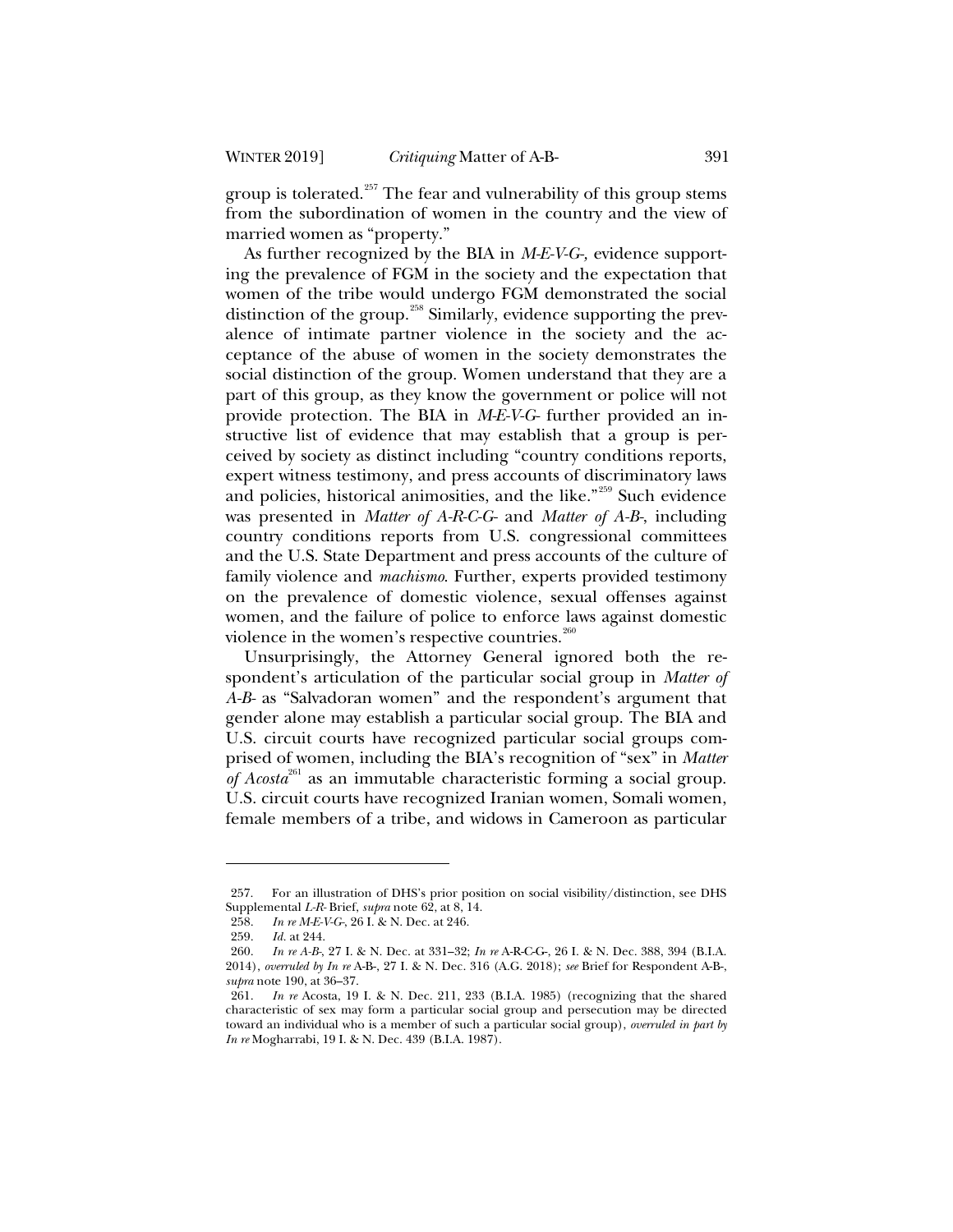social groups.<sup>262</sup> Jeff Sessions took extraordinary measures to analyze the applicant's membership in a particular social group utilizing the narrowest interpretations possible. $^{263}$ 

# C*. Nexus*

The Attorney General asserted that DHS's concession in *Matter of A-R-C-G-* that the applicant was persecuted on account of her particular social group comprised of "married women in Guatemala who are unable to leave their relationship" was contrary to the facts of the case and other cases. In support of this conclusion, he relied on the analysis in a vacated BIA decision, *Matter of R-A-*, and ignored actual precedent on the issue. Relying on *Matter of R-A-,* he argued that the abuser in *Matter of A-R-C-G-* attacked the applicant because of a "preexisting personal relationship" and not because "he was aware of, and hostile to," her particular social group. Sessions cited the BIA's explanation in *Matter of R-A-* that evidence did not demonstrate that the applicant's husband had animosity towards the group as a whole or that the persecutor was aware of the existence of the group. $264$ 

First, the Attorney General attempted to return the understanding of intimate partner violence against women to one based on a motive that is personal to the relationship.<sup>265</sup> Experts have discredited the idea that a man beats his female partner simply because they are in a relationship.<sup>266</sup> Intimate partner violence against

<sup>262.</sup> *See* cases cited *supra* note 78 and accompanying text.

<sup>263.</sup> The Attorney General further instructed that the BIA, immigration judges, and all asylum officers must require an applicant seeking asylum or withholding of removal based on membership in a particular social group to provide, "on the record and before the immigration judge, the exact delineation of any proposed particular social group." The Attorney General instructed that the BIA cannot consider a social group articulation that was not first presented to or analyzed by the immigration judge. See *In re A-B-*, 27 I. &. N. Dec. at 344. In *Grace v. Whitaker*, the court recognized that although *Matter of A-B-* does not apply this exact delineation requirement to a credible fear determination, the DHS Policy Memorandum does apply such a requirement to a credible fear determination. No. 18-cv-01853 (EGS), 2018 WL 6628081, at \*20 (D.D.C. Dec. 19, 2018), *appeal docketed*, No. 19-501 (D.C. Cir. Jan. 30, 2019). The court found the DHS Policy Memorandum's exact delineation requirement in the context of a credible fear determination to be contrary to immigration law, arbitrary and capricious. *Id.*

<sup>264.</sup> *In re A-B-*, 27 I. & N. Dec. at 338–39.

<sup>265.</sup> *Id.*

<sup>266.</sup> *See* note 178 *supra*; Brief for Respondent A-B-, *supra* note 190, at 39–40; Reply Brief for Respondent A-B-, *supra* note 226, at 8 (quoting Expert Declaration of Nancy Lemon ¶¶ 2, 81) (opining that "gender is one of the main motivating factors, if not the primary factor, for domestic violence" and that the specific facts in this case establish that "gender was the primary motivating factor of [the] batterer's abuse"). While the Reply Brief is publicly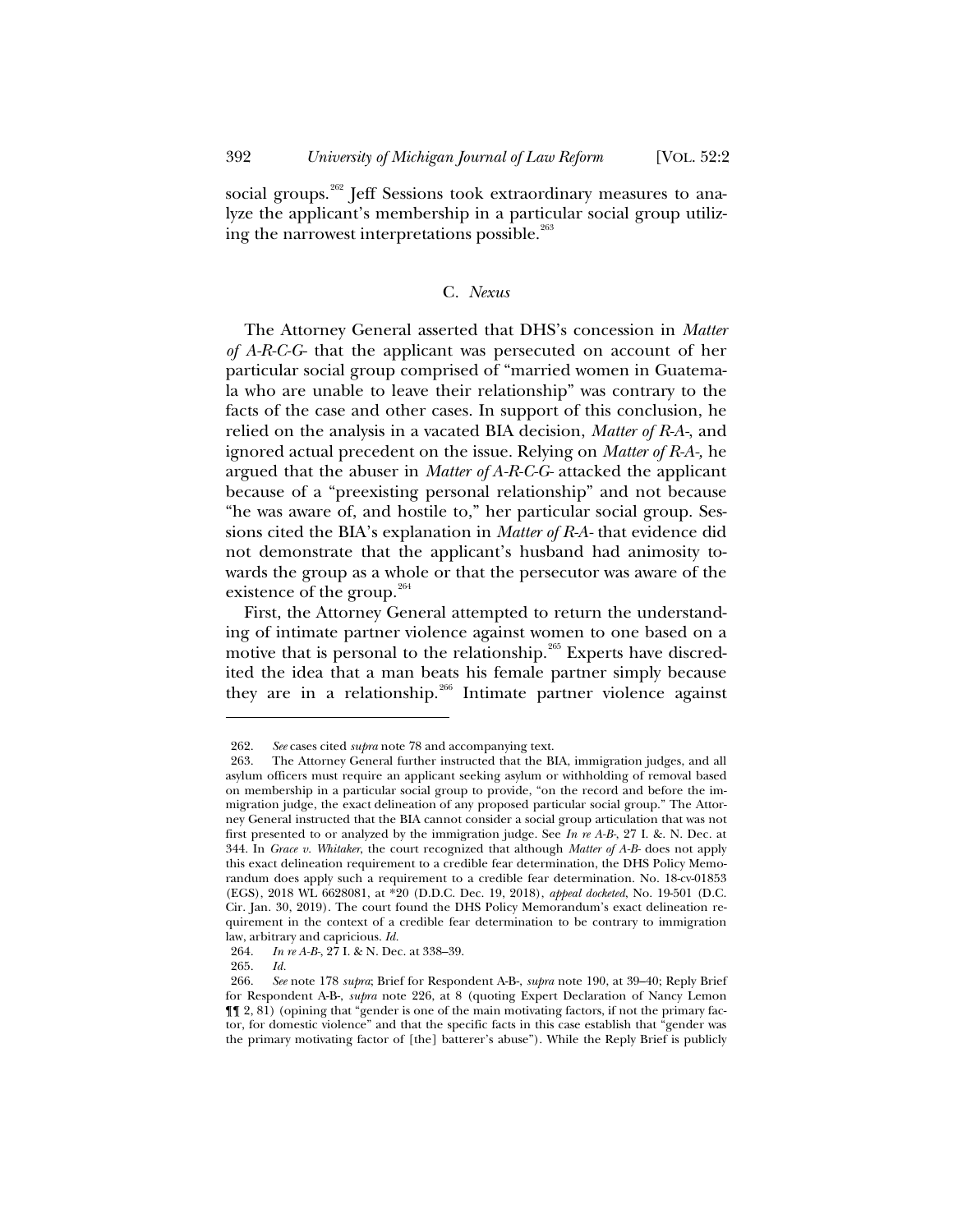women occurs because of the abuser's perception that the woman is subordinate to him, and this perception is reinforced by the society's acceptance of her subordinate status in the relationship. $267$ The requisite nexus can still be established where there is a preexisting personal relationship.<sup>268</sup> Concluding otherwise would prevent eligibility for asylum for women who have suffered or refused FGM imposed by family members or women who flee honor killings by family members.<sup>269</sup> A blanket assertion that a preexisting relationship prevents nexus is in conflict with the requirements that asylum determinations be made based on the context in which the persecution occurred and rely on the evidence presented.<sup>270</sup>

There is no requirement that a persecutor must seek to harm all group members in order to establish nexus. The question of nexus

267. *See* sources cited *supra* note 252.

available, the appended Expert Declaration does not appear to be publicly available besides the excerpts in the Reply Brief. *See also* NIJL PRACTICE ADVISORY, *supra* note 187, at 21 ("it is well established that domestic violence is rooted in power and control."); Robins, *supra* note 36, at 436–37*;* Marsden, *supra* note 3, at 2524–25; Musalo, *A Short History*, *supra* note 44, at 49; *see also* Taylor Markey, Comment, *Westernized Women?: The Construction of Muslim Women's Dissent in U.S. Asylum Law*, 64 UCLA L. REV. 1302, 1322 (2017) (stating that in asylum law and international human rights law, "gender has been historically depoliticized—cast as private, personal, and cultural").

<sup>268.</sup> Reply Brief for Respondent A-B-, *supra* note 226, at 8 n.4 (citing Faruk v. Ashcroft, 378 F.3d 940, 943 (9th Cir. 2004)) ("There is no exception to the asylum statute for violence from family members; if the government is unable or unwilling to control persecution, it matters not who inflicts it."); Brief of Tahirih Justice Center, the Asian Pacific Institute on Gender-Based Violence, ASISTA Immigration Assistance, and Casa de Esperanza as Amici Curiae Supporting Respondent at 21, *In re* A-B-, 27 I. & N. Dec. 316 (B.I.A. 2018) (quoting Bi Xia Qu v. Holder, 618 F.3d 602, 608 (6th Cir. 2010)) ("[If] there is a nexus between the persecution and the membership in a particular social group, the simultaneous existence of a personal dispute does not eliminate that nexus."), *abrogated by* Grace v. Whitaker, No. 18 cv-01853 (EGS), 2018 WL 6628081 (D.D.C. Dec. 19, 2018); CGRS PRACTICE ADVISORY, *supra* note 187, at 17–18, 21; NIJL PRACTICE ADVISORY, *supra* note 187, at 20 (asserting that Sessions's analysis of the persecution suffered by A-R-C-G- as harm occurring exclusively in the context of a personal relationship "ignores established sociological evidence regarding domestic violence and country condition evidence regarding gender violence in Central America.").

<sup>269.</sup> *See* Sarhan v. Holder, 658 F.3d 649, 656 (7th Cir. 2011) (finding that the threat of honor killing against Ms. Sarhan by her brother was not based on a "personal dispute," but on "a widely-held social norm in Jordan" entitling "male members of families dishonored by perceived bad acts of female relatives to kill those women."); *In re* Kasinga, 21 I. & N. Dec. 357, 366–67 (B.I.A. 1996) (finding that nexus was established because aunt and husband planned to force Ms. Kasinga to undergo FGM to overcome sexual characteristics of young women in order to assure male dominance and exploitation); Reply Brief for Respondent A-B-, *supra* note 226, at 8, n.4.

<sup>270.</sup> *Id.*; CGRS PRACTICE ADVISORY, *supra* note 187, at 20; NIJC PRACTICE ADVISORY, *supra* note 187, at 20; *see* Martinez-Perez v. Sessions*,* 897 F.3d 33, 40 n.6 (1st Cir. 2018) (finding that the applicant's comparison to *Matter of A-R-C-G-* "does her no favors" because *Matter of A-B-* overruled *A-R-C-G-* and interpreted "the 'causal connection' and 'government nexus' prongs of persecution analysis to exclude most domestic violence harms from satisfying that definition.").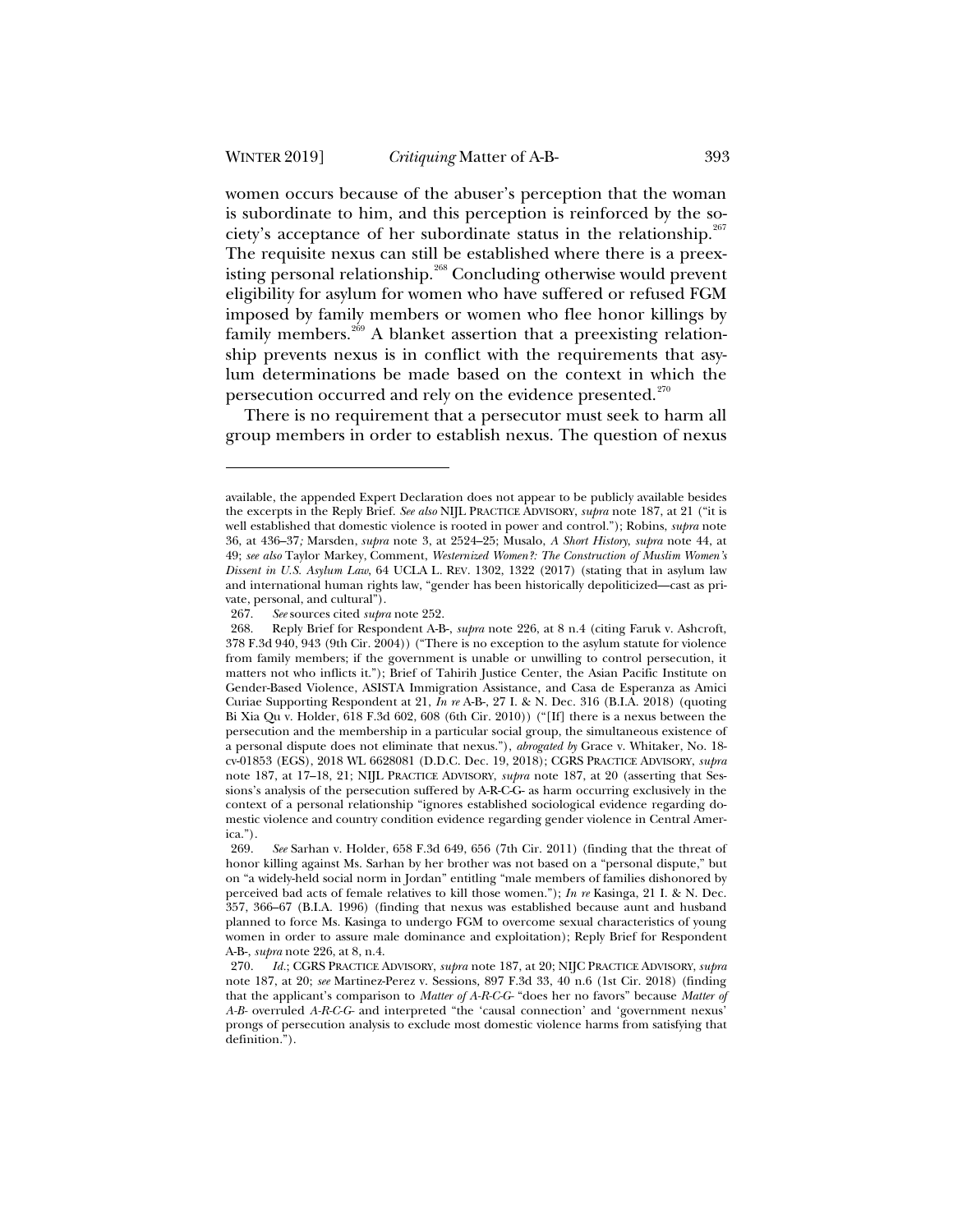concerns the abuser's motives in harming his spouse or partner. $271$ This is a fact acknowledged by U.S. circuit courts and DHS.<sup>272</sup> Further, such a requirement is illogical. If a society allows members of one race to hold members of another race in slavery and a slave owner beats his own slave, but not other slaves, this does not prevent a finding that the slave owner was motivated by his slave's race in beating him.<sup>273</sup> Nor does a neo-Nazi burning down the house of only one African-American prevent a finding that he was motivated by the person's race in burning down the house. $274$ 

Moreover, there is no requirement that a persecutor must be aware of the legally defined particular social group, "married women in Guatemala who are unable to leave their relationship."<sup>275</sup>

Asylum and Withholding Definitions, 65 Fed. Reg. 76,588 (proposed Dec. 7, 2000) (to be codified at 8 C.F.R. pt. 208); *see also* DHS *R-A-* Brief, *supra* note 62, at 34; CGRS PRACTICE ADVISORY, *supra* note 187, at 19.

<sup>271.</sup> Reply Brief for Respondent A-B-, *supra* note 226, at 8; CGRS PRACTICE ADVISORY, *supra* note 187, at 19; NIJL PRACTICE ADVISORY, *supra* note 187, at 22.

<sup>272.</sup> *Sarhan*, 658 F.3d at 656–57 (explaining that the fact that Ms. Sarhan's brother had not killed others had no impact on whether his persecution of Ms. Sarhan was on account of her membership in a particular social group); DHS *R-A-* Brief, *supra* note 62, at 34. 273. As explained in the proposed regulations:

In some cases, a persecutor may in fact target an individual victim because of a shared characteristic, even though the persecutor does not act against others who possess the same characteristic. For example, in a society in which members of one race hold members of another race in slavery, that society may expect that a slaveowner who beats his own slave would not beat the slave of his neighbor. It would nevertheless be reasonable to conclude that the beating is centrally motivated by the victim's race. Similarly, in some cases involving domestic violence, an applicant may be able to establish that the abuser is motivated to harm her because of her gender or because of her status in a domestic relationship. This may be a characteristic that she shares with other women in her society, some of whom are also at risk of harm from their partners on account of this shared characteristic. Thus, it may be possible in some cases for a victim of domestic violence to satisfy the "on account of" requirement, even though social limitations and other factors result in the abuser having the opportunity, and indeed the motivation, to harm only one of the women who share this characteristic, because only one of these women is in a domestic relationship with the abuser.

<sup>274.</sup> *Sarhan*, 658 F.3d at 656–57 ("Imagine the neo-Nazi who burns down the house of an African-American family. We would never say that this was a personal dispute because the neo-Nazi did not burn down all of the houses belonging to African-Americans in the town.").

<sup>275.</sup> Brief for Respondent A-B-, *supra* note 190, at 39 (citing INS v. Elias-Zacarias, 502 U.S. 478, 483 (1992)); DHS *R-A-* Brief, *supra* note 62 (stating that direct and circumstantial evidence of the persecutor's motive may establish nexus); NIJL PRACTICE ADVISORY, *supra*  note 187, at 12 (citing *Elias-Zacarias*, 502 U.S. at 483; Martinez-Buendia v. Holder, 616 F.3d 711, 715 (7th Cir. 2010)) (noting that a requirement to provide evidence that the persecutor is aware of the specific particular social group would be contrary to "well-established case law finding that nexus can be proven through direct *and* circumstantial evidence."); *see also* CGRS PRACTICE ADVISORY, *supra* note 187, at 18 ("Requiring each modifier [in the group definition] to be an independent, central reason for the persecution could make it nearly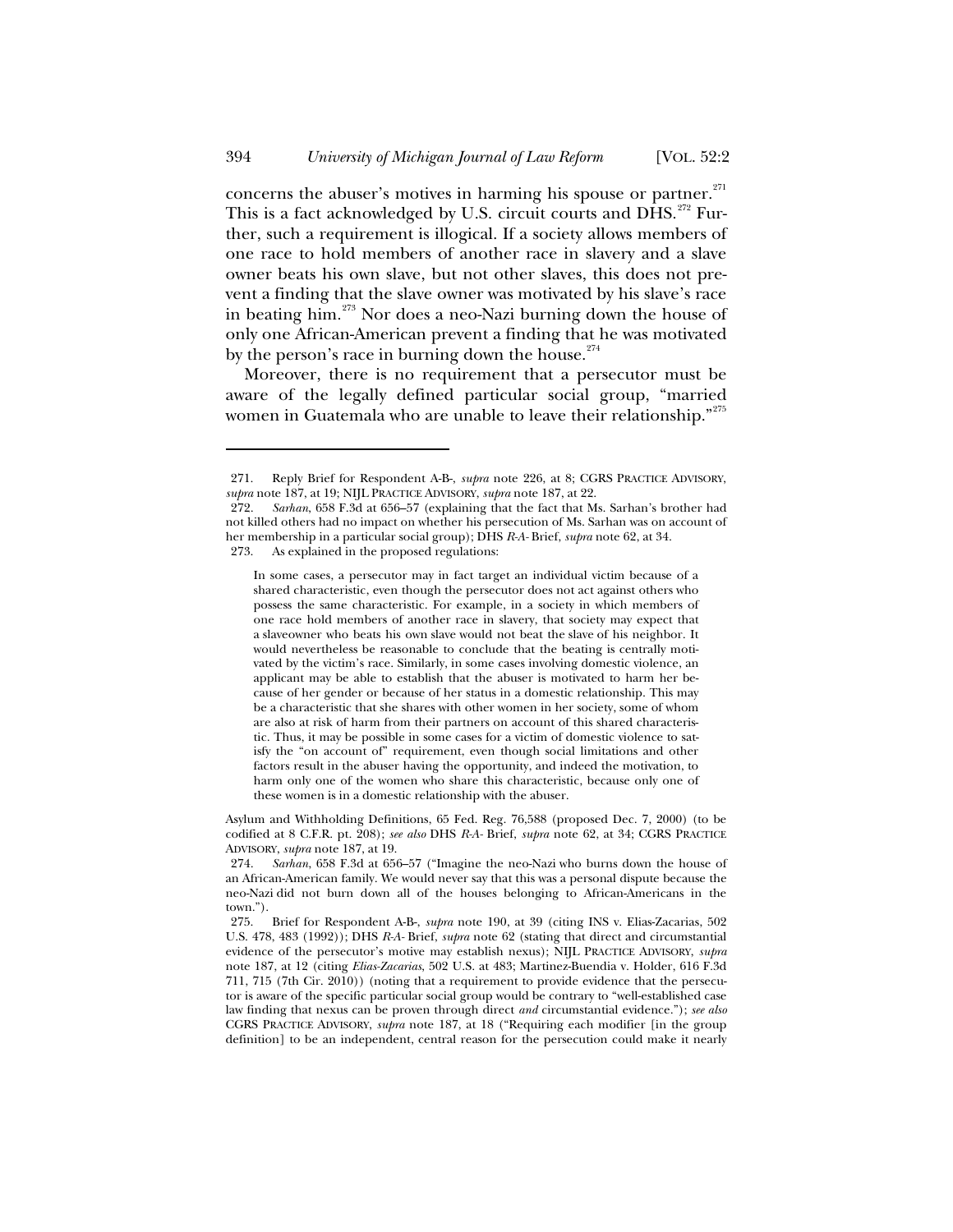The applicant is not required to establish the persecutor's motivation in relation to each term included in the identified particular social group or even the persecutor's exact motivation, as such evidence would be nearly impossible to obtain from a persecutor.<sup>276</sup>

The Attorney General appeared to imply that an applicant must establish that her membership in the group is the abuser's central, or even sole, motivation. The Real ID Act unambiguously provides:

To establish that the applicant is a refugee within the meaning of such section, the applicant must establish that race, religion, nationality, membership in a particular social group, or political opinion was or will be *at least one central* reason for persecuting the applicant.<sup>277</sup>

Any interpretation to the contrary would conflict with the plain language of the statute.<sup>278</sup> Membership in the particular social group does not need to be even a "dominant central reason for persecution."<sup>279</sup> Rather, it must only play "more than a minor role in motivating the persecutor."<sup>280</sup>

In the context of *Matter of A-R-C-G-* and *Matter of A-B-,* the motivation of the abuser was the woman's subordinate status in their relationship and society's acceptance of that view. This motivation was established by evidence of the abusers' statements and actions seeking to control them, exert his domination over them, and the belief that he had a right to do so to a woman in a relationship

impossible for petitioners to successfully navigate the legal requirements for asylum and withholding of removal.") (citing Oliva v. Lynch, 807 F.3d 53, 61 n.4 (4th Cir. 2015)).

<sup>276.</sup> NIJL PRACTICE ADVISORY*, supra* note 187, at 12; CGRS PRACTICE ADVISORY, *supra* note 187, at 18 (citing Mustafa v. Holder, 707 F.3d 743, 752 (7th Cir. 2013); Ali v. Ashcroft, 394 F.3d 780, 787 (9th Cir. 2005); Osorio v. INS, 18 F.3d 1017, 1030 (2d Cir. 1994); Temu v. Holder, 740 F.3d 887, 892 (4th Cir. 2014); Parussimova v. Mukasey, 555 F.3d 734, 742 (9th Cir. 2009); *Elias-Zacarias*, 502 U.S. at 483; Espinosa-Cortez v. Att'y Gen., 607 F.3d 101, 108– 09 (3d Cir. 2010)).

<sup>277.</sup> INA § 208(b)(1)(B)(i), 8 U.S.C. § 1158(b)(1)(B)(i) (2018) (emphasis added).

<sup>278.</sup> In *Grace v. Whitaker*, the court found that the Attorney General in *Matter of A-B-* had not established a new standard for the nexus requirement in the context of credible fear determinations and had articulated the correct "at least one central reason" standard. No. 18-cv-01853 (EGS), 2018 WL 6628081, at \*24 (D.D.C. Dec. 19, 2018), *appeal docketed*, No. 19- 501 (D.C. Cir. Jan. 30, 2019).

<sup>279.</sup> Brief for Respondent A-B-, *supra* note 190, at 39 (quoting Quinteros-Mendoza v. Holder, 556 F.3d 159, 164 (4th Cir. 2009)).

<sup>280.</sup> Cece v. Holder, 733 F.3d 662, 688 n.6 (7th Cir. 2013) (citing Shaikh v. Holder, 702 F.3d 897, 902 (7th Cir. 2012)).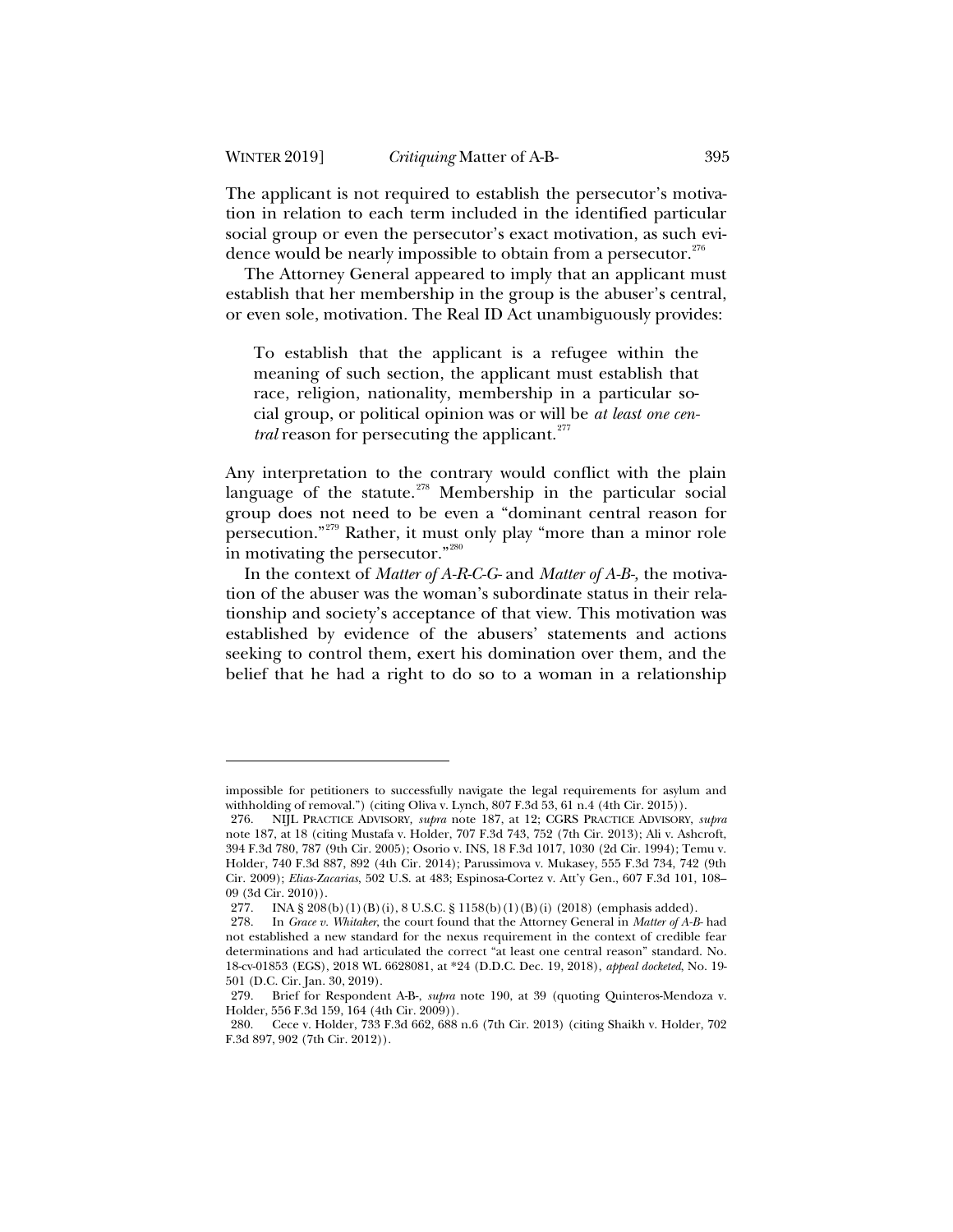with him, and evidence of society's treatment of violence against women by intimate partners.<sup>281</sup>

### D*. Persecution*

The Attorney General asserted that the BIA defines persecution using three elements: (1) "'Persecution' involves an intent to target a belief or characteristic;"<sup>282</sup> (2) "[T]he level of harm must be 'severe;"<sup>283</sup> (3) "[T]he harm or suffering must be 'inflicted either by the government of a country or by persons or an organization that the government was unable or unwilling to control.'"<sup>284</sup>

Regarding the first element, relying on *Matter of Kasinga*, Sessions explained that "private criminals are motivated more often by greed or vendettas than by an intent to 'overcome [the protected] characteristic of the victim.'"<sup>285</sup> Although the BIA in *Matter of Kasinga* provided that "persecution can consist of the infliction of harm or suffering by a government, or persons a government is unwilling or unable to control, to overcome a characteristic of the victim," the BIA did not suggest that "private criminals are motivated more often by greed or vendettas."<sup>286</sup> In support of his assertion, Attorney General Sessions further relied on the BIA's vacated decision in *Matter of R-A-,* in which the BIA found that the applicant's husband was motivated to abuse her because she was his wife, not because she was "a member of some broader collection of women."<sup>287</sup> Here, the Attorney General confused the issue of "persecution" with the issue of "nexus," or whether the persecution is "on account of" the particular social group identified.<sup>288</sup> Regardless, Sessions wholly disregarded the reasons for the husband's abuse of

<sup>281.</sup> Asylum and Withholding Definitions, 65 Fed. Reg. 76,588, 76,593 (proposed Dec. 7, 2000) (to be codified at 8 C.F.R. pt. 208); Brief for Respondent A-B-, *supra* note 190, at 39– 40; DHS Supplemental *L-R-* Brief, *supra* note 62, at 8; DHS *R-A-* Brief, *supra* note 62, at 26– 28, 35–36.

<sup>282.</sup> *In re* A-B-, 27 I. & N. Dec. 316, 337–38 (A.G. 2018) (citing *In re* L-E-A-, 27 I. & N. Dec. 40, 44 n.2 (B.I.A. 2017)), *abrogated by* Grace v. Whitaker, No. 18-cv-01853 (EGS), 2018 WL 6628081 (D.D.C. Dec. 19, 2018).

<sup>283.</sup> *In re A-B-*, 27 I. & N. Dec. at 337–38 (citing *In re* T-Z-, 24 I. & N. Dec. 163, 172–73 (B.I.A. 2007)).

<sup>284.</sup> *Id.* (citing *In re* Acosta, 19 I. & N. Dec. 211, 222 (B.I.A. 1985)).

<sup>285.</sup> *In re A-B-*, 27 I. & N. Dec. at 337.

<sup>286.</sup> *In re* Kasinga, 21 I. & N. Dec. 357, 365 (B.I.A. 1996) (citing *In re Acosta*, 19 I. & N. Dec. at 222–23).

<sup>287.</sup> *In re A-B-*, 27 I. & N. Dec. at 337 (quoting *In re* R-A-, 22 I. & N. Dec. 906, 920 (B.I.A. 2001)).

<sup>288.</sup> *In re R-A-*, 22 I. & N. Dec. at 921.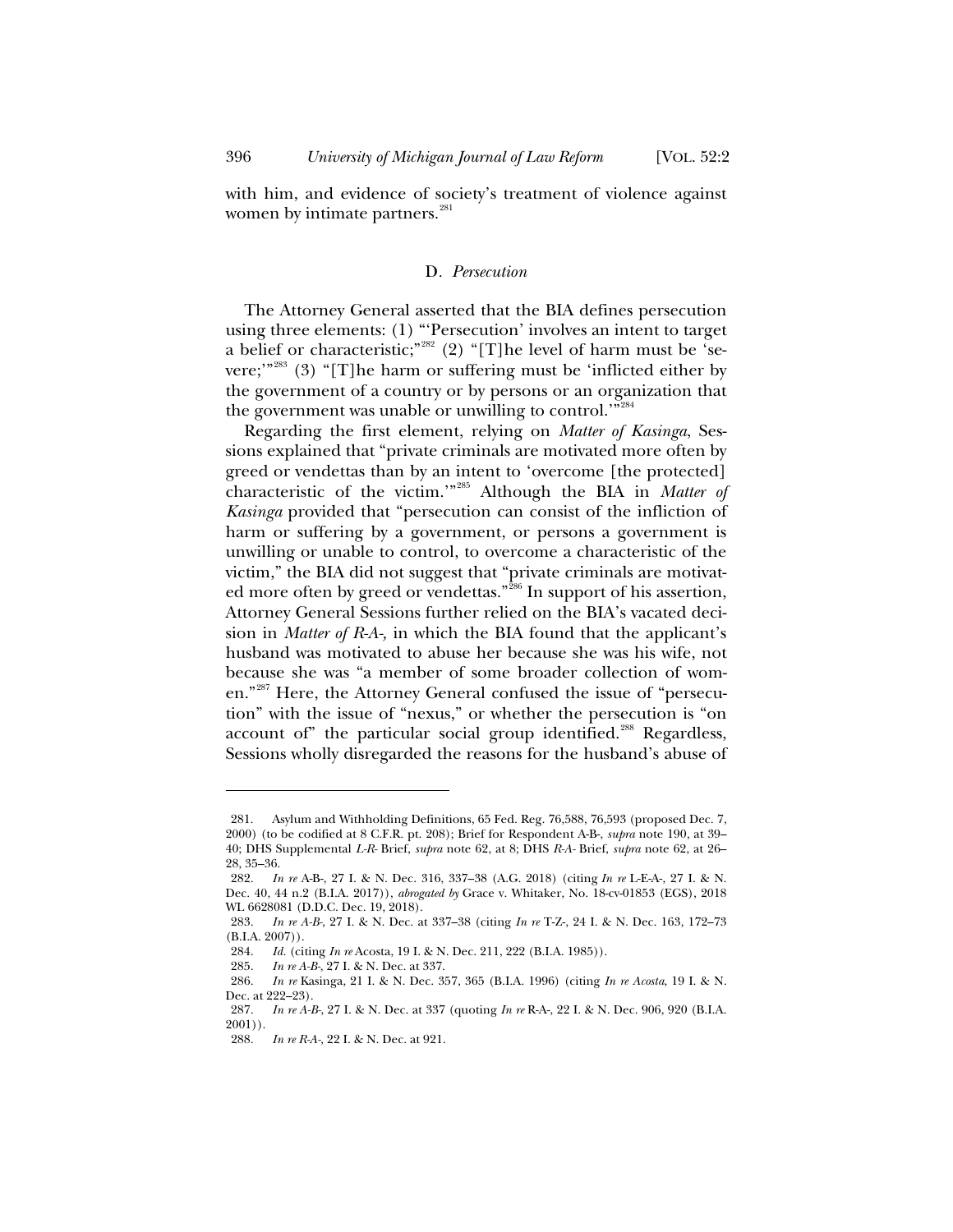his wife: that she was a woman subject to his subordination.<sup>289</sup> The husband targeted the wife because she was a woman, and he used the abuse "to affirm his dominance over her."<sup>290</sup>

As to the second element, the Attorney General recognized that "private violence" may be "severe."<sup>291</sup> He further recognized that the applicant in *Matter of A-R-C-G-* suffered abuse that was "sufficiently severe."<sup>292</sup> As to the third element, the Attorney General correctly stated the requirement throughout his decision that if persons other than the government inflict the harm, the government must be unable or unwilling to control them. However, Sessions appeared to raise the standard of "unable or unwilling" to a much higher, and possibly impossible to meet, standard.<sup>293</sup> He asserted, "[t]he applicant must show that the government condoned the private actions or at least demonstrated a complete helplessness to protect the victims."<sup>294</sup>

<sup>289.</sup> *In re R-A-*, 22 I. & N. Dec. at 939 (Guendelsberger, Board Member, dissenting) (citing Islam v. Sec'y of State for the Home Dep't [1999] 2 AC 629 (HL) (appeal taken from Eng.)) (asserting that the husband acted on account of the applicant's gender, their relationship, and the fact that he knew "as a woman subject to his subordination, the respondent would receive no protection from the authorities if she resisted his abuse and persecution"); *see supra* note 268.

<sup>290.</sup> *In re R-A-*, 22 I. & N. Dec. 906, 941 (B.I.A. 2001) (Guendelsberger, Board Member, dissenting) (citing Islam v. Sec'y of State for the Home Dep't [1999] 2 AC 629 (HL) (appeal taken from Eng.)); *see supra* note 268.

<sup>291.</sup> *In re A-B-*, 27 I. & N. Dec. at 337.

<sup>292.</sup> *Id.*

In fact, in *Grace v. Whitaker*, the court found that *Matter of A-B-* created a new heightened requirement for establishing "persecution" in the context of non-state actor persecution. Specifically, the Attorney General established a requirement that the government "condone" the persecution or be completely helpless to protect the victims, as opposed to the "unable or unwilling" requirement established in *Matter of Acosta.* Grace v. Whitaker*,* No. 18-cv-01853 (EGS), 2018 WL 6628081, at \*22 (D.D.C. Dec. 19, 2018), *appeal docketed*, No. 19- 501 (D.C. Cir. Jan. 30, 2019). The court recognized that under this new construction of "persecution," "no asylum applicant who received assistance from the government, regardless of how ineffective that assistance was, could meet the persecution requirement when the persecutor is a non-government actor." The court found that the term "persecution" was not ambiguous, that the new heightened standard established in *Matter of A-B-* was inconsistent with immigration laws, and that the *Matter of A-B-* standard cannot be applied in credible fear determinations. *Id.* at \*21. Further, the Court rejected the government's reliance on U.S. circuit court cases that used the words "condone" or "complete helplessness" because the courts in those cases did not actually apply such a heightened standard. *Id.* at \*22. Rather, the courts applied the unable and unwilling standard, and the court in *Grace v. Whitaker* was not required to defer to the government's interpretation of U.S. circuit court precedent. *Id.* at \*23.

<sup>294.</sup> *In re A-B-*, 27 I. & N. Dec. at 337–38 (citing Galina v. INS, 213 F.3d 955, 958 (7th Cir. 2000); Hor v. Gonzales, 400 F.3d 482, 485 (7th Cir. 2005)); *see also* Dara Lind, *Exclusive: How Asylum Officers are Being Told to Implement Sessions's New Rules*, VOX (June 19, 2018, 9:00 AM), https://www.vox.com/policy-and-politics/2018/6/19/17476662/asylum-border-sessions

<sup>(</sup>reporting on a new USCIS memo directing asylum officers to use a "complete helplessness" standard).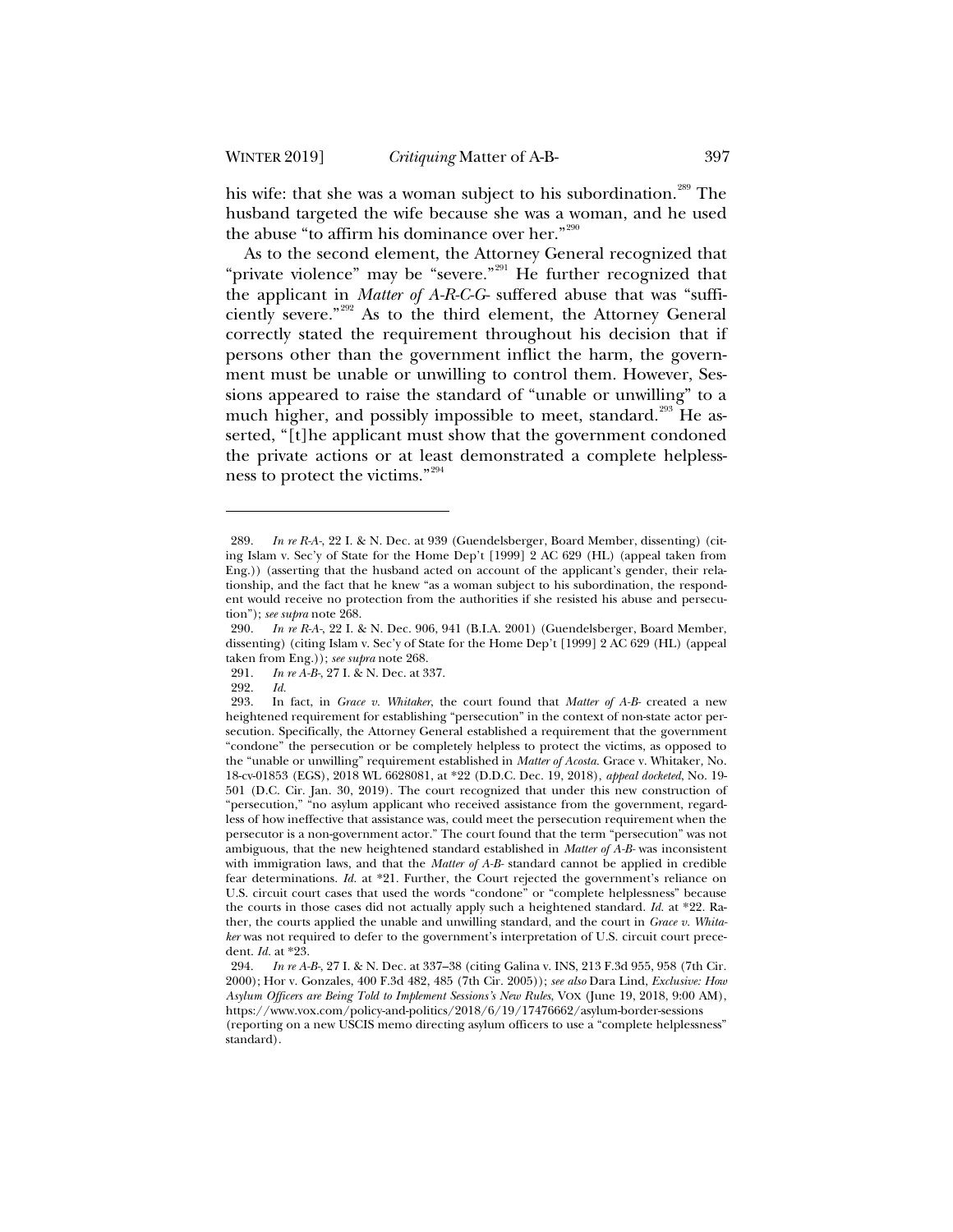### 1. An Unable or Unwilling Government

To the extent the Attorney General attempted to elevate the requirement that the government was "unable or unwilling" to protect to a requirement that the government "condoned" or was "completely helpless," it is inconsistent with *Matter of Acosta*, the standard applied in *Matter of M-E-V-G-* and *Matter of W-G-R-* upon which he so emphatically relied.<sup>295</sup> Such a heightened standard is also inconsistent with the requirement of well-founded fear of persecution. Further, the cases upon which he relies do not actually support the recognition of such a standard. $296$ 

The BIA in *Matter of Acosta* found that the interpretation of "persecution" by the BIA and U.S. circuit courts prior to the 1980 Refugee Act should apply to the term in section  $101(a)(42)(A)$  of the Act. This interpretation includes the requirement that the "harm or suffering had to be inflicted either by the government of a country or by persons or an organization that the government was unable or unwilling to control."<sup>297</sup> The Attorney General cited to no subsequent BIA precedent for such a heightened standard.<sup>298</sup> In fact, the BIA in both *Matter of M-E-V-G-* and *Matter of W-G-R-* recognized the "unable or unwilling" standard.<sup>299</sup>

Further, a heightened standard would require a different result in cases such as *Matter of Kasinga*. <sup>300</sup> The evidence presented in that

298. *In re A-B-*, 27 I. & N. Dec. at 337–38.

<sup>295.</sup> Crespin-Valladares v. Holder, 632 F.3d 117, 128 (4th Cir. 2011) ("Whether a government is 'unable or unwilling to control' private actors . . . is a factual question that must be resolved based on the record.") (quoting Menjivar v. Gonzales, 416 F.3d 918, 921 (8th Cir. 2005)).

<sup>296.</sup> *See* CGRS PRACTICE ADVISORY, *supra* note 187, at 21–22; NIJL PRACTICE ADVISORY, *supra* note 187, at 24.

<sup>297.</sup> *In re* Acosta, 19 I. & N. Dec. 211, 222–23 (B.I.A. 1985) (citing McMullen v. INS, 658 F.2d 1312, 1315 n.2 (9th Cir. 1981)), *overruled in part by In re* Mogharrabi, 19 I. & N. Dec. 439 (B.I.A. 1987); Rosa v. INS, 440 F.2d 100, 102 (1st Cir. 1971), *In re* McMullen, 17 I. & N. Dec. 542, 544–45 (B.I.A. 1980), *In re* Pierre, 15 I. & N. Dec. 461, 462 (B.I.A. 1975)).

<sup>299.</sup> *In re* M-E-V-G-, 26 I. & N. Dec. 227, 252 (B.I.A. 2014); *see In re* W-G-R-, 26 I. & N. Dec. 208, 224 n.8 (B.I.A. 2014). U.S. circuit court cases citing *Matter of A-B-* in regard to the standard in non-state-actor persecution cases have continued to apply the "unable or unwilling" standard. *See* Rosales Justo v. Sessions, 895 F.3d 154, 164 (1st Cir. 2018) (finding that evidence of a police investigation did not demonstrate that a government was able to provide protection); Tacam-Garcia v. Whitaker, 744 F. App'x 226, 227 (5th Cir. 2018) (finding that there were several instances where the authorities and the court helped the applicant and as such, she failed to demonstrate that the government was unable or unwilling to control the alleged persecution by her husband).

<sup>300.</sup> Notably, both *Matter of M-E-V-G-* and *Matter of W-G-R-* analyzed *Matter of Kasinga* in regard to the requirements of membership in a particular social group to evidence that the result would not be different. *See In re M-E-V-G-*, 26 I. & N. Dec. at 238, 240, 245–46; *In re W-G-R-*, 26 I. & N. Dec. at 217–18.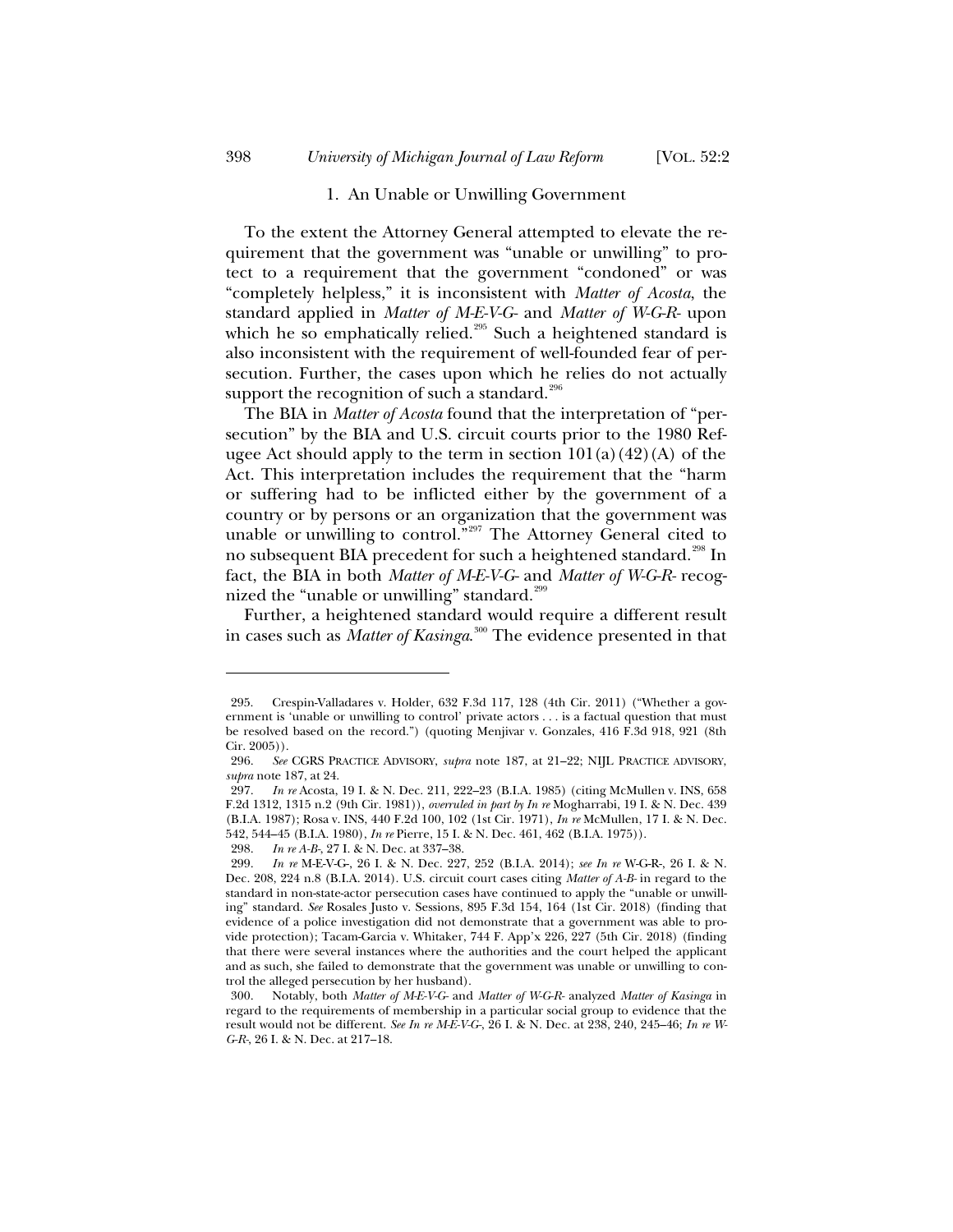case, similar to *Matter of A-R-C-G-* and *Matter of A-B-*, showed that FGM was widely practiced by the police, the government of Togo had a poor human rights record, and most African women could expect little governmental protection from FGM.<sup>301</sup> Such evidence may not meet a standard that the government "condoned" FGM or was "completely helpless."

The BIA and U.S. circuit courts have recognized that even when an applicant does not report harm to the police, this does not prevent a finding that the government was unable or unwilling to protect her if she can establish that such reporting would be futile. $302$ Further, other bases for a victim's failure to report abuse may exist, such as fear of retribution, shame, or financial, religious, cultural, moral, or legal constraints.<sup>303</sup> An applicant may be putting her life at risk by reporting abuse to the police.<sup>304</sup> If she is already aware that the police will do nothing to respond to her complaints of abuse, presumably there would be no incentive to endanger herself further by making a futile report. Additionally, there may be wellfounded concerns about losing any societal or financial support or even custody of her children.<sup>305</sup>

303. Factors that influence a battered woman's behavior include:

(1) fear of retaliation; (2) the economic (and other tangible) resources available to her; (3) her concern for her children; (4) her emotional attachment to her partner; (5) her personal emotional strengths, such as hope or optimism; (6) her race, ethnicity, and culture; (7) her emotional, mental, and physical vulnerabilities; and (8) her perception of the availability of social support.

<sup>301.</sup> *In re* Kasinga, 21 I. & N. Dec. 357, 367 (B.I.A. 1996).

<sup>302.</sup> *See* Lopez v. Att'y Gen., 504 F.3d 1341, 1345 (11th Cir. 2007); *In re* S-A-, 22 I. & N. Dec. 1328, 1335 (B.I.A. 2000) (finding that although the applicant did not seek protection from the government, if she had done so the Moroccan authorities would have been unable or unwilling to protect her); DEBORAH E. ANKER, LAW OF ASYLUM IN THE UNITED STATES § 4:11 (Thompson Reuters 2018); *see also* Hernandez-Avalos v. Lynch, 784 F.3d 944, 950–54 (4th Cir. 2015) (finding that the applicant might be eligible for asylum even though she did not report the persecution to government authorities); Brief for Respondent A-B-, *supra*  note 190, at 41; Coven Memorandum, *supra* note 69 ("Breaching social mores . . . may result in harm, abuse or harsh treatment that is distinguishable from the treatment given the general population, frequently without meaningful recourse to state protection.").

Mary Ann Dutton, *Understanding Women's Responses to Domestic Violence: A Redefinition of Battered Woman Syndrome*, 21 HOFSTRA L. REV. 1191, 1232 (1993).

<sup>304.</sup> In fact, it is widely recognized in the United States that victims are in the most danger at the moment they make a decision to separate. This issue is termed "separation assault," which describes an attack that seeks to block a woman from leaving, retaliate for her leaving, or end the separation by force. *See* Martha R. Mahoney, *Legal Images of Battered Women: Redefining the Issue of Separation*, 90 MICH. L. REV. 1, 6 (1991). The existence of protective orders and shelters is recognition of the extreme danger of separation assault. *Id.* at 68.

<sup>305.</sup> Dutton, *supra* note 303, at 1233 (discussing why abused women may fear leaving their partner or taking legal action); *see also In re* A-R-C-G-, 26 I. & N. Dec. 388, 393 (B.I.A. 2014) (identifying some of these challenges), *overruled by In re* A-B-, 27 I. & N. Dec. 316 (A.G. 2018); Tamara L. Kuennen, *Recognizing the Right to Petition for Victims of Domestic Violence*, 81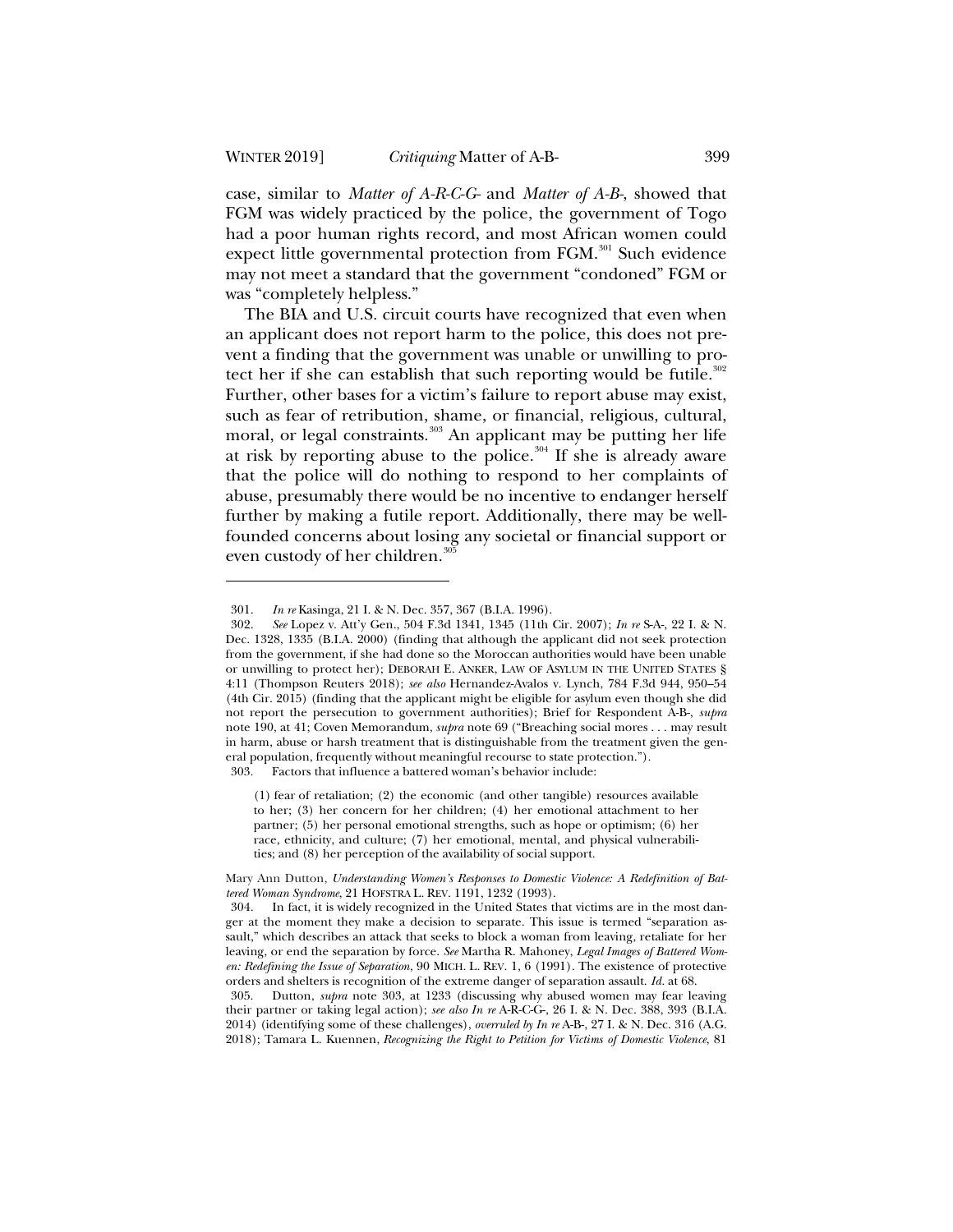Nevertheless, in both *Matter of A-R-C-G-* and *Matter of A-B-*, the applicants reported the abuse to the police who were unable and unwilling to provide protection. In *Matter of A-R-C-G-, t*he applicant made many attempts to obtain protection from police, but they told her that they would not interfere in a marital relationship.<sup>306</sup> In *Matter of A-B-,* the police required the applicant to personally deliver a protection order to the abuser.<sup>307</sup> Not only did this put her life at risk, but it further supported the abuser's belief that he could abuse her and nothing would be done about his actions. The police never enforced the restraining orders. After her abuser attacked her with a knife, the police told her they could not help  $her.$ <sup>308</sup>

The Attorney General's statements that domestic violence is a difficult crime to prosecute and "complete security" and "perfect protection" are not required ignore the underlying basis for a government's failure to provide protection.<sup>309</sup> A government may be unable or unwilling to enact laws to provide protections to women who are being abused by their partners or enforce any laws actually enacted because of the government's and society's perception that women are subordinate to men or women in domestic relationships are considered subordinate to men and undeserving of protection.<sup>310</sup> If the police and prosecutors will not enforce the protections available to protect against domestic violence, no protections exist.

Even assuming that the police attempt to provide protection to a victim, but are unable to do so because of insufficient resources, this would demonstrate a government's inability to provide protection. It could also potentially demonstrate an unwillingness to provide protection, to the extent the government refuses to provide sufficient resources.<sup>311</sup> While the "persistence" of domestic violence

FORDHAM L. REV. 837, 857, 878 (2012) (recognizing that barriers to a victim separating from an abusive partner may include the victim's fear that the abuser will physically retaliate or a belief that custody of their children, money, housing, or other factors are at stake).

<sup>306.</sup> *In re A-R-C-G-*, 26 I. & N. Dec. at 389.

<sup>307.</sup> Brief for Respondent A-B-, *supra* note 190, at 41.

*Id.* at 4.

<sup>309.</sup> *In re* A-B-, 27 I. & N. Dec. 316, 343–44 (A.G. 2018), *abrogated by* Grace v. Whitaker, No. 18-cv-01853 (EGS), 2018 WL 6628081 (D.D.C. Dec. 19, 2018).

<sup>310.</sup> *See supra* notes 133, 291.

<sup>311.</sup> The law does not require an applicant to demonstrate that a government is *both* "unable" and "unwilling" to provide protection—if either is true, an applicant can meet the requirement of non-state actor persecution. *See In re A-B-*, 27 I. & N. Dec. at 316; CGRS PRACTICE ADVISORY, *supra* note 187, at 25 nn.106–07 (citing Valdiviezo-Galdamez v. Att'y Gen., 502 F.3d 285, 289 n.2 (3d Cir. 2007) ("If anything, the evidence that gang violence is a serious problem in Honduras provides additional support for Galdamez's claims [of gov-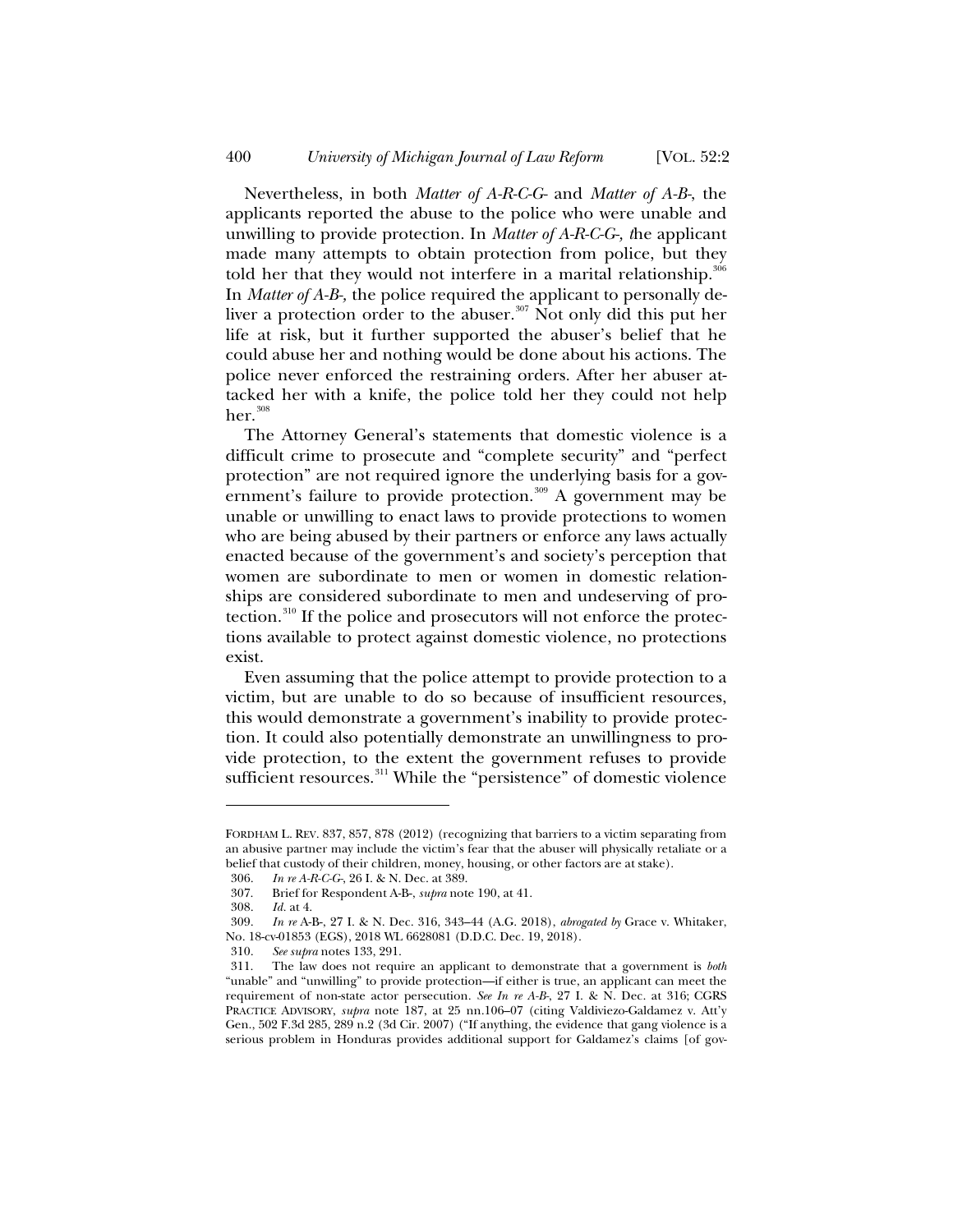in a country or a government's "difficulty" policing domestic violence may not necessarily demonstrate a government's unwillingness to protect,<sup>312</sup> it does support the government's inability to provide protection.<sup>313</sup>

By relying on the example of the "persistence" of domestic violence in the United States, the Attorney General further ignored the United States' history of treating intimate partner violence as a private matter outside the scope of government protection. As discussed in more detail below, it is only in the last thirty years that state and federal laws in the United States have made efforts to strengthen and ensure the enforcement of intimate partner violence laws. Given U.S. history, it is entirely conceivable that other countries are unable or unwilling to provide protections to victims of intimate partner violence.

Requiring a government's "complete helplessness" to establish persecution by a non-state actor conflicts with the INA's "wellfounded fear" provision.<sup>314</sup> An individual would have to demonstrate that her government would be completely helpless to protect her from persecution by a non-state actor. The U.S. Supreme Court has rejected the argument that well-founded fear requires a showing of "clear probability" of the persecution, finding that a well-founded fear can be based on a less than fifty percent chance of the persecution happening.<sup>315</sup> Moreover, the Supreme Court recognized that even a ten percent chance of persecution might establish a well-founded fear.<sup>316</sup> A requirement that the govern-

ernment inability to protect]."); Afriyie v. Holder, 613 F.3d 924, 931 (9th Cir. 2010) ("Even if Afriyie's ability to file a police report suggests that the police were *willing* to protect Afriyie, that says little if anything about whether they were *able* to do so."); Gathungu v. Holder, 725 F.3d 900, 909 (8th Cir. 2013) ("[T]he very fact that the Mungiki have continued to create significant violence over the last decade *despite* repeated assertions by the Kenyan government that it is cracking down . . . show the Kenyan government is unable to control the Mungiki.")).<br> $312.$  In n

*In re A-B-*, 27 I. & N. Dec at 316, 344.

<sup>313.</sup> *See supra* note 311.

<sup>314.</sup> CGRS PRACTICE ADVISORY, *supra* note 187, at 22.

<sup>315.</sup> *See* INS v. Cardoza-Fonseca, 480 U.S. 421, 431 (1987); *see also* CGRS PRACTICE ADVISORY, *supra* note 187, at 22. *Compare* 8 C.F.R. §§ 208.13(b), 1208.13(b) (2018), *with* 8 C.F.R. §§ 208.16(b), 1208.16(b) (2018) (showing that withholding of removal under the relevant sections requires a higher burden of proof than is required for asylum).

<sup>316.</sup> That the fear must be "well-founded" does not alter the obvious focus on the individual's subjective beliefs, nor does it transform the standard into a "more likely than not" one. INS v. Cardoza-Fonseca*,* 480 U.S. 421, 431 (1987). One can certainly have a wellfounded fear of an event happening when there is less than a fifty percent chance of the occurrence taking place. As one leading authority has pointed out:

Let us . . . presume that it is known that in the applicant's country of origin every tenth adult male person is either put to death or sent to some remote labor camp . . . . In such a case it would be only too apparent that anyone who has man-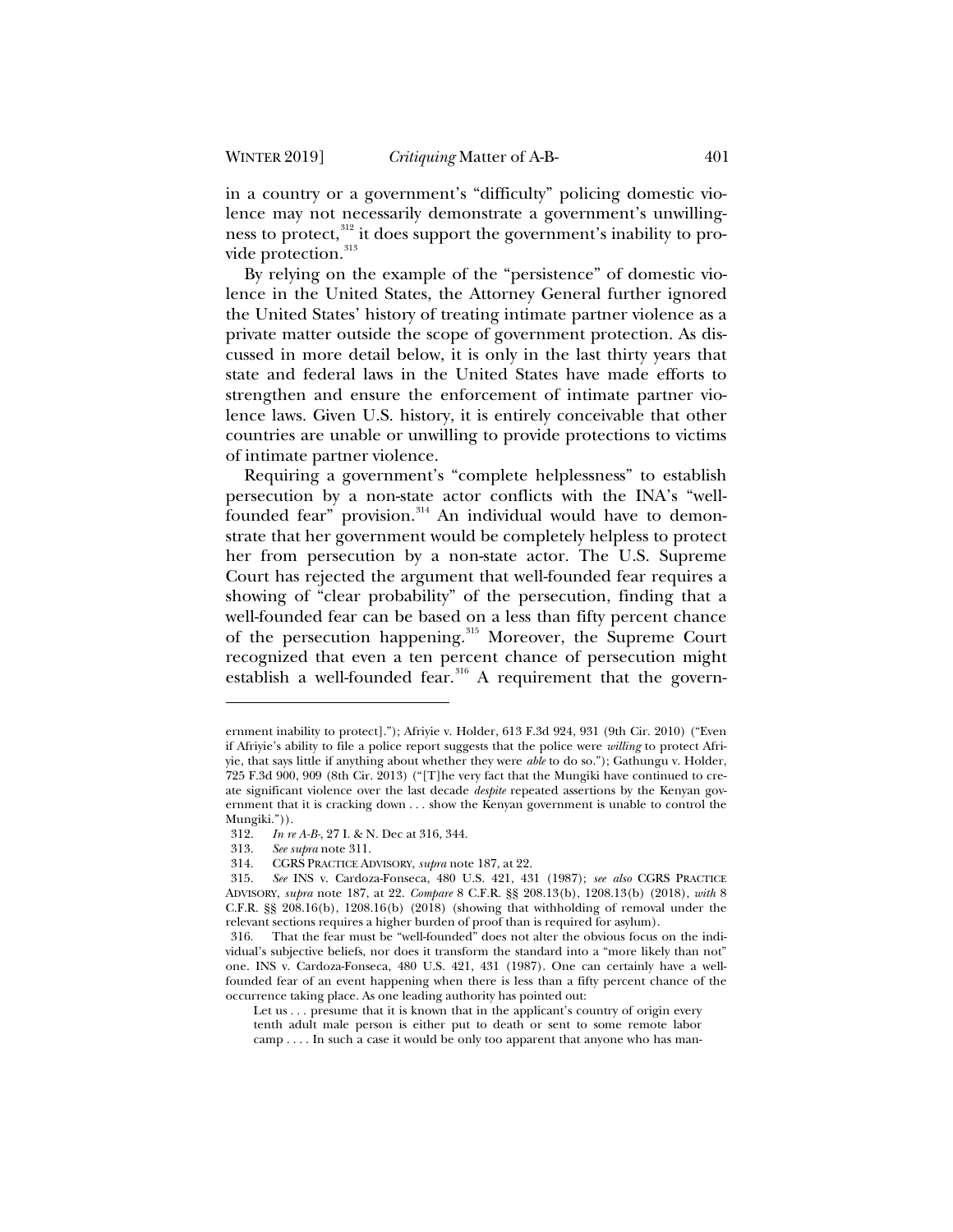ment is completely helpless or has no chance of being able to provide protection conflicts with the acknowledgement that even less than a fifty percent chance of persecution happening can establish a well-founded fear of persecution.

Moreover, to the extent the Attorney General asserted a higher "complete helplessness" standard, it exceeds even the standard required in cases under the Convention Against Torture (CAT). An applicant applying for protection under CAT must demonstrate that the state inflicted or would consent to or acquiesce to the applicant's torture, a standard that is considered higher than that required for asylum.<sup>317</sup> Acquiescence is defined under the regulations as requiring that the "public official, prior to the activity constituting torture, have awareness of such activity and thereafter breach his or her legal responsibility to intervene to prevent such activity."<sup>318</sup> As such, even under CAT, there is no requirement that a government "condone" or be "completely helpless." The government only needs to be "aware that torture of the sort feared by the applicant occurs and remain willfully blind to it."<sup>319</sup> U.S. circuit courts, even in cases where the government has made attempts to provide protection to the victim, have found that the government met CAT's higher standard of "consent" and "acquiescence."<sup>320</sup>

#### 2. Relocation

Asylum regulations already provide a distinction between persecution by state actors and non-state actors in the required analysis related to relocation. $321$  An applicant who fears persecution by a state actor is presumed to be unable to relocate despite a lack of

aged to escape from the country in question will have "well-founded fear of being persecuted' upon his eventual return."

ATLE GRAHL-MADSEN, THE STATUS OF REFUGEES IN INTERNATIONAL LAW 180 (1966); *see also* CGRS PRACTICE ADVISORY, *supra* note 187, at 22.

<sup>317. 8</sup> C.F.R. § 208.18(a)(1) (2018); NIJC PRACTICE ADVISORY, *supra* note 187, at 24–25 n.21 (citing *In re* S-V-*,* 22 I. & N. Dec. 1306, 1312–13 (B.I.A. 2000); Rodriguez-Molinero v. Lynch, 808 F.3d 1134, 1138–39 (7th Cir. 2015)); *see also* CGRS PRACTICE ADVISORY, *supra*  note 187, at 23 n.94.

<sup>318. 8</sup> C.F.R. §§ 208.18, 1208.18 (2018).

<sup>319.</sup> Madrigal v. Holder, 716 F.3d 499, 509 (9th Cir. 2013); *see* CGRS PRACTICE ADVISORY, *supra* note 187, at 23 n.96.

<sup>320.</sup> CGRS PRACTICE ADVISORY, *supra* note 187, at 23 n.95 (citing Rodriguez-Molinero v. Lynch, 808 F.3d 1134, 1138–39 (7th Cir. 2015); De La Rosa v. Holder, 598 F.3d 103, 109–11 (2d Cir. 2010)).

<sup>321. 8</sup> C.F.R. §§ 208.13(b)(3)(ii), 1208.13(b)(3)(ii) (2018); CGRS PRACTICE ADVISORY, *supra* note 187, at 27; NIJC PRACTICE ADVISORY*, supra* note 187, at 26.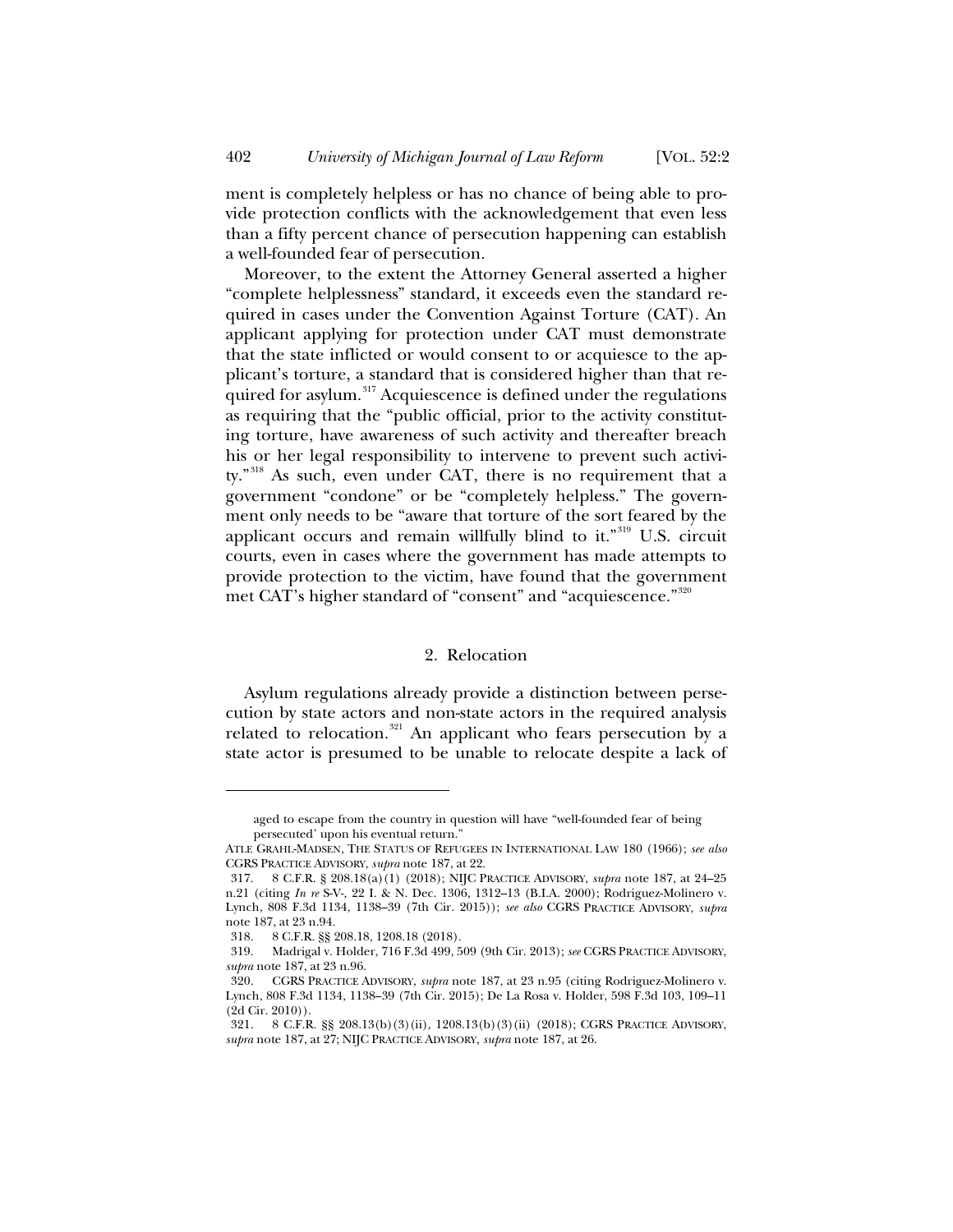past persecution.<sup>322</sup> When the applicant has established past persecution by a non-state actor on account of one of the five grounds for asylum, including particular social group, she is presumed to have a well-founded fear of persecution on the same basis.<sup>323</sup> DHS bears the burden to demonstrate by a preponderance of the evidence that she does not have a well-founded fear of future persecution because she could avoid persecution and it would be reasonable to expect the applicant to relocate under all the circumstances.<sup>324</sup>

The Attorney General stated, in dicta, that "[w]hen the applicant has suffered personal harm at the hands of only a few specific individuals, internal relocation would seem more reasonable than if the applicant were persecuted, broadly, by her country's government.<sup>5325</sup> Sessions provided no opinion specifically as to whether it would be reasonable for Ms. A-B- to relocate. Nevertheless, his speculation on relocation when an applicant has suffered harm from only a few individuals has no basis in the INA or regulations. Regardless of the number of individuals perpetrating the harm or threatening the harm, relocation must allow her to successfully avoid persecution and be reasonable under the totality of the circumstances.<sup>326</sup>

Even when only one individual perpetrates the harm, an applicant may not successfully and safely relocate. For instance, in both *Matter of A-R-C-G-* and *Matter of A-B-,* the abusers were able to find the applicants when they fled to other areas.<sup>327</sup> Further, asylum regulations provide a "non-exhaustive list of factors" to consider in determining whether relocation is reasonable, including "whether the applicant would face other serious harm in the place of suggested relocation; any ongoing civil strife within the country; administrative, economic, or judicial infrastructure; geographical limitations; and social and cultural constraints, such as age, gender,

<sup>322. 8</sup> C.F.R. §§ 208.13(b)(3)(ii), 1208.13(b)(3)(ii) (2018).

<sup>323.</sup> *Id.* § 208.13(b)(1)(i)–(ii), (b)(3)(ii); *id.* § 1208.13(b)(1)(i)–(ii), (b)(3)(ii).

<sup>324.</sup> *Id.*  $\S$ § 208.13(b)(1)(i)–(ii), 1208.13(b)(1)(i)–(ii).

<sup>325.</sup> *In re* A-B-, 27 I. & N. Dec. 316, 345 (A.G. 2018), *abrogated by* Grace v. Whitaker, No. 18-cv-01853 (EGS), 2018 WL 6628081 (D.D.C. Dec. 19, 2018).

<sup>326.</sup> *See* INA § 208, 8 U.S.C. § 1158 (2018) (mentioning no criterion for the number of potential persecutors necessary to seek asylum); 8 C.F.R. §§ 208.13(b), 1203.13(b) (2018) (describing the eligibility requirements for asylum seekers without making any mention of a minimum number of potential persecutors); *see also* CGRS PRACTICE ADVISORY, *supra* note 187, at 26; NIJC PRACTICE ADVISORY, *supra* note 187, at 26.

<sup>327.</sup> *In re* A-R-C-G-, 26 I. & N. Dec. 388, 389 (B.I.A. 2014), *overruled by In re* A-B-, 27 I. & N. Dec. 316 (A.G. 2018); Brief for Respondent A-B-, *supra* note 190, at 42–43.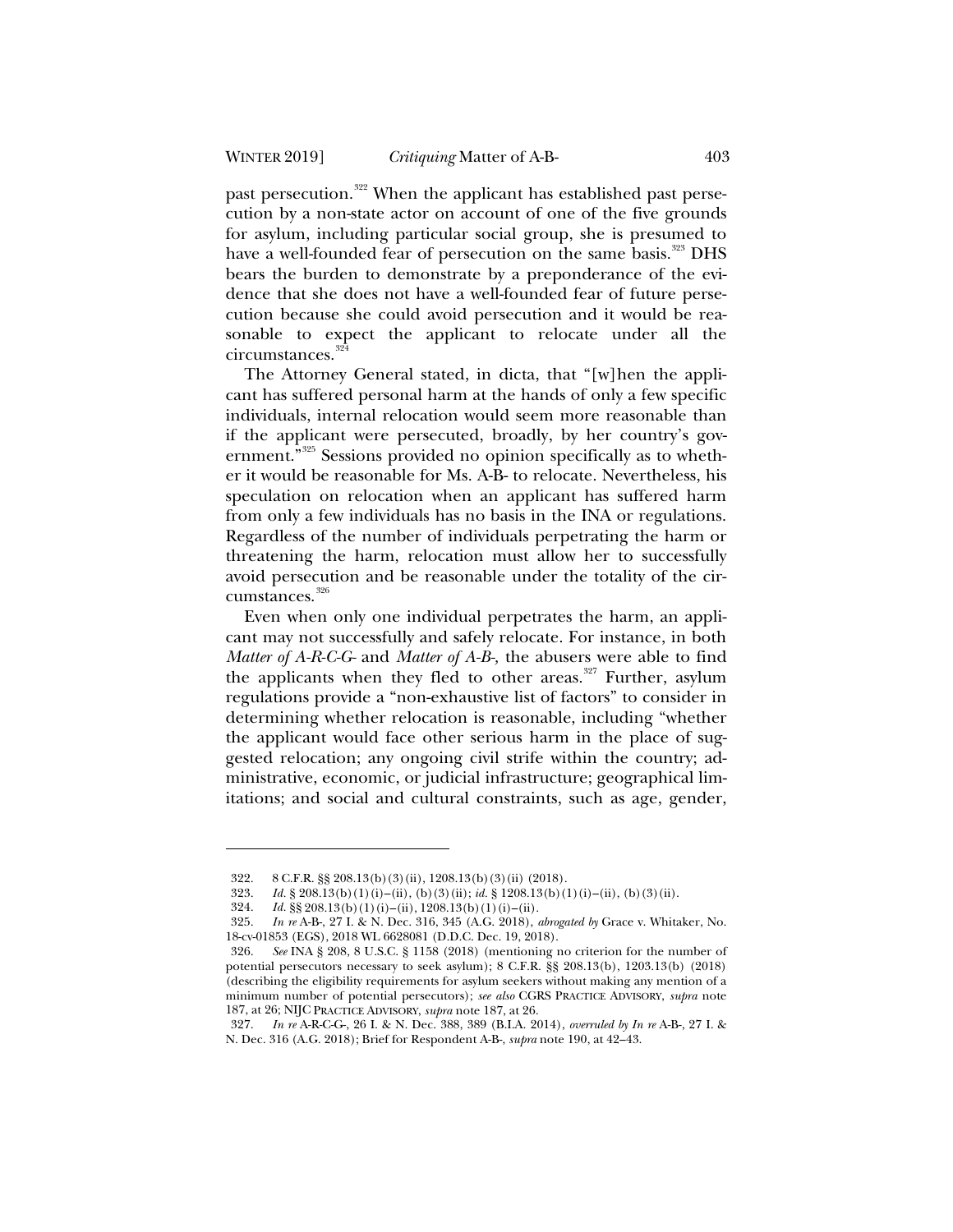health, and social and familial ties."<sup>328</sup> An analysis based solely on the fact that there is only one individual perpetrating the harm would entirely ignore the reasonableness consideration of the relocation inquiry.

## E*. Credibility*

The Attorney General concluded that the BIA erred in finding the immigration judge's credibility determinations in *Matter of A-B*to be clearly erroneous because the BIA failed "to give adequate deference to the credibility determinations and improperly substituted its own assessment of the evidence."<sup>329</sup> While a credibility determination allows the adjudicator significant latitude in her analysis of credibility, the REAL ID Act requires the determination to be made under "the totality of circumstances," considering the applicant's "demeanor, candor, or responsiveness"; "the inherent plausibility" of the account; "the consistency" of the applicant's statements; and "any inaccuracies or falsehoods" in those statements, regardless of whether the "inconsistency, inaccuracy, or falsehood goes to the heart" of the claim.<sup>330</sup> This does not give the adjudicator unrestricted discretion to make an adverse credibility determination.

Any such determination must be made "considering the totality of the circumstances." The adjudicator must "present a reasoned analysis of the evidence as a whole."<sup>331</sup> An adjudicator cannot rely solely on facts supporting an adverse credibility determination and ignore the facts that do not support an adverse credibility determination.<sup>332</sup> A failure to engage in a reasoned analysis of the totality

<sup>328. 8</sup> C.F.R. §§ 208.13(B)(3), 1208.13(b)(3) (2018); NIJC PRACTICE ADVISORY, *supra*  note 187, at 26.

<sup>329.</sup> *In re A-B-*, 27 I. & N. Dec. at 341.

<sup>330.</sup> INA § 208(b)(1)(B)(iii), 8 U.S.C. § 1158(b)(1)(B)(iii) 2018); *see also* CGRS PRACTICE ADVISORY *supra* note 187, at 28 ("[A]djudicators cannot 'cherry pick solely facts favoring an adverse credibility determination while ignoring facts that undermine that result.'") (quoting Shrestha v. Holder, 590 F.3d 1034, 1040 (9th Cir. 2010)).

<sup>331.</sup> Ai Jun Zhi v. Holder, 751 F.3d 1088,1091 (9th Cir. 2014) (quoting Tamang v. Holder, 598 F.3d 1083, 1093 (9th Cir. 2010)); *see also* Hanaj v. Gonzales, 446 F.3d 694, 700 (7th Cir. 2006).

<sup>332.</sup> *See* Shrestha v. Holder, 590 F.3d 1034, 1040 (9th Cir. 2010); Hanaj v. Gonzales, 446 F.3d at 700; Shah v. Att'y Gen., 446 F.3d 429, 437 (3d Cir. 2006); CGRS PRACTICE ADVISORY *supra* note 187, at 28 n.122 (suggesting that adjudicators must allow an applicant to explain discrepancies, and citing Ming Shi Xue v. BIA, 439 F.3d 111, 121 (2d Cir. 2006); Soto-Olarte v. Holder, 555 F.3d 1089, 1091–93 (9th Cir. 2009); Pang v. USCIS, 448 F.3d 102, 109–11 (2d Cir. 2006)); *see also* Tang v. Att'y Gen., 578 F.3d 1270, 1280 (11th Cir. 2009); *Ai Jun Zhi*, 751 F.3d at 1091.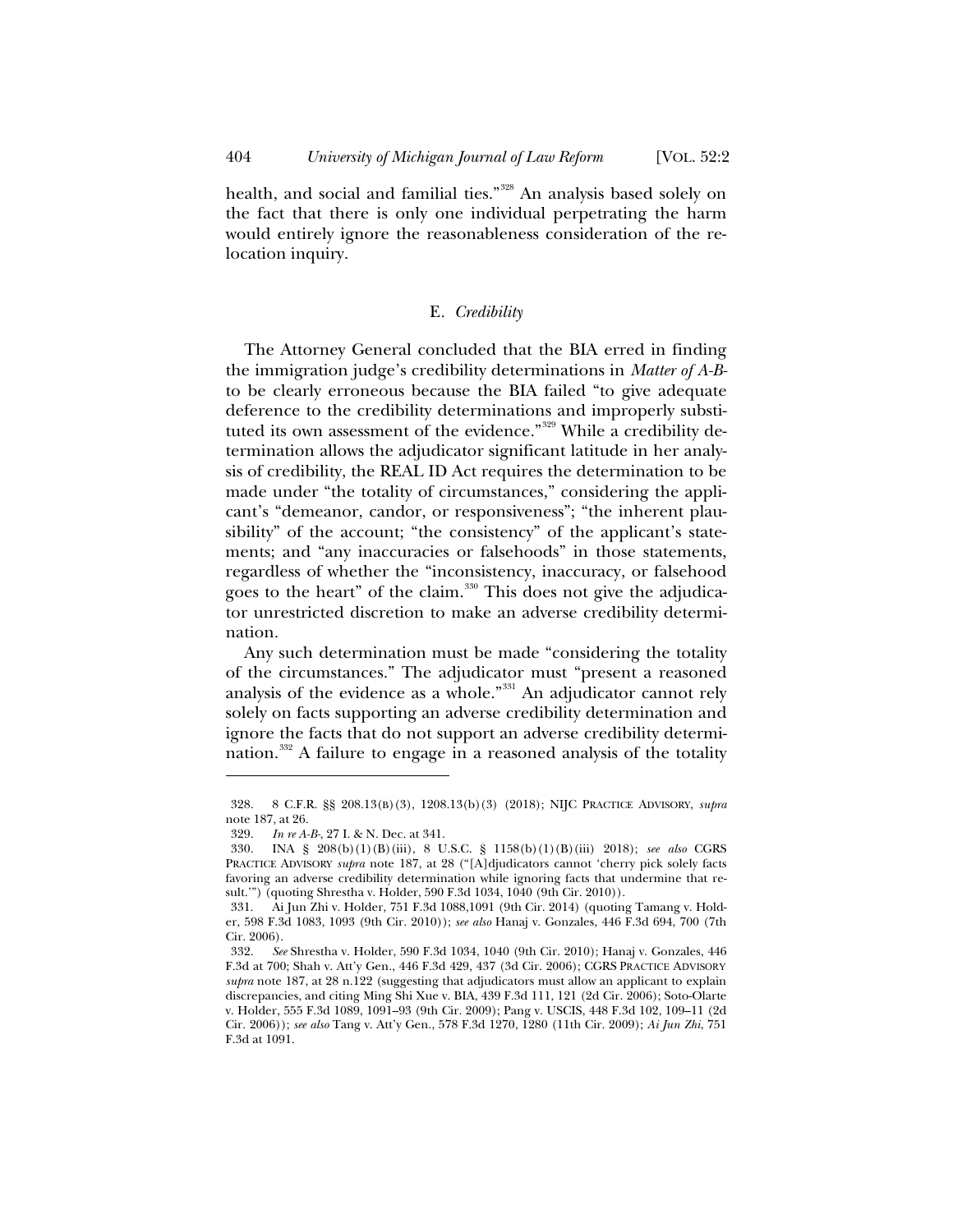of the evidence would support a clearly erroneous finding on credibility by the adjudicator. $333$  Further, an adjudicator's failure to allow an applicant to explain any inconsistencies or omissions before an adverse credibility determination would likewise support a clearly erroneous finding on credibility by the adjudicator.<sup>334</sup> There are many reasons for inconsistencies or omissions by an applicant during the process of her case, including fear of the process, linguistic and cultural barriers, trauma, and lack of familiarity with the law on asylum.<sup>335</sup>

Moreover, intimate partner violence-based asylum claims face significant evidentiary hurdles because of the fact that a private actor inflicts the persecution within a home.<sup>336</sup> There are rarely police reports because such reports are likely to have been futile and potentially endanger the victim.<sup>337</sup> The victim is likely to be unable to obtain any letters or assistance in obtaining evidence from family members with the most knowledge about the abuse for fear of retribution from the abusive partner.<sup>338</sup> Hospital records indicating any injuries is rare.<sup>339</sup> Yet, as demonstrated in *Matter of A-B-*, a victim's confusion related to the timeline and details of events can trump the significance of any evidence corroborating her story.<sup>340</sup>

The failure to resolve the primary interpretative barriers to gender-based asylum claims in any meaningful way—through precedent, legislation, regulation, or otherwise—has allowed the flawed analysis in *Matter of R-A-* to reemerge in *Matter of A-B-*. The Attorney General's decision is rooted in *Matter of R-A-'*s misconception that intimate partner violence against a female partner is a private matter which occurs because of the relationship between the parties. As such, it is impossible for a government to provide "complete security" from such a private harm. By returning to this private matter perception, he ignored the true source of intimate partner violence and a government's inability or unwillingness to provide protection: societal expectations of gender and subordination. Sessions further ignored the efforts made in U.S. domestic violence

<sup>333.</sup> *See Ai Jun Zhi*, 751 F.3d at 1091; *Shrestha*, 590 F.3d at 1040.

<sup>334.</sup> *See* cases cited *supra* note 332.

<sup>335.</sup> Robins, *supra* note 36, at 460–62; CGRS PRACTICE ADVISORY, *supra* note 187, at 28.

<sup>336.</sup> *See* Robins, *supra* note 36, at 457–63 (discussing the barriers to corroboration in private claims); *see also* Gender Related Asylum Claims in Europe, EURO. PARL. DOC. (PE 462.481) 60–69 (2012) (acknowledging that gender-related persecution is difficult to prove and analyzing issues of credibility and evidence in gender-related asylum claims in Europe).

<sup>337.</sup> *See* Robins, *supra* note 36, at 454, 462–63.

<sup>338.</sup> *Id.* at 451, 465.<br>339. *Id.* at 462–63.

*Id.* at 462–63.

<sup>340.</sup> *See, e.g.*, Marikasi v. Lynch, 840 F.3d 281, 288–89 (6th Cir. 2016).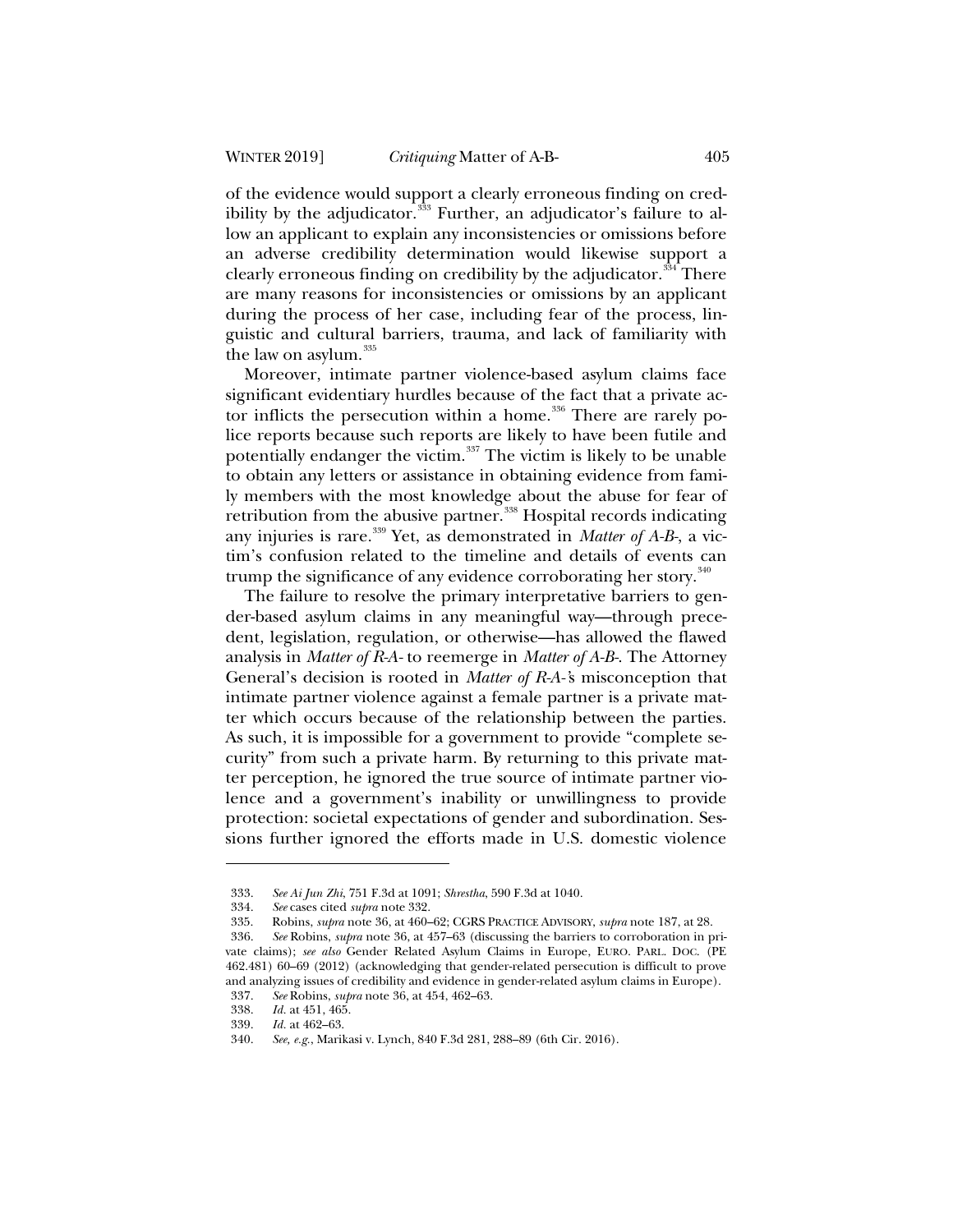laws to combat this erroneous perception and ensure that safeguards are provided to prevent this perception from exposing women who are victims of intimate partner violence to further harm.

The future of asylum claims based on intimate partner violence once again looks bleak. The determinations and reasoning of asylum officers, immigration judges, and the BIA in these cases will continue to be unpredictable and disconnected.<sup>341</sup>

# III. THE TREATMENT OF ASYLUM CLAIMS BASED ON INTIMATE PARTNER VIOLENCE DIVERGES FROM HOW INTIMATE PARTNER VIOLENCE IS TREATED IN THE UNITED STATES

Historically, many countries, including the United States, accepted the abuse of women by their husbands or intimate partners as a private matter that did not warrant state intervention.<sup> $\frac{3}{4}$ 2</sup> While U.S. state and federal domestic violence laws and judicial training have made some progress in rectifying this "private matter" percep-

<sup>341.</sup> *See* Marsden, *supra* note 3, at 2525; Bookey, *supra* note 142, at 109–10. In a footnote to the *Matter of A-B-* decision, the Attorney General encouraged asylum adjudicators to consider negative discretionary considerations before making an asylum determination, even when the statutory eligibility for asylum has been established. *In re* A-B-, 27 I. & N. Dec. 316, 345 n.12 (A.G. 2018), *abrogated by* Grace v. Whitaker, No. 18-cv-01853 (EGS), 2018 WL 6628081 (D.D.C. Dec. 19, 2018). He relied on *Matter of Pula* to support his list of negative discretionary considerations. *In re* Pula, 19 I. & N. Dec. 467 (B.I.A. 1987), *superseded in part by regulation on other grounds*, 8 C.F.R. § 208.14(e) (1995), *as recognized in* Andriasian v. INS, 180 F.3d 1033, 1043–44, 1044 n.17 (9th Cir. 1999). However, *Matter of Pula* specifically provided additional positive considerations for determining whether a favorable exercise of discretion is warranted, including "general humanitarian considerations." *Id.* at 474. Additionally, the BIA explained that **"**the discretionary factors should be carefully evaluated in light of the unusually harsh consequences which may befall an alien who has established a well-founded fear of persecution; the danger of persecution should generally outweigh all but the most egregious of adverse factors." *Id.*; *see also* NAT'L IMMIGRANT JUSTICE CTR., PRACTICE ADVISORY: APPLYING FOR ASYLUM AFTER *MATTER OF A-B-* 30 n.35 (2019), https:// immigrantjustice.org/sites/default/files/content-type/page/documents/2019-01/ Matter%20of%20A-B-%20Practice%20Advisory%20-%201.2019%20Update%20-

<sup>%20</sup>Final.pdf. In *Grace v. Whitaker*, the court determined that *Matter of A-B-* did not allow for the exercise of discretion in the context of credible fear determinations. No. 18-cv-0183 (EGS), 2018 WL 6628081, at \*26 (D.D.C. Dec. 19, 2018), *appeal docketed*, No. 19-501 (D.C. Cir. Jan. 30, 2019).

<sup>342.</sup> Marsden, *supra* note 3, at 2524–25; Leigh Goodmark, *Law is the Answer? Do We Know that for Sure?: Questioning the Efficacy of Legal Interventions for Battered Women*, 23 ST. LOUIS U. PUB. L. REV. 7, 13 (2004); *see also* Rabin, *supra* note 9, at 111–112 (discussing the history of legal protection for domestic violence victims); Reva B. Siegel, *"The Rule of Love": Wife Beating as Prerogative and Privacy,* 105 YALE L.J. 2117 (1996) (discussing the history of legal treatment of domestic abuse in the United States).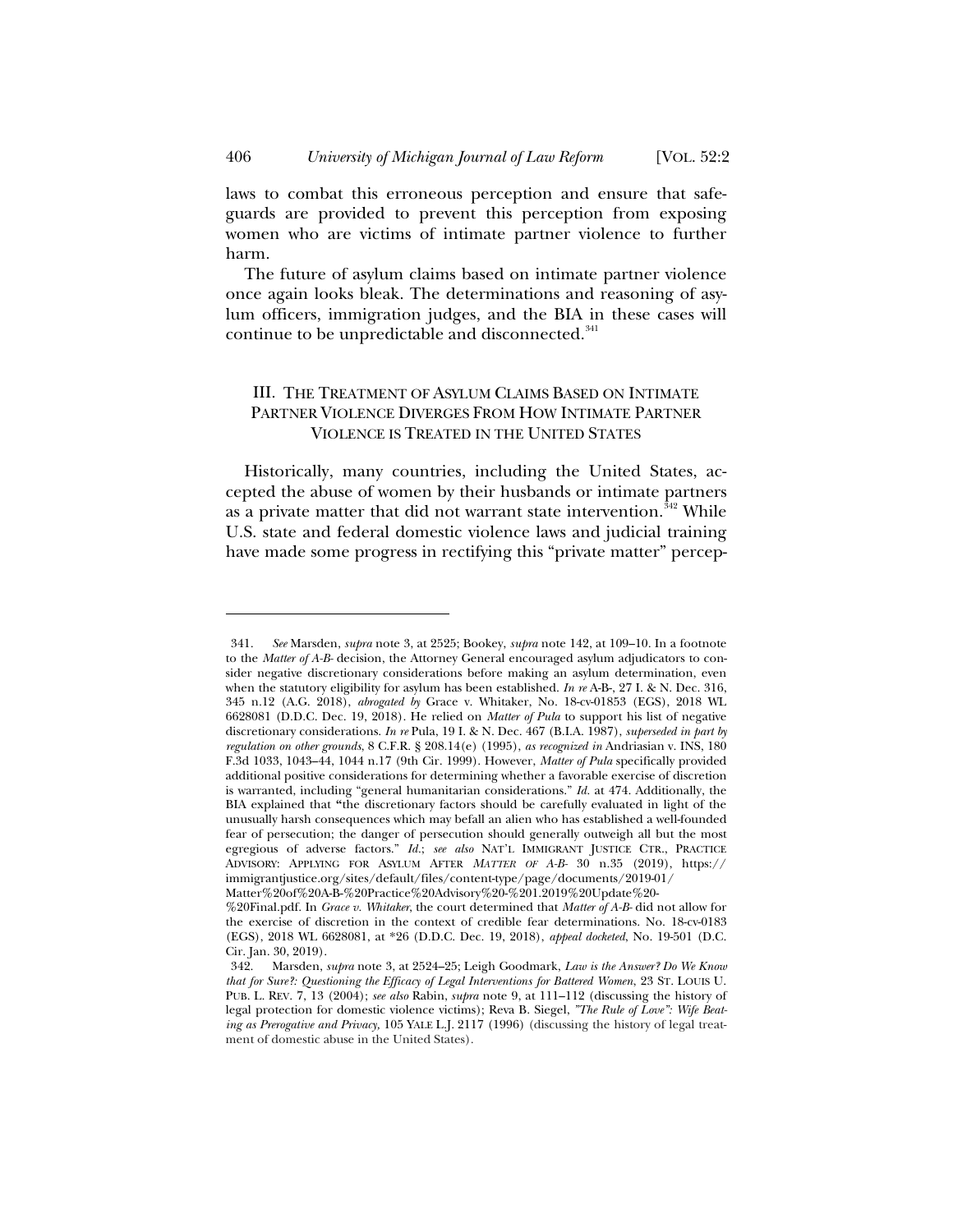tion,<sup>343</sup> *Matter of A-B-* demonstrates that this perception remains alive and well in the context of asylum. The Attorney General's decision reflects a lack of understanding of the impact that social and cultural norms of gender inequality have on the treatment of victims of intimate partner violence in a country.<sup>344</sup> Even if this fact was arguably acknowledged in the case, it is disregarded in Sessions's ultimate determination.

Notwithstanding the more recent awareness and drive for legal reform to combat intimate partner violence internationally, 345 countries' ability to institute and enforce laws to protect women from violence by their intimate partners has proven to be a tremendous challenge. In many instances, countries may have laws in place for prosecution of intimate partner violence crimes, but they are unable to enforce these laws through police or the judiciary or lack the political will to do so.

The refusal of the Attorney General and adjudicators in asylum cases to consider barriers to enforcement of domestic violence laws and seeking police protection in other countries is in stark contrast to the attention given to these issues in the context of intimate partner violence crimes that are committed in the United States. Since the 1970s, the federal and state legal systems' response to intimate partner violence has changed dramatically.<sup>346</sup> Prior to 1970, the criminal justice system treated intimate partner violence as a private matter with few options to protect victims.<sup>347</sup>

The Department of Justice's 1984 Report of the Attorney General's Task Force on Family Violence<sup>348</sup> was one of the first steps towards a significant advancement in the response to intimate partner violence in the criminal justice system in the United States.<sup>349</sup> This report identified the criminal justice system's issues

<sup>343.</sup> *See* Deborah Epstein, *Effective Intervention in Domestic Violence Cases: Rethinking the Roles of Prosecutors, Judges, and the Court System*, 11 YALE J.L. & FEMINISM 3 (1999); Jonathan Lippman, *Ensuring Victim Safety and Abuser Accountability: Reforms and Revisions in New York Courts' Response to Domestic Violence*, 76 ALB. L. REV. 1417 (2012); Rabin, *supra* note 9; Siegel, *supra* note 342. *See generally* Goodmark, *supra* note 342(discussing federal, state and community responses to domestic violence since the 1970s).

<sup>344.</sup> Marsden, *supra* note 3, at 2524–25; Rabin, *supra* note 9, at 111–12; Randall, *supra*  note 40, at 531.<br>345. See, e.g.

<sup>345.</sup> *See, e.g.,* Musalo & Knight, *supra* note 36, at 57–58.

<sup>346.</sup> *See* Goodmark, *supra* note 342; Rabin, *supra* note 9, at 113–18; Siegel, *supra* note 342.

<sup>347.</sup> *See* Goodmark, *supra* note 342; Rabin, *supra* note 9, at 113–18; Siegel, *supra* note 342.

U.S. DEP'T OF JUSTICE, ATT'Y GEN.'S TASK FORCE ON FAMILY VIOLENCE, CG017891, FAMILY VIOLENCE: FINAL REPORT 10–16 (1984).

<sup>349.</sup> *See* Goodmark, *supra* note 342, at 13–14.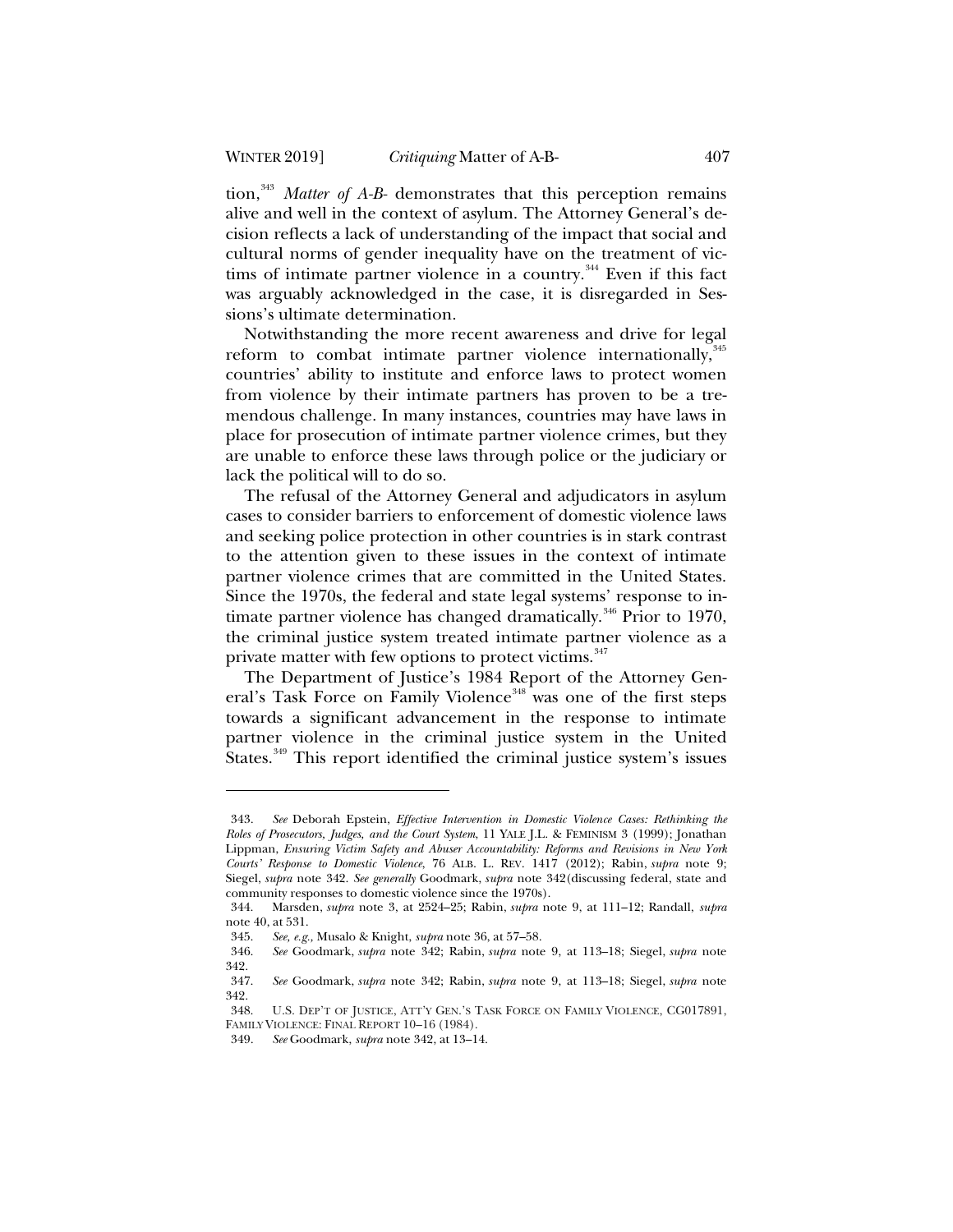in intimate partner violence cases and provided recommendations for change.<sup>350</sup> Since the 1984 Report, significant progress has been made in the protection of victims of intimate partner violence which occurs inside the United States. $^{351}$  States passed new mandatory arrest laws and "no-drop policies."<sup>352</sup> Through mandatory arrest laws, police are required to make an arrest when there is probable cause to support that an intimate partner violence crime was committed.<sup>353</sup> These laws were intended to ensure that police respond to intimate partner violence crimes and provide protection to the victim, thereby increasing victims' trust in the police. $354$ These laws have had an important impact on increased arrest rates in intimate partner violence cases.<sup>355</sup>

At the same time, in response to victim reluctance to support charges against their abuser or to testify against their abuser, prosecutors' offices began instituting "no-drop" policies that required prosecutors to move forward with intimate partner violence cases when sufficient evidence existed.<sup>356</sup> The reluctance of victims to support charges against their abusive partner, or even report abuse, may stem from fear of retribution by the abuser, the abuser's continued psychological control over the victim, concerns about the loss of financial support from the abuser, loss of child custody, religious and cultural reasons, issues of self-esteem, and lack of education, among many others.<sup>357</sup> States passed civil protection order statutes to protect the victim from the abuser so that the victim is able to leave.<sup>358</sup> In further efforts to alleviate these fears, states enacted laws on child custody and visitation protections for victims and created community resources for victims to receive support.<sup>359</sup>

In addition to state protections for victims of intimate partner violence, in 1994, Congress passed the Violence Against Women Act (VAWA).<sup>360</sup> VAWA provides funding and support for police departments that institute pro-arrest policies in intimate partner vio-

<sup>350.</sup> *See id.*

<sup>351.</sup> *See generally* Goodmark, *supra* note 342 (discussing federal, state and community responses to domestic violence since the 1970s).

<sup>352.</sup> *See id.* at 15–19; Rabin, *supra* note 9, at 115.

<sup>353.</sup> *See* Goodmark, *supra* note 342, at 15–19.

<sup>354.</sup> *See id.*

<sup>355.</sup> *See id.*

<sup>356.</sup> *See id.*

<sup>357.</sup> Dutton, *supra* note 303, at 1232–33; *see also* Kuennen, *supra* note 305, at 857, 878.

<sup>358.</sup> *See* Goodmark, *supra* note 342, at 10–11; Rabin, *supra* note 9, at 115.

<sup>359.</sup> *See* Goodmark, *supra* note 342, at 11–13; Rabin, *supra* note 9, at 114–15.

<sup>360.</sup> Goodmark, *supra* note 342, at 8–9; Rabin, *supra* note 9, at 116.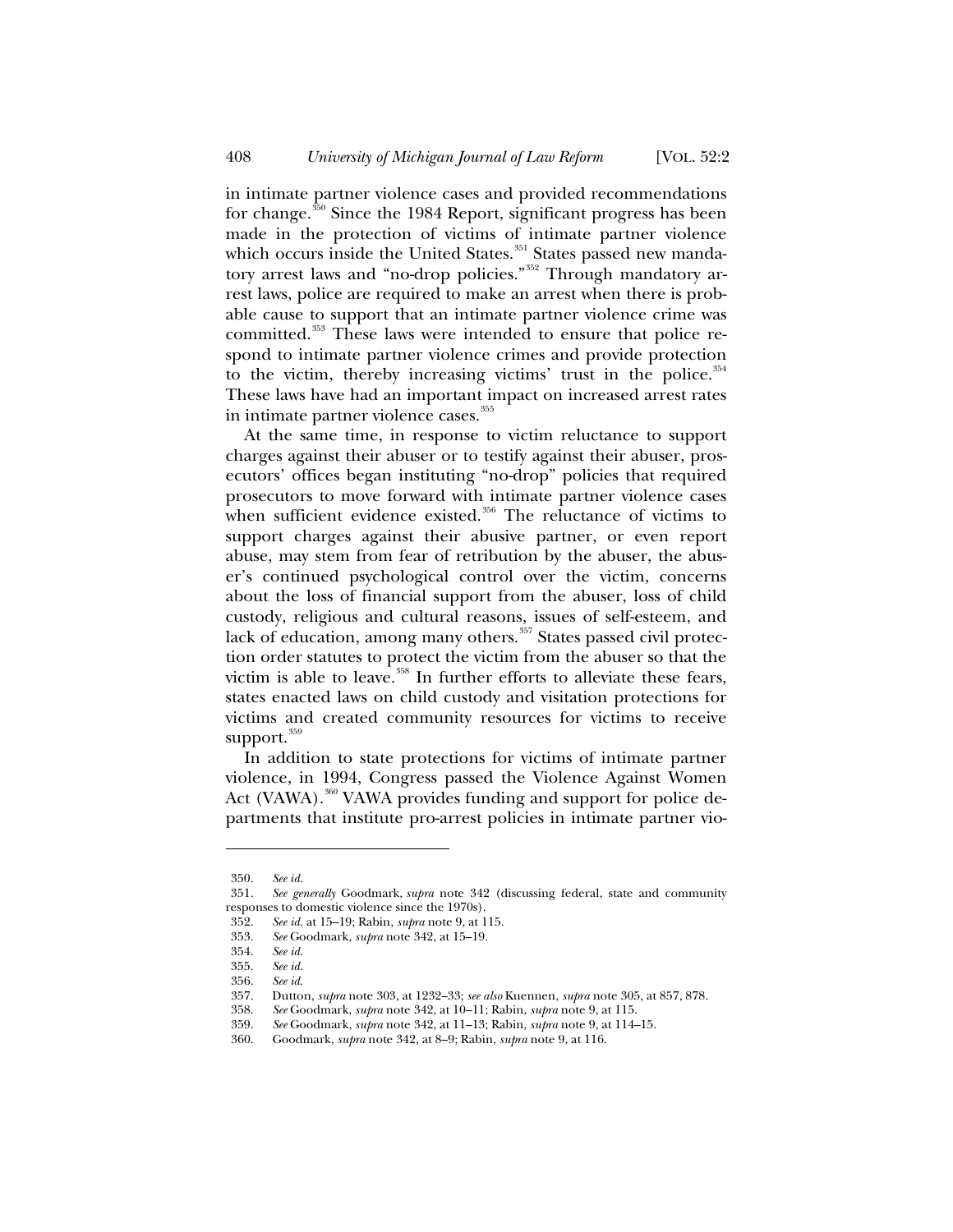lence cases and provide training for police officers, judges, and prosecutors on violence against women. It also created federal penalties related to violence against women and required states to enforce protection orders entered in other state courts.<sup>361</sup> As a part of VAWA, Congress provided undocumented women who have suffered intimate partner violence by U.S. citizens or permanent residents, as well as the undocumented women's children, with a path towards permanent residency. It also provided for cancellation of removal without the assistance or knowledge of the abuser in an effort to prevent abusers from using the victim's undocumented status to continue his control over the victim.<sup>362</sup> VAWA also created the U-visa, which allows non-citizen victims of serious crimes in the United States who are assisting in the investigation or prosecution of the crime to obtain non-immigrant status and a path towards permanent residency.<sup>363</sup>

Many states and jurisdictions have instituted training programs for judges who handle intimate partner violence-related matters.<sup>364</sup> These education and training programs work to eliminate judicial bias and foster neutrality and understanding in intimate partner violence cases.<sup>365</sup> Training may include sessions on the misconceptions of the dynamics of intimate partner violence and its effect on victims, psychology of intimate partner violence victims, applicable law and procedure, and cultural and linguistic issues.<sup>366</sup>

In contrast to the numerous protection avenues available to women, including undocumented women, who suffer intimate partner violence in the United States, women who flee intimate partner violence that occurs in a foreign country are limited to the antiquated constraints of asylum law to obtain protection.<sup>367</sup> Despite public awareness in the United States of the problem of intimate partner violence and substantial progress in federal and state law combating it, asylum law trails behind by almost fifty years. The male-centric lens through which refugee/asylum law developed continues to hamper progress in U.S. asylum law relating to intimate partner violence.

<sup>361</sup>*. See* Goodmark, *supra* note 342, at 9; Rabin, *supra* note 9, at 116.

<sup>362.</sup> Lianna E. Donovan, *The Violence Against Women Act's Protection of Immigrant Victims: Past, Present, and Proposals for the Future*, 66 RUTGERS L. REV. 745, 758–62 (2014); Rabin, *supra*  note 9, at 116–17.

<sup>363.</sup> Donovan, *supra* note 361, at 745, 758–62; Rabin, *supra* note 9, at 116–17.

<sup>364.</sup> *See, e.g.*, Epstein, *supra* note 343; Lippman, *supra* note 343, at 1427–31.

<sup>365.</sup> *See* Epstein, *supra* note 343; Lippman, *supra* note 343, at 1430.

<sup>366.</sup> *See* Epstein, *supra* note 343; Lippman, *supra* note 343, at 1430.

<sup>367.</sup> Rabin, *supra* note 9, at 125.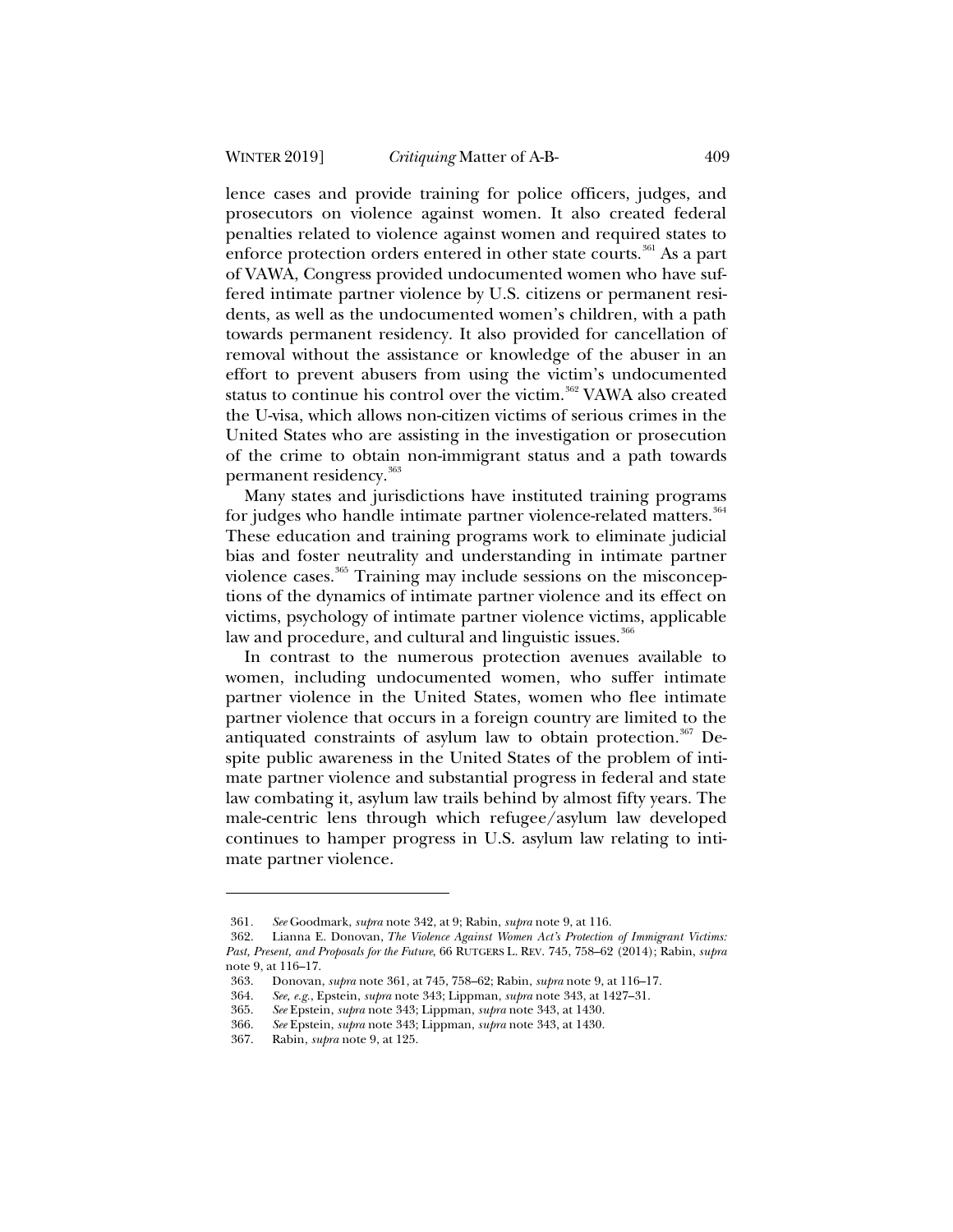Further, U.S. legal responses to intimate partner violence have acknowledged that victims often may not report abuse, support criminal charges, or attempt to leave the abuser, and have sought to remedy these issues. $368$  In contrast, it is these precise issues that support the denial of an asylum claim because the victim failed to report the abuse to the police or demonstrate their inability to leave the relationship prior to fleeing to the United States. These issues can only be combated through new legislation or regulations for asylum adjudications involving intimate partner violence, judicial training and education, and tracking mechanisms for genderrelated asylum cases.

## IV. PROVIDING GUIDANCE IN ASYLUM ADJUDICATIONS INVOLVING INTIMATE PARTNER VIOLENCE

U.S. asylum law provides no clear guidance on key aspects of the refugee definition. This is demonstrated by the well-documented history of U.S. jurisprudence on the particular social group category in regard to gender and intimate partner violence victims. Guidance is lacking, particularly related to the definition of a particular social group as it pertains to these victims, non-state actor persecution when a state is unable or unwilling to provide protection, and the nexus between the non-state actor persecution and the particular social group ground. The Attorney General's decision in *Matter of A-B-* provided no clarification or guidance on these issues for adjudicators.

Moreover, although he acknowledged that asylum claims based on intimate partner violence must be examined on a case-by-case basis, Sessions made a series of generalized statements about why these claims are "unlikely" to meet the refugee definition. As a result, his decision will serve to prejudice adjudicators in their analysis of these claims. Adjudicators will continue to be left to their own discretion, leading to drastically different results in asylum cases based on intimate partner violence. New legislation or regulations, adjudicator training, and tracking of outcomes of genderbased asylum claims are essential to creating an environment where more consistent and fair adjudications of women's asylum

<sup>368.</sup> Goodmark, *supra* note 342, at 10–19; Rabin, *supra* note 9, at 115.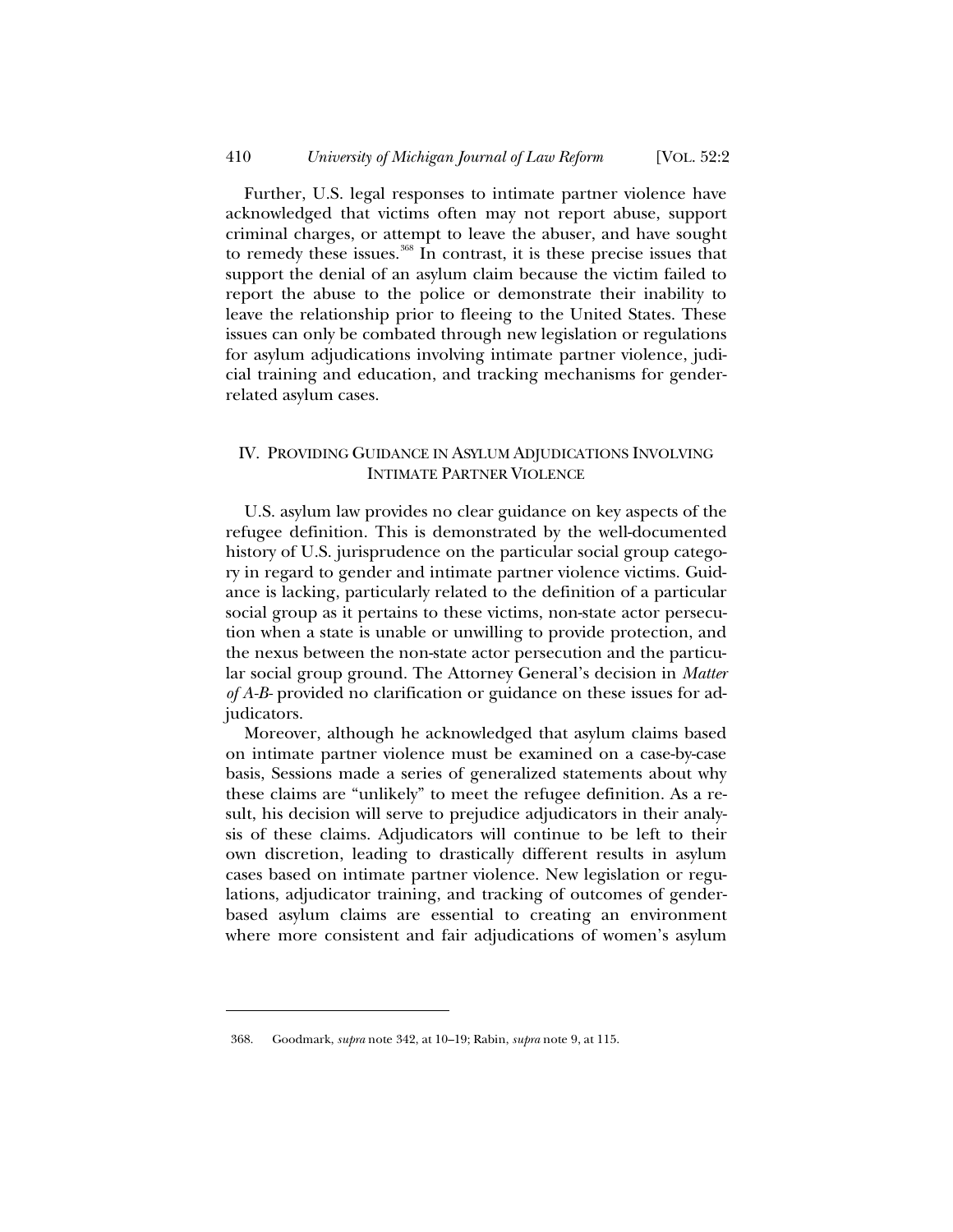claims, including those who have suffered intimate partner violence, are possible.<sup>369</sup>

## A*. New Legislation or Regulations*

In 2000, before DHS took over asylum adjudications, the INS published a proposed rule to amend the regulations establishing asylum and withholding eligibility. $370$  The proposed rules aimed to provide "generally applicable principles that will allow for case-bycase adjudication of claims based on domestic violence or other serious harm inflicted by individual non-state actors."<sup>371</sup> In setting out these principles, the proposed rule directly addressed the BIA's *Matter of R-A-* decision.<sup>372</sup> It removed "certain barriers," created by the *Matter of R-A-* decision, to claims that domestic violence amounts to persecution based on membership in a particular social group when a government proves to be unwilling or unable to give protection.<sup>373</sup>

The proposed rules highlighted the immutability requirement as a key part of its definition of a particular social group.<sup>374</sup> In order for a characteristic to be immutable, it must be "unchangeable" or "fundamental to an applicant's identity."<sup>375</sup> Gender was considered an immutable characteristic within this definition.<sup>376</sup> While the proposed rules provided a list of additional factors that "may" be taken into account in considering whether "a particular social group exists," they are not considered "requirements" in the particular social group determination. $377$ 

Recognizing that the BIA's conclusion in *Matter of R-A-* seemed to eliminate the possibility that the "on account of" requirement

<sup>369.</sup> *See* Marsden, *supra* note 3, at 2515, 2539 (calling for new regulations to provide guidance in intimate partner violence-based asylum claims and noting that "creative arguments based on existing law will not overcome the innate hostility of some adjudicators to this type of claim"); *see also* Bookey, *supra* note 167, at 11 (asserting that the limitations of *Matter of A-R-C-G-* demonstrate the need for "comprehensive, clear, and binding guidance" either from the Board or in the form of new regulations).

<sup>370.</sup> Asylum and Withholding Definitions, 65 Fed. Reg. 76,588 (proposed Dec. 7, 2000) (to be codified at 8 C.F.R. pt. 208).

<sup>371.</sup> *Id.* at 76,589.

<sup>372.</sup> *In re* R-A-, 22 I. & N. Dec. 906 (A.G. 2001).

<sup>373.</sup> Asylum and Withholding Definitions, 65 Fed. Reg. 76,588, 76,589 (proposed Dec. 7, 2000) (to be codified at 8 C.F.R. pt. 208).

<sup>374.</sup> *Id.*

<sup>375.</sup> *Id.* at 76,593.

<sup>376.</sup> *Id.*

<sup>377.</sup> *Id.* at 76,594–95.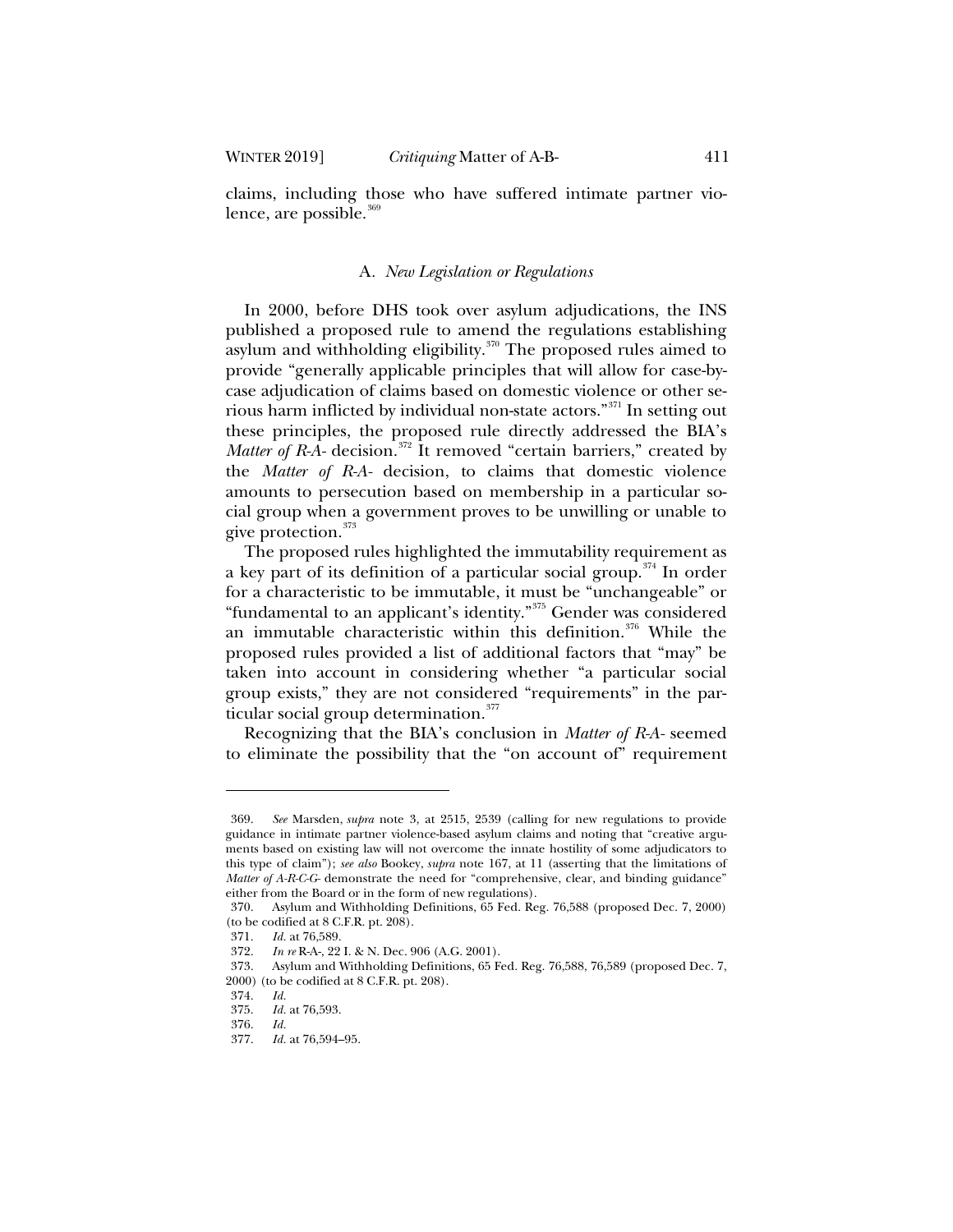would be met when the persecutor did not harm other members of the particular social group, the proposed rules stated that this should not be "required as a matter of law . . . in order for an applicant to satisfy the 'on account of' requirement."<sup>378</sup> The proposed rules explicitly permitted the possibility that victims of domestic violence may fulfill the "on account of" requirement despite the fact that the persecutor had the opportunity and motivation to abuse "only one of the women who share this characteristic, because only one of these women is in a domestic relationship with the abuser."<sup>379</sup>

Although these rules represented considerable progress at the time in describing the relationship between gender and the particular social group ground, they were never finalized. Since that time, the issues presented in *Matter of R-A-* remain and progression away from these proposed rules have become even more evident in *Matter of A-B-*. The Attorney General's analysis in *Matter of A-B-* has only further highlighted the need for legislation and regulations to combat the continuing challenges to asylum claims based on gender involving intimate partner violence. In conjunction with similar legislative changes, these proposed rules should be amended and finalized by DHS to provide guidance to adjudicators and consistency in the asylum process.<sup>380</sup> While these rules may not eliminate all inconsistency in asylum claims based on intimate partner violence, they can resolve key issues in this type of case.

Scholars have also debated an amendment to the refugee definition under the INA, but concluded that, while an amendment may provide more certainty, new or amended regulations could be passed more quickly and easily than an amendment to the Act.<sup>381</sup> Given the positions of the current administration, it is unlikely that new or amended regulations favorable to asylum claims from women fleeing intimate partner violence will be passed in the near

<sup>378.</sup> *Id.* at 76,592.

<sup>379.</sup> *Id.* at 76,593.

<sup>380.</sup> Such regulations promulgated by DHS at 8 C.F.R. § 208 should also be duplicated and adopted by the DOJ at 8 C.F.R. § 1208. As a result, asylum officers within USCIS under DHS and immigration judges and the BIA under the DOJ would be bound by the regulations. Marsden, *supra* note 3*,* at 2549–50; Robins, *supra* note 36, at 442–43.

<sup>381.</sup> *See* Marsden, *supra* note 3, at 2539–44 (arguing there is precedent for legislative action to amend the INA, but such action is unlikely and difficult, while regulatory reform would be easier and more effective in resolving the difficulties faced by asylum claims based on intimate partner violence); *see also* Natalie Rodriguez, Note, *Give Us Your Weary but Not Your Battered: The Department of Homeland Security, Politics and Asylum for Victims of Domestic Violence*, 18 SW. J. INT'L. L. 317, 334 (2011) (arguing that legislative action to amend the INA is the best solution to the issues presented in asylum claims based on intimate partner violence but, until an amendment can be achieved, regulations should be promulgated).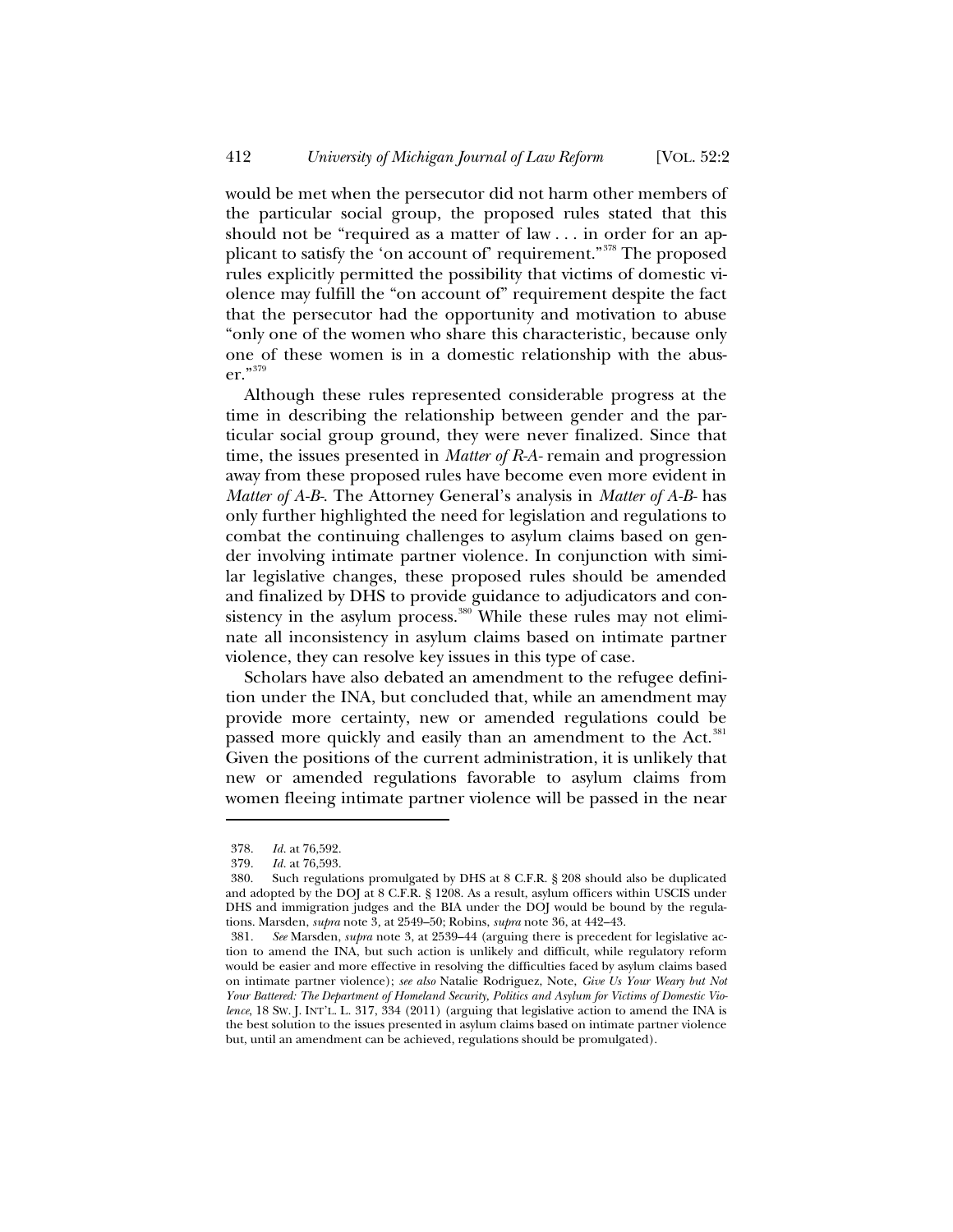future. An amendment to the refugee definition under the INA may be more probable, although still unlikely, and would provide the added benefit of certainty. Further, there is precedent for an amendment to the INA to provide protections to certain types of asylum claims. In 1996, Congress passed the Illegal Immigrant Reform and Immigrant Responsibility Act to provide protections for persons fleeing coercive family planning measures in China. This Act amended the definition of "refugee" in the INA to recognize that:

For purposes of determinations under this chapter, a person who has been forced to abort a pregnancy or to undergo involuntary sterilization, or who has been persecuted for failure or refusal to undergo such a procedure or for other resistance to a coercive population control program, shall be deemed to have been persecuted on account of political opinion, and a person who has a well founded fear that he or she will be forced to undergo such a procedure or subject to persecution for such failure, refusal, or resistance shall be deemed to have a well founded fear of persecution on account of political opinion.<sup>382</sup>

Similar to new regulations, amendments to the INA could also provide definitions and guidance particular to gender-based asylum claims, including those involving intimate partner violence. These amendments may be related to the particular social group ground, the nexus between the persecution and the particular social group, persecution by non-state actors when the government is unable or unwilling to provide protection, and the proper analysis of the viability of relocation, as well as credibility determinations. As such, the following recommendations refer both to new legislation and regulations.

## 1. Incorporate Gender as a Particular Social Group into the Refugee Definition

A new piece of legislation and/or updated regulations should define "particular social group" and specifically list gender as an identified "particular social group." The definition of a particular

<sup>382.</sup> INA § 101(a)(42), 8 U.S.C. § 1101(a)(42) (2018).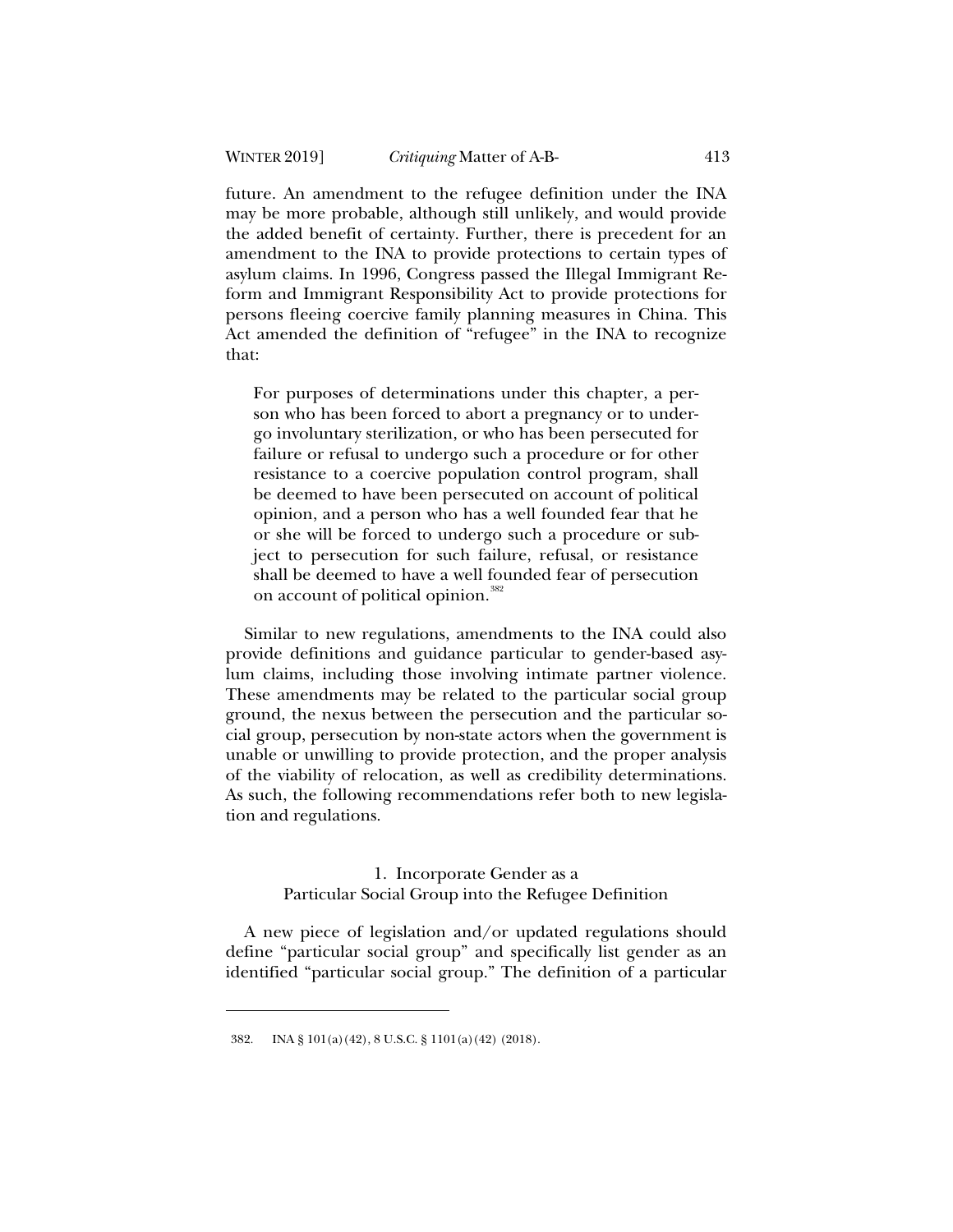social group in the proposed regulations from 2000 is taken from *Matter of Acosta*. <sup>383</sup> The proposed rules stated,

"A particular social group is composed of members who share a common, immutable characteristic, such as sex, color, kinship ties, or past experience, that a member either cannot change or that is so fundamental to the identity or conscience of the member that he or she should not be required to change it."<sup>384</sup>

Not only did these rules recognize sex as an immutable characteristic, but they also acknowledged that circumstances may exist under which marital status or any intimate relationship could be considered an immutable trait when there is evidence that the victim could not reasonably be expected to leave the relationship.<sup>385</sup>

When the rules were proposed, the BIA had not yet fully articulated its additional requirements of particularity and social distinction to demonstrate a particular social group. Since 2000, the BIA has solidified these two additional requirements in *Matter of M-E-V-G-*, *Matter of W-G-R-*, and subsequent cases, including *Matter of A-B-*. <sup>386</sup> The requirements of particularity and social distinction are confusing, repetitive, and superfluous. When set forth as absolute requirements for demonstrating a particular social group, they have served and will continue to serve as an impediment to the recognition of gender-based asylum claims, in particular those involving intimate partner violence. This is clearly demonstrated in the Attorney General's flawed analysis in *Matter of A-B-*. 387

New legislation and regulations should return to the *Matter of Acosta* definition of particular social group, as this definition closely follows that of the United Nations High Commissioner for Refugees (UNHCR) guidelines, which has rejected any additional requirement of social distinction or perception to demonstrate a particular social group. Rather, similar to the UNHCR's guidelines, the definition should include social perception as an *alternative* element in establishing the existence of a particular social group.

<sup>383.</sup> Asylum and Withholding Definitions, 65 Fed. Reg. 76,588, 76,593 (proposed Dec. 7, 2000) (to be codified at 8 C.F.R. pt. 208).

<sup>384.</sup> *Id.*

<sup>385.</sup> *Id.*

<sup>386.</sup> *In re* A-R-C-G-, 26 I. & N. Dec. 388 (B.I.A. 2014), *overruled by In re* A-B-, 27 I. & N. Dec. 316 (A.G. 2018); *In re* M-E-V-G-, 26 I. & N. Dec. 227 (B.I.A. 2014); *In re* W-G-R-, 26 I. & N. Dec. 208 (B.I.A. 2014).

<sup>387.</sup> *See* Vega-Ayala v. Lynch, 833 F.3d 34, 37 (1st Cir. 2016).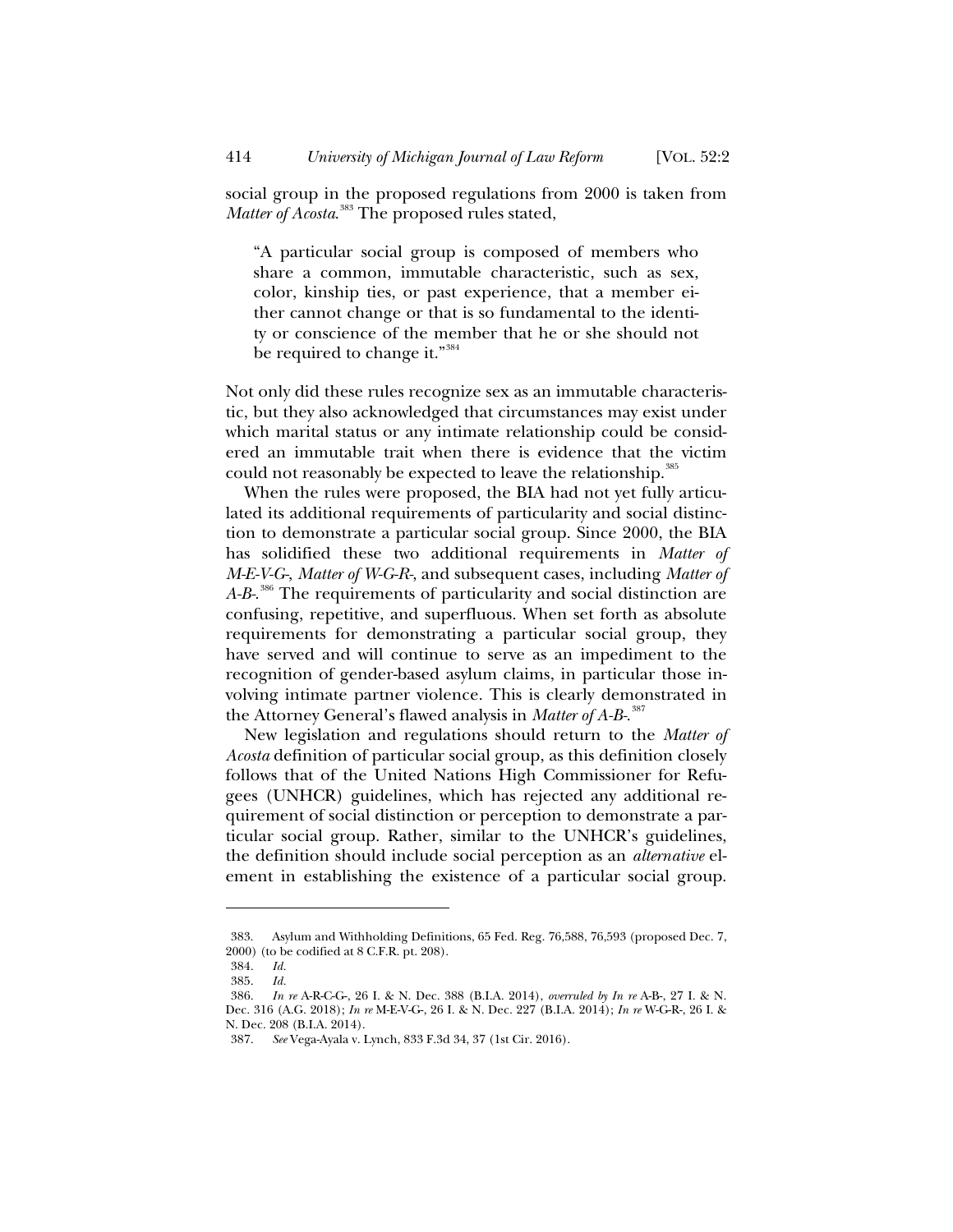The UNHCR's Social Group Guidelines incorporate the two dominant approaches to determining what constitutes a social group.<sup>388</sup> The first approach, called the "protected characteristics" approach, as in *Matter of Acosta*, involves examining whether a group is comprised of persons sharing an immutable characteristic, or one that is so fundamental to individual identity a person "should not be compelled to forsake it."<sup>389</sup>

The second approach, called the "social protection" approach, which has similarities to the BIA's social distinction and particularity requirements, looks at "whether or not a group shares a common characteristic which makes them a cognizable group or sets them apart from society at large."<sup>390</sup> The UNHCR recognized that sometimes the application of these two approaches to a similar case may bring about different results, and the guidelines provided a definition that incorporates both approaches $^{\rm 391}$ :

A particular social group is a group of persons who share a common characteristic other than their risk of being persecuted, or who are perceived as a group by society. The characteristic will often be one which is innate, unchangeable, or which is otherwise fundamental to identity, conscience or the exercise of one's human rights.<sup>392</sup>

Accordingly, new proposed legislation and regulations could define a particular social group as:

composed of members who share a common, immutable characteristic, such as sex, gender, color, kinship ties, or past experience, or who are perceived as a group by society. The characteristic is one which the member either cannot change or that is so fundamental to the identity or conscience of the member that he or she should not be required to change it.

<sup>388.</sup> U.N. High Commissioner for Refugees, Guidelines on International Protection: "Membership of a Particular Social Group" Within the Context of Article 1A(2) of the 1951 Convention and/or its 1967 Protocol Relating to the Status of Refugees ¶¶ 5–10, U.N. Doc. HCR/GIP/02/02 (May 7, 2002) [hereinafter UNHCR Social Group Guidelines].

<sup>389.</sup> *Id.* ¶ 6.

*Id.* 17.

<sup>391.</sup> *Id.* ¶ 10.

<sup>392.</sup> *See id.* ¶¶ 9–10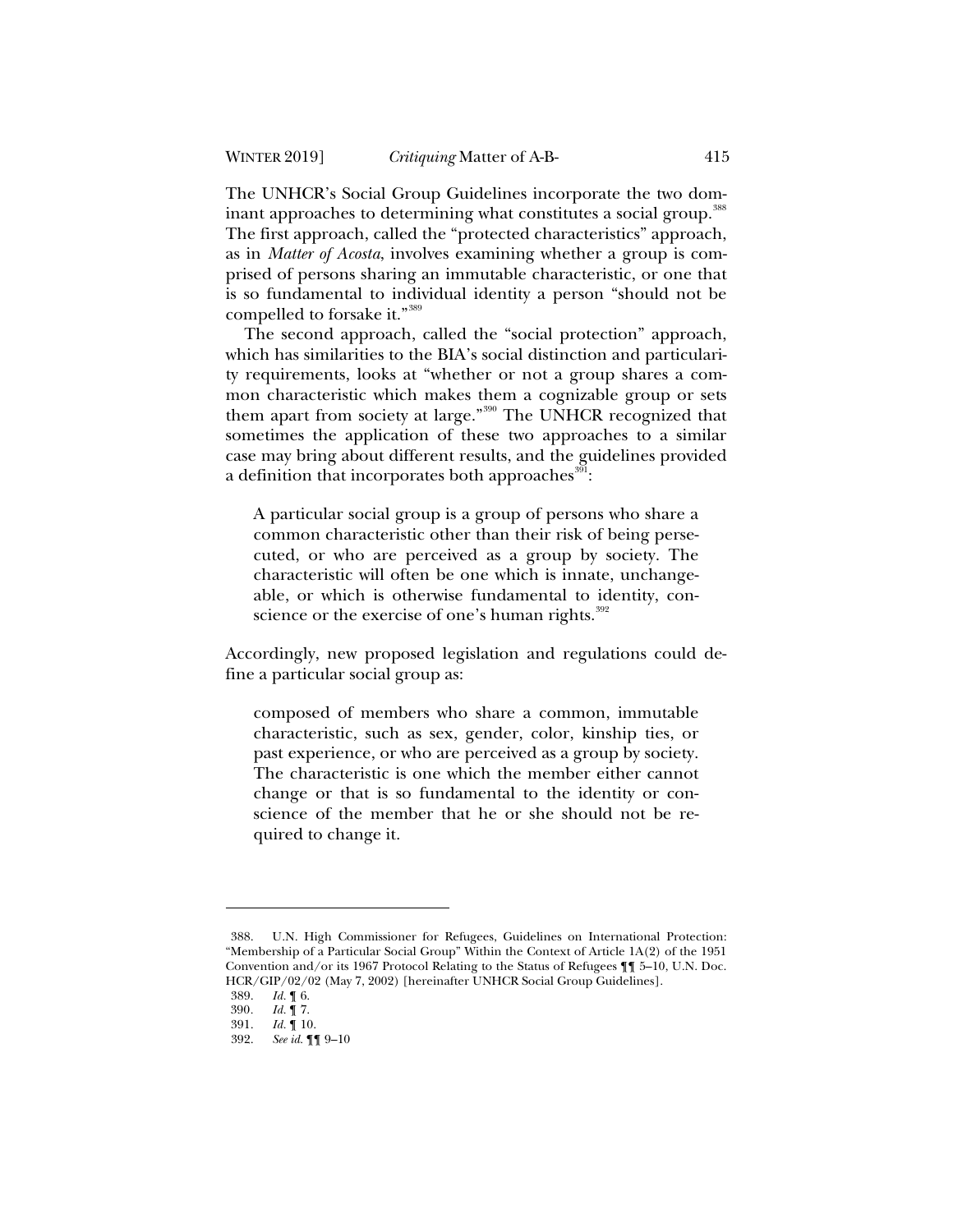Similar to the UNHCR definition in its Social Group Guidelines, this definition includes both those "who share a common characteristic" and those "who are perceived as a group by society," but does not require both approaches to be met.<sup>393</sup> Moreover, this definition includes recognition of gender<sup>394</sup> as an immutable trait. This will eliminate any further confusion for adjudicators about whether gender alone constitutes a particular social group.

The recognition of gender alone as a particular social group will remove the extensive and confusing analysis required in defining gender-based social groups as persons who are married or in domestic relationships and are unable to leave the relationship.<sup>395</sup> It will eliminate the need for an overly narrow identification of a gender-related particular social group, which limits a case's applicability as a source of precedent in future cases.<sup>396</sup> The immutable characteristic of the social group in an asylum claim based on intimate partner violence is gender. Whether or not an asylum seeker has the ability to leave the relationship is best examined in the context of whether the applicant has a well-founded fear of persecution and in considerations of the viability of relocation, as discussed below.<sup>397</sup>

# a*.* Other Strategies for the Incorporation of Gender into the Refugee Definition

The identification of gender as a particular social group through new legislation or regulations would be the most effective way to eliminate the inconsistencies and ambiguity in asylum claims based on intimate partner violence. However, adjudicators and scholars

<sup>393.</sup> *Id.* ¶ 10.

<sup>394.</sup> Although distinctions have been made between the meanings of the words "sex" and "gender," that discussion is outside the scope of this Article. For instance, sex is a biological determination and "[g]ender refers to the relationship between women and men based on socially or culturally constructed and defined identities, status, roles and responsibilities that are assigned to one sex or another. . . ." UNHCR Gender Guidelines, *supra* note 10, ¶ 3. In recognition of this distinction and the potential confusion that could result, this Article recommends the inclusion of both "sex" and "gender" in the definition.

<sup>395.</sup> Other scholars support the recognition of sex or gender as a particular social group. *See, e.g*., Deborah E. Anker et al., *Defining "Particular Social Group" in Terms of Gender: The Shah Decision and U.S. Law*, 76 INTERPRETER RELEASES 1005, 1006 (1999); Corrales, *supra* note 168, at 90; Audrey Macklin, *Refugee Women and the Imperative of Categories*, 17 HUM. RTS. Q. 213, 261–62 (1995); Marsden, *supra* note 3, at 2544; Reimann, *supra* note 69, at 1254–55; Sidun, *supra* note 178, at 141.

<sup>396.</sup> Bookey, *supra* note 167, at 13–15.

<sup>397.</sup> *See, e.g.*, *In re* Kasinga, 21 I. & N. Dec. 357, 358 (B.I.A. 1996).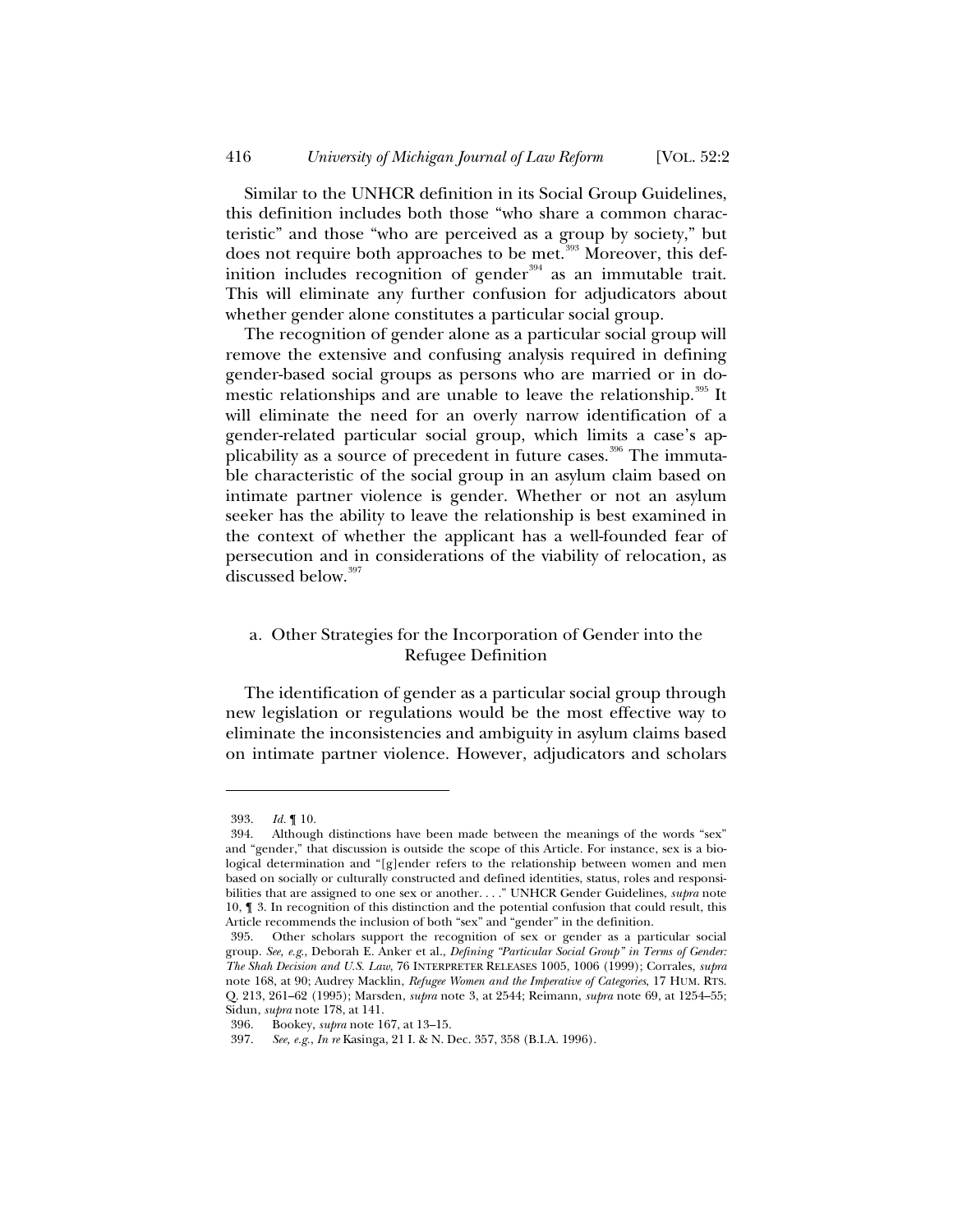have used or proposed a number of other approaches for analyzing asylum claims based on intimate partner violence.

First, scholars have proposed that gender should be a sixth ground for asylum in addition to race, religion, nationality, political opinion, and particular social group.<sup>398</sup> As a separate ground, gender can be interpreted outside the construct of the particular social group category.<sup>399</sup> Similar to identifying gender as a particular social group, gender as a sixth ground for asylum would eliminate the need to narrow particular social groups of women identified in gender-related asylum cases.<sup>400</sup> However, creating an entirely new category such as gender will require developing a whole new framework for interpretation and analysis.

In contrast, the "particular social group" category has an existing history of interpretation and analysis that can be used.<sup> $401$ </sup> As proposed above, new legislation and regulations may incorporate aspects of that history including *Matter of Acosta*'s common immutable characteristic requirement and a societal perception requirement that has a relationship to the BIA's *Matter of M-E-V-G*social visibility and particularity tests. The societal perception requirement could follow the UNHCR's approach, rather than the BIA's confusing social visibility and particularity tests, and could be used in the alternative to the common immutable characteristic requirement—not as an additional requirement.<sup>402</sup> Moreover, the addition of gender as a sixth ground for asylum would set apart the refugee definition in U.S. asylum law from other countries in a very important way.<sup>403</sup> Internationally, the push has been centered on

<sup>398.</sup> *See, e.g.*, Elizabeth A. Hueben, *Domestic Violence and Asylum Law: The United States Takes Several Remedial Steps in Recognizing Gender-Based Persecution*, 70 UMKC L. REV. 453, 466 (2001) (arguing that by adding gender as a ground for asylum, women would only have to prove persecution on account of gender); Randall, *supra* note 40, at 566 (arguing that gender must be "legally recognized as its own ground of persecution"); Mattie L. Stevens, *Recognizing Gender-Specific Persecution: A Proposal to Add Gender as a Sixth Refugee Category*, 3 CORNELL J.L. & PUB. POL'Y 179 (1993) (arguing that only a sixth refugee category, gender, can ensure that the refugee definition will address the harms particular to women).

<sup>399.</sup> Barreno, *supra* note 47, at 254–55; Hueben, *supra* note 397.

<sup>400.</sup> *See* Hueben, *supra* note 397.

<sup>401.</sup> See Andrea Binder, *Gender and the "Membership in a Particular Social Group" Category of the 1951 Refugee Convention*, 10 COLUM. J. GENDER & L. 167, 193 (2001) (asserting that while a "reformulation of the refugee definition would be desirable," a focus on "improving the administrative and judicial practices with regard to the existing conventional and statutory framework" may be more promising).

<sup>402.</sup> *See* Barreno, *supra* note 47, at 261–62 (acknowledging that if the UNHCR definition is adopted in the U.S., adjudicators would have to choose whether to apply UNHCR's social perception approach).

<sup>403.</sup> *See* Macklin, *supra* note 394, at 262.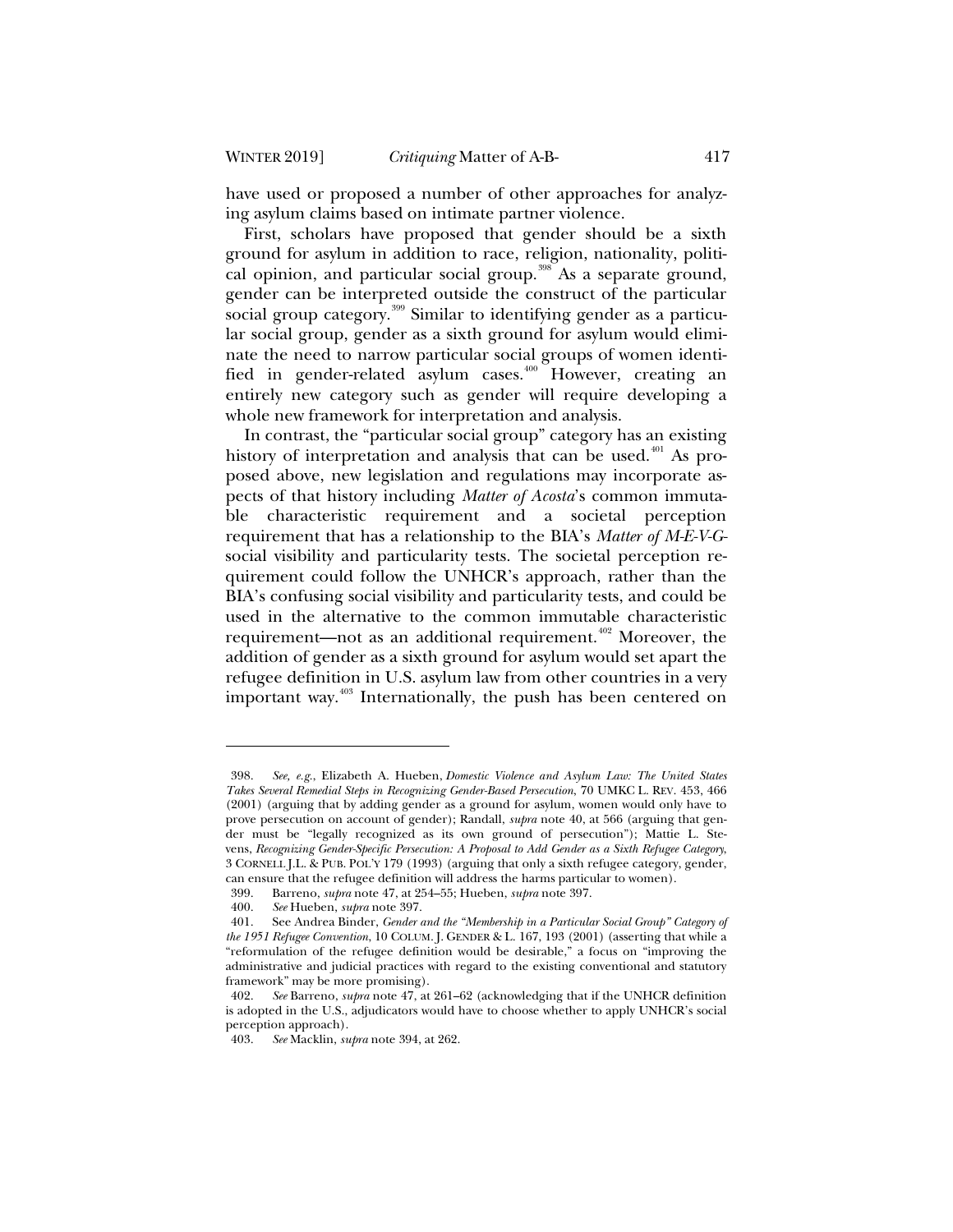gender as a particular social group and guidelines have been developed around this strategy.<sup>4</sup>

Second, some scholars have advocated for consideration of asylum claims based on intimate partner violence in the context of other grounds for asylum, such as political opinion.<sup>405</sup> The belief that women are entitled to be treated as human beings is a political opinion, $406$  and leaving an intimate partner relationship where the woman is abused and the state sponsors or is complicit in the subjugation of women is an expression of that political opinion.<sup>407</sup> However, in the context of intimate partner violence, the victim is not being persecuted because of her "belief," but because she is a woman and the abuser believes that she is subordinate.<sup>408</sup>

This approach could be an effective basis for an asylum claim when a woman resisted the abuse in some way prior to fleeing to the United States, such as leaving the relationship, and the state has supported or been complicit in the subjugation of women. Yet, when the applicant has not attempted to leave the relationship prior to fleeing to the United States, this strategy fails to establish that the abuser persecuted the victim on account of her belief that women are entitled to be treated as human beings and, therefore, to be free from abuse. Further, this approach would not help asylum claims based on intimate partner violence move away from an overemphasis on the victim's attempts to leave the relationship.

Third, some adjudicators who are reluctant to accept gender alone as forming the particular social group rely on the "gender plus" strategy, which creates particular social groups based on gender plus other immutable characteristics. In *Matter of A-B-,* the Attorney General focused on the proposed social groups defined by

<sup>404.</sup> *See* UNHCR Gender Guidelines*, supra* note 10; UNHCR Social Group Guidelines, *supra* note 387.

<sup>405.</sup> *See, e.g.*, Marisa Silenzi Cianciarulo, *Batterers as Agents of the State: Challenging the Public/Private Distinction in Intimate Partner Violence-Based Asylum Claims,* 35 HARV. J.L. & GENDER 117, 156–59 (2012) (arguing that intimate partner violence may be inflicted on account of a woman's political opinion); Alice Edwards, *Transitioning Gender: Feminist Engagement with International Refugee Law and Policy 1950–2010*, 29 REFUGEE SURV. Q. 21, 28 (2010) (asserting that reliance only on the particular social group ground for women's asylum claims ignores women's role as political actors); *see also* Randall, *supra* note 50, at 298–99 (discussing the argument for consideration of gender persecution in the context of political opinion).

<sup>406.</sup> Cianciarulo, *supra* note 404, at 155; *see also* Randall, *supra* note 50, at 298–99.

<sup>407.</sup> Cianciarulo, *supra note* 404, at 158.

<sup>408.</sup> *See* Macklin, *supra* note 178, at 58–59 ("[D]omestic violence is not about what a woman believes, but about her gender identity—and the sexist beliefs of the man who abuses her."); Sidun*, supra* note 178, at 138–39 ("The majority of women abroad are not raped or beaten because of a political opinion that they hold. Women are raped and beaten because they are women.").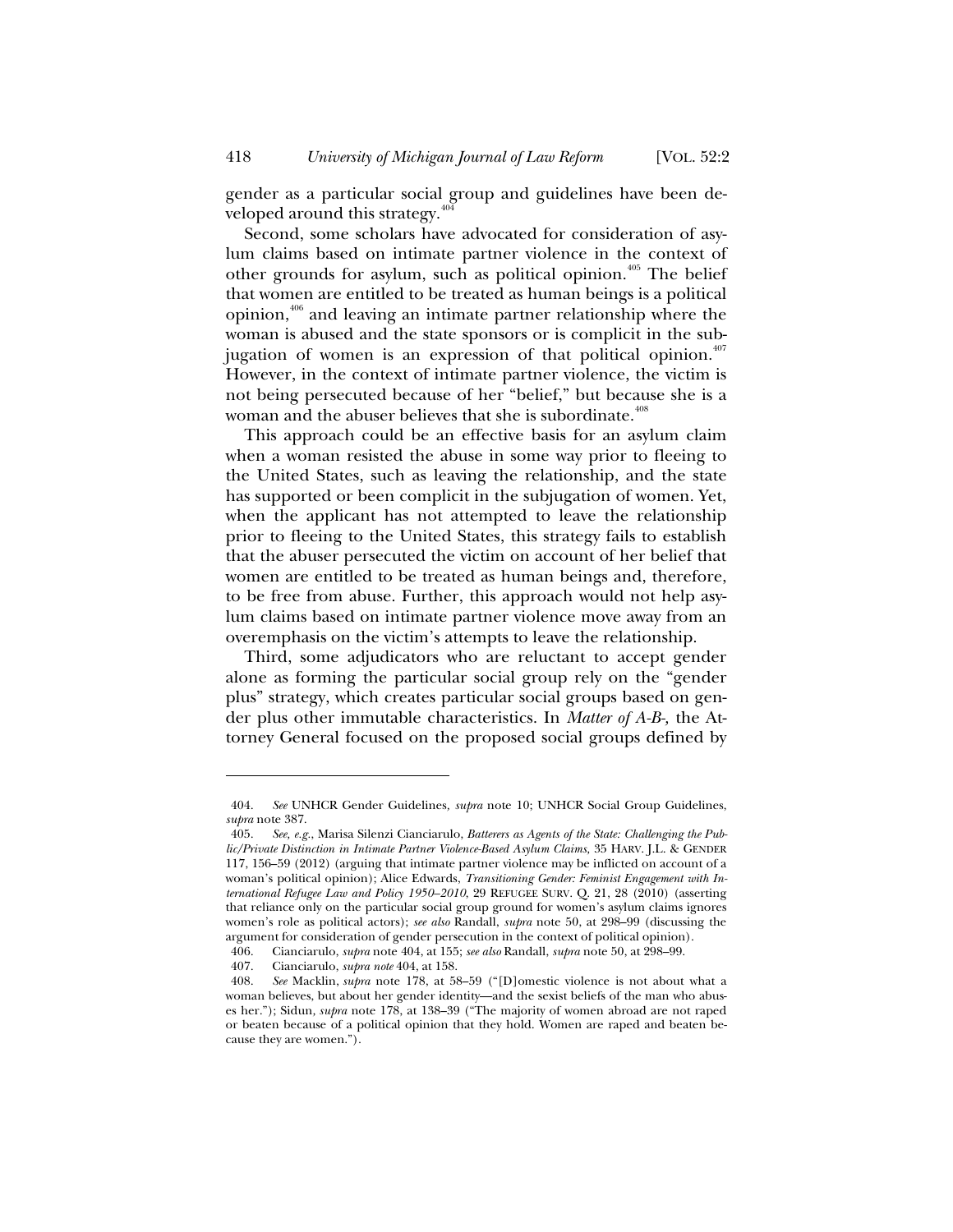the gender-plus approach and ignored the social group proposed by *Matter of* A-B-, which defined particular social group by gender alone. The gender-plus approach was also used frequently in cases prior to *Matter of A-B-* including in *Matter of A-R-C-G-*. Adjudicators' analyses of social groups based on gender plus, as exhibited in *Matter of A-B-,* are often confusing and lead to piecemeal and inconsistent results in these cases. Even when such an asylum claim is approved, the determination based on a narrowly defined particular social group may have little precedential value.<sup>409</sup> Undoubtedly, the failure to recognize that gender alone is the basis for the persecution and forms the particular social group deprives victims of intimate partner violence of protection.<sup>410</sup>

The idea that gender may form a particular social group is not a new concept. Adjudicators in the United States, the UNHCR, and other countries have acknowledged this.<sup>411</sup> Nevertheless, many adjudicators continue to resist granting asylum based on gender alone for fear of opening the floodgates to women asylum seek $ers.<sup>412</sup>$ 

### b*.* Opening the Floodgates

The primary argument against creating gender as a particular social group is that it would create a "flood" of women asylum seekers.<sup>413</sup> Such arguments fail to recognize that race, religion, nationality, and political opinion all have the potential to incorporate

<sup>409.</sup> *See* Barreno, *supra* note 47, at 261–63; *see also* Bookey, *supra* note 167.

<sup>410.</sup> *See* Barreno, *supra* note 47, at 261–63.

<sup>411.</sup> *In re* Acosta, 19 I. & N. Dec. 211 (B.I.A. 1985) *overruled in part by In re Mogharrabi*, 19 I. & N. Dec. 439 (B.I.A. 1987); UNHCR Gender Guidelines, *supra* note 10; UNHCR Social Group Guidelines, *supra* note 387; Reimann, *supra* note 69, at 1240 (noting that Canada, New Zealand, the United Kingdom, and some other European nations have recognized gender as a particular social group); Rodriguez, *supra* note 380, at 340–43 (finding that Canada, the United Kingdom, Australia, and New Zealand have recognized gender-based asylum and have not had a flood of such applications).

<sup>412.</sup> *See* Marsden, *supra* note 10, at 2526–27 (asserting that while U.S. courts have acknowledged in dicta that gender may be a basis for an asylum claim, "in practice, courts have been reluctant to grant asylum on the basis of a particular social group defined solely or primarily by gender"); Randall, *supra* note 40, at 563 (recognizing that some U.S. adjudicators in asylum cases have expressed concern that "gender is an over-broad category on which to define a social group").

<sup>413.</sup> UNHCR Gender Guidelines, *supra* note 10, at 7 ("The size of the group has sometimes been used as a basis for refusing to recognize 'women' generally as a particular social group. This argument has no basis in fact or reason, as the other grounds are not bound by this question of size.").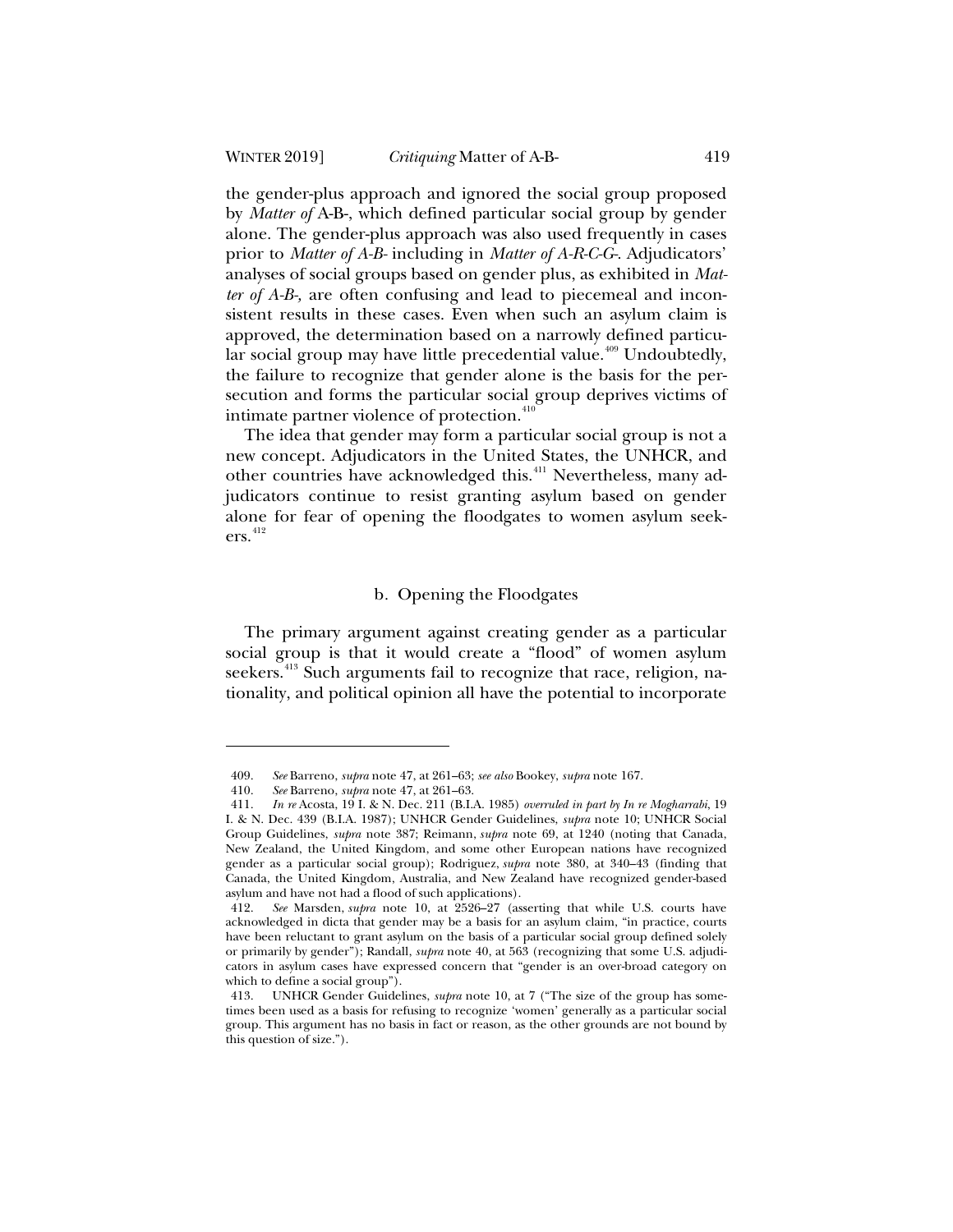large numbers of people. $414$  The refugee definition incorporates many other elements that must be met in order to qualify for asylum in addition to demonstrating that an asylum seeker falls under one of the five grounds for asylum. These elements include a wellfounded fear of persecution and proof that the state is unable or unwilling to provide protection when a non-state actor inflicts persecution.<sup>415</sup> For example, while intimate partner abuse happens throughout the world, many countries are able and willing to provide protection to victims. <sup>416</sup> In such circumstances, an asylum claim based on intimate partner violence would fail to meet the refugee definition. The asylum process in the United States is complex and difficult to complete successfully without (and even with) representation, and many cases are withdrawn or abandoned in the process.<sup>417</sup> The recognition of gender as a particular social group would not lead to the grant of asylum in every gender-based asylum claim.<sup>418</sup>

Further, countries that recognize gender as a basis for persecution have not experienced a flood of women asylum seekers.<sup>419</sup> In fact, as reported by a number of scholars and acknowledged by the Department of Homeland Security, Canada recognizes that gender may form a particular social group in intimate partner violencebased asylum cases, but has not experienced an increase in genderbased claims.<sup>420</sup> Many women who have an asylum claim based on intimate partner violence may not want to risk leaving their abusive relationship due to fear of the abuser or family or cultural impediments.<sup>421</sup> Not all of these women have the resources to flee to the United States and make an application for asylum.<sup>422</sup>

Moreover, the size of an applicant's social group is not a valid basis for rejecting their asylum claim based on gender. $423$  The U.S.

<sup>414.</sup> *Id.*; *see also* UNHCR Social Group Guidelines, *supra* note 387, at 5 (explaining that the size of a social group is not relevant to whether it can be recognized for asylum purposes); Randall, *supra* note 50, at 299; Anker et al., *supra* note 394, at 1010.

<sup>415.</sup> Randall, *supra* note 40, at 564; Megan Galicia, Comment, *Fits and Starts: Towards Recognizing Gender as a Basis for Asylum in the Eighth Circuit Court of Appeals,* 85 UMKC L. REV. 1013, 1031 (2017).

<sup>416.</sup> *See* Cianciarulo, *supra* note 404, at 160.

<sup>417.</sup> Corrales, *supra* note 168, at 88–89.

<sup>418.</sup> Galicia, *supra* note 414.

<sup>419.</sup> Rodriguez, *supra* note 380, at 340–42.

<sup>420.</sup> *See, e.g.,* Musalo, *supra* note 46, at 132; Corrales, *supra* note 168, at 88–89; Barreno, *supra* note 47, at 263; DHS Supplemental *L-R-* Brief, *supra* note 62, at 13 n.10.

<sup>421.</sup> *See* Cianciarulo, *supra* note 404, at 160–61.

<sup>422.</sup> *See id.* at 161.

<sup>423.</sup> Anker et al., *supra* note 394, at 1010 ("Fear of opening the 'floodgates,' however, is not an appropriate or necessary reason for subverting this branch of asylum law."); Randall,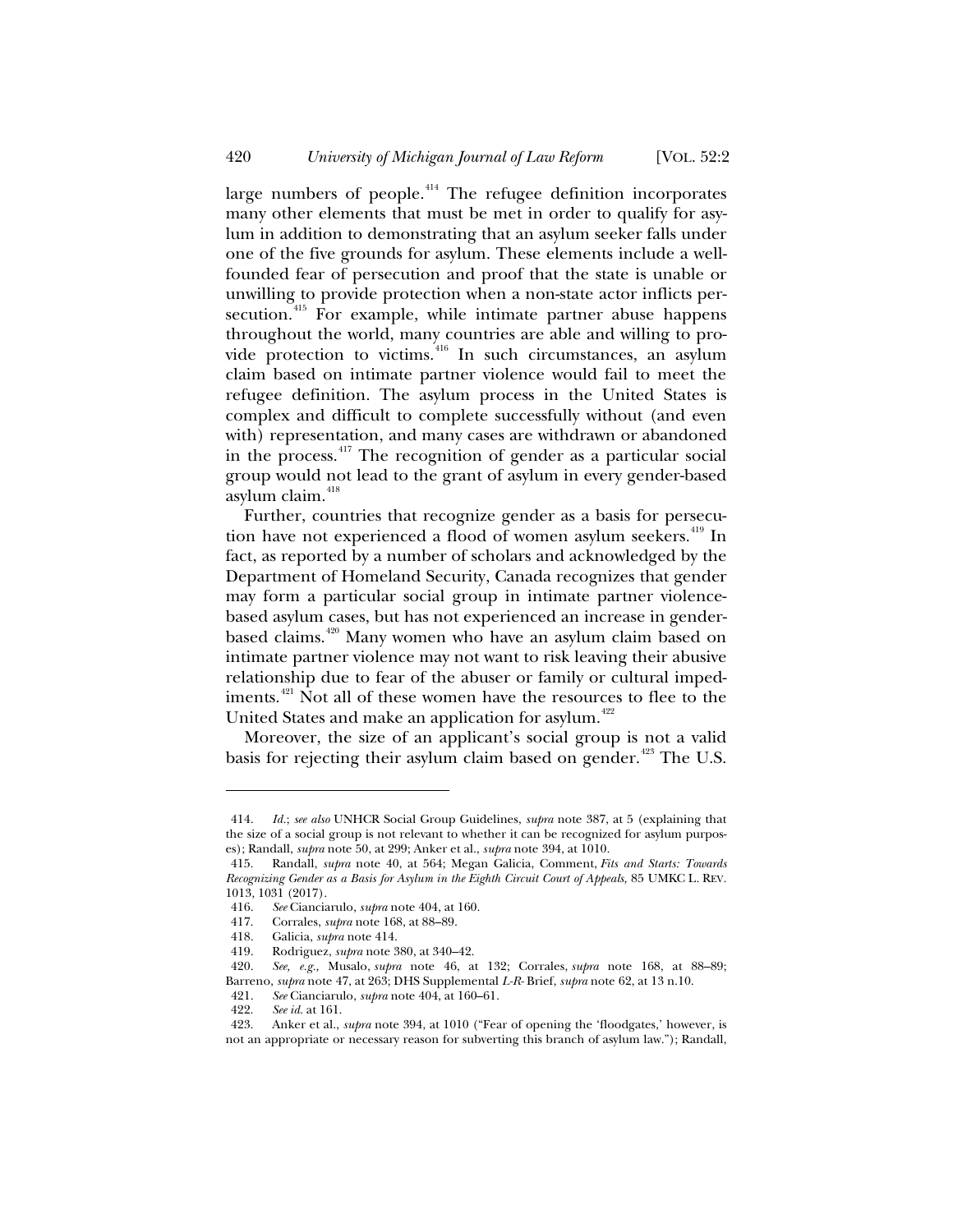asylum law's reluctance to acknowledge gender as a particular social group has forced female asylum seekers to create particular social groups that incorporate gender plus other characteristics, including marital status and inability to leave, among many others. These have become unnecessarily narrow and complicated. The true immutable characteristic is gender. $424$ 

The safeguard against potentially innumerable asylum claims is found in the stringent statutory requirements for all asylum seekers which require that the applicant prove (1) that she has suffered or has a well-founded fear of suffering harm that rises to the level of persecution, (2) on account of race, religion, nationality, membership in a particular social group, or political opinion, and (3) is unable or unwilling to return to her country because of the persecution or a wellfounded fear of persecution.

Cece v. Holder, 733 F.3d 662, 674–75 (7th Cir. 2013) (citations omitted).

424. Robins, *supra* note 36, at 446–47.

*supra* note 50, at 299 (arguing that concern about "floodgates" ignores "the essential nature of the refugee remedy" as a "case-by-case individual one"). As explained in detail by the Seventh Circuit in *Cece v. Holder*:

In any event, the breadth of category has never been a per se bar to protected status. As was noted in *Iao v. Gonzales,*

The number of followers of Falun Gong in China is estimated to be in the tens of millions, all of them subject to persecution . . . . [Because] [a]nyone, we suppose, can get hold of a book of [Falun Gong] teachings, start doing the exercises, and truthfully declare himself or herself a bona fide adherent to Falun Gong[,] [t]he implications for potential Chinese immigration to the United States may be significant . . . . But Congress has not authorized the immigration services to [control Chinese immigration] by denying asylum applications in unreasoned decisions.

Many of the groups recognized by the Board and courts are indeed quite broad. These include: women in tribes that practice female genital mutilation; persons who are opposed to involuntary sterilization; members of the Darood clan and Marehan subclan in Somalia (1% of the population of Somalia are members of the Marehan subclan); homosexuals in Cuba; Filipinos of Chinese ancestry living in the Philippines (approximately 1.5% of the Philippines population has an identifiable Chinese background). The ethnic Tutsis of Rawanda numbered close to 700,000 before the genocide of 1994, and yet a Tutsi singled out for murder who managed to escape to the United States could surely qualify for asylum in this country. And undoubtedly any of the six million Jews ultimately killed in concentration camps in Nazi-controlled Europe could have made valid claims for asylum, if only they had had that opportunity. Many of our asylum laws originated out of a need to address just such refugees from World War II. It would be antithetical to asylum law to deny refuge to a group of persecuted individuals who have valid claims merely because too many have valid claims. For this reason, we also reject the Sixth Circuit's reasoning that the group of young-looking, attractive Albanian women who are forced into prostitution is not a cognizable social group because it is too broad and sweeping of a classification.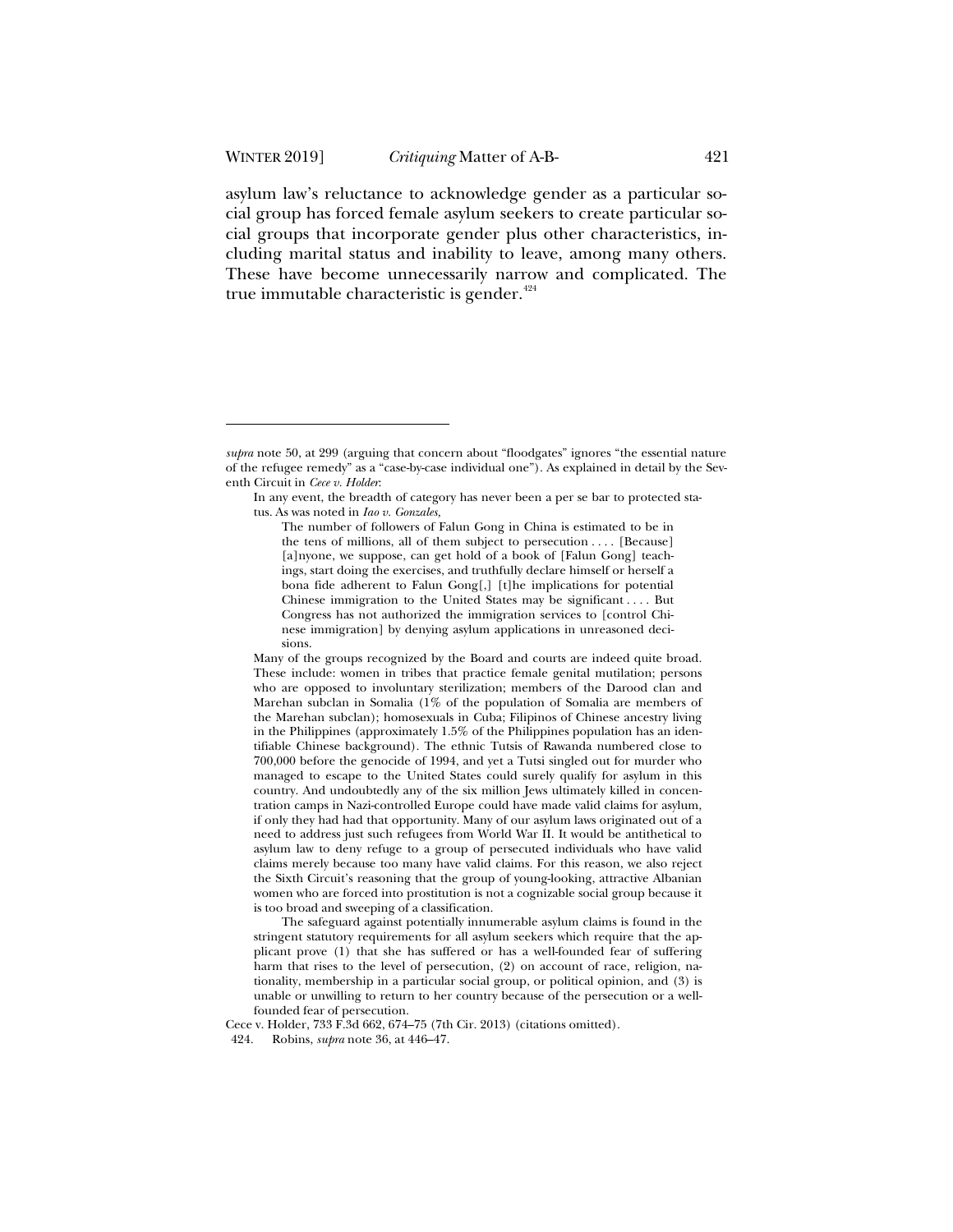# 2. Persecution by Non-State Actor— Unwilling or Unable to Protect

Non-state actors are the primary perpetrators of persecution in gender-based asylum claims, particularly those involving intimate partner violence.<sup>425</sup> The historic cultural acceptance and legal treatment of intimate partner violence as a private family matter has continually been an impediment to the success of asylum cases based on intimate partner violence.<sup>426</sup> This is no more evident than in the Attorney General's determination in *Matter of A-B-*. While police reporting may be relevant and supportive of a state's inability or unwillingness to protect women from domestic abuse, this evidence may be difficult to obtain. A failure to report the crime may be due to the victim's fear of retaliation from the abuser, the victim's shame, or the victim's view that the state will not provide any protection and reporting abuse would be useless.<sup> $427$ </sup> These are consequences of cultural and legal acceptance of intimate partner violence as a private matter.

The proposed regulations from 2000 adopted a two-element approach to analyze whether a state is unwilling or unable to protect<sup> $428$ </sup>: First, did the state take reasonable steps to control the infliction of harm or suffering?<sup>429</sup> Second, did the victim have reasonable access to state protection that exists? $430$  As argued by Elsa Bullard, this proposed rule fails to explain whether both elements or only one element must be met to establish a state's unwillingness or inability to protect the victim.<sup> $431$ </sup> Moreover, the first element should not be a determining factor in the analysis.<sup> $432$ </sup> A state may have taken reasonable steps to control the infliction of harm, but that does not mean that the steps have been effective. Rather, as proposed by Ms. Bullard, the inquiry in new legislation

<sup>425.</sup> *Id.;* Musalo *supra* note 44, at 49.

<sup>426.</sup> *Id.*; Marsden, *supra* note 3, at 2524–25; *see also* Markey, *supra* note 265, at 1322 (stating that in asylum law and international human rights law, "gender has been historically depoliticized—cast as private, personal, and cultural"); Musalo, *A Short History, supra* note 44.

<sup>427.</sup> *See* Dutton, *supra* note 303, at 1232 (describing the factors that influence women's responses to domestic violence); *see also, e.g.*, *In re* A-R-C-G-*,* 26 I. & N. Dec. 388, 393 (B.I.A. 2014) (describing Guatemalan police's refusal to interfere in a marital relationship), *overruled by In re* A-B-, 27 I. & N. Dec. 316 (A.G. 2018); Kuennen, *supra* note 305, at 857, 878.

<sup>428.</sup> Asylum and Withholding Definitions, 65 Fed. Reg. 76,588, 76,591 (proposed Dec. 7, 2000) (to be codified at 8 C.F.R. pt. 208).

<sup>429.</sup> *Id.*

<sup>430.</sup> *Id.*

<sup>431.</sup> Elsa M. Bullard, Note, *Insufficient Government Protection: The Inescapable Element in Domestic Violence Asylum Cases*, 95 MINN. L. REV. 1867, 1888 (2011).

<sup>432.</sup> *Id.* at 1892–93.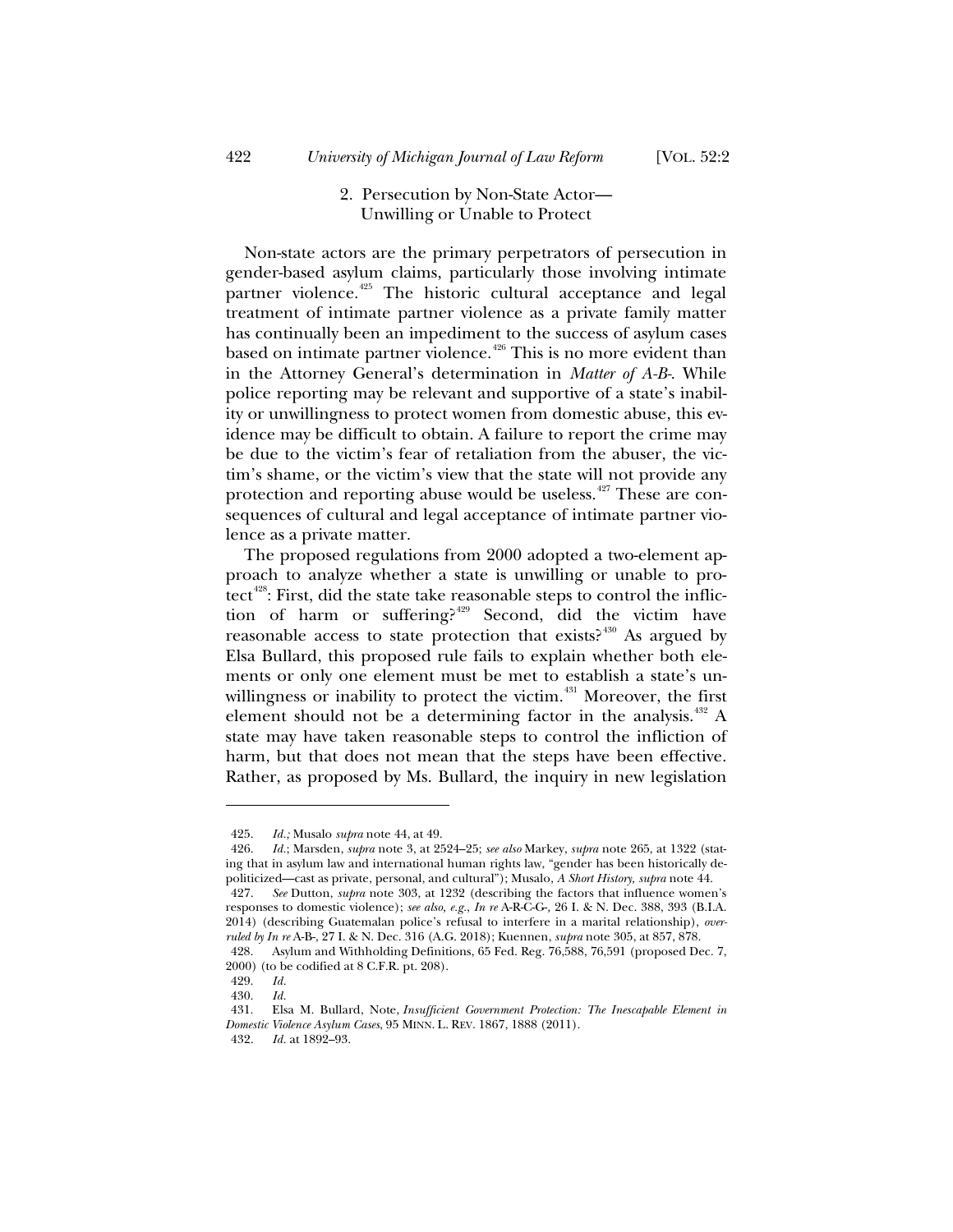and regulations should focus solely on the second element of whether the victim has reasonable access to state protection.<sup>433</sup>

The proposed regulations included a non-exhaustive list of factors that may be helpful in determining this issue. These included: government complicity, attempts by the applicant to obtain protection from the government and the government's response, official action that is perfunctory, pattern of government unresponsiveness, general country conditions and denial of services, the nature of the government's policies with respect to the harm, and steps taken by the government to prevent the harm. $434$  Likewise, the BIA in *Matter of A-R-C-G-* provided an instructive list of evidence pertinent to a state's inability or unwillingness to provide protection, albeit confusingly addressed in regard to part of its "social distinction" requirement. The list of potential evidence included: country reports, law enforcement statistics, expert witnesses, an applicant's past experiences, and other credible sources of information.<sup>435</sup>

Even country reports and law enforcement statistics may not provide an accurate picture of the protection available for intimate partner violence victims in a country.<sup>436</sup> This may be due to victims' under-reporting or a failure to adequately track crimes affecting women.<sup>437</sup> As such, expert reports addressing the treatment of women in the country and the protections afforded to women who suffer violence, if any exist, may present one of the most critical sources of evidence to document the inability or unwillingness of a state to protect victims of intimate partner violence.

Similar to the list of factors in the proposed regulations from 2000 and the BIA's examples of evidence related to its "social distinction" requirement in *Matter of A-R-C-G-,* new legislation and regulations should include a similar non-exhaustive list of factors and evidence that could be used to establish that the state is unable or unwilling to protect domestic abuse victims. These factors could include whether there are criminal and civil laws designed to protect domestic abuse victims and, if so, whether those laws are enforced; cultural and societal perceptions on intimate partner vio-

<sup>433.</sup> *Id.*

<sup>434.</sup> *Id.*; Asylum and Withholding Definitions, 65 Fed. Reg. 76,588, 76,591 (proposed Dec. 7, 2000) (to be codified at 8 C.F.R. pt. 208).

<sup>435.</sup> *In re* A-R-C-G-, 26 I. & N. Dec. 388, 395 (B.I.A. 2014), *overruled by In re* A-B-, 27 I. & N. Dec. 316 (A.G. 2018).

<sup>436.</sup> Gender Related Asylum Claims in Europe, *supra* note 336, at 60, 69; Bullard, *supra* note 431, at 1896.

<sup>437.</sup> Gender Related Asylum Claims in Europe, *supra* note 336, at 60, 69; Bullard, *supra* note 431, at 1896.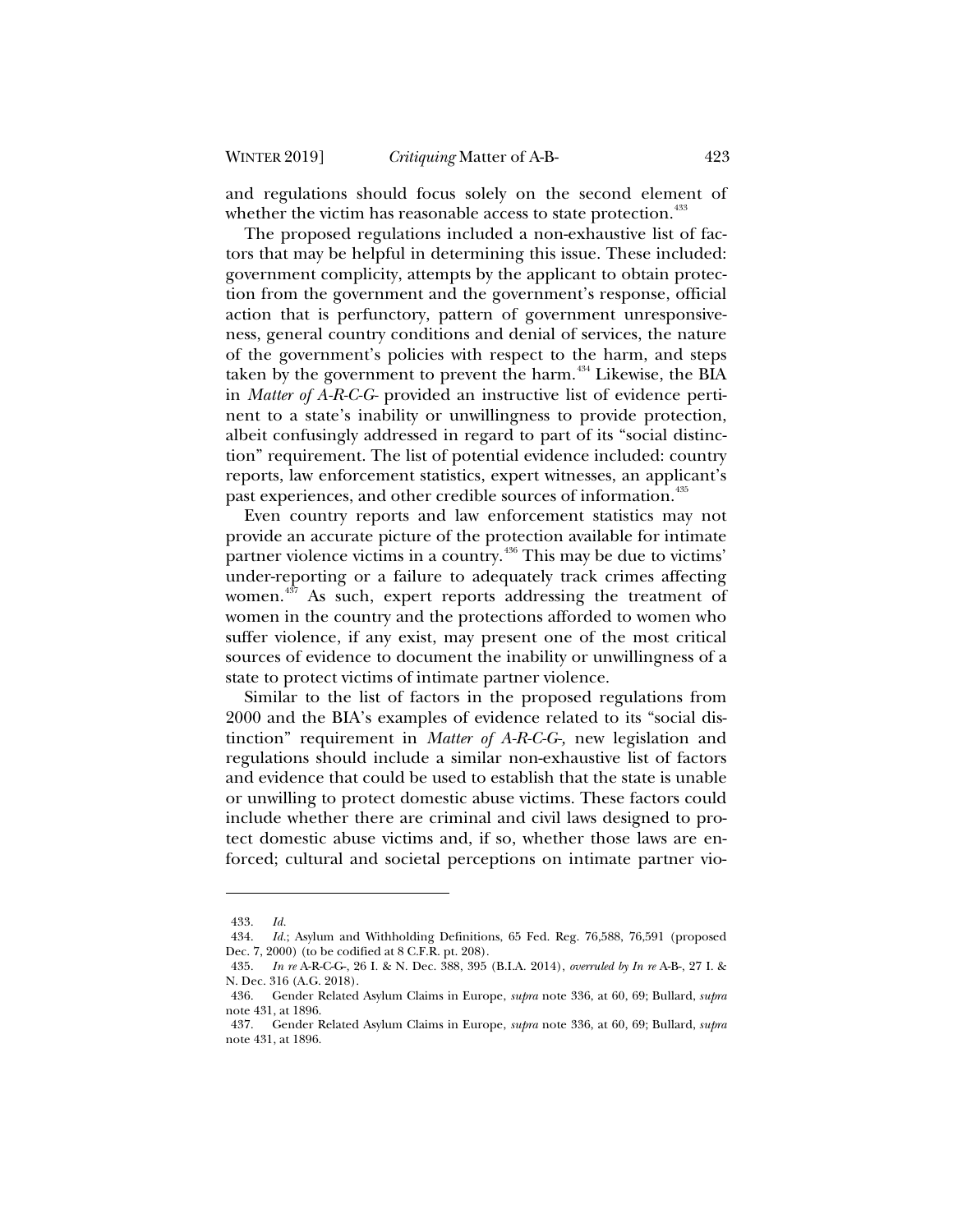lence; other state actions or inaction on issues of intimate partner violence; country conditions; the relationship of the abuser to the state; and if the victim reported the abuse, any state responsiveness or lack of responsiveness. Further, credible sources of this information may include, but are not limited to, an applicant's past experiences, expert witnesses, country reports, and law enforcement statistics.

New legislation and regulations should explain that due to underreporting of intimate partner violence occurrences or a focus on male-perpetuated crime, country reports and law enforcement statistics might not always provide an accurate depiction of a state's ability and willingness to protect victims of intimate partner violence. New law should further stress that a state's "aspirations" should not be considered dispositive of its actual ability or willingness to protect. This is critical when using country reports as evidence on this issue as country reports can sometimes focus on the state's aspirations. However, this does not mean that the state actually provides meaningful protection or would even be able to provide meaningful protection in the future.

Finally, new legislation and regulations should state outright that an asylum seeker's failure to report intimate partner violence is not "fatal" to her claim. As demonstrated in many federal circuit court cases, whether the asylum seekers reported the abuse to the police was essential to the courts' determinations that the asylum seekers failed to demonstrate that the state was unable or unwilling to protect them. In complete disregard of the issues of retaliation, shame, cultural norms, and the futility of reporting intimate partner violence to police in many of these circumstances, courts found that the asylum seekers did not give the state an "opportunity" to protect them. Any new law should explain that a failure to report abuse to the police is not a reason to deny an asylum claim. If there is evidence of police protection available to women and the asylum seeker did not seek such protection, the adjudicator may ask for reasons why she did not seek police protection, but the asylum seeker's failure to report to police alone cannot be the basis for the denial.<sup>438</sup>

<sup>438.</sup> Gender Related Asylum Claims in Europe, *supra* note 336, at 60, 74 (citing a similar practice in Italy that is identified in this report as "good practice").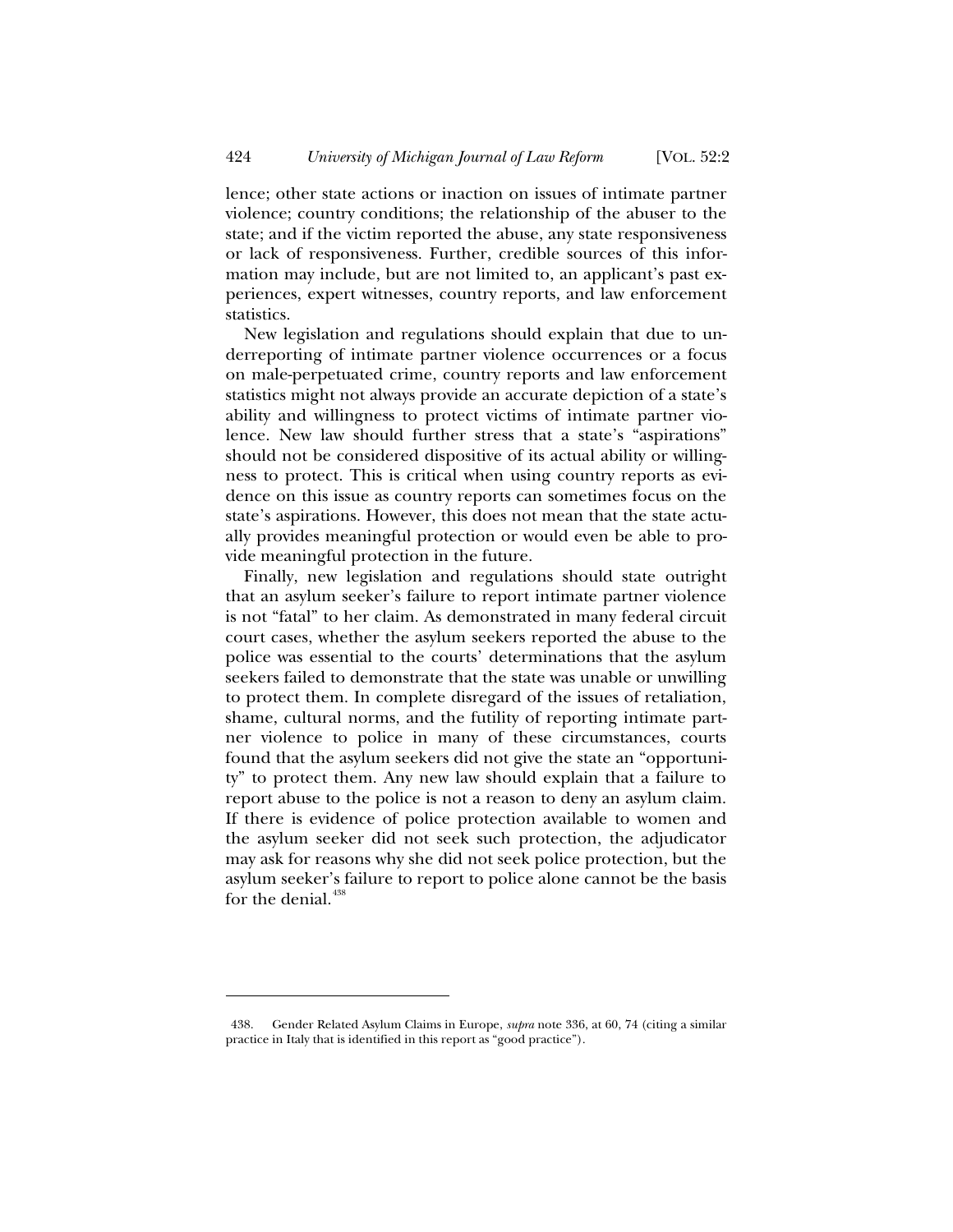## WINTER 2019] *Critiquing* Matter of A-B- 425

#### 3. Nexus—The "On Account Of" Requirement

In *Matter of A-B-*, nexus once again emerged as a barrier to the approval of asylum claims based on intimate partner violence.<sup>439</sup> Nexus will continue to be problematic in asylum claims involving intimate partner violence. This is because the private motivations of the abuser to harm the victim are difficult to demonstrate, in particular, when the abuser targets the victim based on gender and subordination, but does not seek to persecute other women.<sup>440</sup> In order to resolve this issue, new legislation and regulations should adopt the bifurcated approach of UNHCR.<sup> $441$ </sup> The language provided in the UNHCR Gender Guidelines is a promising example of how the bifurcated approach could be added to legislation and regulations. The guidelines provide:

In cases where there is a risk of being persecuted at the hands of a non-State actor (e.g. husband, partner or other non-State actor) for reasons which are related to one of the Convention grounds, the causal link is established, whether or not the absence of State protection is Convention related. Alternatively, where the risk of being persecuted at the hands of a non-State actor is unrelated to a Convention ground, but the inability or unwillingness of the State to offer protection is for reasons of a Convention ground, the causal link is also established.<sup>442</sup>

UNHCR's approach forms the causal link between persecution and a Convention ground (race, religion, nationality, political opinion, and particular social group). $443$ 

This bifurcated approach in not new to U.S. asylum adjudications. In fact, the BIA used it in 1996 in *Matter of Kasinga*, <sup>444</sup> but it has not been applied consistently, largely due to its narrow identification of the particular social group.<sup>445</sup> In that case, the BIA approved a woman's asylum application based on her well-founded

<sup>439.</sup> *See* Vega-Ayala v. Lynch, 833 F.3d 34, 38 (1st Cir. 2016).

<sup>440.</sup> Marsden, *supra* note 3, at 2524 ("Women should not lose asylum's protections merely because they are persecuted in isolation rather than in a group.").

<sup>441.</sup> *See* UNHCR Gender Guideline*s*, *supra* note 10, at 6.

<sup>442.</sup> *Id.*

<sup>443.</sup> Musalo, *supra* note 3, at 787–90 (analyzing the bifurcated approach).

<sup>444.</sup> *In re* Kasinga, 21 I. & N. Dec. 357, 367 (B.I.A. 1996).

<sup>445.</sup> Musalo, *A Short History*, *supra* note 45*,* at 56; Shanyn Gillespie, Note, *Terror in the Home: The Failure of U.S. Asylum Law to Protect Battered Women and a Proposal to Right the Wrong of* In re R-A-*,* 71 GEO. WASH. L. REV. 131, 139–147 (2003).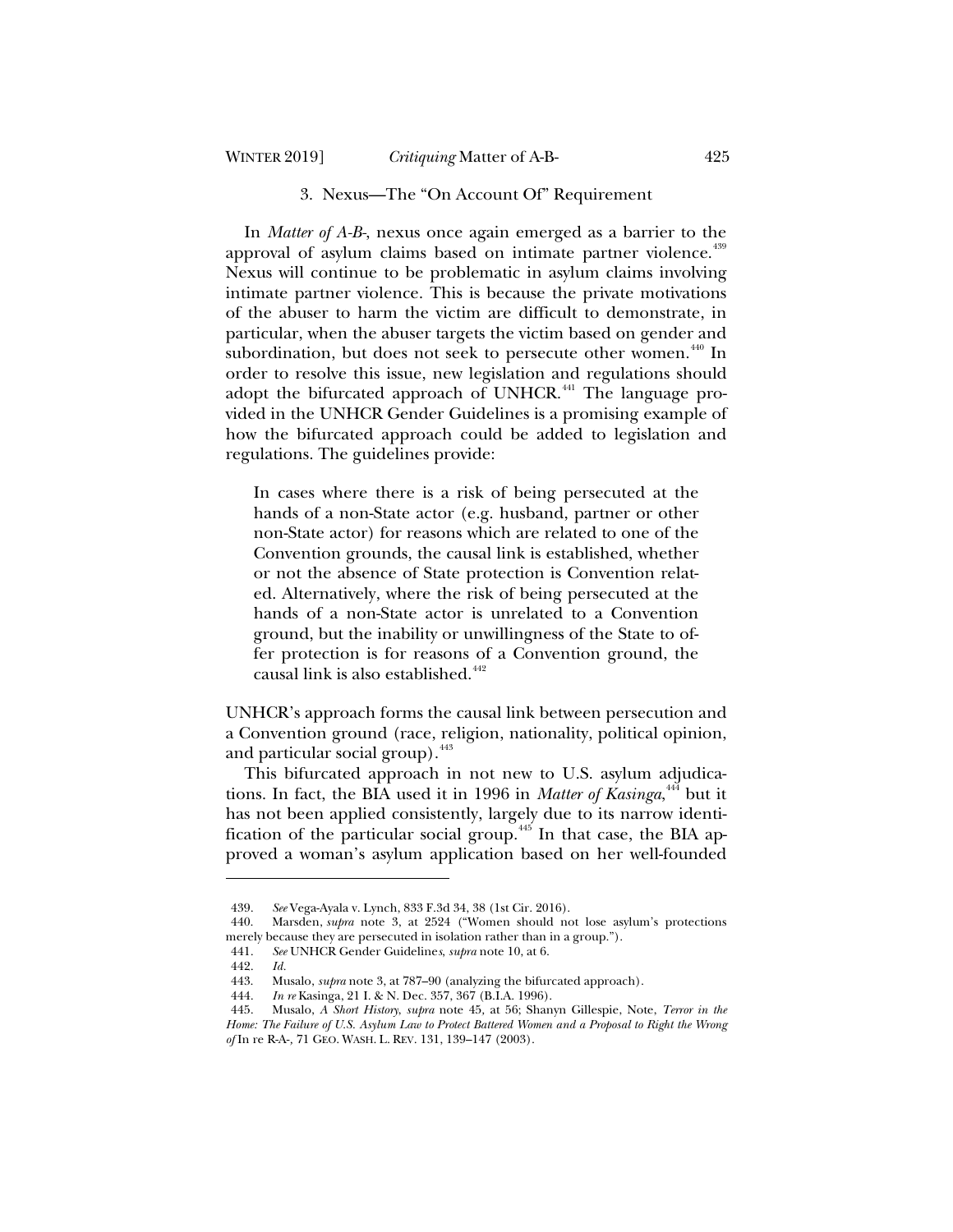fear of persecution on account of her membership in the particular social group comprised of "young women of the Tchamba-Kunsuntu Tribe who have not had FGM, as practiced by that tribe, and who oppose the practice." The BIA's decision recognized that the nexus between persecution and particular social group could be established in regard to non-state actors and the state or society.  $446$ 

Yet, the BIA's conclusion just three years later, in *Matter of R-A-,* appeared to eliminate the possibility that the "on account of" requirement would be met when the persecutor did not harm other members of the particular social group.<sup> $447$ </sup> In direct response, the INS's proposed regulations in 2000 specifically permitted the possibility that victims of domestic violence may fulfill the "on account of" requirement despite the fact that the persecutor had the opportunity and motivation to abuse "only one of the women who share this characteristic, because only one of these women [wa]s in a domestic relationship with the abuser."<sup>448</sup> However, the proposed regulations did not incorporate the bifurcated approach of *Kasinga*  and, therefore, would not have resolved the recurring issue of the persecutor's motivations.

Since the problem for women who are persecuted is finding a nexus between the persecution and the particular social group ground, the bifurcated analysis has allowed the United Kingdom and other countries<sup>449</sup> to give protection to women despite the nexus problem. The approach allows decision makers to consider not only the motives of the persecutor, but also to take into account the State's or society's involvement in the persecution.<sup>450</sup> This bifurcated analysis establishes the "causal connection" between the persecution and the particular social group based on the "non-State perpetrator or the State/society."<sup>451</sup>

The bifurcated approach may be the least controversial solution to resolve the nexus issue in gender-based asylum claims as well as asylum claims based on other grounds, given that it has already been recognized in *Kasinga* and adopted by UNHCR guidelines

<sup>446.</sup> Musalo, *supra* note 3, at 799.

<sup>447.</sup> Musalo, *A Short History*, *supra* note 45, at 56.

<sup>448.</sup> Asylum and Withholding Definitions, 65 Fed. Reg. 76,588, 76,593 (proposed Dec. 7, 2000) (to be codified at 8 C.F.R. pt. 208).

<sup>449.</sup> *See* Musalo, *supra* note 3, at 787–97 (discussing the bifurcated approach adopted in the United Kingdom, New Zealand, and Australia).

<sup>450.</sup> *Id.* at 777–79.

<sup>451.</sup> *Id.* at 785–87.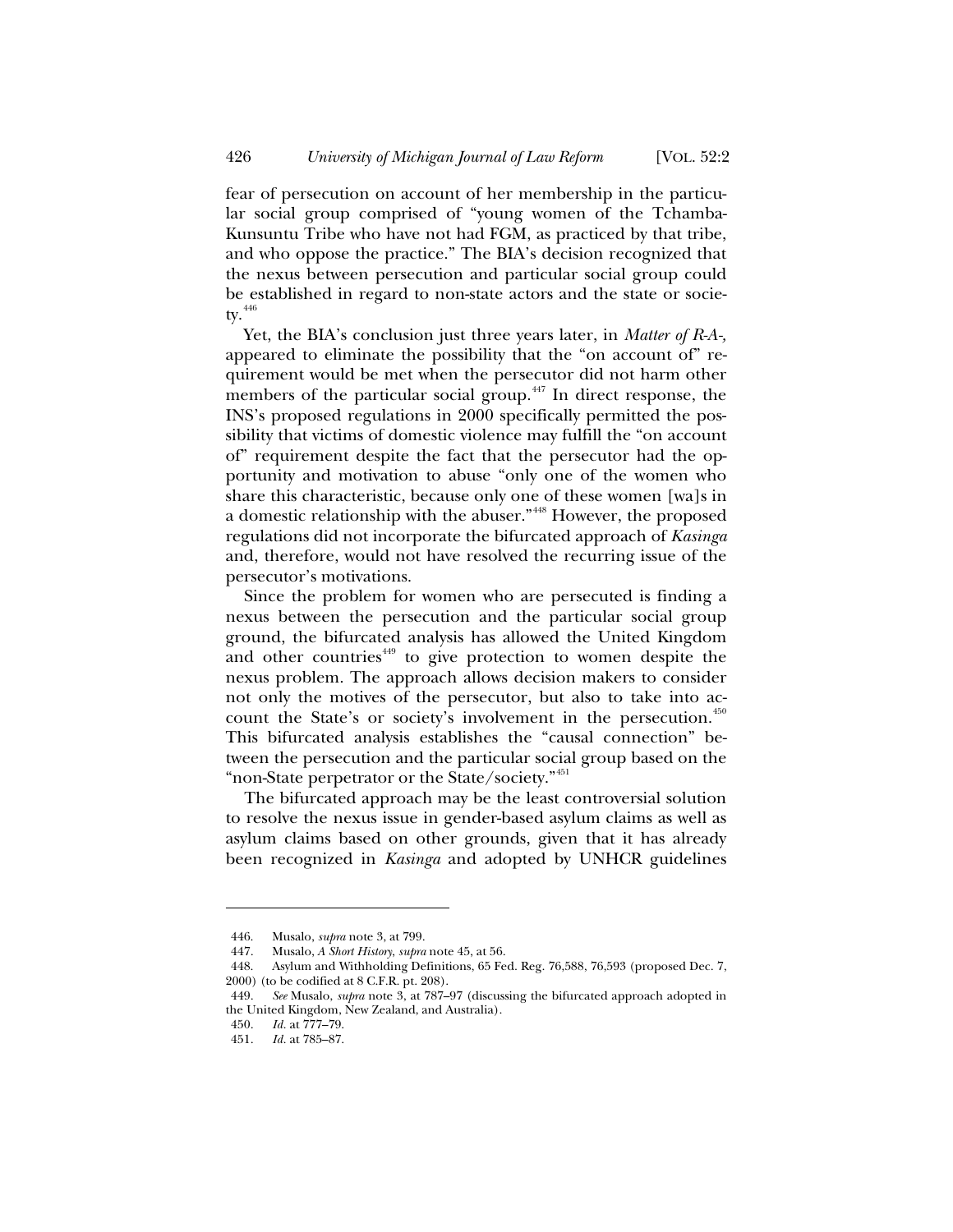and other countries. However, this solution has limitations.<sup>452</sup> For instance, adjudicators would still have significant discretion in determining whether the persecution occurred on account of gender or if the state is unable or unwilling to provide protection based on gender. Adjudicators would still need to consider whether gender was one central reason for the persecution.

Further, the issue of whether the state is unable or unwilling to protect the asylum applicant could be addressed twice in intimate partner violence cases, both in the context of non-state actor persecution and then again in the context of nexus. In the nexus context, if the applicant cannot establish intimate partner violence on account of her gender, not only would she need to demonstrate that the state is unable or unwilling to protect her, but also that the lack of protection occurs on account of gender. Simply demonstrating that a state is unable or unwilling to provide protection alone can be difficult. This may open asylum claims based on intimate partner violence to a whole new set of confusing and incongruous determinations.

Jessica Marsden suggests that the "historical and sociological evidence tying domestic violence to gender warrants drawing the connection" between intimate partner violence and gender as a matter of law.<sup>453</sup> In order to resolve the issue of nexus between intimate partner violence and gender, she strongly advocates for new regulations to specifically state, "where a woman has experienced intimate-partner violence that otherwise meets the standard for persecution, the victim's gender shall be deemed to be one central reason for the persecution."<sup>454</sup> As Ms. Marsden explains, there is precedent for acknowledging that certain elements of the refugee definition are met as a matter of law, particularly in regard to the one-child policy amendment to the Immigration and Nationality Act of 1996.<sup>455</sup> As a result of that legislative amendment, the definition of a refugee now recognizes that a person who has been persecuted or fears persecution related to a coercive population control program has a well-founded fear of persecution on account of political opinion.<sup>456</sup>

<sup>452.</sup> *See* Marsden, *supra* note 3, at 2541 ("Requiring adjudicators to assess the motives behind the government's failure to act will not resolve the inconsistencies that we now see in the outcomes of domestic violence asylum claims, which stem from a more fundamental disbelief by some adjudicators that asylum covers domestic violence claims at all.").

<sup>453.</sup> *Id.*

<sup>454.</sup> *Id.* at 2544.

See id. at 2542-43.

<sup>456.</sup> INA § 101(a)(42), 8 U.S.C. § 1101(a)(42) (2018).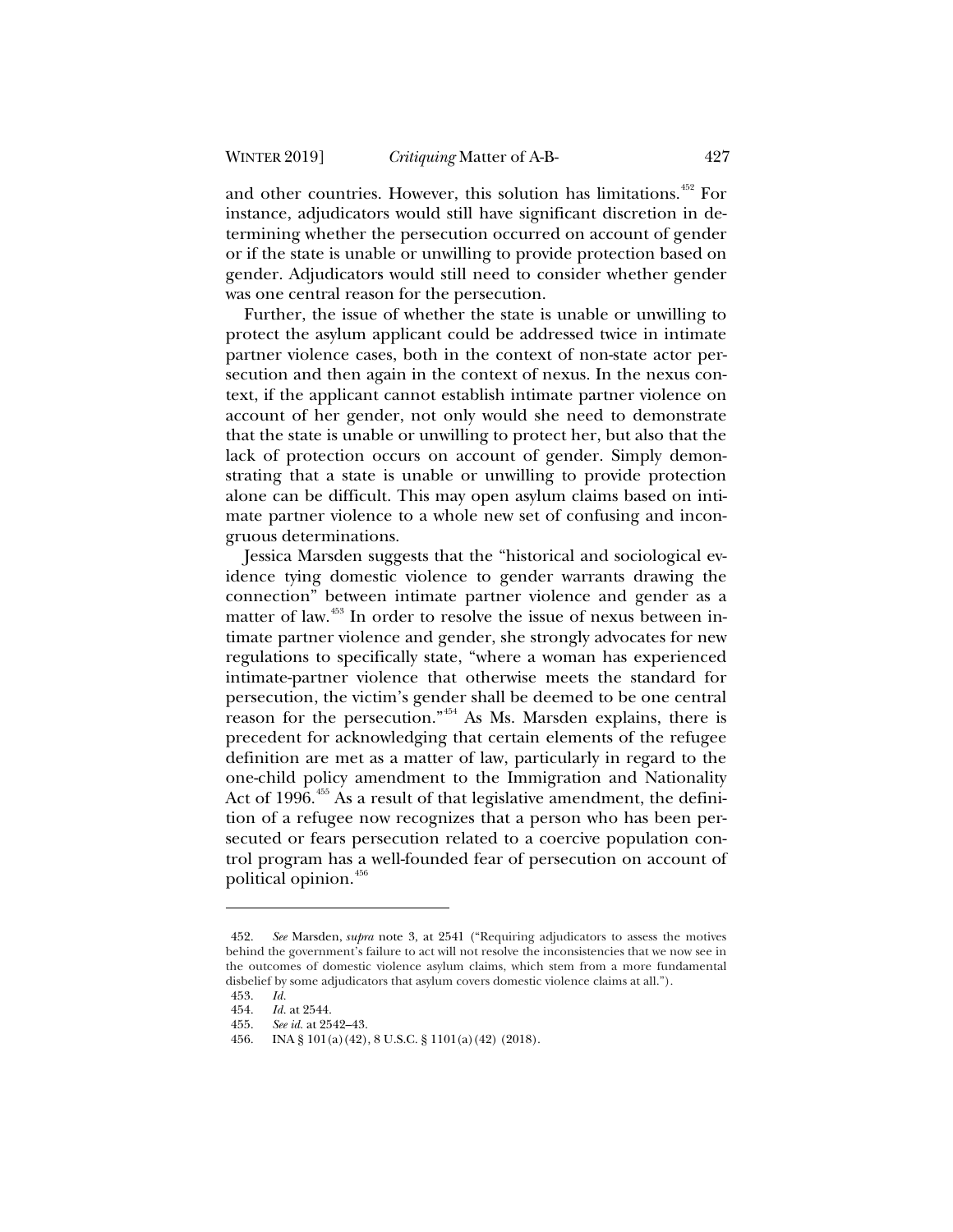While Ms. Marsden's intelligent and thoughtful proposal addresses the limitations of the nexus issue in intimate partner violence-based asylum claims by going beyond the bifurcated approach, it does not address many other types of gender-based persecution. The one child policy amendment was an optimistic sign in that it provided a clear path towards asylum for those individuals. However, the practice of piecemeal incorporation of very specific types of asylum claims to acknowledge that these claims meet certain elements of the refugee definition may not foster a positive, consistent progression in the interpretation of the refugee definition as it applies to gender-based claims.

One solution may be for new legislation and regulations to provide a non-exhaustive list of the types of persecution that may be inflicted on account of a woman's gender and from which a state may be unable or unwilling to provide protection on account of a woman's gender. These illustrations could include: intimate partner violence, sexual violence, family/domestic violence, coerced family planning, female genital mutilation, honor crimes, and violence or punishment for transgression of social mores, sexual orientation, or gender identity.<sup>457</sup> By providing such a non-exhaustive list in combination with recognizing gender as forming a particular social group, the nexus or causal link between the persecution or a state's inability or unwillingness to provide protection and a woman's gender may be more comprehensively recognized in asylum law.

### 4. Relocation

If an asylum seeker demonstrates past persecution, she is entitled to the presumption that she also has a well-founded fear of persecution if returned to her country of nationality or habitual residence.<sup>458</sup> The burden then shifts to DHS to overcome the presumption by proving either a "fundamental change of circumstances," eliminating the asylum seeker's well-founded fear, or that it is reasonable for the person to escape persecution by relocating in her country of nationality or habitual residence.<sup>459</sup>

<sup>457.</sup> *See* UNHCR Gender Guidelines, *supra* note 10, at 2 ("Gender-related claims have typically encompassed, although are by no means limited to, acts of sexual violence, family/ domestic violence, coerced family planning, female genital mutilation, punishment for transgression of social mores, and discrimination against homosexuals.").

<sup>458. 8</sup> C.F.R. §§ 208.13(b)(1), 1208.13(b)(1) (2018).

<sup>459.</sup> *Id.* §§ 208.13(b)(1), 1208.13(b)(1).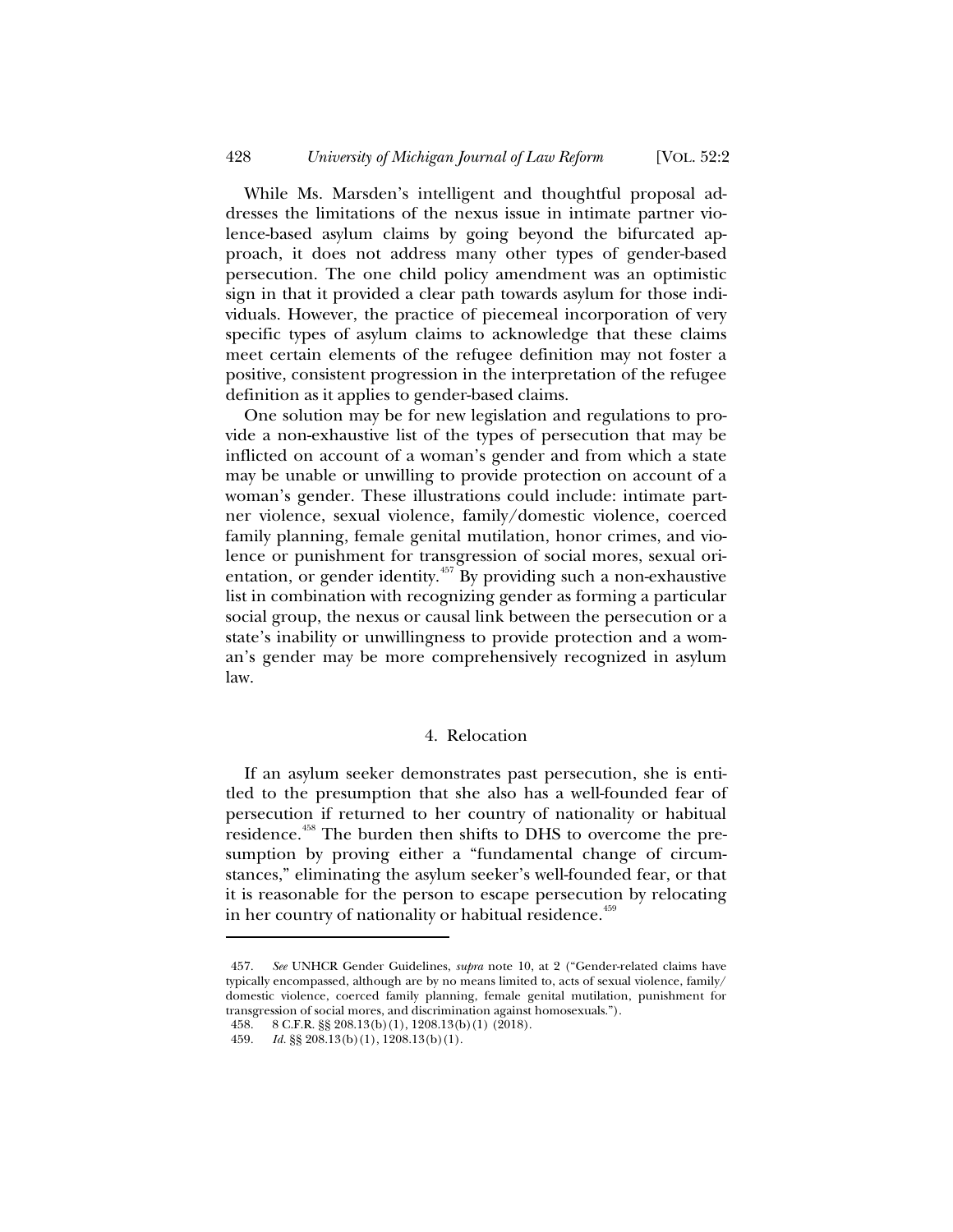*Matter of A-B-* provided further confusion about what is required to determine whether asylum seekers can relocate within their country.<sup>460</sup> Attorney General Sessions failed to allow for any substantive evaluation of the safety and reasonableness of relocation considering the individual's family situation, social vulnerabilities, education or work background and opportunities, or the psychological effects of past persecution. New legislation and regulations should require that, in order for the presumption to be overcome, DHS must demonstrate *no* risk of persecution or harm in the area of relocation, the availability of state protection, the existence of family relationships in that area, the availability of basic subsistence and accommodation, and that health, social, religious, and cultural circumstances would not impede the viability of relocation.<sup>461</sup>

#### 5. Credibility and Corroboration

As *Matter of A-B-* demonstrates, credibility determinations and the requirement of corroboration in asylum cases based on intimate partner violence cases continue to be problematic.<sup>462</sup> The REAL ID Act passed by Congress in  $2005<sup>463</sup>$  provides that an asylum seeker's testimony, which is credible, may be sufficient to establish the asylum seeker's burden without corroborating evidence.<sup>464</sup> In order to rely on the applicant's testimony alone, the testimony must be credible and persuasive, and refer to specific facts "sufficient to demonstrate that the applicant is a refugee."<sup>465</sup> While the REAL ID Act on its face may appear to be liberal, in practice it is

<sup>460.</sup> *See, e.g.*, Fuentes-Erazo v. Sessions, 848 F.3d 847, 851 (8th Cir. 2017) (finding that Ms. Fuentes-Erazo could safely relocate within Honduras because she had successfully avoided her abuser for five years and he had no interest in locating her, disregarding her testimony regarding financial hardship); Marikasi v. Lynch, 840 F.3d 281, 290–91 (6th Cir. 2016) (finding that Ms. Marikasi failed to "substantiate any religious, cultural, or legal constraints that prevented her from" leaving the relationship or relocating to another part of Zimbabwe); Jeronimo v. Att'y Gen., 678 F. App'x at 800 (11th Cir. 2017) (finding that Ms. Jeronimo failed to show she could not relocate to another area of Guatemala).

<sup>461.</sup> *See* Gender Related Asylum Claims in Europe, *supra* note 336, at 60, 73; Lauren N. Kostes, *Domestic Violence and American Asylum Law: The Complicated and Convoluted Road Post Matter of A-R-C-G-,* 30 CONN. J. INT'L L. 211, 236–37 (2015) (explaining the current standard).

<sup>462</sup>*. See, e.g.*, *Marikasi*, 840 F.3d at 286 (upholding the immigration judge's adverse credibility determination, finding that Ms. Marikasi's inconsistent statements provided substantial evidence that "plausibly could be viewed as incredible" or "could be viewed as incon- $\frac{\text{sistent"}}{463}$ .

<sup>463.</sup> *See* INA § 208(b)(1)(B), 8 U.S.C. § 1158(b)(1)(B) (2018).

<sup>464.</sup> Robins, *supra* note 36, at 460–61.

<sup>465.</sup> INA § 208(b)(1)(B)(ii), 8 U.S.C. § 1158(b)(1)(B)(ii) (2018).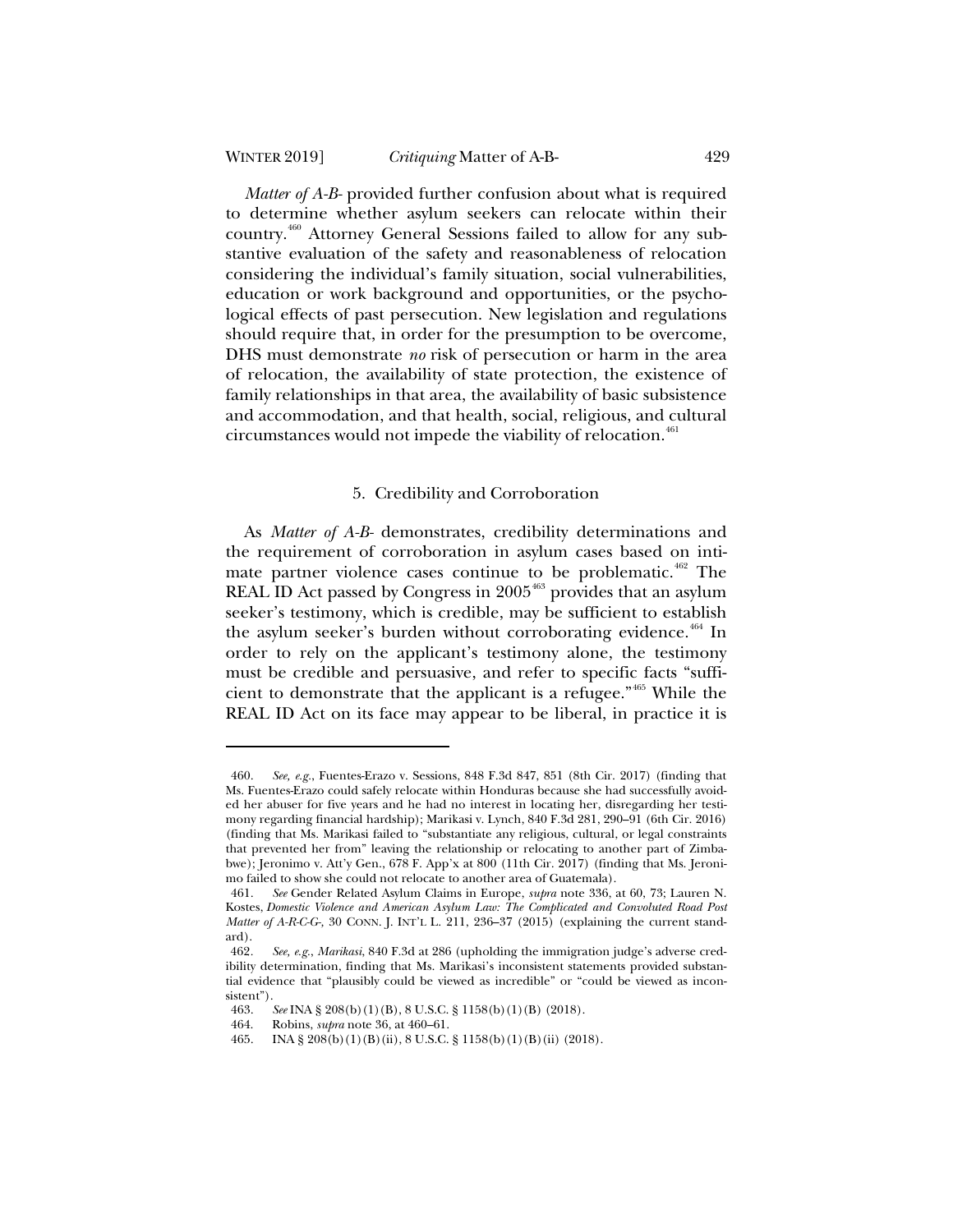burdensome to some women asylum seekers because it places too much focus on the asylum seeker's ability to articulate her accounts of abuse with consistency in order to establish credibility.<sup>466</sup>

Trauma can have a dramatic impact on an asylum seeker's ability to provide consistency in her statements.<sup>467</sup> Asylum seekers who have suffered intimate partner violence may also have difficulty disclosing all information surrounding the persecution due to embarrassment, culture, language barriers, fear of retribution, or simply a lack of understanding as to what is important to their case.<sup>468</sup> Under the REAL ID Act, credibility determinations must consider the "totality of the circumstances."<sup>469</sup> Adjudicators may base a credibility determination on assessments of the asylum seeker's "demeanor, candor, or responsiveness," "the inherent plausibility of the account," and the consistency of the applicant's statements. $470$  In regard to the consistency of statements, the adjudicator assess consistency between written and oral statements, internal consistency of statements, and the consistency of statements with other evidence in the record, and any inaccuracies or falsehoods in these statements. $471$  The REAL ID Act fails to consider how trauma stemming from abuse, or any other factors, such as embarrassment, culture, language, fear of retribution, or lack of understanding, may impact demeanor or consistency.<sup>472</sup>

Inconsistencies in the applicant's statements may increase the burden on the applicant to produce corroborating evidence. $473$ Further, even if the adjudicator finds her to be credible, she may require further corroboration from the applicant unless the applicant can demonstrate that she "does not have the evidence and cannot reasonably obtain the evidence."<sup> $474$ </sup> Yet, the fact that a nonstate actor inflicts the persecution in intimate partner violencebased asylum cases makes them more difficult to corroborate than asylum claims involving a state  $\arctan^{475}$ 

<sup>466.</sup> Robins, *supra* note 36, at 460–61.

<sup>467.</sup> Gender Related Asylum Claims in Europe, *supra* note 336, at 60, 67; Doedens, *supra* note 68, at 121–22.

<sup>468.</sup> Robins, *supra* note 36, at 460–62.

<sup>469.</sup> INA § 208(b)(1)(B)(iii), 8 U.S.C. § 1158(b)(1)(B)(iii) (2018).

<sup>470.</sup> *Id.*

<sup>471.</sup> *Id.*

<sup>472.</sup> Robins, *supra* note 36, at 460–62.

<sup>473.</sup> *Id.*

<sup>474.</sup> INA § 208(b)(1)(B)(iii), 8 U.S.C. § 1158(b)(1)(B)(iii) (2018).

<sup>475.</sup> Gender Related Asylum Claims in Europe, *supra* note 336, at 43–45.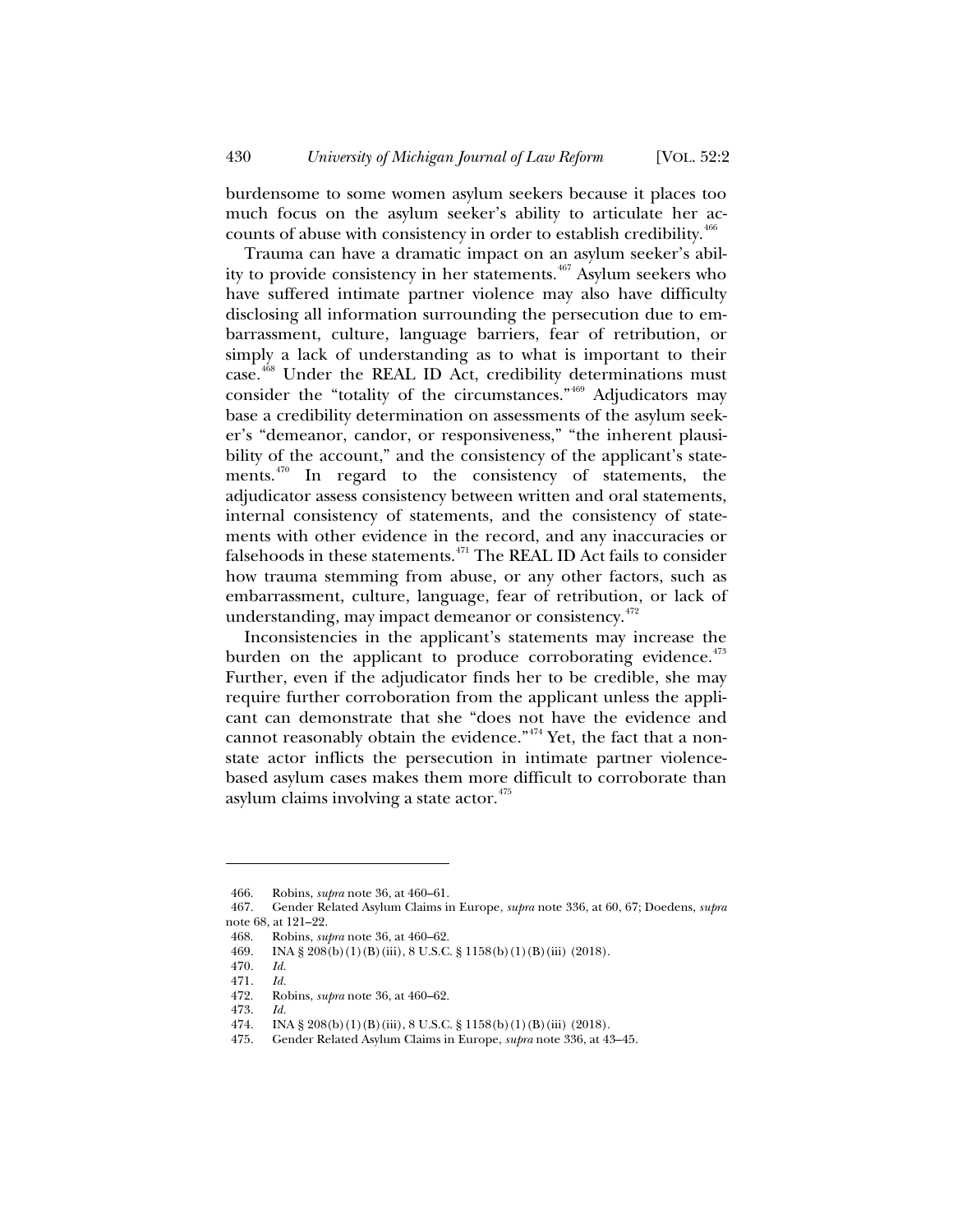Evidence of intimate partner violence-related persecution is difficult to gather and present given the private nature of the harm. $476$ As discussed previously, the applicant must demonstrate that the government is unwilling or unable to control the non-state actor. In assessing whether this has been demonstrated, adjudicators place significant emphasis on whether the applicant reported the abuse to police. An applicant may provide evidence to support the futility of reporting the abuse to the police, but such evidence is difficult to obtain.<sup>477</sup> Intimate partner violence-related persecution may be hidden and significantly underreported in a country.<sup>478</sup> As such, country conditions reports may not be able to accurately detail the prevalence of intimate partner violence in a country and the extent to which the state enforces any protections for victims of intimate partner violence.<sup>479</sup>

Second, the asylum seeker must present information about the intimate partner violence-related persecution. There may not be any documentation demonstrating the abuse because the asylum seeker could not seek the help of family members or the community or seek treatment from a hospital either due to cultural reasons or fear of retribution. She may have even been prevented from seeking help by others.<sup>480</sup> Even assuming there are medical records corroborating any abuse, she may not have anyone in her country who can obtain them for her.<sup>481</sup> Further, family members or the community in the applicant's country may not know of the abuse or may fear retribution from the abuser, as well, thereby preventing them from providing affidavits supporting the applicant's testimony.<sup>482</sup>

New legislation and regulations should provide that only material inconsistencies may support an adverse credibility determination; identify the types of inconsistencies that may be material to an asylum case; incorporate the requirement of assessing how trauma and other personal and cultural factors may impact an asylum seeker's demeanor and her the ability to recall events and

<sup>476.</sup> Robins, *supra* note 36, at 462.

<sup>477.</sup> *Id.* at 462–63.

<sup>478.</sup> *Id.* at 457.

<sup>479.</sup> Gender Related Asylum Claims in Europe, *supra* note 336, at 60, 69; Bullard, *supra* note 431, at 1887–88, 1896.<br>480. Robins. *subra* note

<sup>480.</sup> Robins, *supra* note 36, at 457, 462.

<sup>481.</sup> *Id.*

<sup>482.</sup> *Id.*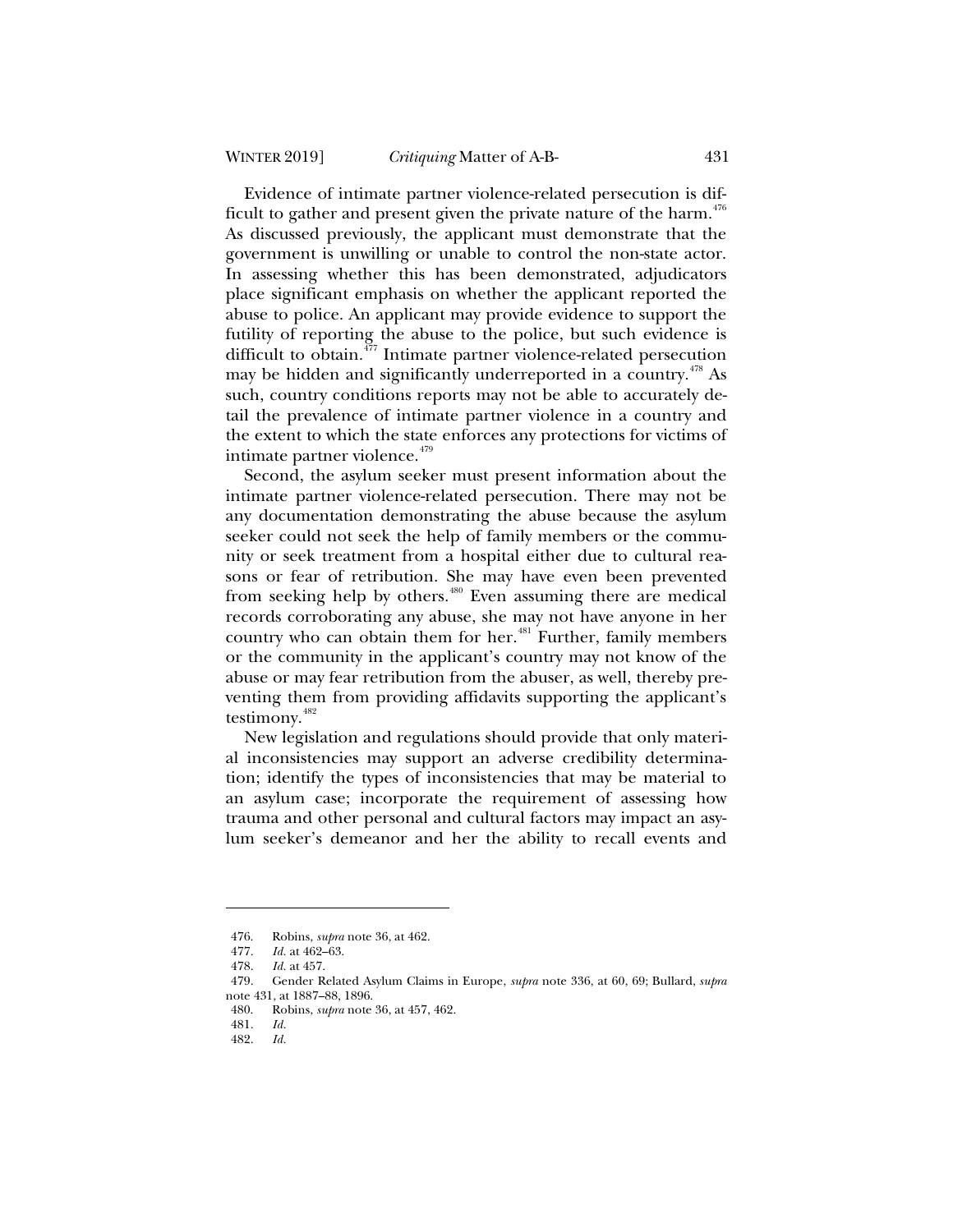provide consistency in testimony and statements.<sup>483</sup> The asylum seeker should be given the opportunity to explain any material inconsistencies and present expert analysis or other evidence in support of her explanation. Inconsistencies that are not material should not be considered in an assessment of credibility.<sup>484</sup>

### B*. Training and Mechanisms for Tracking and Review of Gender-Related Asylum Claims*

New legislation and regulations addressing gender-related asylum cases alone, particularly in the context of persecution in the form of intimate partner violence, will not provide the changes needed to foster fair, consistent, and predictable determinations in these cases.<sup>485</sup> Education and training for adjudicators are essential.<sup>486</sup> In fact, judicial education and training on has been a critical part of the improvements made in federal and state systems in the treatment of intimate partner violence claims.<sup>487</sup>

While training on gender issues has been, at times, compulsory for asylum officers,<sup>488</sup> training on gender issues—in particular intimate partner violence-based asylum claims—should be compulsory for all adjudicators of asylum claims, including immigration judges, the BIA, and circuit court judges.<sup>489</sup> This training should include discussion of the gender perspective in asylum claims, the fact that gender alone may form a particular social group, and the types of persecution, such as intimate partner violence, that occur on account of gender.<sup>490</sup> Additionally, the training should address

<sup>483.</sup> Doedens, *supra* note 68, at 121–22 (stating that asylum law should "place the memory loss in the context of the trauma suffered").

<sup>484.</sup> While "material" is a subjective characterization and therefore, not ideal in a legal landscape in which adjudicators already have too much discretion, the term is one used throughout U.S. criminal, civil, and procedural law and, albeit imperfect, would be a significant step in the right direction.

<sup>485.</sup> *See* Barreno, *supra* note 47, at 266–68.

<sup>486.</sup> Cianciarulo & David, *supra* note 14, at 372–73 (asserting that new regulations cannot aid in the assessment of asylum claims made by victims of domestic violence if adjudicators do not understand the dynamics and psychology of abusive relationships).

<sup>487.</sup> *See, e.g.,* Epstein, *supra* note 343; Lippman, *supra* note 343.

<sup>488.</sup> In 1995, the Immigration and Nationality Service adopted guidelines for asylum officers on asylum claims involving gender-related persecution. *See* Coven Memorandum*, supra* note 69, at 17; *see also USCIS Asylum Division Training Programs*, USCIS, https://www.uscis.gov/humanitarian/refugees-asylum/asylum/asylum-division-trainingprograms (last updated Dec. 19, 2016).

<sup>489.</sup> Barreno, *supra* note 47, at 265.

<sup>490.</sup> Adjudicators in asylum cases often misunderstand the reasons for intimate partner violence. As explained by Professor Anjum Gupta,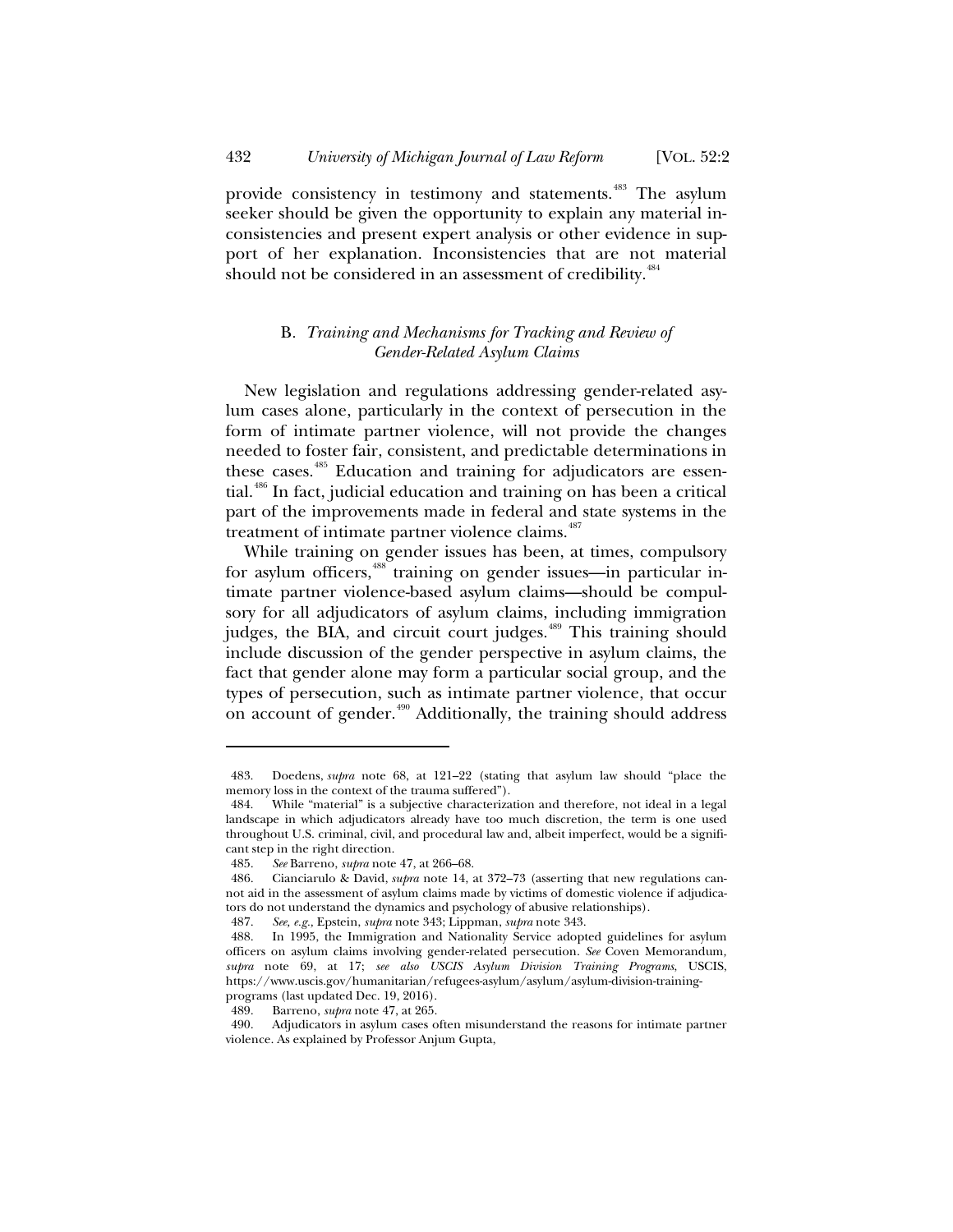how gender-related persecution may support grounds for asylum other than the particular social group category.<sup>4</sup>

Training should also include sessions on the impact of culture, society, economics, individual trauma, and patterns and psychology of abusive relationships on asylum applicants.<sup>492</sup> Understanding these factors could affect adjudicators' approach to credibility determinations in gender-based asylum claims.<sup>493</sup> Adjudicators should further understand the common reasons behind a woman's decision not to report abuse to the police, which may be based on these factors along with the futility of reporting gender-based claims in many countries, fear of retribution, and the position of women before the law. $494$ 

Further, the DOJ should develop a mechanism for tracking and compiling data on the outcome of gender-related asylum claims, including the gender-related claims that involve intimate partner violence, in order to combat the impact of judicial bias and heavy caseloads on gender-related claims.<sup>495</sup> At this time, only a very small percentage of BIA decisions are precedent, and only decisions designated as precedent are published.<sup>496</sup> This transparency issue could be combatted by creating a process for developing gender-

In asylum cases based on fear of domestic violence, immigration judges have routinely refused to find nexus to a protected ground, finding instead that the abuse occurred because the abuser was a "despicable person," because of his "inherent meanness," because of his alcohol abuse, because of his jealousy, or because of other "personal" or "criminal" reasons. This is the case despite the fact that, in many countries, it is clear that the vast majority of victims of domestic violence are women.

Anjum Gupta, *Dead Silent: Heuristics, Silent Motives, and Asylum,* 48 COLUM. HUM. RTS. L. REV. 1, 3 (2016); *see also* Barreno, *supra* note 47, at 266 (asserting that the DHS and DOJ should provide training to adjudicators on the nature of intimate partner violence and the claims that arise out of this violence in order to promote consistency).

<sup>491.</sup> *See* Alice Edwards, *Age and Gender Dimensions in International Refugee Law*, *in* REFUGEE PROTECTION INT'L L. 46, 67–71 (Erika Feller et al. eds., 2003).

<sup>492.</sup> *See, e.g.*, Gender Related Asylum Claims in Europe, *supra* note 336, at 60, 67 (recommending that decision makers are informed of the consequences of gender-related violence, including trauma, and trained on how these consequences of violence affect an asylum seeker's ability to give a consistent account of events); Cianciarulo & David, *supra* note 14, at 372–73.

<sup>493.</sup> Gender Related Asylum Claims in Europe, *supra* note 336, at 60, 67.

<sup>494.</sup> Cianciarulo & David, *supra* note 14, at 372–73.

<sup>495.</sup> Barreno, *supra* note 47, at 268.

<sup>496.</sup> Ange-Marie Hancock, *When is Fear for One's Life Race-Gendered? An Intersectional Analysis of the Bureau of Immigration Appeals's* In re A-R-C-G- *Decision,* 83 FORDHAM L. REV. 2977, 2998 (2015); *see also* Bookey, *supra* note 142, at 109–10 (noting the lack of transparency resulting from the fact that many BIA decisions are not published or available on a searchable database).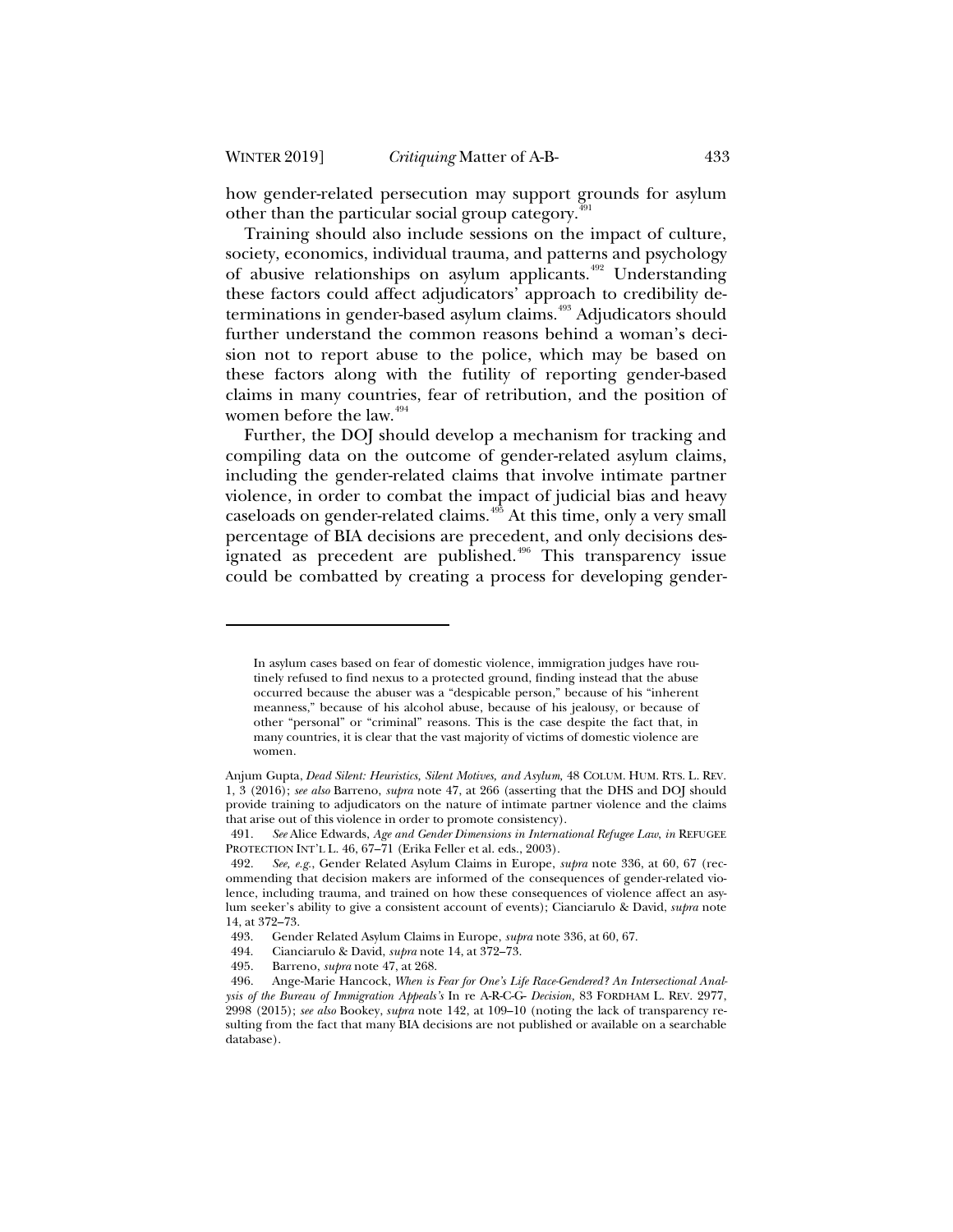disaggregated statistics on asylum applications and outcomes.<sup>497</sup> Countries such as the United Kingdom and Sweden already employ this mechanism.<sup>498</sup>

The data compiled could be separated into specific types of gender-related asylum claims, including intimate partner violence. This will allow immigration judges, the BIA, federal circuit court judges, asylum officers, and governmental and non-governmental organizations to assess how gender-related claims involving intimate partner violence and other forms of persecution are adjudicated. In the absence of a tracking mechanism, there is no method for accurately assessing the impact of new legislation, regulations, and adjudicator training on asylum claims based on gender, particularly, those involving intimate partner violence.

#### **CONCLUSION**

*Matter of A-B-* demonstrates that the flawed analysis, confusion, and inconsistencies in the adjudications of asylum claims based on intimate partner violence persist. New legislation and regulations, combined with judicial training and a process for tracking and compiling data on gender-based asylum claims, will provide necessary guidance to asylum adjudicators to more consistently evaluate claims based on gender and gender-based violence.

However, the recommendations made in this Article cannot resolve all issues with the interpretation and application of the refugee definition to asylum claims involving intimate partner violence. Even with new legislation and regulations providing direction in asylum claims involving intimate partner violence, adjudicators would still have some discretion in these cases. For instance, these proposed changes would not include a finding of nexus between the persecution and the victim's gender as a matter of law in all asylum claims involving intimate partner violence persecution. Nor do these proposed changes specifically address intimate partner violence against men or same sex partners.

Nevertheless, no progress can be made in intimate partner violence-based asylum claims without new legislation or regulations

<sup>497.</sup> Gender Related Asylum Claims in Europe, *supra* note 336, at 21 (stating that all member states should be required to provide gender-disaggregated statistical information on asylum cases); Hancock, *supra* note 496, at 2998 (advocating for tracking of asylum claims to include information on gender-based claims and other immutable and fundamental characteristics).

<sup>498.</sup> Gender Related Asylum Claims in Europe, *supra* note 336, at 22.